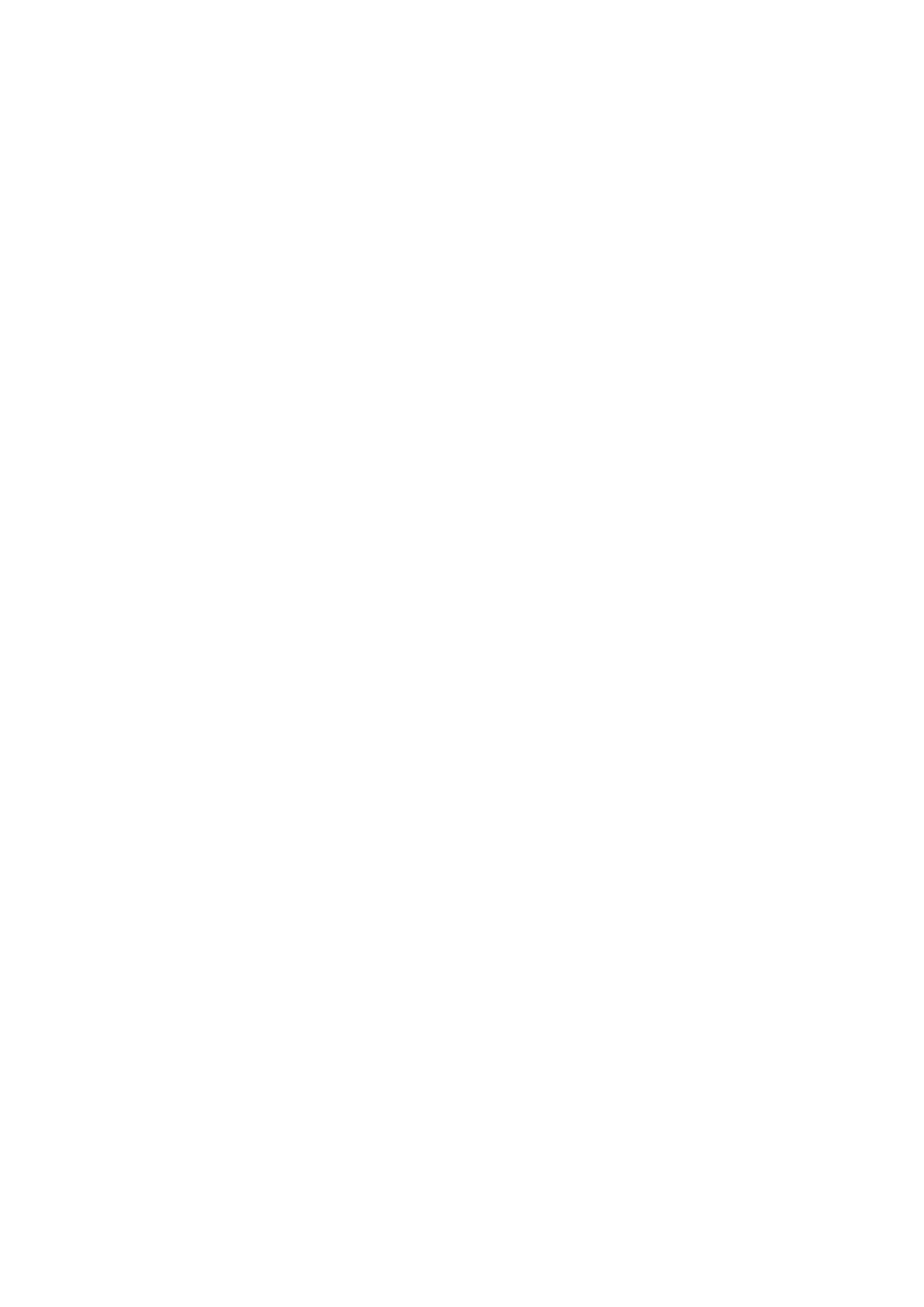=============================================

THIRD AMENDED AND RESTATED LOAN AND SECURITY AGREEMENT

=============================================

 FLEET RETAIL FINANCE INC. AS ADMINISTRATIVE AGENT AND COLLATERAL AGENT

=============================================

 REVOLVING CREDIT LENDERS NAMED HEREIN

=============================================

 BACK BAY CAPITAL FUNDING LLC THE TRANCHE B LENDER

 WELLS FARGO RETAIL FINANCE, LLC AS SYNDICATION AGENT

 NATIONAL CITY COMMERCIAL FINANCE, INC. AND HELLER FINANCIAL, INC. AS CO-DOCUMENTATION AGENTS

=============================================

DESIGNS, INC.

THE BORROWERS' REPRESENTATIVE<br>FOR: FOR: THE BORROWERS NAMED HEREIN

=============================================

MAY 14, 2002

| $2.1$ .        |                                                                           |  |
|----------------|---------------------------------------------------------------------------|--|
| 2.2.           |                                                                           |  |
| 2.3.           |                                                                           |  |
| 2.4.           |                                                                           |  |
| 2.5.           | Commitment to Make Revolving Credit Loans and Support Letters of Credit40 |  |
| 2.6.           |                                                                           |  |
| 2.7            |                                                                           |  |
| 2.8.           |                                                                           |  |
| 2.9.           |                                                                           |  |
| 2.10.          |                                                                           |  |
| 2.11.          |                                                                           |  |
| 2.12.          |                                                                           |  |
| 2.13.          |                                                                           |  |
| 2.14.          |                                                                           |  |
| 2.15.<br>2.16. |                                                                           |  |
| 2.17.          |                                                                           |  |
| 2.18.          |                                                                           |  |
| 2.19.          |                                                                           |  |
| 2.20.          |                                                                           |  |
| 2.21.          |                                                                           |  |
| 2.22.          |                                                                           |  |
| 2.23.          | Designation of Borrowers' Representative as Borrowers' Agent53            |  |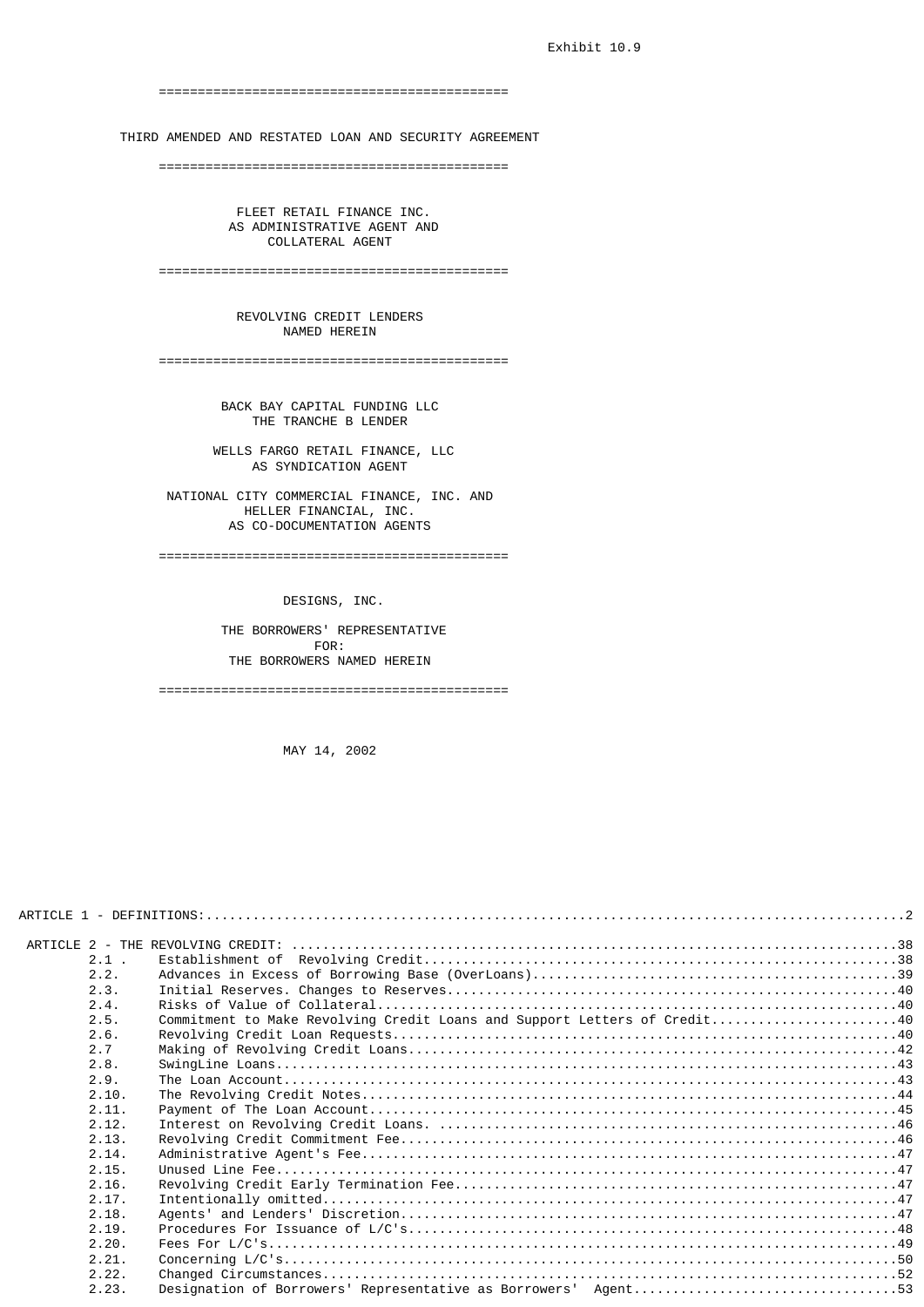| 2.24. |  |
|-------|--|
| 2.25. |  |
|       |  |
|       |  |
| 3.1.  |  |
| 3.2.  |  |
| 3.3.  |  |
| 3.4   |  |
| 3.5.  |  |
| 3.6.  |  |
|       |  |
| 4.1   |  |
| 4.2.  |  |
| 4.3.  |  |
|       |  |
| 4.4.  |  |
| 4.5.  |  |
| 4.6.  |  |
| 4.7.  |  |
| 4.8.  |  |
| 4.9   |  |
| 4.10  |  |
| 4.11. |  |
| 4.12. |  |
|       |  |

| 4.14.        |  |
|--------------|--|
|              |  |
| 5.1.         |  |
| 5.2.         |  |
| 5.3.         |  |
| 5.4.         |  |
| 5.5.         |  |
| 5.6.         |  |
| 5.7.         |  |
| 5.8.         |  |
| 5.9.         |  |
| 5.10.        |  |
| 5.11.        |  |
| 5.12.        |  |
| 5.13.        |  |
| 5.14.        |  |
| 5.15.        |  |
| 5.16.        |  |
| 5.17.        |  |
| 5.18.        |  |
| 5.19.        |  |
| 5.20.        |  |
| 5.21.        |  |
| 5.22.        |  |
| 5.23.        |  |
| 5.24.        |  |
| 5.25.        |  |
| 5.26.        |  |
| 5.27.        |  |
| 5.28.        |  |
| 5.29.        |  |
| 5.30.        |  |
| 5.31.        |  |
|              |  |
|              |  |
| 6.1.         |  |
| 6.2.         |  |
| 6.3.         |  |
| 6.4.         |  |
| 6.5.         |  |
| 6.6.<br>6.7. |  |
|              |  |
| 6.8.<br>6.9. |  |
| 6.10.        |  |
| 6.11.        |  |
|              |  |
|              |  |
| 7.1.         |  |
| 7.2.         |  |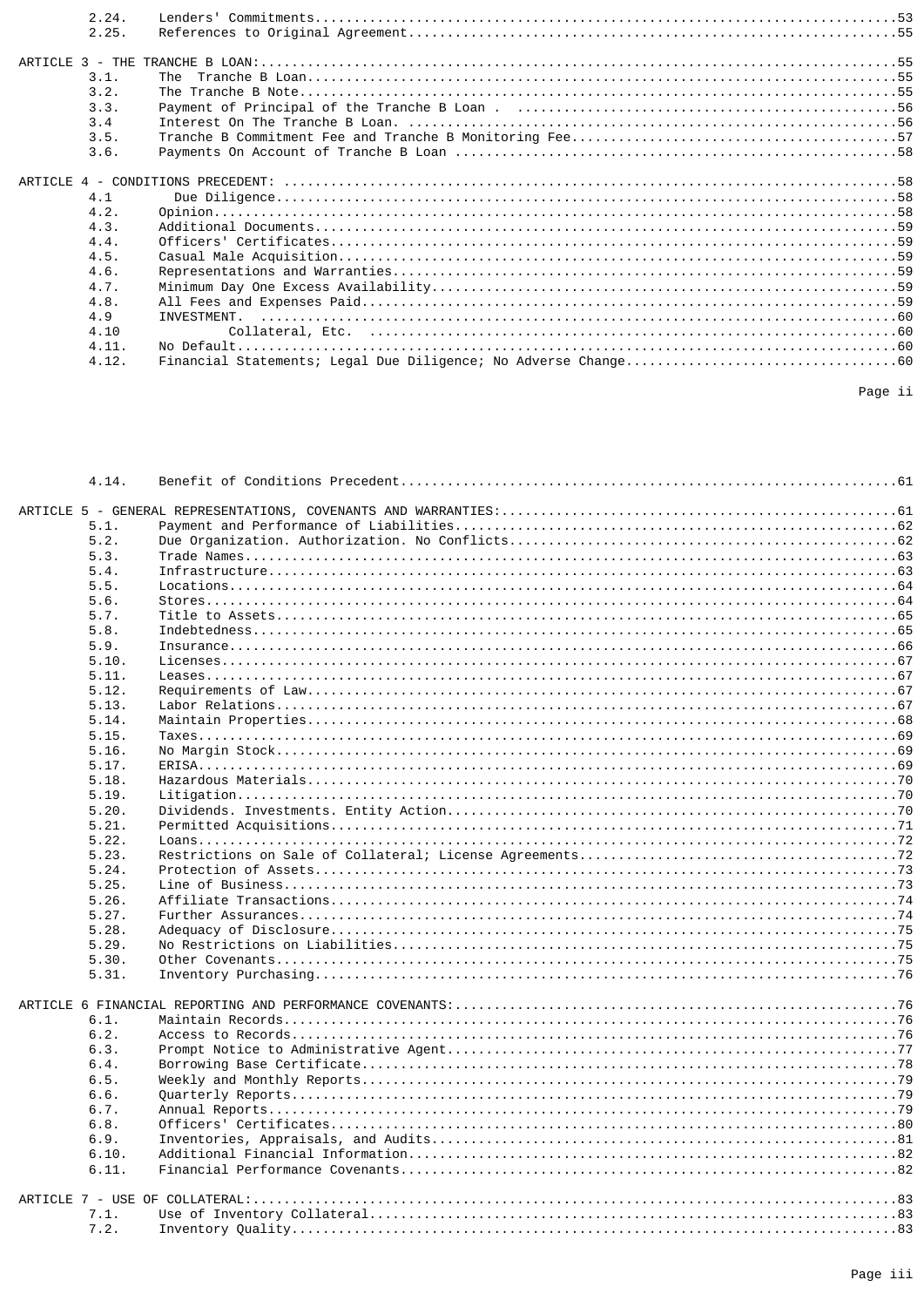| 7.3.   |  |
|--------|--|
| 7.4.   |  |
| 7.5.   |  |
|        |  |
|        |  |
| 8.1    |  |
| 8.2.   |  |
| 8.3.   |  |
| 8.4.   |  |
| 8.5.   |  |
| 8.6.   |  |
|        |  |
|        |  |
| 9.1.   |  |
| 9.2.   |  |
|        |  |
|        |  |
| 10.1.  |  |
| 10.2.  |  |
|        |  |
|        |  |
| 11.1.  |  |
| 11.2.  |  |
| 11.3.  |  |
| 11.4.  |  |
| 11.5.  |  |
| 11.6.  |  |
| 11.7.  |  |
| 11.8.  |  |
| 11.9.  |  |
| 11.10. |  |
| 11.11. |  |
| 11.12. |  |
| 11.13. |  |
| 11.14. |  |
|        |  |
| 11.15. |  |
| 11.16. |  |
| 11.17. |  |
|        |  |
|        |  |
| 12.1   |  |
| 12.2.  |  |
| 12.3.  |  |
| 12.4.  |  |
| 12.5.  |  |
| 12.6.  |  |
| 12.7.  |  |
|        |  |
|        |  |
| 13.1.  |  |

#### Page iv

| 13.2.                    |                                                                                                                                                                                                                                |
|--------------------------|--------------------------------------------------------------------------------------------------------------------------------------------------------------------------------------------------------------------------------|
| 13.3.                    |                                                                                                                                                                                                                                |
| 13.4.                    |                                                                                                                                                                                                                                |
| 13.5.                    |                                                                                                                                                                                                                                |
|                          |                                                                                                                                                                                                                                |
| 14.1.                    |                                                                                                                                                                                                                                |
| 14.2.                    |                                                                                                                                                                                                                                |
| 14.3.                    |                                                                                                                                                                                                                                |
| 14.4.                    |                                                                                                                                                                                                                                |
| 14.5.                    |                                                                                                                                                                                                                                |
| 14.6.                    |                                                                                                                                                                                                                                |
| 14.7.                    |                                                                                                                                                                                                                                |
| 14.8.                    |                                                                                                                                                                                                                                |
| ARTICLE 15 - THE AGENTS: |                                                                                                                                                                                                                                |
| 15.1.                    | Appointment of The Agents (all interactional contracts) and the Agents of The Agents (all interactions) and the Agents (all interactions) and the Agents (all interactions) and the Agents (all interactions) and the Agents o |
| 15.2.                    |                                                                                                                                                                                                                                |
| 15.3.                    |                                                                                                                                                                                                                                |
| 15.4.                    |                                                                                                                                                                                                                                |
| 15.5.                    |                                                                                                                                                                                                                                |
| 15.6.                    |                                                                                                                                                                                                                                |
| 15.7.                    |                                                                                                                                                                                                                                |
| 15.8.                    |                                                                                                                                                                                                                                |
| 15.9.                    |                                                                                                                                                                                                                                |
| 15.10.                   |                                                                                                                                                                                                                                |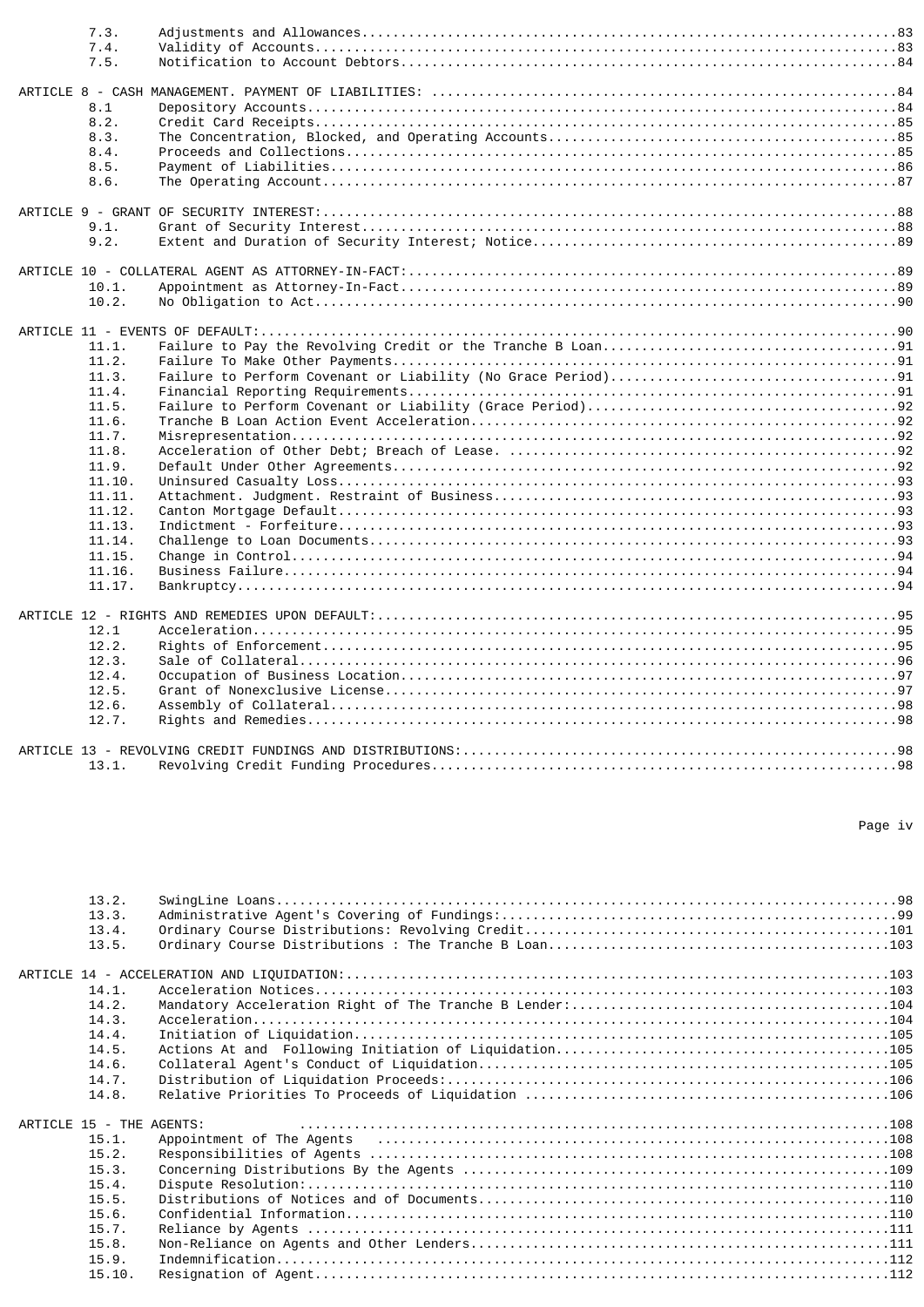| 16.1.  |                                                                                |
|--------|--------------------------------------------------------------------------------|
| 16.2.  |                                                                                |
| 16.3.  | Actions Requiring or On Direction of SuperMajority Revolving Credit Lenders114 |
| 16.4.  |                                                                                |
| 16.5.  |                                                                                |
| 16.6.  |                                                                                |
| 16.7.  |                                                                                |
| 16.8.  |                                                                                |
| 16.9.  |                                                                                |
| 16.10. |                                                                                |
| 16.11. |                                                                                |
| 16.12. |                                                                                |
|        |                                                                                |
| 17.1.  |                                                                                |
| 17.2.  |                                                                                |
| 17.3.  |                                                                                |
|        |                                                                                |
| 18.1.  |                                                                                |
| 18.2.  |                                                                                |
| 18.3.  |                                                                                |
|        | Page v                                                                         |
|        |                                                                                |

| 19.1.  |  |
|--------|--|
| 19.2.  |  |
|        |  |
|        |  |
| 20.1.  |  |
| 20.2.  |  |
| 20.3.  |  |
| 20.4.  |  |
| 20.5.  |  |
| 20.6.  |  |
| 20.7.  |  |
| 20.8.  |  |
| 20.9.  |  |
| 20.10. |  |
| 20.11. |  |
| 20.12. |  |
| 20.13. |  |
| 20.14. |  |
| 20.15. |  |
| 20.16. |  |
| 20.17. |  |
| 20.18. |  |
| 20.19. |  |
|        |  |

 Page vi vi

EXHIBITS

| $1.0(a)$ : Borrowers  |                                                                    |
|-----------------------|--------------------------------------------------------------------|
| $1.0(b)$ : Guarantors |                                                                    |
|                       | 1.0(c) : Casual Male Companies                                     |
|                       | 1.0(d) : Designs Inc. Companies                                    |
|                       | 1.1 : Permitted Encumbrances                                       |
|                       | 2.8 : SwingLine Note                                               |
|                       | 2.10 : Revolving Credit Note                                       |
|                       | 2.24 : Revolving Credit Lenders' Commitments                       |
|                       | 3.2 : Tranche B Note                                               |
|                       | 5.2 : Loan Parties' Information                                    |
|                       | 5.3 : Trade Names                                                  |
|                       | 5.4(b) : Exceptions to Property Rights                             |
|                       | 5.5 : Locations, Leases, and Landlords                             |
|                       | 5.7(b) : Consigned Inventory                                       |
|                       | 5.7(c)(ii) : Equipment Usage Agreement<br>5.9 : Insurance Policies |
|                       |                                                                    |
|                       | 5.11 : Capital Leases                                              |
|                       | 5.13(a) : Labor Relations                                          |
| 5.19 : Litigation     |                                                                    |
|                       | 5.28(b) : Contingent Obligations                                   |
|                       | 6.4 : Borrowing Base Certificate                                   |
|                       | 6.5 : Weekly and Monthly Financial Reporting Requirements          |
| 8.1 : DDA's           |                                                                    |
|                       | 8.2 : Credit Card Arrangements                                     |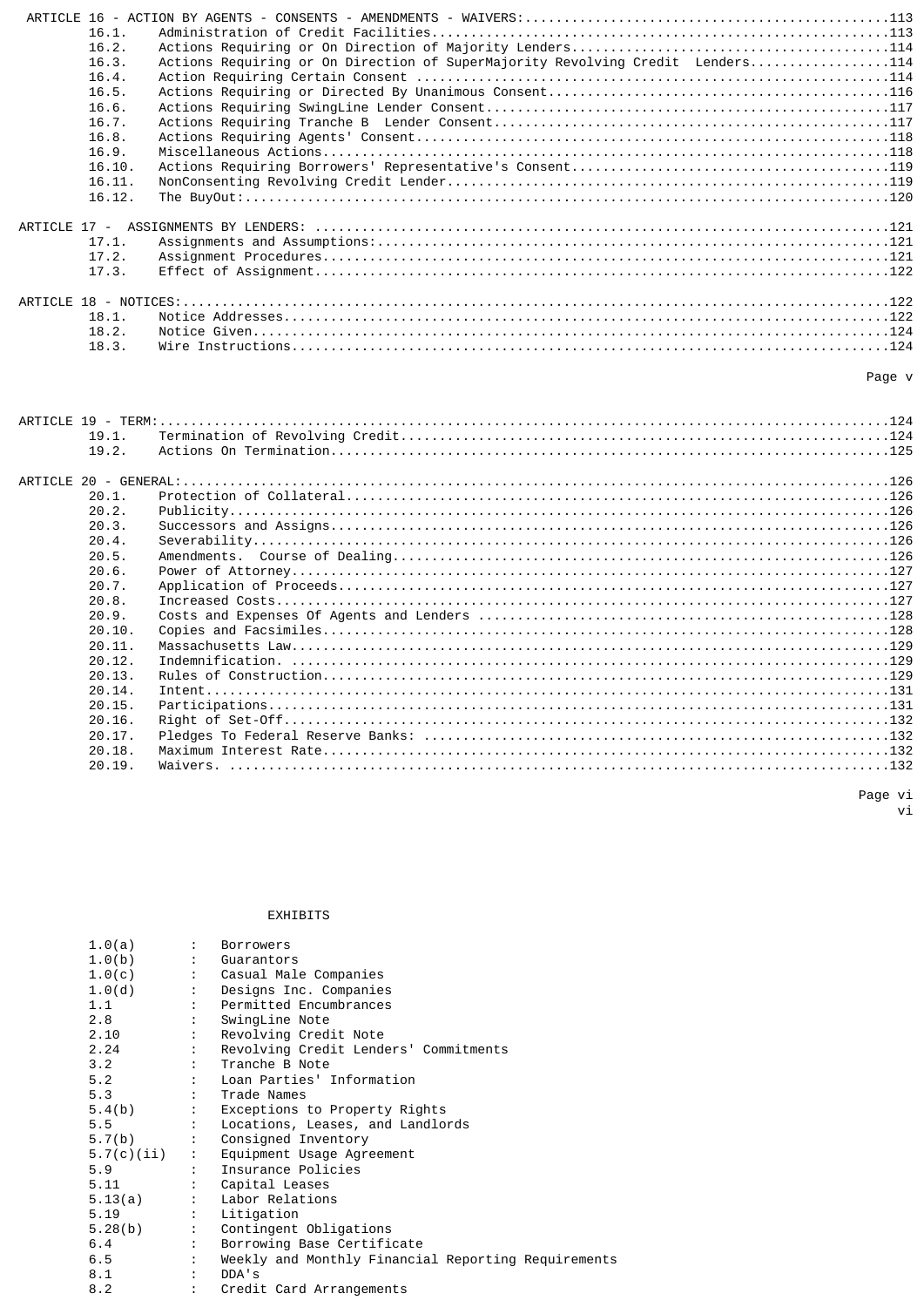Page vii

## ================================================================================

THIRD AMENDED AND RESTATED

LOAN AND SECURITY AGREEMENT FLEET RETAIL FINANCE INC. ADMINISTRATIVE AND COLLATERAL AGENT

================================================================================

May 14, 2002

 THIS THIRD AMENDED AND RESTATED LOAN AND SECURITY AGREEMENT (the "AGREEMENT") is made amongst

 Fleet Retail Finance Inc. (in such capacity, the "ADMINISTRATIVE AGENT"), a Delaware corporation with offices at 40 Broad Street, Boston, Massachusetts 02109, as Administrative Agent for the ratable benefit of (i) the Collateral Agent, (ii) the "REVOLVING CREDIT LENDERS" who are, at present, those financial institutions identified on the signature pages of this Agreement and any Person who becomes a "Revolving Credit Lender" in accordance with the provisions of Article 17.1 of this Agreement and (iii) the Tranche B Lender,

and

 Fleet Retail Finance Inc. (in such capacity, the "COLLATERAL AGENT"), a Delaware corporation with offices at 40 Broad Street, Boston, Massachusetts 02109, as Collateral Agent for the ratable benefit of (i) the Administrative Agent, (ii) the Revolving Credit Lenders and (iii) the Tranche B Lender,

and

The Revolving Credit Lenders;

and

 Back Bay Capital Funding LLC (in such capacity, with any successor or assign, the "TRANCHE B LENDER"), a limited liability company with offices at 40 Broad Street, Boston, Massachusetts 02109,

and

 Designs, Inc. ( in such capacity, the "BORROWERS' REPRESENTATIVE"), a Delaware corporation with its principal executive offices at 66 B Street, Needham, Massachusetts 02194 as agent for the Persons named on EXHIBIT 1.0(A) annexed hereto (individually, a "BORROWER" and collectively, the "BORROWERS").

 WHEREAS, on December 7, 2000, Designs, Inc. and FRFI entered into a Second Amended and Restated Loan and Security Agreement (as amended and in effect, the "ORIGINAL AGREEMENT"), pursuant to which, among other things, FRFI agreed to make Revolving Loans to Designs, Inc.;

Page 1

 WHEREAS, Designs, Inc. has requested that FRFI amend the Original Agreement in certain respects in order to, among other thing, add additional lenders and borrowers, increase the Revolving Credit amount, make a term loan and extend the Maturity Date of the Original Agreement;

 WHEREAS, FRFI is willing to amend the Original Agreement on the terms set forth herein; and

 WHEREAS, the parties hereto desire to amend and restate the Original Agreement in its entirety.

 NOW THEREFORE, Designs, Inc. and FRFI hereby agree that the Original Agreement shall be amended and restated in its entirety as follows: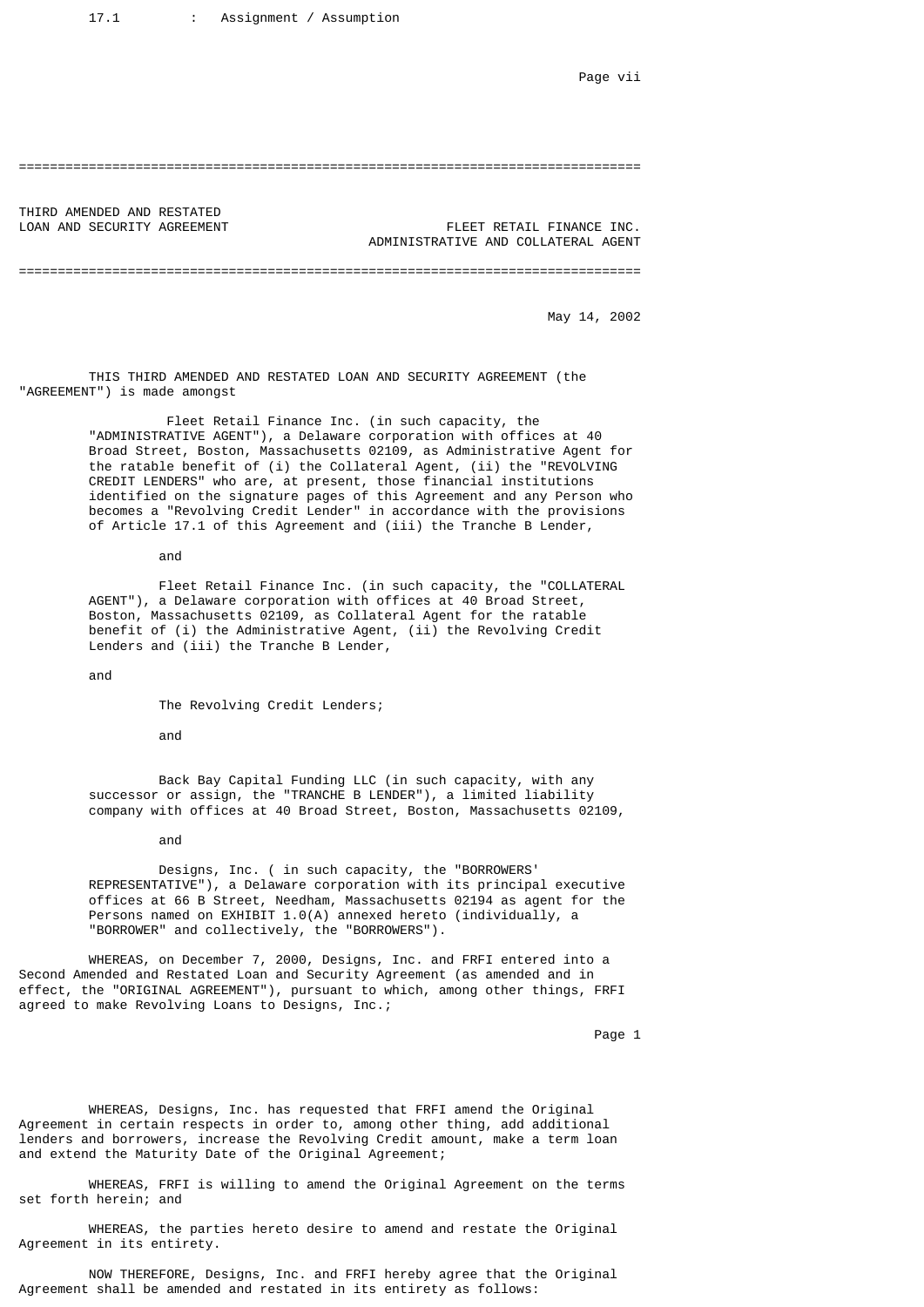ARTICLE 1 - DEFINITIONS:

 As used herein, the following terms have the following meanings or are defined in the section of this Agreement so indicated:

> "ACCELERATION": The making of demand or declaration that any indebtedness, not otherwise due and payable, is due and payable. Derivations of the word "Acceleration" (such as "Accelerate") are used with like meaning in this Agreement.

"ACCELERATION NOTICE": Written notice as follows:

 (a) From the Administrative Agent to the Collateral Agent and the Revolving Credit Lenders, as provided in Section  $14.1(a)$ .

 (b) From the SuperMajority Revolving Credit Lenders to the Administrative Agent, as provided in Section 14.1(b).

 (c) From the Tranche B Lender to the Administrative Agent, as provided in Section  $14.2(c)$ .

"ACCOUNT DEBTOR": Has the meaning given that term in the UCC.

 "ACCOUNTS" and "ACCOUNTS RECEIVABLE" include, without limitation, "accounts" as defined in the UCC, and also all: accounts, accounts receivable, receivables, and rights to payment (whether or not earned by performance) for: property that has been or is to be sold, leased, licensed, assigned, or otherwise disposed of; services rendered or to be rendered; a policy of insurance issued or to be issued; a secondary obligation incurred or to be incurred; energy provided or to be provided; for the use or hire of a vessel; arising out of the use of a credit or charge card or information contained on or used with that card;

Page 2

 winnings in a lottery or other game of chance; and also all Inventory which gave rise thereto, and all rights associated with such Inventory, including the right of stoppage in transit; all reclaimed, returned, rejected or repossessed Inventory (if any) the sale of which gave rise to any Account.

"ACH": Automated clearing house.

 "ACQUISITION": The purchase or other acquisition, by a Loan Party (no matter how structured in one transaction or in a series of transactions), of: (a) equity interests in any other Person which would constitute or which results in a Change in Control of such other Person, or (b) such of the assets of any Person as would permit a Loan Party to operate one or more retail locations of such Person or to conduct other business operations with such assets (provided, however, none of the following shall constitute an "Acquisition": purchases of inventory in the ordinary course of a Loan Party's business; purchases, leases or other acquisitions of Equipment in the ordinary course of a Loan Party's business; and Capital Expenditures permitted hereunder).

> "ADMINISTRATIVE AGENT": Defined in the Preamble. "ADMINISTRATIVE AGENT'S COVER": Defined in Section 13.3(c)(i). "ADMINISTRATIVE AGENT'S FEE": Is defined in Section 2.14. "AFFILIATE": The following:

 (a) With respect to any two Persons, a relationship in which (i) one holds, directly or indirectly, not less than twenty five percent (25%) of the capital stock, beneficial interests, partnership interests, or other equity interests of the other; or (ii) one has, directly or indirectly, the right, under ordinary circumstances, to vote for the election of a majority of the directors (or other body or Person who has those powers customarily vested in a board of directors of a corporation); or (iii) not less than twenty five percent (25%) of their respective ownership is directly or indirectly held by the same third Person.

(b) Any Person which: is a parent, brother-sister or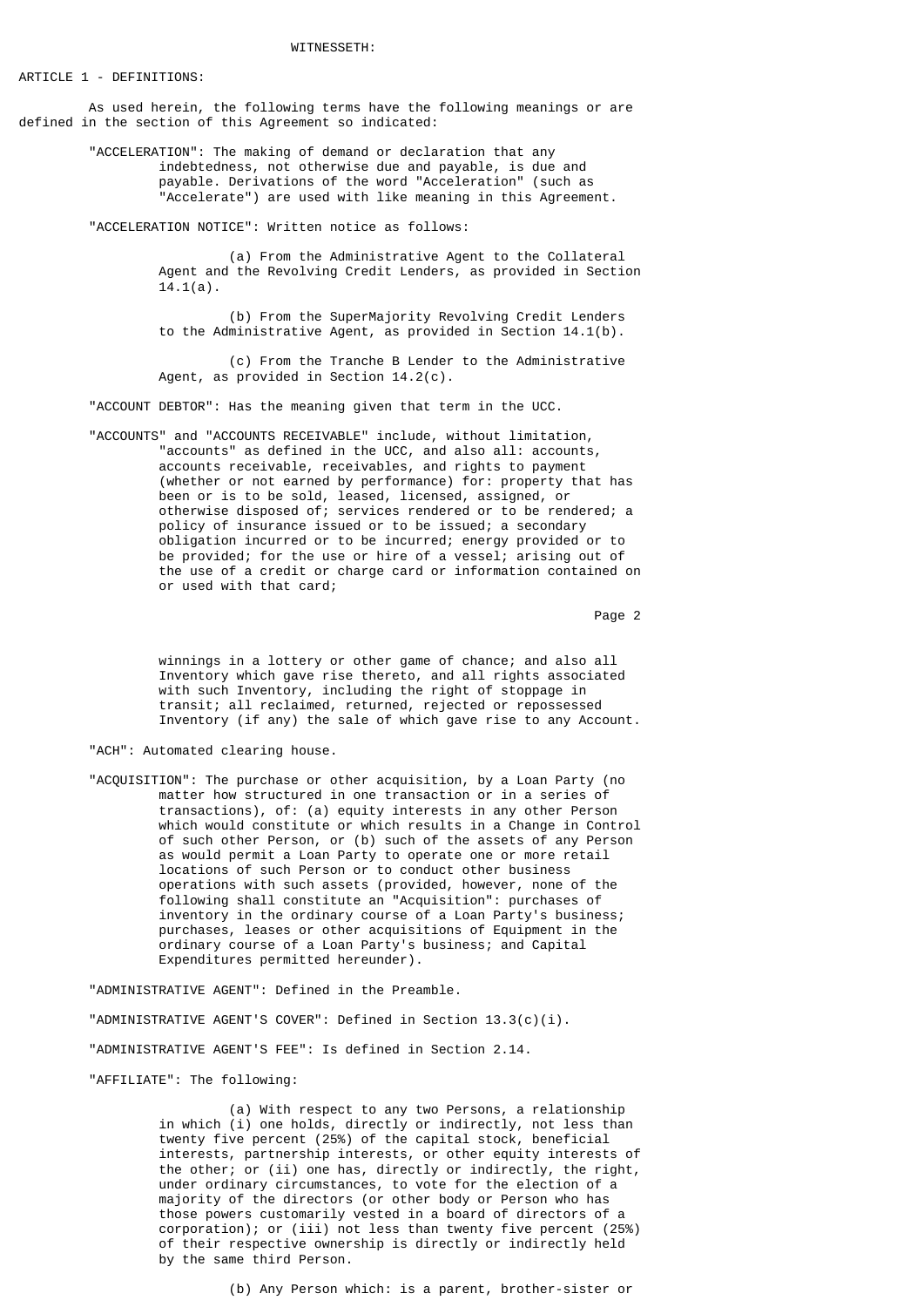Subsidiary of a Loan Party; could have such enterprise's tax returns or financial statements consolidated with that Loan Party's; could be a member of the same controlled group of corporations (within the meaning of Section 1563(a)(1), (2) and (3) of the Internal Revenue Code of 1986, as

Page 3

 amended from time to time) of which any Loan Party is a member; or controls or is controlled by any Loan Party.

 "AGENT": When not preceded by "Administrative" or "Collateral", the term "Agent" refers collectively and individually to the Administrative Agent and the Collateral Agent.

"AGENTS' RIGHTS AND REMEDIES": Is defined in Section 12.7.

 "APPLICABLE LAW": As to any Person: (i) All statutes, rules, regulations, orders, or other requirements having the force of law and (ii) all court orders and injunctions, arbitrator's decisions, and/or similar rulings, in each instance ((i) and (ii)) of or by any federal, state, municipal, and other governmental authority, or court, tribunal, panel, or other body which has or claims jurisdiction over such Person, or any property of such Person, or of any other Person for whose conduct such Person would be responsible.

 "APPLICABLE MARGIN": The following percentages for Base Margin Loans and Libor Loans based upon the following criteria:

LEVEL AVERAGE **EXCESS** AVAILABILITY **LTROR** MARGIN BASE MARGIN Less Than Equal to Or Greater Than I \$50,000,000 2.25% 0.00% II \$50,000,000 \$25,000,000 2.50% .25% III \$25,000,000 \$15,000,000 2.75% .50% IV \$15,000,000 3.00% .75%

> The Applicable Margin shall initially be established at Level III. Thereafter, the Applicable Margin shall be adjusted quarterly on the first day of each calendar quarter, commencing with the Fiscal quarter June, 2003, based upon the average Excess Availability during the prior quarter, PROVIDED that in no event shall the Applicable Margin be established at Level I or Level II during the first twelve (12) months subsequent to the Closing Date. Upon the occurrence of an Event of Default, the Applicable Margin may, at the option of the Administrative Agent, be immediately increased to the percentages set forth in Level IV (even if the Excess Availability requirements for another Level have been met) and interest shall be determined in the manner set forth in Section 2.12(f).

 "APPRAISED INVENTORY LIQUIDATION VALUE": The product of (a) (i) the Retail of Eligible Inventory (net of Inventory Reserves) of the Casual Male Companies plus (ii) the Cost of Eligible Inventory (net of Inventory Reserves) of the Designs, Inc. Companies MULTIPLIED by (b) that percentage, determined from the then most recent appraisal of the Loan Parties' Inventory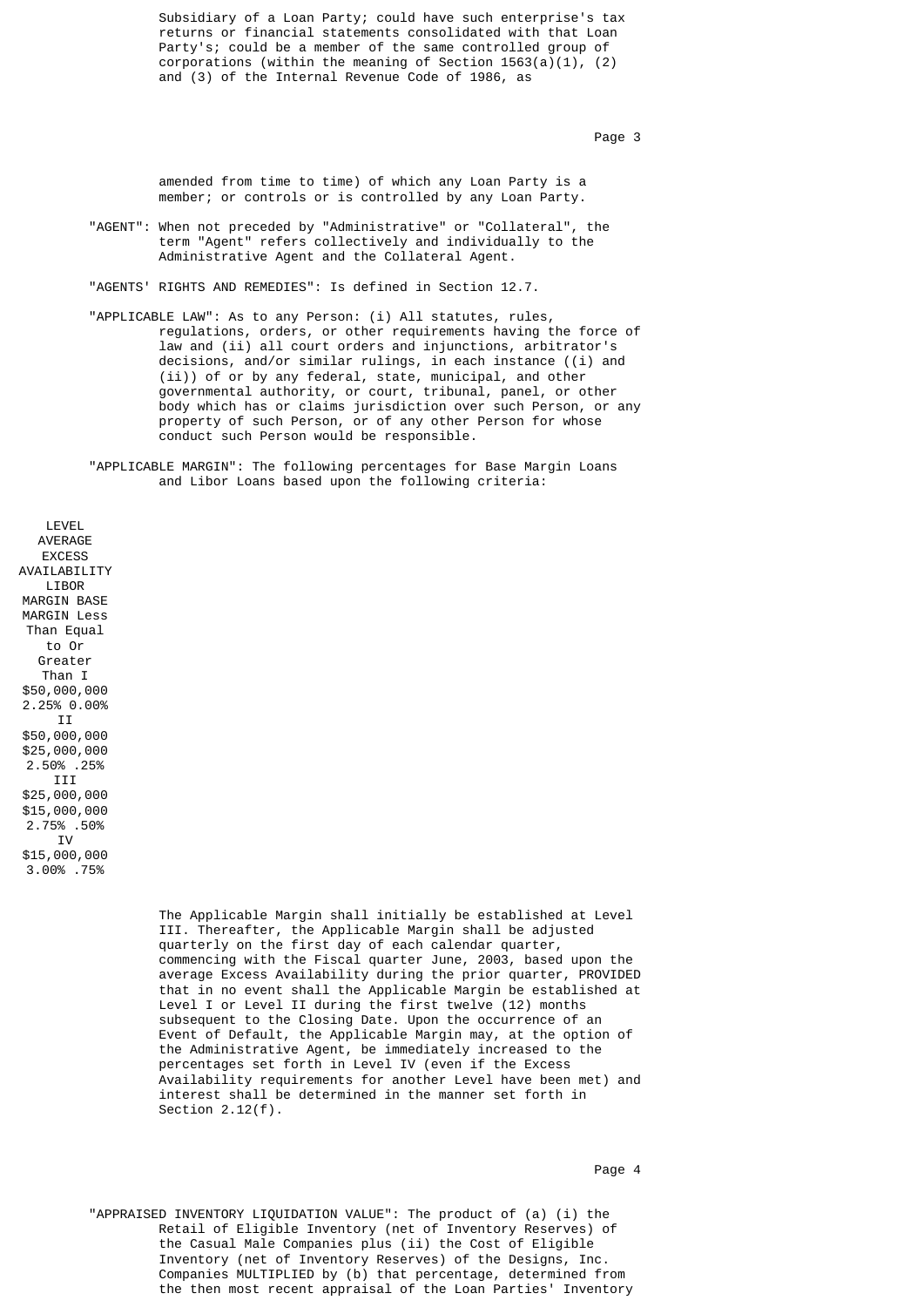undertaken at the request of the Administrative Agent, to reflect the appraiser's estimate of the net recovery on the Loan Parties' Inventory in the event of an in-store liquidation of that Inventory.

"ASSIGNEE REVOLVING CREDIT LENDER": Defined in Section 17.1(a).

"ASSIGNING REVOLVING CREDIT LENDER": Defined in Section 17.1(a).

"ASSIGNMENT AND ACCEPTANCE": Defined in Section 17.2.

"AVAILABILITY": The least of (a), (b), or (c), where:

- (a) is the result of
	- (i) The Revolving Credit Ceiling

MINUS

 (ii) The aggregate unpaid balance of the Loan Account

MINUS

- (iii) The aggregate undrawn Stated Amount of all then outstanding L/C's.
- (b) is the result of
	- (i) The Borrowing Base MINUS
	- (ii) The aggregate unpaid balance of the Loan Account

MINUS

 (iii) The aggregate undrawn Stated Amount of all then outstanding L/C's.

MINUS

- (iv) The aggregate of the Availability Reserves.
- (c) is the result of

Page 5

- (i) The Tranche B Borrowing Base MINUS
- (ii) The aggregate unpaid balance of the Loan Account

MINUS

(iii) The aggregate undrawn Stated Amount of all then outstanding L/C's.

MINUS

 (iv) The aggregate of the Availability Reserves.

MINUS

- (v) The then unpaid principal balance of the Tranche B Loan and all accrued but unpaid interest thereon.
- "AVAILABILITY RESERVES": Such reserves as the Administrative Agent from time to time determines in the Administrative Agent's reasonable discretion as being appropriate to reflect the impediments to the Collateral Agent's ability to realize upon the Collateral. Without limiting the generality of the foregoing, Availability Reserves may include (but are not limited to) reserves based on the following:
	- (i) Rent (but only if a landlord's waiver, acceptable to the Administrative Agent, has not been received by the Administrative Agent).
	- (ii) Customer Credit Liabilities.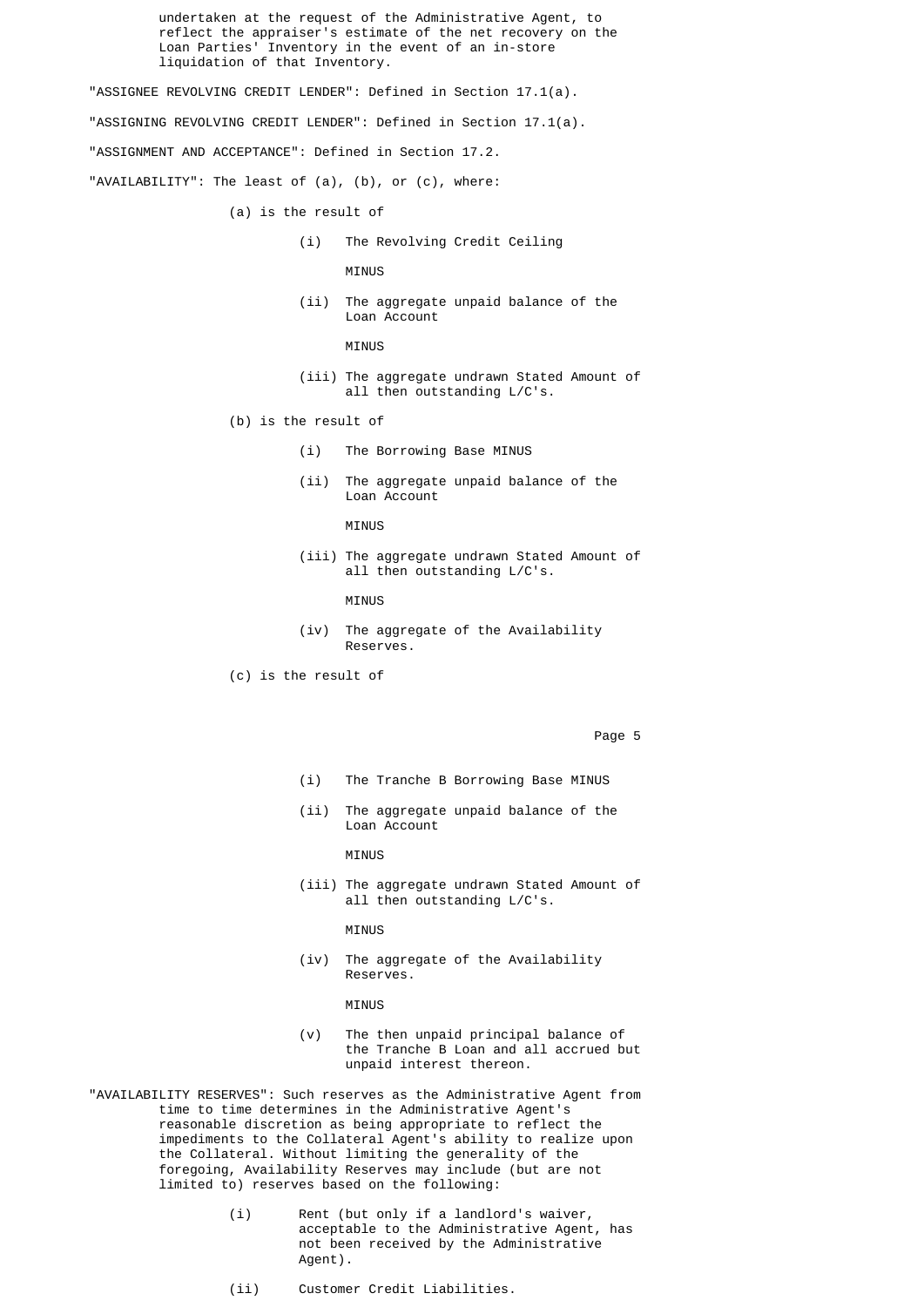- (iii) Taxes and other governmental charges, including, ad valorem, personal property, and other taxes which might have priority over the Collateral Interests of the Collateral Agent in the Collateral.
	- (iv) L/C Landing Costs.
	- (v) Gift cards or gift certificates.
	- "BANKRUPTCY BREACH": The occurrence of any Event of Default described in any of Sections 11.16, 11.17 and 11.18.

"BANKRUPTCY CODE": Title 11, U.S.C., as amended from time to time.

 "BANKRUPTCY COURT": United States Bankruptcy Court for the Southern District of New York.

Page 6 and the state of the state of the state of the state of the state of the state of the state of the state of the state of the state of the state of the state of the state of the state of the state of the state of the

- "BASE": The Base Rate announced from time to time by Fleet National Bank (or any successor in interest to Fleet National Bank). In the event that said bank (or any such successor) ceases to announce such a rate, "Base" shall refer to that rate or index announced or published from time to time as the Administrative Agent, in good faith, designates as the functional equivalent to said Base Rate. Any change in "Base" shall be effective, for purposes of the calculation of interest due hereunder, when such change is made effective generally by the bank on whose rate or index "Base" is being set.
- "BASE MARGIN": As determined from the definition of Applicable Margin.
- "BASE MARGIN LOAN": Each Revolving Credit Loan while bearing interest at the Base Margin Rate.
- "BASE MARGIN RATE": The aggregate of Base PLUS the then applicable Base Margin.
- "BBC": Back Bay Capital Funding LLC.
- "BLOCKED ACCOUNT": Any account, including, without limitation, any DDA, over which one or more of the Agents exercise control pursuant to a Blocked Account Agreement.
- "BLOCKED ACCOUNT AGREEMENT": An Agreement, in form satisfactory to the Administrative Agent, which recognizes the Collateral Agent's Collateral Interest in the contents of the account which is the subject of such Agreement and provides that such contents shall be transferred only to the Concentration Account or as otherwise instructed by the Collateral Agent.

"BORROWER" and "BORROWERS": Defined in the Preamble.

"BORROWERS' REPRESENTATIVE": Defined in the Preamble.

"BORROWING BASE": The aggregate of the following:

(a) The lesser of

 (i) The (x) product of the Retail of Eligible Inventory (net of Inventory Reserves) of the Casual Male Companies multiplied by the

Page 7 and 2012 and 2012 and 2012 and 2012 and 2012 and 2012 and 2012 and 2012 and 2012 and 2012 and 2012 and

 Revolving Credit Casual Male Companies Inventory Advance Rate and (y) product of the Cost of Eligible Inventory (net of Inventory Reserves) of the Designs, Inc. Companies multiplied by the Revolving Credit Designs, Inc. Companies Inventory Advance Rate, or

 (ii) 85% of the Appraised Inventory Liquidation Value.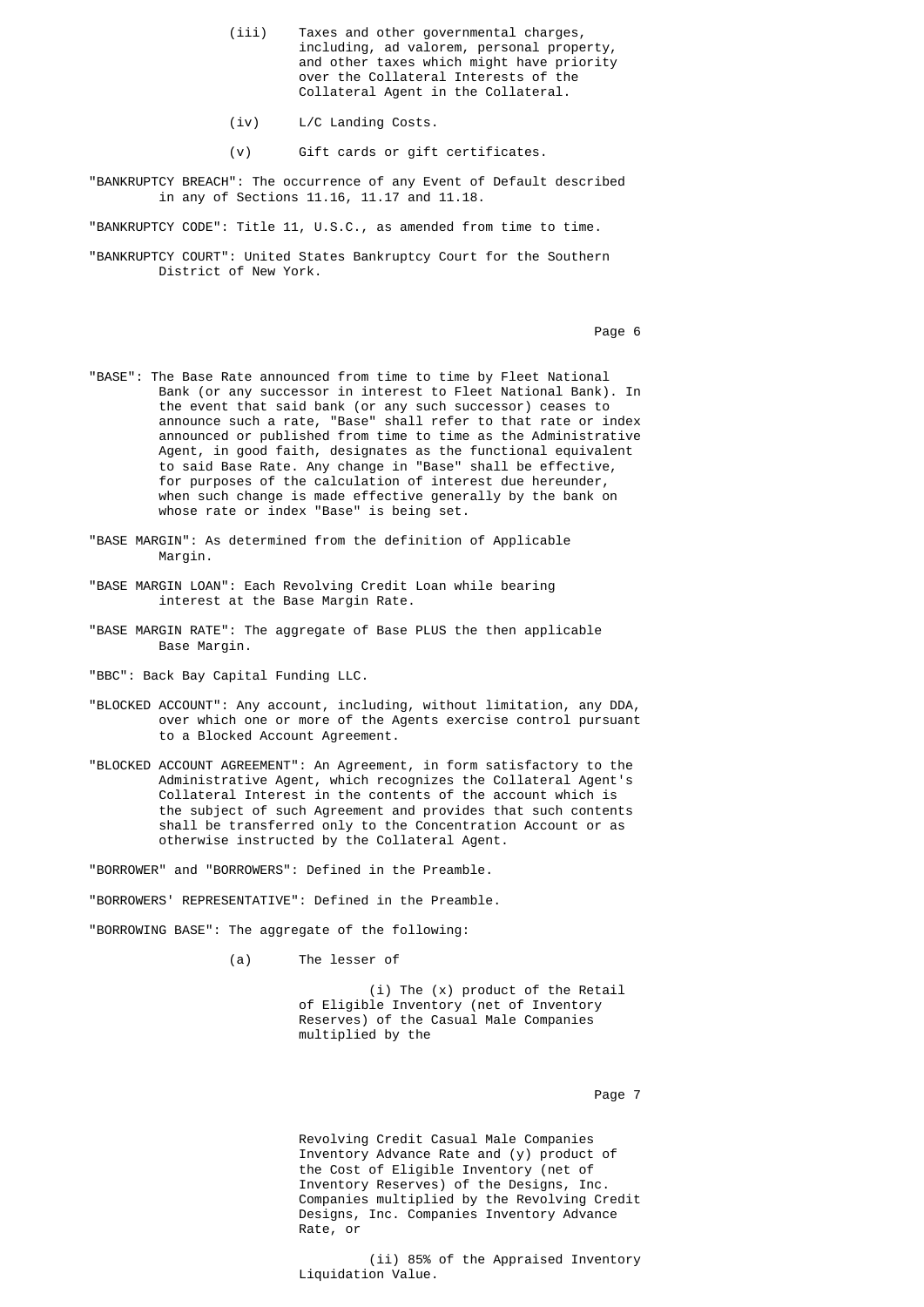**PLUS** 

 (b) The face amount of Eligible Credit Card Receivables multiplied by the Credit Card Advance Rate.

PLUS

 (c) The face amount of Eligible Receivables (net of Receivables Reserves) multiplied by the Receivables Advance Rate.

"BORROWING BASE CERTIFICATE": Is defined in Section 6.4.

- "BUSINESS DAY": Any day other than (a) a Saturday or Sunday; (b) any day on which banks in Boston, Massachusetts generally are not open to the general public for the purpose of conducting commercial banking business; or (c) a day on which the principal office of the Administrative Agent is not open to the general public to conduct business.
	- "BUSINESS PLAN": The Loan Parties' business plan dated February 8, 2002, as updated from time to time by the Borrowers' Representative pursuant to this Agreement.
	- "BUYOUT": The consummation of a transaction described in Section 16.12.
	- "CANTON MORTGAGE": The mortgage made by JBAK Canton Realty, Inc., to The Chase Manhattan Bank, dated as of December 30, 1996, encumbering the Canton Warehouse.
	- "CANTON WAREHOUSE": That certain real property located at 555 Turnpike Street, Canton, Massachusetts 02021.
	- "CAPITAL EXPENDITURES": The expenditure of funds or the incurrence of liabilities which may be capitalized in accordance with GAAP.
	- "CAPITAL LEASE": Any lease which may be capitalized in accordance with GAAP.

Page 8 and the state of the state of the state of the state of the state of the state of the state of the state of the state of the state of the state of the state of the state of the state of the state of the state of the

- "CASUAL MALE ACQUISITION": The acquisition by Designs, Inc. and certain of its Affiliates of substantially all of the assets of Casual Male Corp. and its subsidiaries in accordance with the terms of the Casual Male Acquisition Agreement.
- "CASUAL MALE ACQUISITION AGREEMENT": The Asset Purchase Agreement dated as of April 26, 2002 among Buckmin Inc., Casual Male Corp., Elm Equipment Corp., ISAB Inc., JBAK Canton Realty, Inc., JBI Apparel Inc., JBI Holding Company Inc., JBI Inc., LP Innovations Inc., Morse Shoe Inc., Morse Shoe International Inc., Spencer Companies Inc., TCM Holding Company Inc., TCMB&T Inc., The Casual Male Inc., White Cap Footwear, Inc., WGS Corp., and Designs, Inc. and certain of its Affiliates, as amended through the date of this Agreement.
- "CASUAL MALE APPROVAL ORDER": The order entered by the Bankruptcy Court pursuant to 11 USC Section 363 approving the Casual Male Acquisition Agreement and authorizing the purchase and sale pursuant to the Casual Male Acquisition Agreement.
	- "CASUAL MALE CORP.": Casual Male Corp.
	- "CASUAL MALE COMPANIES": The Persons listed on EXHIBIT 1.0(C) annexed hereto.
	- "CHANGE IN CONTROL": The occurrence of any of the following:

 (a) The acquisition, by any group of persons (within the meaning of the Securities Exchange Act of 1934, as amended) or by any Person, of beneficial ownership (within the meaning of Rule 13d-3 of the Securities and Exchange Commission) of 25% or more of the issued and outstanding capital stock of Designs, Inc. having the right, under ordinary circumstances, to vote for the election of directors of Designs, Inc.

 (b) At any time, (a) occupation of a majority of the seats (other than vacant seats) on the board of directors of Designs, Inc. by Persons who were neither (i) nominated by the board of directors of Designs, Inc. nor (ii) appointed by directors so nominated.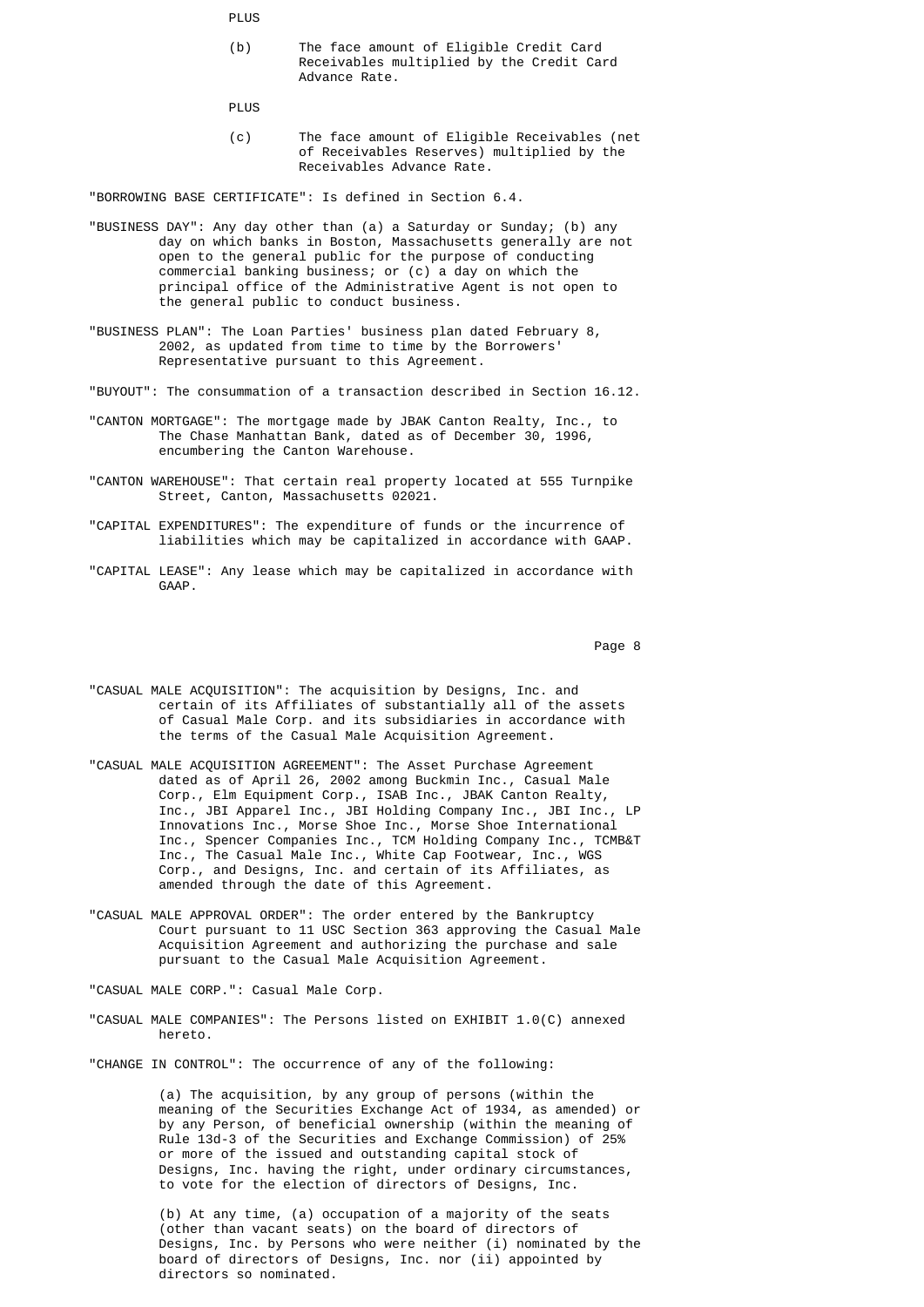(c) The persons who are directors of Designs, Inc. as of the Closing Date cease, for any reason other than death, disability, or resignation in the ordinary course (and not in connection with a proxy contest or similar occurrence), to constitute a majority of the board of directors of Designs, Inc.

Page 9 and 2012 and 2012 and 2012 and 2012 and 2012 and 2012 and 2012 and 2012 and 2012 and 2012 and 2012 and

 (d) The failure by Designs, Inc. (i) to own directly 100% of the issued and outstanding capital stock of Designs Apparel, Inc. or (ii) to own, directly or indirectly, 100% of the issued and outstanding capital stock of all other Loan Parties.

"CHATTEL PAPER": Has the meaning given that term in the UCC.

"CLOSING DATE": May 14, 2002.

"COLLATERAL": Is defined in Section 9.1.

"COLLATERAL AGENT": Defined in the Preamble.

 "COLLATERAL INTEREST": Any interest in property to secure an obligation, including, without limitation, a security interest, mortgage, and deed of trust.

"CONCENTRATION ACCOUNT": Is defined in Section 8.3.

- "CONSENT": Actual consent given by the Lender from whom such consent is sought; or the passage of seven (7) Business Days from receipt of written notice to a Lender from an Agent of a proposed course of action to be followed by an Agent without such Lender's giving that Agent written notice of that Lender's objection to such course of action, PROVIDED THAT all Agents may rely on such passage of time as consent by a Lender only if such written notice states that consent will be deemed effective if no objection is received within such time period.
	- "CONSOLIDATED": When used to modify a financial term, test, statement, or report, refers to the application or preparation of such term, test, statement or report (as applicable) based upon the consolidation, in accordance with GAAP, of the financial condition or operating results of the Loan Parties.

"COST": The lower of

 (a) the calculated cost of purchases, as determined from invoices received by Design Apparel, Inc., its purchase journal or stock ledger, based upon its accounting practices, known to the Administrative Agent, which practices are in effect on the date on

en die 10de jaar van die 10de eeu n.C. Soos van die 10de eeu n.C. Soos ander gewone jare 10de eeu n.C. 10de eeu n.C. 10de eeu n.C. 10de eeu n.C. 10de eeu n.C. 10de eeu n.C. 10de eeu n.C. 10de eeu n.C. 10de eeu n.C. 10de ee

which this Agreement was executed; or

 (b) the lowest ticketed or promoted price at which the subject inventory is offered to the public by any Loan Party, after all mark-downs (whether or not such price is then reflected on a Loan Party's accounting system).

 "Cost" does not include inventory capitalization costs or other non-purchase price charges used in a Loan Party's calculation of cost of goods sold (other than freight, which may be capitalized consistent with GAAP and such Loan Party's prior practices).

 "COSTS OF COLLECTION": Includes, without limitation, all reasonable attorneys' fees and reasonable out-of-pocket expenses incurred by any Agent's attorneys or the Tranche B Lender's attorneys, and all reasonable out-of-pocket costs incurred by any Agent or the Tranche B Lender in the administration of the Liabilities and/or the Loan Documents, including, without limitation, reasonable costs and expenses associated with travel on behalf of any Agent or the Tranche B Lender, where such costs and expenses are directly or indirectly related to or in respect of any Agent's or the Tranche B Lender's: administration and management of the Liabilities; negotiation, documentation, and amendment of any Loan Document; or efforts to preserve, protect, collect, or enforce the Collateral, the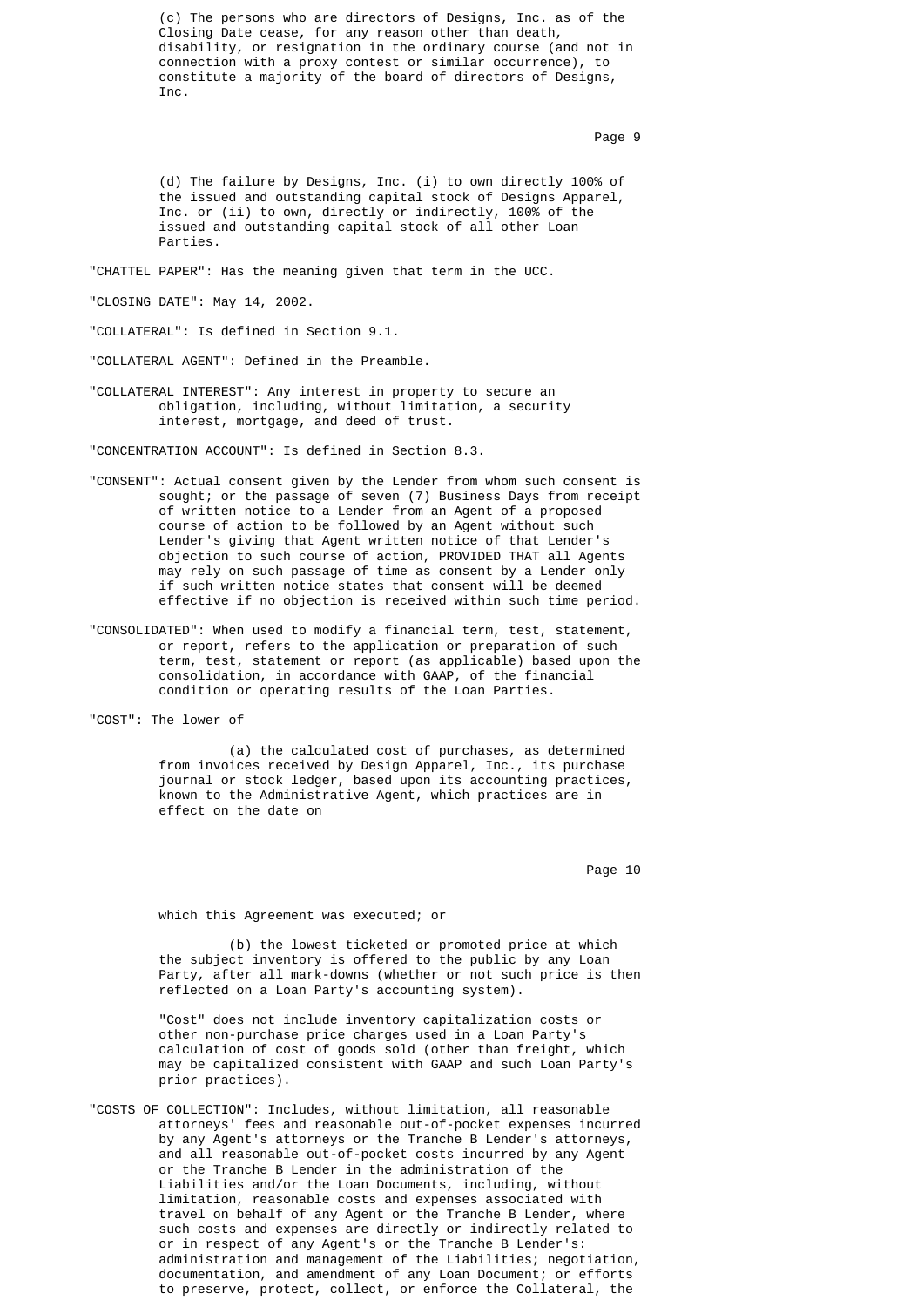Liabilities, and/or the Agents' Rights and Remedies and/or any of the rights and remedies of any Agent or the Tranche B Lender against or in respect of any guarantor or other person liable in respect of the Liabilities (whether or not suit is instituted in connection with such efforts). "Costs of Collection" also includes the reasonable fees and expenses of Lenders' Special Counsel and the Tranche B Lender's counsel. The Costs of Collection are Liabilities, and at the Administrative Agent's option may bear interest at the then effective Base Margin Rate.

"CREDIT CARD ADVANCE RATE": 85%

- "CUSTOMER CREDIT LIABILITY": Gift certificates, customer deposits, merchandise credits, layaway obligations, frequent shopping programs, and similar liabilities of any Loan Party to its retail customers and prospective customers.
- "DDA": Any checking, other demand daily depository account or other bank or like account, other than an Exempt DDA, maintained by any Loan Party including, on the date of this Agreement, the accounts listed on EXHIBIT 8.1 hereto.

experience of the contract of the contract of the contract of the contract of the contract of the contract of the contract of the contract of the contract of the contract of the contract of the contract of the contract of

 "DEFAULT": Any occurrence, circumstance, or state of facts with respect to a Loan Party which (a) is an Event of Default; or (b) would become an Event of Default if any requisite notice were given and/or any requisite period of time were to run and such occurrence, circumstance, or state of facts were not cured within any applicable grace period.

"DELINQUENT REVOLVING CREDIT LENDER": Defined in Section 13.3(c).

"DEPOSIT ACCOUNT": Has the meaning given that term in the UCC.

- "DESICAND": DesiCand Inc., a Delaware corporation wholly-owned by Designs, Inc.
- "DESICAND LICENSE AGREEMENT": The Retail Store License Agreement dated January 9, 2002 between Candie's, Inc. and Designs, Inc., as in effect on the Closing Date.
- "DESIGNS, INC. COMPANIES": The Persons listed on EXHIBIT 1.0(D) annexed hereto.

"DOCUMENTS": Has the meaning given that term in the UCC.

"DOCUMENTS OF TITLE": Has the meaning given that term in the UCC.

 "EARLY TERMINATION ASSESSMENT": The Revolving Credit Early Termination Fee and the Tranche B Early Termination Fee.

"ECKO": ECKO. Complex, LLC d/b/a Ecko Unltd.

- "ECKO JOINT VENTURE": The joint venture between ECKO and Designs, Inc. referred to in the Letter of Intent between ECKO and Designs, Inc. dated February 18, 2002.
- "EBITDA": Earnings before interest, taxes, depreciation and amortization, each as determined in accordance with GAAP.
- "ELIGIBLE ASSIGNEE": With respect to an assignee of a Revolving Credit Lender: a bank, insurance company, or company engaged in the business of making commercial loans having a combined capital and surplus in excess of \$300 Million or any Affiliate of any Revolving Credit Lender, or any Person to whom a Revolving Credit Lender assigns its

en die 12de jaar van die 12de eeu n.C. Soos van die 12de eeu n.C. Soos en gewone 12de eeu n.C. 12de eeu n.C. 1

 rights and obligations under this Agreement as part of a programmed assignment and transfer of such Revolving Credit Lender's rights in and to a material portion of such Revolving Credit Lender's portfolio of asset based credit facilities.

 "ELIGIBLE CREDIT CARD RECEIVABLES": Under 5 Business Day accounts due on a non-recourse basis from major credit card processors (which, if due on account of a private label credit card program, are deemed in the discretion of the Administrative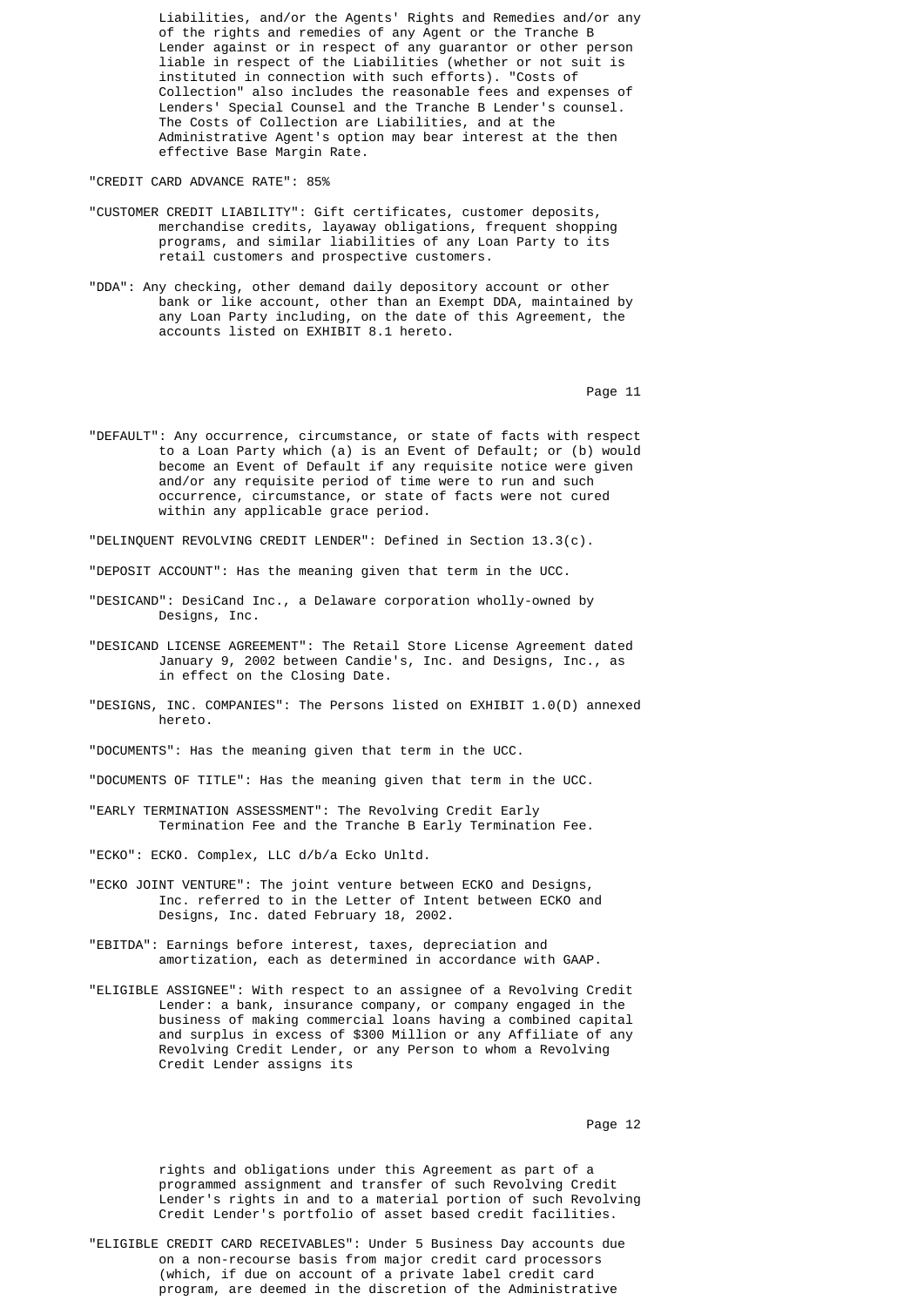Agent to be eligible).

 "ELIGIBLEIN-TRANSIT INVENTORY": "Eligible In-Transit Inventory " will be calculated at 75% of (i) the Retail value of such of the Inventory of the Casual Male Companies and (ii) the Cost of such of the Inventory of the Designs, Inc. Companies (in each case, without duplication as to Eligible Inventory and Eligible In-Transit Inventory ), in each case in which title has passed to a Loan Party and which is then being shipped from a foreign location for receipt, within 45 days, at a warehouse of one of the Loan Parties, PROVIDED THAT

> (a) Such Inventory is of such types, character, qualities and quantities (net of Inventory Reserves) as the Administrative Agent in its discretion from time to time determines to be eligible for borrowing;

> (b) The documents which relate to such shipment names the Collateral Agent as consignee of the subject Inventory and the Collateral Agent has control over the documents which evidence ownership of the subject Inventory (such as by the providing to the Collateral Agent of a Customs Brokers Agreement in form reasonably satisfactory to the Collateral Agent); and

 (c) The Collateral Agent has a first priority perfected security interest in such Inventory.

"ELIGIBLE INVENTORY": The following (without duplication):

 (a) Such of the Loan Parties' Inventory, at such locations, and of such types, character, qualities and quantities, as the Administrative Agent, in its sole discretion from time to time determines to be acceptable for borrowing, as to which Inventory, the Collateral Agent has a perfected security interest which is prior and superior to all security interests, claims, and encumbrances.

- (b) Eligible L/C Inventory.
- (c) Eligible In-Transit Inventory.

experience of the contract of the contract of the contract of the contract of the contract of the contract of the contract of the contract of the contract of the contract of the contract of the contract of the contract of

 Without limiting the foregoing, "Eligible Inventory" shall not include (i) direct shipment inventory; (ii) inventory which can not be sold including, without limitation, any non merchandise inventory (such as labels, bags, and packaging materials, etc.); (iii) "dummy warehouse inventory"; (iv) damaged goods, return to vendor merchandise, packaways, consigned inventory, samples and other similar categories; (v) inventory which is the subject of a store closing, liquidation, going-out-of-business or similar sale, as to which in each case, any Loan Party has received an initial payment of the guaranteed price from the Person conducting the sale; and (vi) inventory in locations outside the United States (except for Eligible L/C Inventory) and in locations in the United States not under any Loan Party's control (unless waivers acceptable to the Agents are obtained).

> "ELIGIBLEL/C INVENTORY": "Eligible L/C Inventory" will be calculated at 75% of (i) the Retail value of such of the Inventory of the Casual Male Companies and (ii) the Cost of such of the Inventory of the Designs, Inc. Companies (in each case, without duplication as to Eligible Inventory and Eligible In-Transit Inventory ), in each case the purchase of which is supported by a documentary L/C then having an initial expiry of forty-five (45) or less days, PROVIDED THAT

 (a) Such Inventory is of such types, character, qualities and quantities (net of Inventory Reserves) as the Administrative Agent in its discretion from time to time determines to be eligible for borrowing; and

> (b) The documentary L/C supporting such purchase names the Collateral Agent as consignee of the subject Inventory and the Collateral Agent has control over the documents which evidence ownership of the subject Inventory (such as by the providing to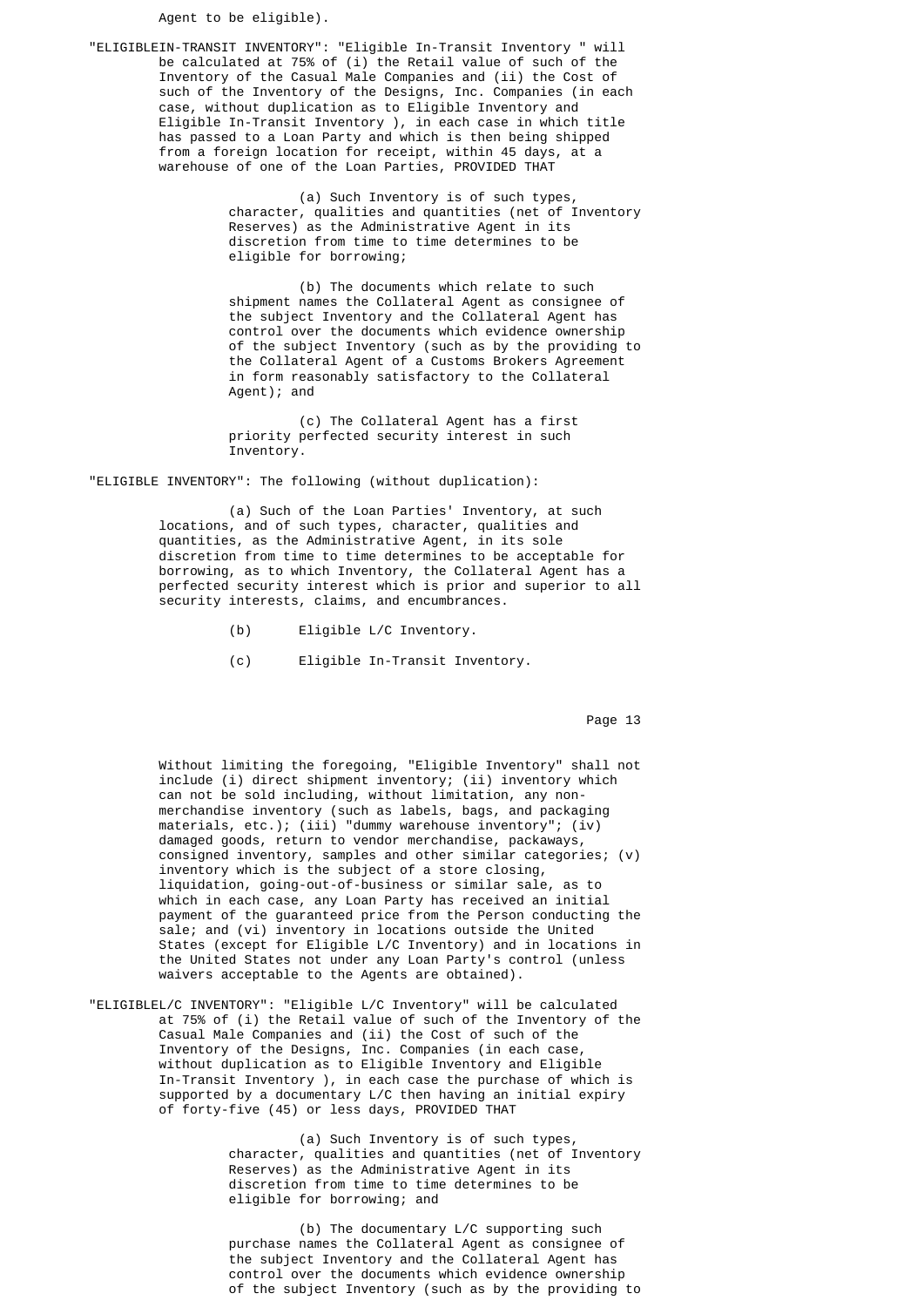the Collateral Agent of a Customs Brokers Agreement in form reasonably satisfactory to the Collateral Agent).

 "ELIGIBLE RECEIVABLES": Such of the Loan Parties' Accounts and accounts receivable as arise in the ordinary course of the Loan Parties' business (without duplication of Eligible Credit Card Receivables) for goods sold and/or services rendered by the Loan Parties' to corporate customers, which Accounts and accounts receivable have been determined by the Administrative Agent to be satisfactory and have been earned by performance and are owed to the Loan Parties' by such of the Loan Parties' corporate Account Debtors as the Administrative Agent determines to be satisfactory, in the Administrative Agent's discretion in each instance.

en die 14de jaar van die 14de eeu n.C. Soos van die 14de eeu n.C. Soos en in 14de eeu n.C. Soos en in 14de eeu n.C. Soos en in 14de eeu n.C. Soos en in 14de eeu n.C. Soos en in 14de eeu n.C. Soos en in 14de eeu n.C. Soos e

"EMPLOYEE BENEFIT PLAN": As defined in ERISA.

- "ENCUMBRANCE": A Collateral Interest or agreement to create or grant a Collateral Interest; the interest of a lessor under a Capital Lease, conditional sale or other title retention agreement; sale of accounts receivable or chattel paper; or other arrangement pursuant to which any Person is entitled to any preference or priority with respect to the property or assets of another Person or the income or profits of such other Person; and each of the foregoing whether consensual or non-consensual and whether arising by way of agreement, operation of law, legal process or otherwise.
- "END DATE": The date upon which all of the following conditions are met: (a) all Liabilities have been paid in full; (b) all obligations of any Lender to make loans and advances and to provide other financial accommodations to the Borrowers hereunder shall have been irrevocably terminated; and (c) the arrangements regarding L/Cs described in Section 19.2(b) have been made.

"ENVIRONMENTAL LAWS": All of the following:

 (a) Applicable Law which regulates or relates to, or imposes any standard of conduct or liability on account of or in respect to environmental protection matters, including, without limitation, Hazardous Materials, as are now or hereafter in effect.

 (b) The common law relating to damage to Persons or property from Hazardous Materials.

- "EQUIPMENT": Includes, without limitation, "equipment" as defined in the UCC, and also all furniture, store fixtures, motor vehicles, rolling stock, machinery, office equipment, plant equipment, tools, dies, molds, and other goods, property, and assets which are used and/or were purchased for use in the operation or furtherance of a Person's business, and any and all accessions or additions thereto, and substitutions therefor.
- "ERISA": The Employee Retirement Income Security Act of 1974, as amended.
- "ERISA AFFILIATE": Any Person which is under common control with a Loan Party within the meaning of Section 4001 of ERISA or is part of a group which includes any Loan Party and which would be treated as a single employer under Section 414 of the Internal

Page 15 and the state of the state of the state of the state of the state of the state of the state of the state of the state of the state of the state of the state of the state of the state of the state of the state of th

Revenue Code of 1986, as amended.

- "EVENTS OF DEFAULT": Is defined in Article 11. An "Event of Default" shall be deemed to have occurred and to be continuing unless and until that Event of Default has been duly waived by the requisite Lenders or by the Administrative Agent, as applicable.
- "EXCESS AVAILABILITY": The result of (a) Availability MINUS (b) all then past due obligations of the Loan Parties including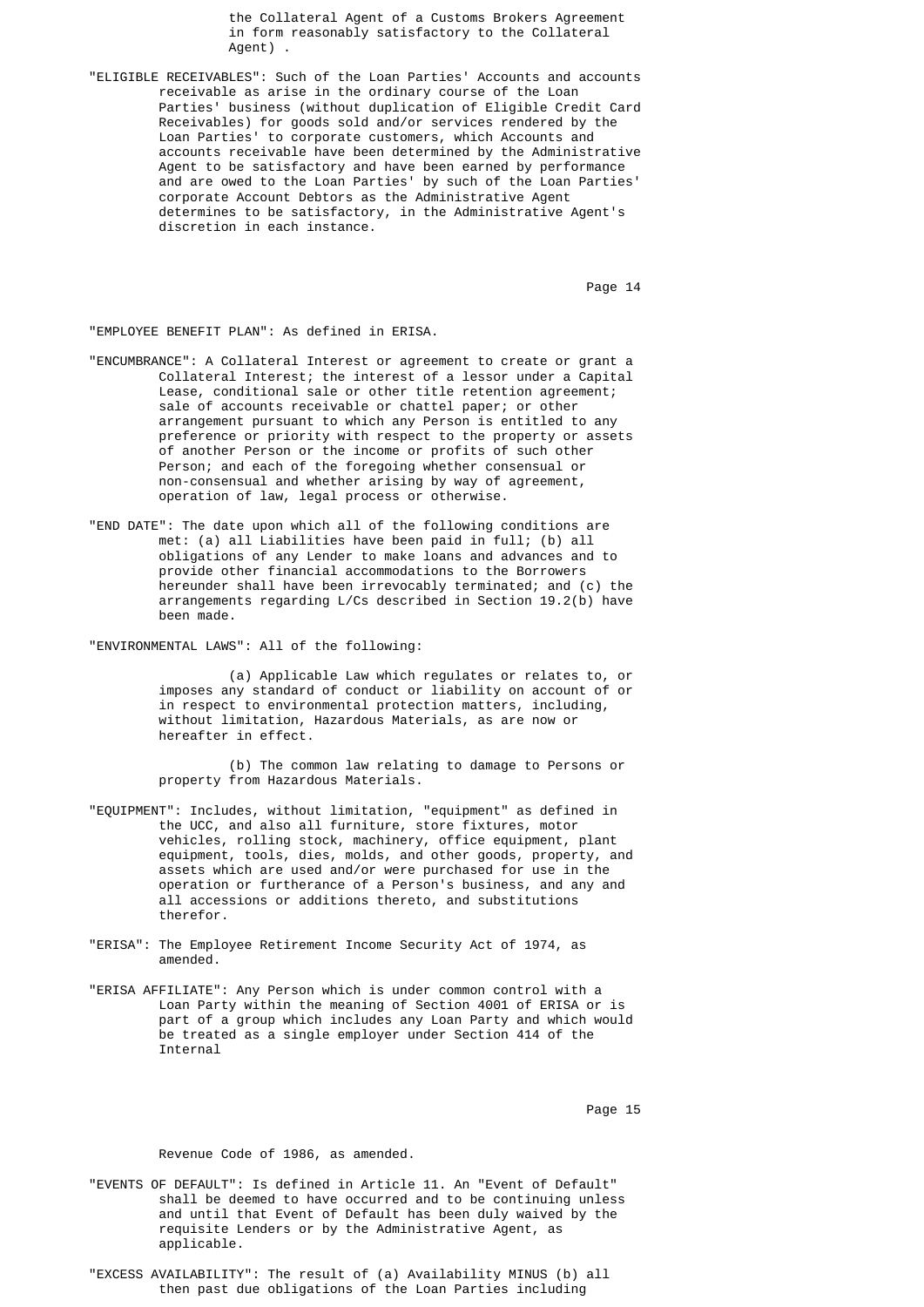accounts payable which are beyond customary trade terms and rent obligations which are beyond applicable grace periods.

 "EXEMPT DDA": A depository account maintained by any Loan Party, the only contents of which may be transfers FROM the Operating Account and actually used solely (i) for petty cash purposes; or (ii) for payroll.

"FARM PRODUCTS": Has the meaning given that term in the UCC.

- "FEE LETTER": Collectively, the letters, each dated May 14, 2002, between (i) Designs, Inc. and the Administrative Agent and (ii) Designs, Inc. and the Tranche B Lender, as each such letter may from time to time be amended.
- "FINANCIAL COVENANT BREACH": The breach of any of the financial performance covenants provided for in Section 6.11.
- "FISCAL":When followed by "month" or "quarter", it refers to the relevant fiscal period based on the Loan Parties' fiscal year and accounting conventions (e.g. reference to the Loan Parties' "Fiscal June, 2002" is to the Loan Parties' fiscal month of June in the calendar year 2001). When followed by reference to a specific year, it refers to the fiscal year which ends in a month of the year to which reference is being made (e.g. if the Loan Parties' fiscal year ends in January 2002 reference to that year would be to the Loan Parties' "Fiscal 2002").
- "5% SUBORDINATED NOTE": Collectively, (i) the Designs, Inc. 5% Subordinated Note due April 26, 2007 in the original principal amount of \$1,000,000 made by Designs, Inc. to the Kellwood Company, and (ii) the Designs, Inc. 5% Subordinated Note due April 26, 2007 in

en die 16de jaar van die 16de eeu n.C. Soos van die 16de eeu n.C. Soos en gewone gehad. Dit was die 16de eeu n

 the original principal amount of \$10,000,000 made by Designs, Inc. to the Kellwood Company.

"FIXTURES": Has the meaning given that term in the UCC.

- "FRFI": Fleet Retail Finance Inc.
- "GAAP": Principles which are consistent with those promulgated or adopted by the Financial Accounting Standards Board and its predecessors (or successors) in effect and applicable to that accounting period in respect of which reference to GAAP is being made, PROVIDED, HOWEVER, in the event of a Material Accounting Change, then unless otherwise specifically agreed to by the Administrative Agent, (a) the Loan Parties' compliance with the financial performance covenants imposed pursuant to Section 6.11 shall be determined as if such Material Accounting Change had not taken place and (b) the Borrowers' Representative shall include, with its monthly, quarterly, and annual financial statements a schedule, certified by the Borrowers' Representative's chief financial officer, on which the effect of such Material Accounting Change on that statement shall be described.
- "GENERAL INTANGIBLES": Includes, without limitation, "general intangibles" as defined in the UCC; and also all: rights to payment for credit extended; deposits; amounts due to any Person; credit memoranda in favor of any Person; warranty claims; tax refunds and abatements; insurance refunds and premium rebates; all means and vehicles of investment or hedging, including, without limitation, options, warrants, and futures contracts; records; customer lists; telephone numbers; goodwill; causes of action; judgments; payments under any settlement or other agreement; literary rights; rights to performance; royalties; license and/or franchise fees; rights of admission; licenses; franchises; license agreements, including all rights of any Person to enforce same; permits, certificates of convenience and necessity, and similar rights granted by any governmental authority; patents, patent applications, patents pending, and other intellectual property; internet addresses and domain names; developmental ideas and concepts; proprietary processes; blueprints, drawings, designs, diagrams, plans, reports, and charts; catalogs; manuals; technical data; computer software programs (including the source and object codes therefor), computer records, computer software, rights of access to computer record service bureaus, service bureau computer contracts, and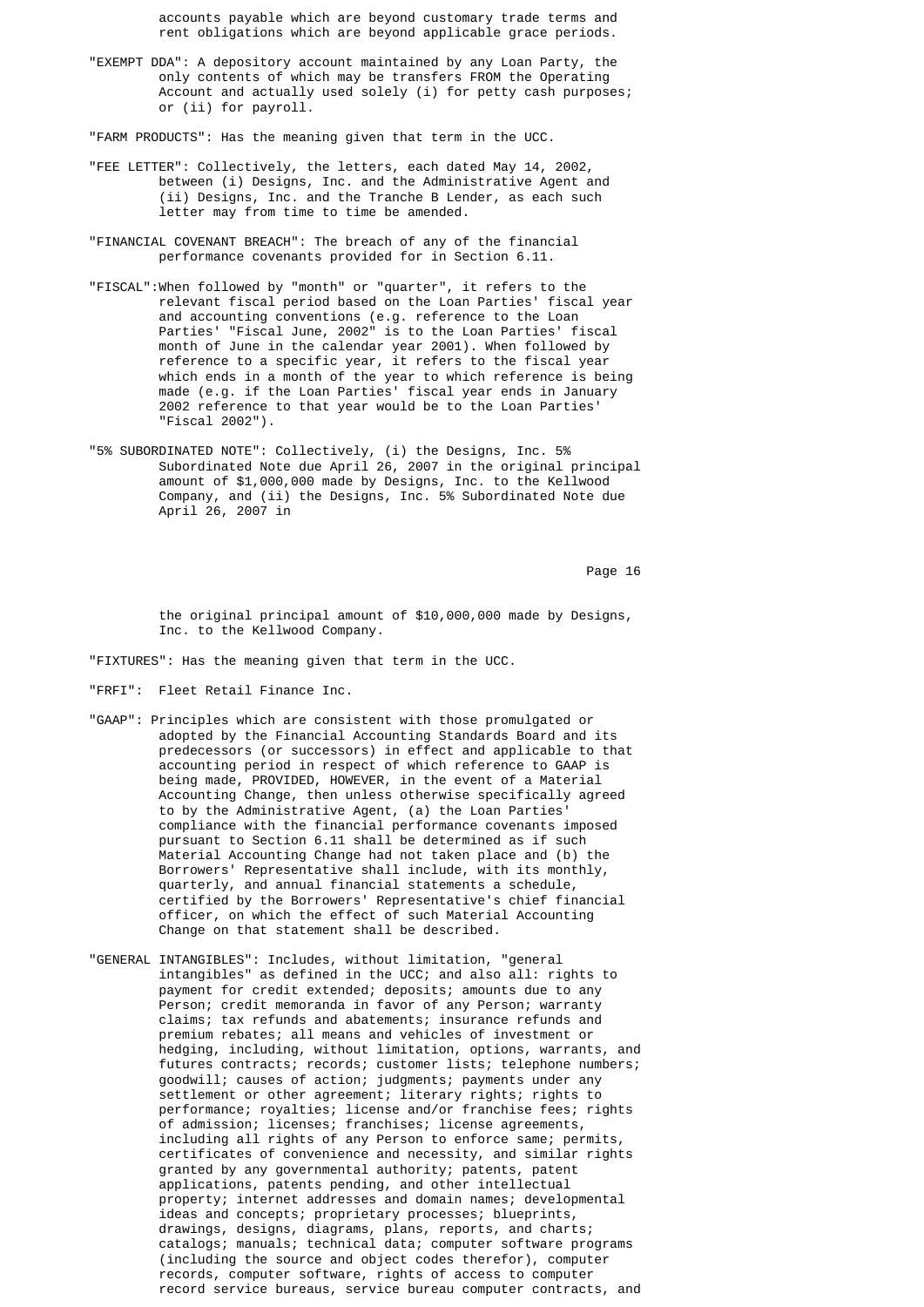Page 17

 printouts; trade secrets rights, copyrights, mask work rights and interests, and derivative works and interests; user, technical reference, and other manuals and materials; trade names, trademarks, service marks, and all goodwill relating thereto; applications for registration of the foregoing; and all other general intangible property of any Person in the nature of intellectual property; proposals; cost estimates, and reproductions on paper, or otherwise, of any and all concepts or ideas, and any matter related to, or connected with, the design, development, manufacture, sale, marketing, leasing, or use of any or all property produced, sold, or leased, by any or credit extended or services performed, by any Person, whether intended for an individual customer or the general business of any Person, or used or useful in connection with research by any Person.

- "GOODS": Has the meaning given that term in the UCC, and also includes all things movable when a security interest therein attaches and also all computer programs embedded in goods and any supporting information provided in connection with a transaction relating to the program if (i) the program is associated with the goods in such manner that it customarily is considered part of the goods or (ii) by becoming the owner of the goods, a Person acquires a right to use the program in connection with the goods.
- "GUARANTOR" and "GUARANTORS": Each Person named on EXHIBIT 1.1(b) annexed hereto individually, and the Persons named on EXHIBIT 1.1(b) annexed hereto, collectively.
- "GUARANTOR AGREEMENT": Each instrument and document executed by a Guarantor of the Liabilities to evidence or secure the Guarantor's guaranty thereof.
- "GUARANTOR DEFAULT": Default or breach or the occurrence of any event of default under any Guarantor Agreement.
- "HAZARDOUS MATERIALS": Any (a) substance which is defined or regulated as a hazardous material in or under any Environmental Law and (b) oil in any physical state.
- "INDEBTEDNESS": All indebtedness and obligations of or assumed by any Person on account of or with respect to any of the following:

 (a) In respect of money borrowed (including any indebtedness which is non-recourse to the credit of such Person but which is secured by an Encumbrance on

en die 18de jaar van die 19de eeu n.C. Soos van die 18de eeu n.C. Soos ander gewone jare 18de eeu n.C. 18de eeu n.C. 18de eeu n.C. 18de eeu n.C. 18de eeu n.C. 18de eeu n.C. 18de eeu n.C. 18de eeu n.C. 18de eeu n.C. 18de ee

 any asset of such Person) whether or not evidenced by a promissory note, bond, debenture or other written obligation to pay money.

 (b) In connection with any letter of credit or acceptance transaction (including, without limitation, the face amount of all letters of credit and acceptances issued for the account of such Person or reimbursement on account of which such Person would be obligated).

 (c) In connection with the sale or discount of accounts receivable or chattel paper of such Person.

 (d) On account of deposits or advances (but not including any liabilities with respect to gift cards and gift certificates).

(e) As lessee under Capital Leases.

 (f) In connection with any sale and leaseback transaction. "Indebtedness" of any Person also includes:

> (x) Indebtedness of others secured by an Encumbrance on any asset of such Person, whether or not such Indebtedness is assumed by such Person.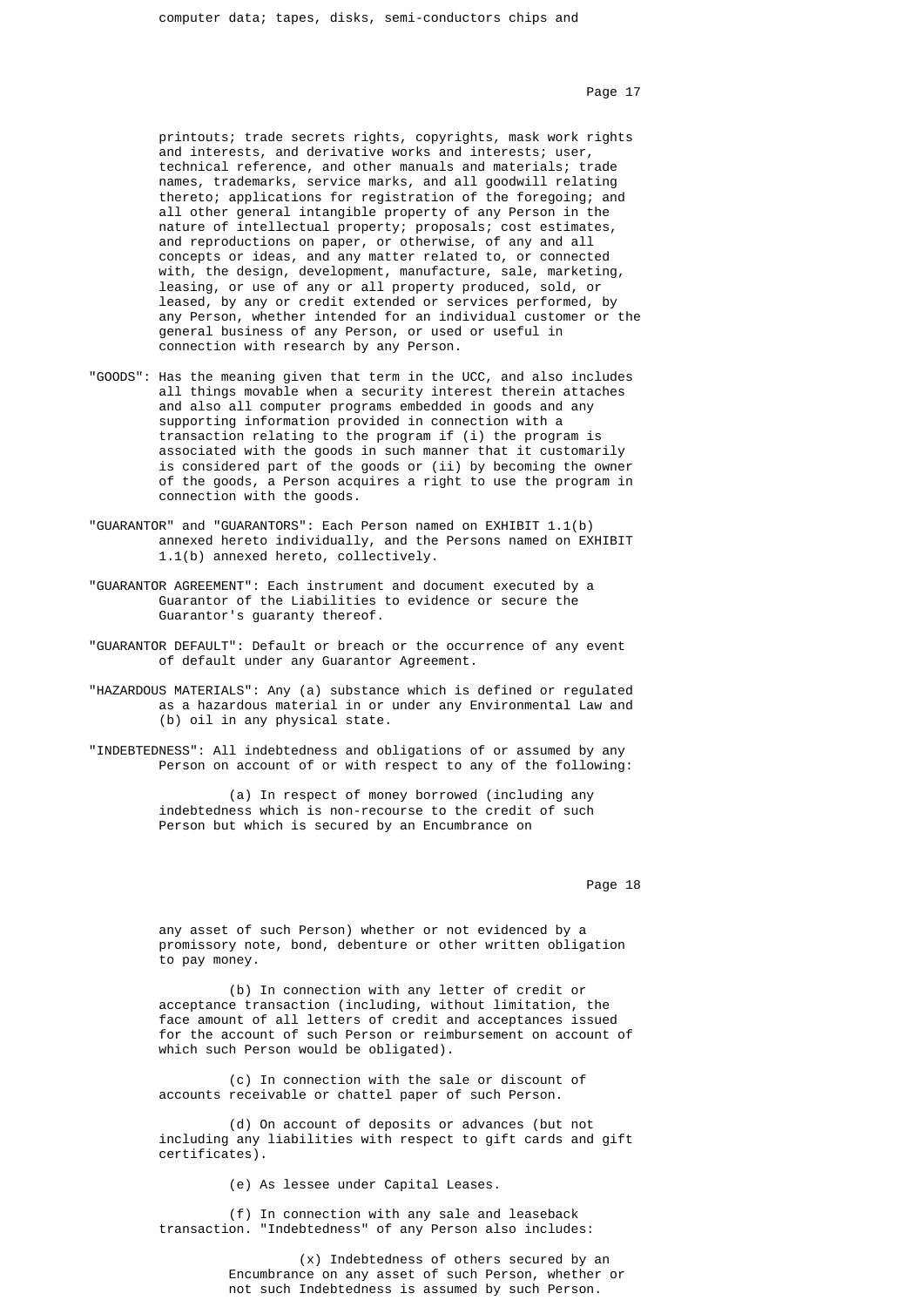(y) Any guaranty, endorsement, suretyship or other undertaking pursuant to which that Person may be liable on account of any obligation of any third party other than on account of the endorsement of checks and other items in the ordinary course.

> (z) The Indebtedness of a partnership or joint venture for which such Person is liable as a general partner or joint venturer.

"INDEMNIFIED PERSON": Is defined in Section 20.12.

"INSTRUMENTS": Has the meaning given that term in the UCC.

"INTEREST PAYMENT DATE": With reference to:

 Each Libor Loan: The last day of the Interest Period relating thereto (and on the last day of the third month for any such loan which has a six (6) month Interest Period); the Termination Date; and the End Date.

 Each Base Margin Loan: The first day of each month; the Termination Date; and the End Date.

"INTEREST PERIOD": The following:

en die 19de jaar van die 19de eeu n.C. Soos van die 19de eeu n.C. Soos en gewone gehad. Dit was die 19de eeu n

 (a) With respect to each Libor Loan: Subject to Subsection (c), below, the period commencing on the date of the making or continuation of, or conversion to, the subject Libor Loan and ending one, two, three or six months thereafter, as the Borrowers' Representative may elect by notice (pursuant to Section 2.6) to the Administrative Agent.

 (b) With respect to each Base Margin Loan: Subject to Subsection (c), below, the period commencing on the date of the making or continuation of or conversion to such Base Margin Loan and ending on that date (i) as of which the subject Base Margin Loan is converted to a Libor Loan, as the Borrowers' Representative may elect by notice (pursuant to Section 2.6) to the Administrative Agent, or (ii) on which the subject Base Margin Loan is paid by the Borrowers.

 (c) The setting of Interest Periods is in all instances subject to the following:

> (i) Any Interest Period for a Base Margin Loan which would otherwise end on a day which is not a Business Day shall be extended to the next succeeding Business Day.

 (ii) Any Interest Period for a Libor Loan which would otherwise end on a day that is not a Business Day shall be extended to the next succeeding Business Day, unless that succeeding Business Day is in the next calendar month, in which event such Interest Period shall end on the last Business Day of the month during which the Interest Period ends.

 (iii) Subject to Subsection (iv), below, any Interest Period applicable to a Libor Loan, which Interest Period begins on a day for which there is no numerically corresponding day in the calendar month during which such Interest Period ends, shall end on the last Business Day of the month during which that Interest Period ends.

 (iv) Any Interest Period which would otherwise end after the Termination Date shall end on the Termination Date.

 (v) The number of Interest Periods in effect at any one time is subject to Section 2.12(d) hereof.

 "INVENTORY": Includes, without limitation, "inventory" as defined in the UCC and also all: (a) Goods which are leased by a Person as lessor; are held by a Person for sale or lease or to be furnished under a contract of service; are furnished by a Person under a contract of service; or consist of raw materials, work in process, or materials used or consumed in a business; (b) Goods of said description in transit; (c) Goods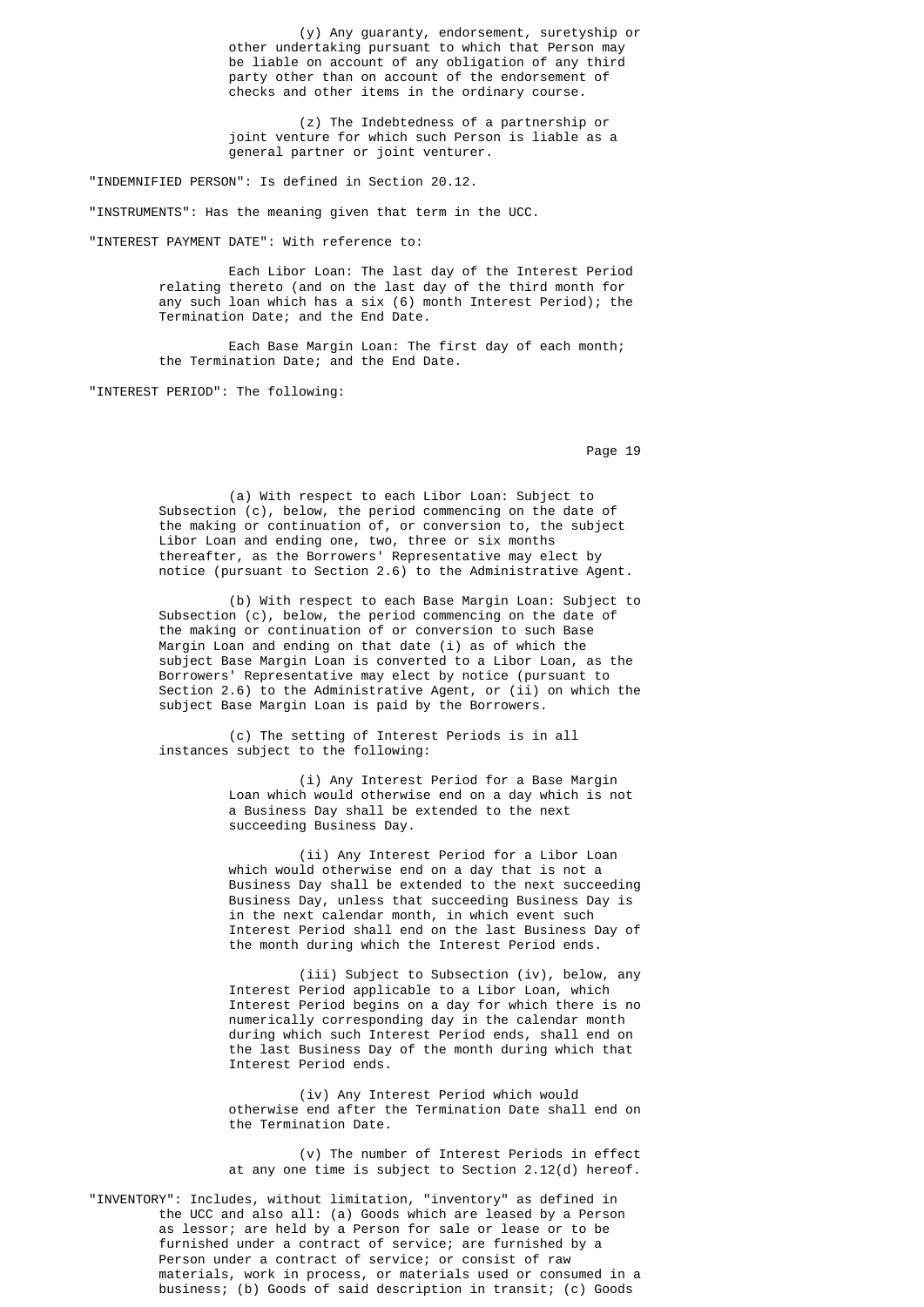of said description which are returned, repossessed and rejected; (d) packaging, advertising, and shipping materials

Page 20  $^{\circ}$  Page 20  $^{\circ}$ 

 related to any of the foregoing; (e) all names, marks, and General Intangibles affixed or to be affixed or associated thereto; and (f) Documents and Documents of Title which represent any of the foregoing.

- "INVENTORY PURCHASE AGREEMENT": The Inventory Purchase Agreement dated as of May 14, 2002 by and between Designs Apparel, Inc. and the other Loan Parties.
	- INVENTORY RESERVES": Such Reserves as may be established from time to time by the Administrative Agent in the Administrative Agent's reasonable discretion with respect to the determination of the saleability, at Retail, of the Eligible Inventory or which reflect such other factors as affect the market value of the Eligible Inventory. Without limiting the generality of the foregoing, Inventory Reserves may include (but are not limited to) reserves based on the following:
		- (i) Obsolescence (based upon Inventory on hand beyond a given number of days).
		- (ii) Seasonality.
		- (iii) Shrinkage.
		- (iv) Imbalance.
		- (v) Change in Inventory character.
		- (vi) Change in Inventory composition
		- (vii) Change in Inventory mix.
		- (viii) Markdowns (both permanent and point of sale)
		- (ix) Retail markons and markups inconsistent with prior period practice and performance; industry standards; current business plans; or advertising calendar and planned advertising events.
		- (x) Consigned Inventory.

"INVESTMENT PROPERTY": Has the meaning given that term in the UCC.

"ISSUER": Fleet National Bank and any successor to Fleet National Bank.

- "L/C": Any letter of credit, the issuance of which is procured by the Administrative Agent for the account of any Borrower and any acceptance made on account of such letter of credit.
- "L/C LANDING COSTS": To the extent not included in the Stated Amount of an L/C, customs, duty,

experience of the contract of the contract of the contract of the contract of the contract of the contract of the contract of the contract of the contract of the contract of the contract of the contract of the contract of

 freight, and other out-of-pocket costs and expenses which will be expended to "land" the Inventory, the purchase of which is supported by such L/C.

- "LEASE": Any lease or other agreement, no matter how styled or structured, pursuant to which a Loan Party is entitled to the use or occupancy of any space.
- "LEASEHOLD INTEREST": Any interest of a Loan Party as lessee under any Lease.
- "LEASEHOLD PROCEEDS": Any proceeds of the sale or other disposition of a Leasehold Interest.
- "LENDER": Collectively and each individually, each Revolving Credit Lender and the Tranche B Lender.

"LENDERS'SPECIAL COUNSEL": Collectively, (i) a single counsel selected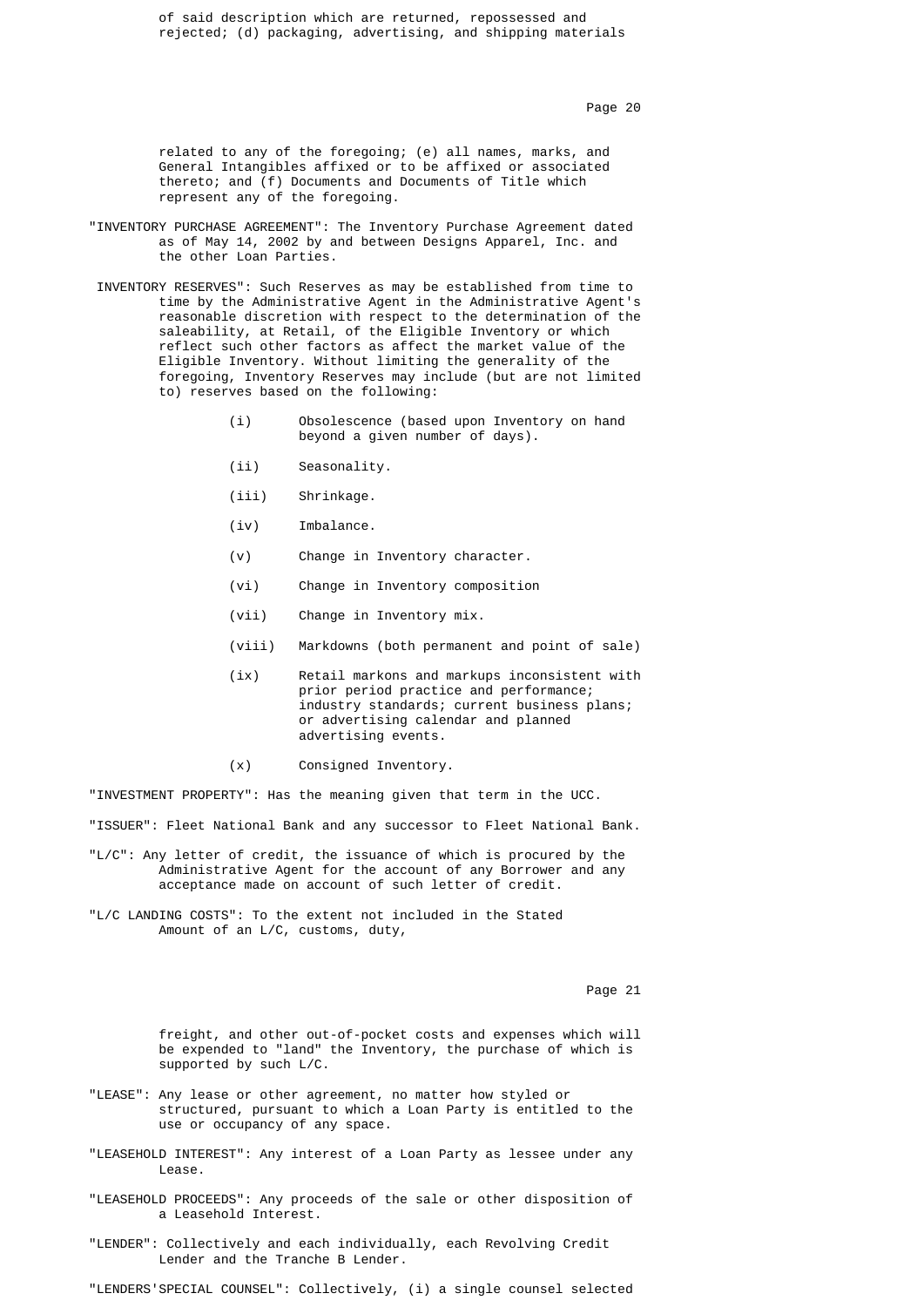by Revolving Credit Lenders holding more than 51% of the Loan Commitments (other than any Loan Commitments held by Delinquent Revolving Credit Lenders) following the occurrence of an Event of Default to represent their interests in connection with the enforcement, attempted enforcement, or preservation of any rights and remedies under this, or any other Loan Document, (ii) a single counsel selected by the Tranche B Lender to represent the interests of the Tranche B Lender in connection with the preparation, negotiation, administration, enforcement, attempted enforcement, or preservation of any rights and remedies under this, or any other Loan Document.

- "LETTER-OF-CREDIT RIGHT": Has the meaning given that term in the UCC and also refers to any right to payment or performance under an L/C, whether or not the beneficiary has demanded or is at the time entitled to demand payment or performance.
	- "LIABILITIES": (a) All and each of the following, whether now existing or hereafter arising under this Agreement or under any of the other Loan Documents, including, without limitation, the following:

 (i) Any and all direct and indirect liabilities, debts, and obligations of each Borrower to any Agent or any Lender, each of every kind, nature, and description owing on account of this Agreement or any other Loan Document.

 (ii) Each obligation to repay any loan, advance, indebtedness, note, obligation, overdraft, or amount now or hereafter owing by any Borrower to any Agent or

Page 22 **Page 22** 

 any Lender (including all future advances whether or not made pursuant to a commitment by any Agent or any Lender), whether or not any of such are liquidated, unliquidated, primary, secondary, secured, unsecured, direct, indirect, absolute, contingent, or of any other type, nature, or description, or by reason of any cause of action which any Agent or any Lender may hold against any Borrower.

> (iii) All notes and other obligations of each Borrower now or hereafter assigned to or held by any Agent or any Lender, each of every kind, nature, and description, including, without limitation, any interest rate swaps, caps, or similar hedging instruments.

 (iv) All interest, fees, and charges and other amounts which may be charged by any Agent or any Lender to any Borrower and/or which may be due from any Borrower to any Agent or any Lender from time to time.

 (v) All costs and expenses incurred or paid by any Agent in respect of any agreement between any Borrower and any Agent or instrument furnished by any Borrower to any Agent (including, without limitation, Costs of Collection, reasonable attorneys' fees, and all court and litigation costs and expenses).

 (vi) Any and all covenants of each Borrower to or with any Agent or any Lender and any and all obligations of each Borrower to act or to refrain from acting in accordance with any agreement between that Borrower and any Agent or any Lender or instrument furnished by that Borrower to any Agent or any Lender.

 (vii) Each of the foregoing as if each reference to "any Agent or any Lender" were to each Affiliate of the Administrative Agent.

> (b) Any and all direct or indirect liabilities, debts, and obligations of each Borrower to any Agent or any Affiliate of any Agent, each of every kind, nature, and description owing on account of any service or accommodation provided to, or for the account of any Borrower pursuant to this or any other Loan Document, including cash management services and the issuances of L/C's.

> "LIBOR BUSINESS DAY": Any day which is both a Business Day and a day on which the principal interbank market for Libor deposits in London in which Fleet National Bank participates is open for dealings in United States Dollar deposits.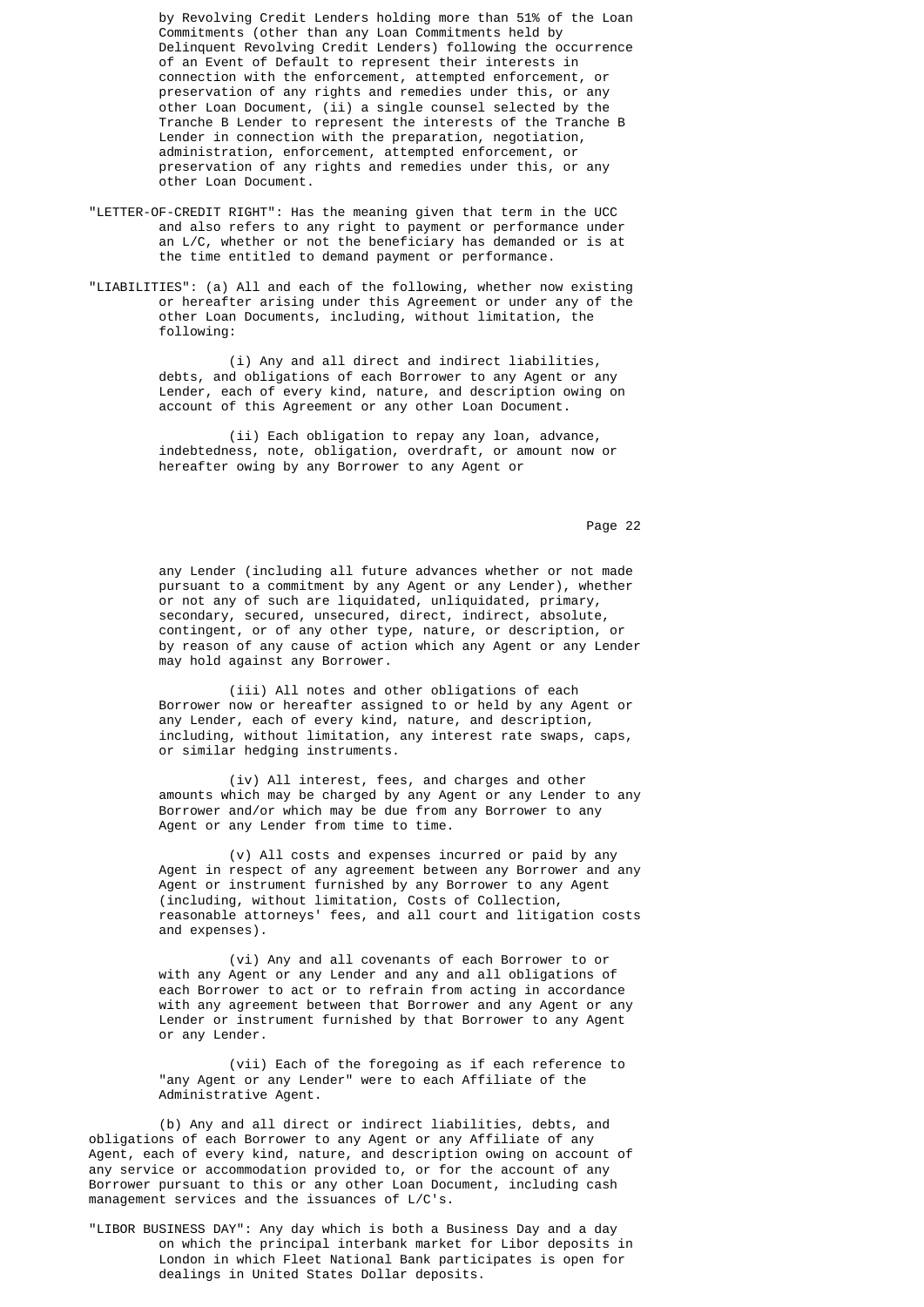"LIBOR LOAN": Any Revolving Credit Loan which bears interest at a Libor Rate.

 "LIBOR MARGIN": As determined from the definition of Applicable Margin.

Page 23 **Page 23** 

- "LIBOR OFFER RATE": That rate of interest (rounded upwards, if necessary, to the next 1/100 of 1%) determined by the Administrative Agent in good faith to be the highest prevailing rate per annum at which deposits on U.S. Dollars are offered to Fleet National Bank, by first-class banks in the London interbank market in which Fleet National Bank participates at or about 10:00AM (Boston Time) two (2) Libor Business Days before the first day of the Interest Period for the subject Libor Loan, for a deposit approximately in the amount of the subject loan for a period of time approximately equal to such Interest Period.
- "LIBOR RATE": That per annum rate which is the aggregate of the Libor Offer Rate PLUS the Libor Margin EXCEPT THAT, in the event that the Administrative Agent determines in good faith that any Revolving Credit Lender may be subject to the Reserve Percentage, the "Libor Rate" shall mean, with respect to any Libor Loans then outstanding (from the date on which that Reserve Percentage first became applicable to such loans), and with respect to all Libor Loans thereafter made, an interest rate per annum equal the sum of (a) plus (b), where:

 (a) is the decimal equivalent of the following fraction:

Libor Offer Rate

#### ---------------- 1 minus Reserve Percentage

- (b) is the applicable Libor Margin.
- "LIQUIDATION": The exercise, by the Collateral Agent, of those rights accorded to the Collateral Agent under the Loan Documents as a creditor of the Loan Parties following and on account of the occurrence of an Event of Default looking towards the realization on the Collateral. Derivations of the word "Liquidation" (such as "Liquidate") are used with like meaning in this Agreement.

"LOAN ACCOUNT": Is defined in Section 2.9.

- "LOAN COMMITMENT": With respect to each Revolving Credit Lender, that respective Revolving Credit Lender's Revolving Credit Dollar Commitment. With respect to the Tranche B Lender, the then unpaid principal balance of the Tranche B Loan.
- "LOAN DOCUMENTS": This Agreement, each instrument and document executed as contemplated by the Original Agreement and by Article 5, below, and each other instrument or document from time to time executed and/or delivered in connection with the

en die 19de jaar van die 19de eeu n.C. Soos van die 14de eeu n.C. Soos en gewone jare 124 weke en die 12de eeu

 arrangements contemplated hereby or in connection with any transaction with the Administrative Agent or the Collateral Agent or any Affiliate of the Administrative Agent or the Collateral Agent, including, without limitation, any transaction which arises out of any cash management, depository, investment, letter of credit, interest rate protection, or equipment leasing services provided by the Administrative Agent or the Collateral Agent or any Affiliate of the Administrative Agent or the Collateral Agent, as each may be amended from time to time.

"LOAN PARTY AND LOAN PARTIES": Each Borrower and each Guarantor.

 "MAJORITY LENDERS": Lenders (other than Delinquent Revolving Credit Lenders) holding 51% or more of the Loan Commitments (other than any Loan Commitments held by Delinquent Revolving Credit Lenders).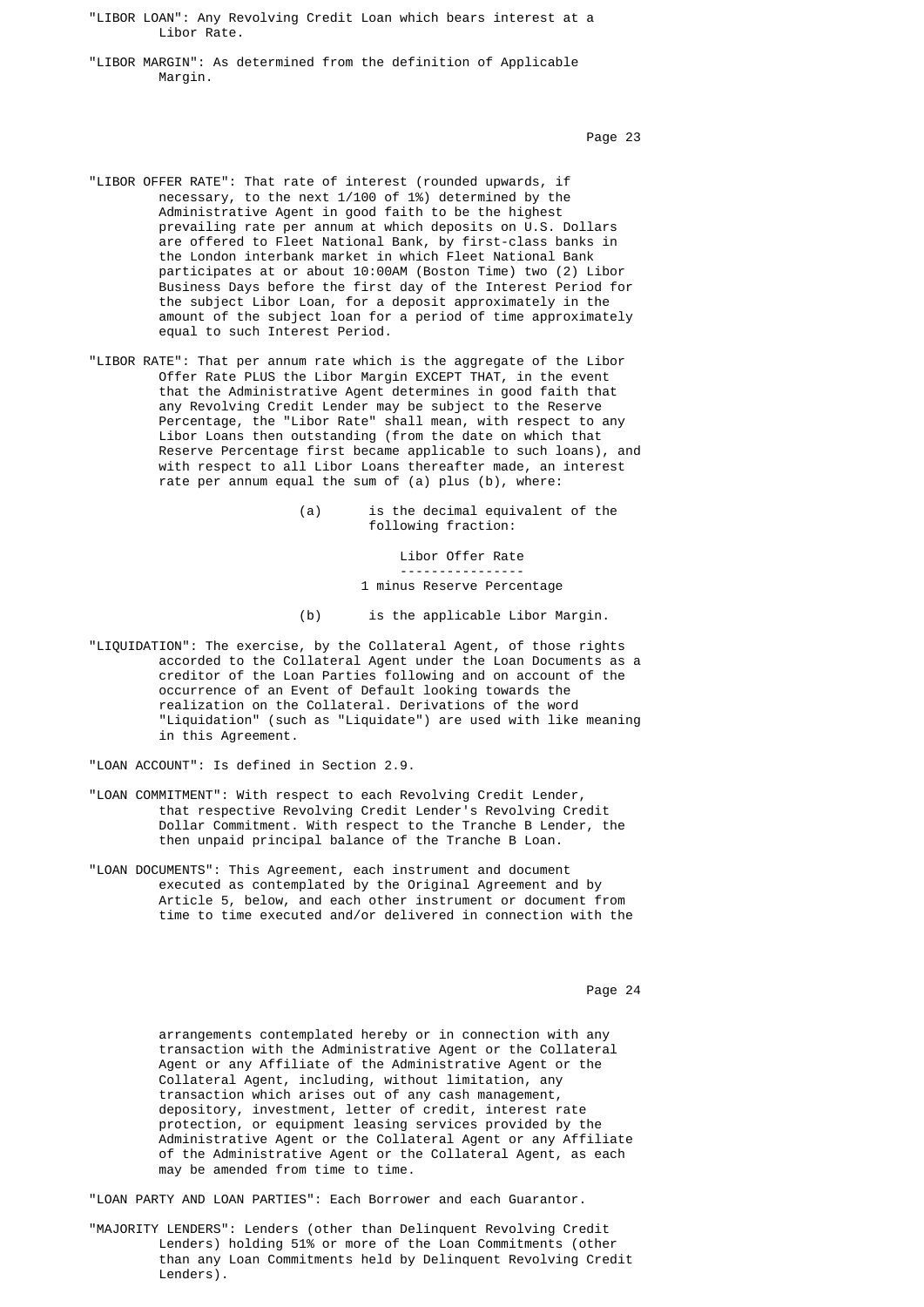- "MAJORITY REVOLVING CREDIT LENDERS": Revolving Credit Lenders (other than Delinquent Revolving Credit Lenders) holding 51% or more the Loan Commitments which support the Revolving Credit (other than such Loan Commitments held by a Delinquent Revolving Credit Lender).
- "MATERIAL ACCOUNTING CHANGE": Any change in GAAP applicable to accounting periods subsequent to the Loan Parties' Fiscal year most recently completed prior to the execution of this Agreement, which change has a material effect on the Loan Parties' Consolidated financial condition or operating results, as reflected on financial statements and reports prepared by or for the Loan Parties, when compared with such condition or results as if such change had not taken place or where preparation of the Loan Parties' statements and reports in compliance with such change results in the breach of a financial performance covenant imposed pursuant to Section 6.11 where such a breach would not have occurred if such change had not taken place or VISA VERSA.

"MATURITY DATE": May 14, 2005.

- MINIMUM EXCESS AVAILABILITY BREACH: The failure of the Borrowers at any time to comply with the provisions of Section 6.11(a).
- "NOMINEE": A business entity (such as a corporation or limited partnership) formed by the

Page 25 and the contract of the contract of the contract of the contract of the contract of the contract of the contract of the contract of the contract of the contract of the contract of the contract of the contract of th

Collateral Agent to own or manage any Post Foreclosure Asset.

"NON CONSENTING LENDER": Is defined in Section 16.11.

"OPERATING ACCOUNT": Is defined in Section 8.3.

"ORIGINAL AGREEMENT:": Is defined in the Preamble.

 "OVERLOAN": A loan, advance, or providing of credit support (such as the issuance of any L/C) to the extent that, immediately after its having been made, Availability is less than zero.

"PARTICIPANT": Is defined in Section 20.15, hereof.

 "PAYMENT INTANGIBLE": Has the meaning given that term in the UCC and also refers to any general intangible under which the Account Debtor's primary obligation is a monetary obligation.

"PERMITTED ACQUISITION": An Acquisition complying with the following:

 (A) Such Acquisition shall be of assets ancillary, incidental or necessary to the retail sale of apparel and related activities, or of 100% of the stock of a corporation whose assets consist substantially of such assets, or through the merger of such a corporation with a Loan Party (with a Loan Party as the surviving corporation), or with a Subsidiary of a Loan Party where, after giving effect to such merger, such corporation becomes a wholly-owned Subsidiary of a Loan Party;

> (B) If such Acquisition includes the acquisition of assets by, or the merger of, a Loan Party, there shall have been no change in the identity of the president, chief financial officer or any executive vice president of such Loan Party as a consequence of such acquisition, or if there has been such a change, the Administrative Agent shall have consented in writing to such change in identity within thirty (30) days thereafter (which consent shall not be unreasonably withheld or delayed); and

 (C) If a new Subsidiary is formed or acquired as a result of such Acquisition, such Subsidiary shall execute documentation, reasonably satisfactory in form and substance to the Administrative Agent, guarantying payment and performance of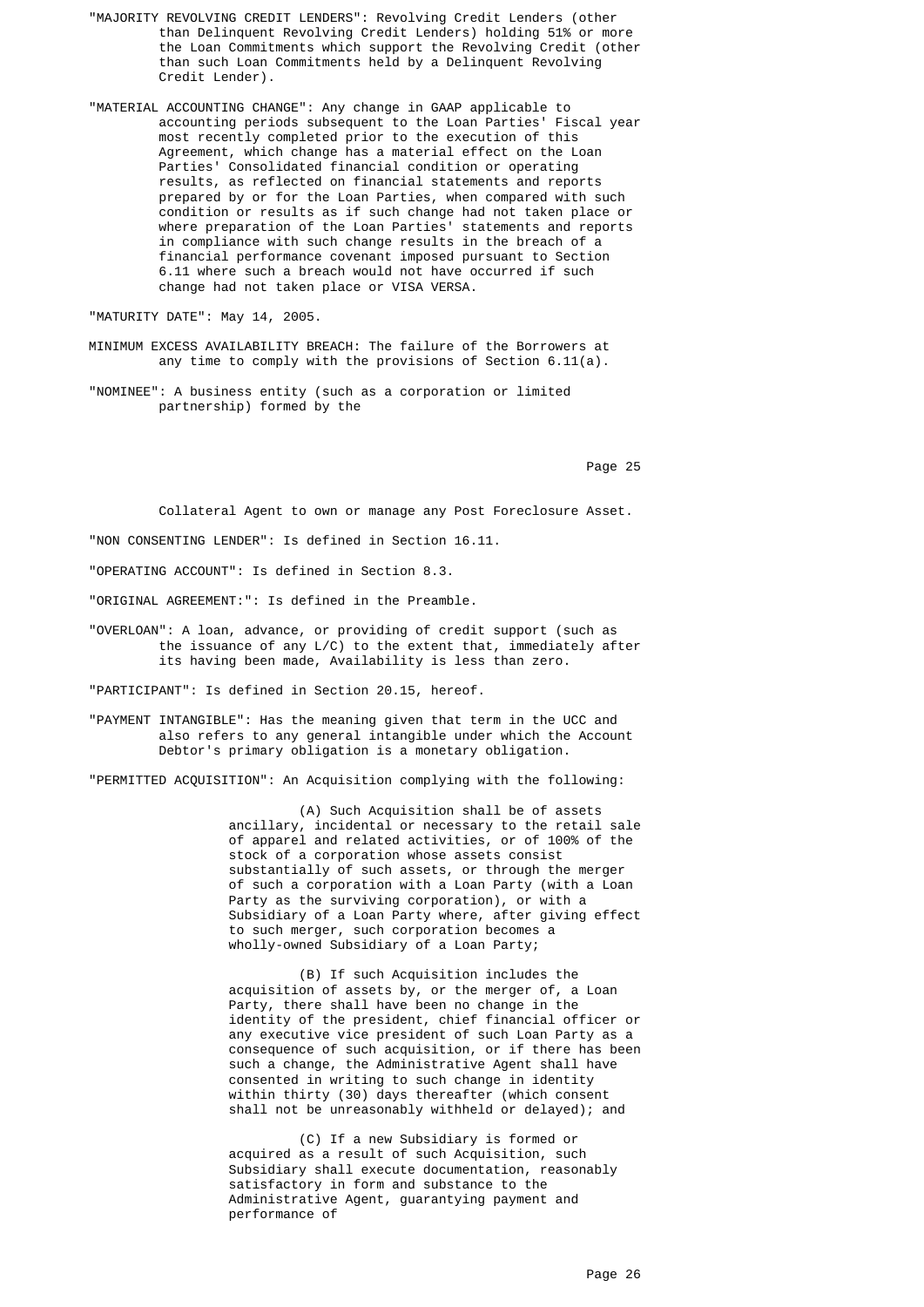the Liabilities and granting a first lien, subject only to Permitted Encumbrances, in its assets in favor of the Collateral Agent, for the ratable benefit of the Lenders.

# "PERMITTED ASSET DISPOSITION": The following:

 (a) A sale or other disposition of the assets of any Loan Party (other than as specified in clauses (b) and (c) of this definition), not in the ordinary course, so long as the following conditions are satisfied:

> (i) The sale, liquidation or other disposition of Inventory at any locations from which a Loan Party determines to cease the conduct of its business, (x) shall be on terms satisfactory to the Administrative Agent and (y) notwithstanding the Administrative Agent's furnishing of any such consent, the Administrative Agent may, in the exercise of its reasonable discretion, impose Inventory Reserves as a result of the occurrence of any such sale, liquidation, or disposition;

> (ii) The aggregate of all such sales or other dispositions of assets during the term of this Agreement shall not exceed five percent (5%) of the value of all assets of Designs, Inc. as of the Closing Date;

 (iii) Each such sale or other disposition shall be for fair consideration in an arm's length transaction; and

 (iv) On the date on which any sale or other disposition of assets is consummated, no Default shall have occurred and be continuing or will occur as a result of such consummation.

 (b) The rejection of up to fifteen (15) leases as contemplated by Section 6.16 of the Casual Male Acquisition Agreement.

 (c) The sale, spin-off or other disposition of Designs LPI Corp., and its ownership interests in Securex, on terms reasonably satisfactory to the Administrative Agent. The Administrative Agent shall execute and deliver such releases as shall be reasonably requested in order for such disposition to be consummated.

"PERMITTED ENCUMBRANCES": The following:

(a) Encumbrances described on EXHIBIT 1.1 hereto.

 (b) Encumbrances on properties to secure taxes, assessments and other government charges or claims for labor, material or supplies in respect of obligations not then overdue; deposits or pledges made in connection with, or to secure payment of, workmen's compensation, unemployment insurance, old age pensions or other social security

Page 27 (1992) 27 (1993) 27 (1994) 27 (1994) 27 (1994) 27 (1994) 27 (1995) 27 (1996) 27 (1996) 27 (1997) 27 (1997) 27 (1998) 27 (1998) 27 (1999) 27 (1999) 27 (1999) 27 (1999) 27 (1999) 27 (1999) 27 (1999) 27 (1999) 27 (199

 obligations; Encumbrances on property hereafter acquired (either in connection with purchase money encumbrances, rental purchase agreements, including Capital Leases, or conditional sale or other title retention agreements), which are restricted to the property so acquired and do not secure Indebtedness exceeding the fair value (at the time of acquisition) thereof; Encumbrances of carriers, warehousemen, mechanics and materialmen, and other like Encumbrances on properties in existence less than 90 days from the date of creation thereof in respect of obligations not overdue; and Encumbrances on properties consisting of easements, rights of way, zoning restrictions, restrictions on the use of real property and defects and irregularities in the title thereto, landlord's or lessor's Encumbrances under leases to which any Loan Party is a party, and other minor Encumbrances or encumbrances none of which interferes materially with the use of the property affected in the ordinary conduct of the business of the Loan Parties, which defects do not individually or in the aggregate have a materially adverse effect on the business of any Loan Party individually or of the Loan Parties as a whole or which are being actively contested in good faith by appropriate proceedings as to which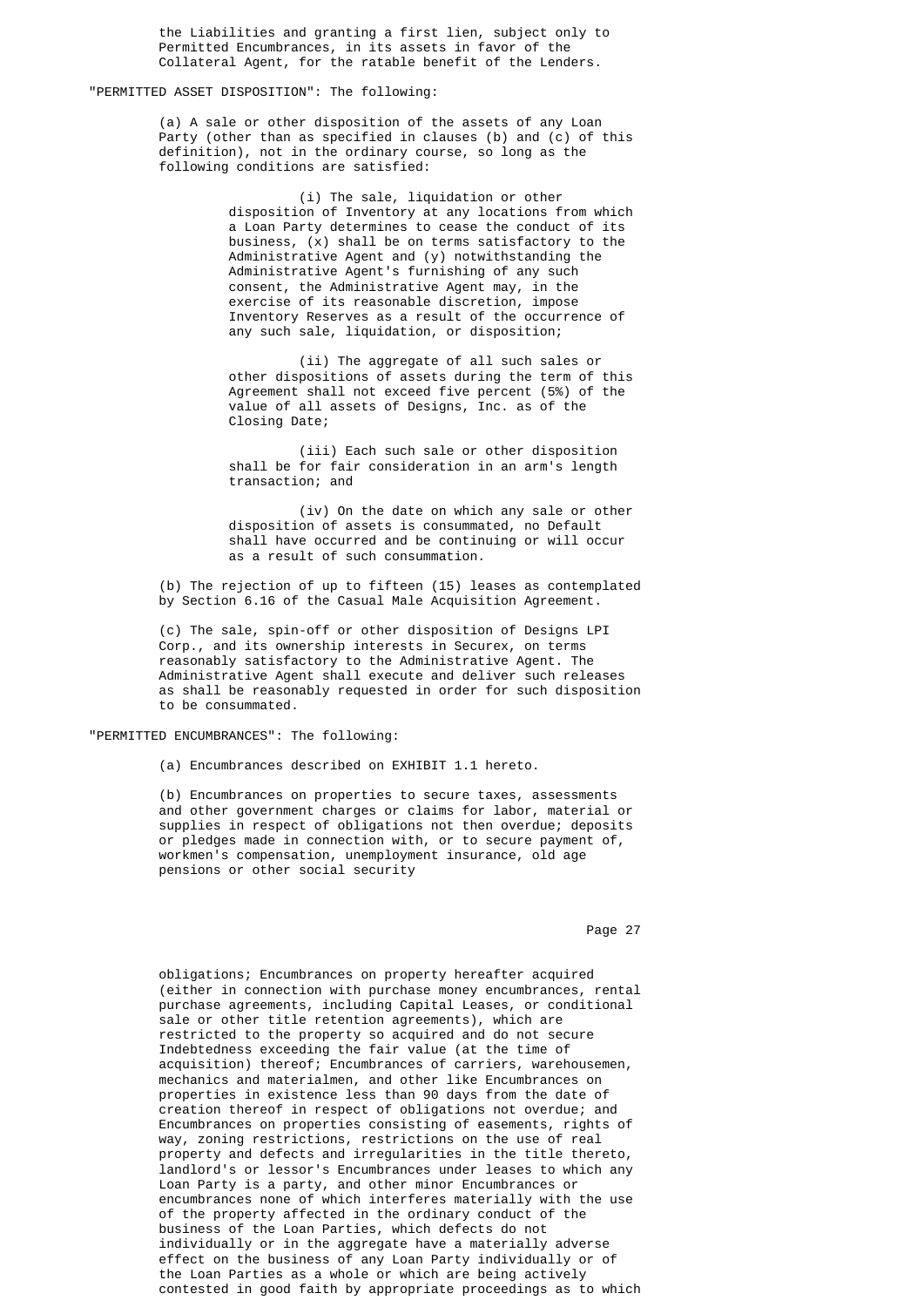the Loan Parties have established reasonable reserves, IT BEING UNDERSTOOD, HOWEVER, that the filing of a tax lien which includes any Inventory or Accounts does not constitute a "Permitted Encumbrance", even if being so contested.

"PERMITTED INDEBTEDNESS": The following Indebtedness:

- (a) Indebtedness on account of the Revolving Credit.
- (b) Indebtedness on account of the Tranche B Loan.
	- (c) The Subordinated Indebtedness.
	- (d) Capital Leases and purchase money Indebtedness secured by Permitted Encumbrances.
- (e) Indebtedness assumed in connection with Permitted Acquisitions pursuant to Sections 5.21 (it being understood that the principal amount so assumed shall be deemed part of the purchase price of any such Permitted Acquisition) and any refinancing or replacement thereof on terms and conditions (including, without limitation, interest rate and providing that, in any event, the principal amount thereof shall not exceed that outstanding on the date of refinance or replacement) at least as favorable as those being refinanced or replaced.
	- (f) Intercompany Indebtedness permitted under Section 5.22.

Page 28 and 20 and 20 and 20 and 20 and 20 and 20 and 20 and 20 and 20 and 20 and 20 and 20 and 20 and 20 and

"PERMITTED INVESTMENTS": Any or all of the following:

 (a) marketable direct full faith and credit obligations of, or marketable obligations guaranteed by, the United States of America; PROVIDED that such securities, as a group, may not, on the date of determination, have a remaining weighted average maturity of more than five years;

 (b) marketable direct full faith and credit obligations of States of the United States or of political subdivisions or agencies; PROVIDED that such securities, as a group, may not, on the date of determination, have a remaining weighted average maturity of more than five years; and PROVIDED, FURTHER, that such obligations carry a rating of "A" or better by a Rating Service;

> (c) certificates of deposit and bankers acceptances maturing within one year after the acquisition thereof issued by (i) Fleet National Bank, or (ii) any commercial bank organized under the laws of the United States of America or of any political subdivision thereof the long term obligations of which are rated "A" or better by a Rating Service;

 (d) Eurodollar certificates of deposit maturing within one year after the acquisition thereof issued by any commercial bank having combined capital, surplus and undivided profits of at least \$1 billion; and

 (e) tax-exempt bonds or notes which have a remaining maturity at the time of purchase of no more than five years issued by any State of the United States or the District of Columbia, or any political subdivision thereof; PROVIDED, that such obligations carry a rating of "A" or better by a Rating Service.

> "PERMITTED OVERHEAD CONTRIBUTIONS": Rent under the Lease Agreement, dated December 11, 1996, by and between JBAK Canton, or its assigns, as landlord, and JBI, or its assigns, as tenant, with respect to the Canton Warehouse.

"PERMITTED PROTECTIVE OVERADVANCE" Is defined in Section 16.3(a).

 "PERSON": Any natural person, and any corporation, limited liability company, trust, partnership, joint venture, or other enterprise or entity.

"POST FORECLOSURE ASSET": All or any part of the Collateral,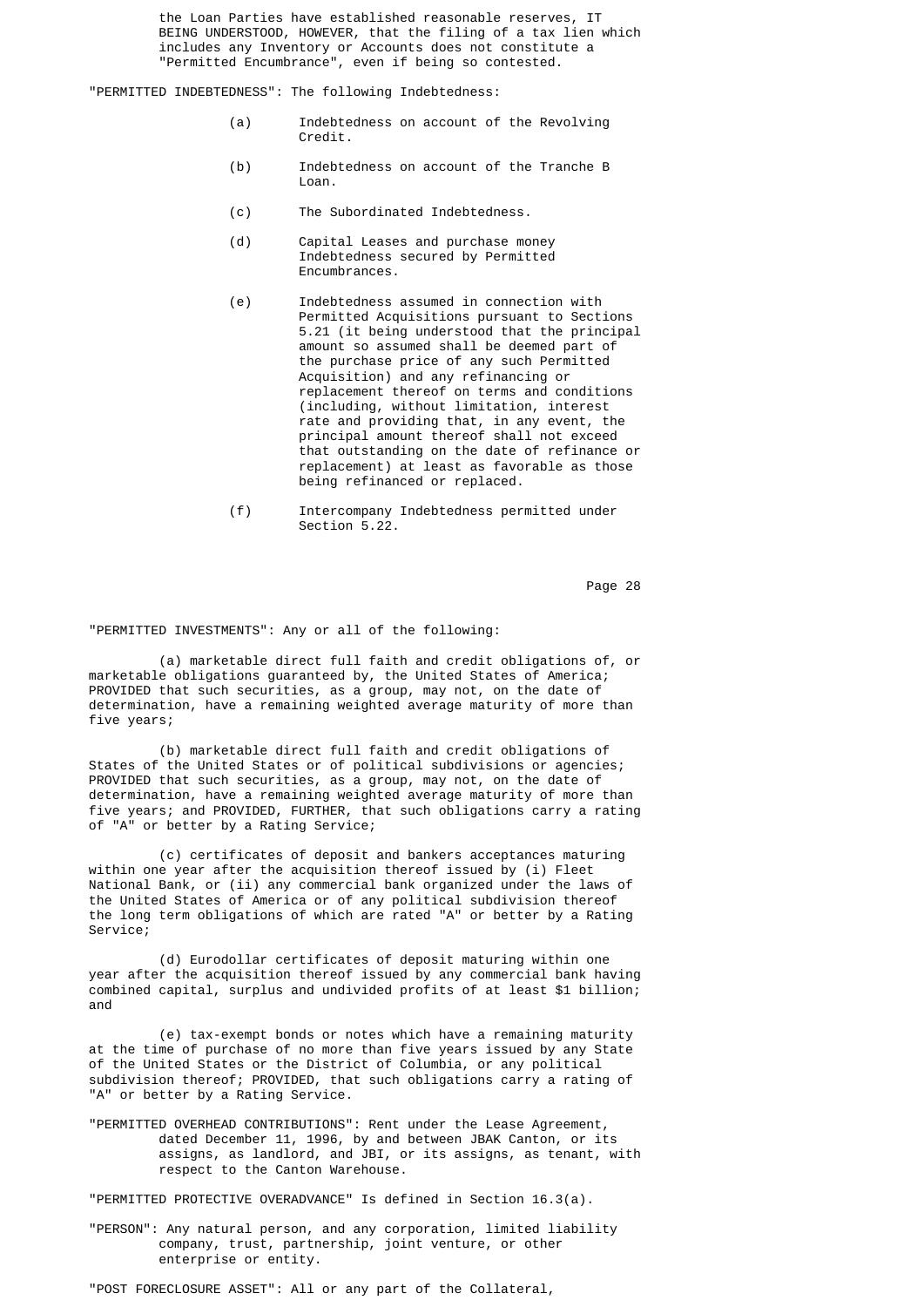Collateral Agent or a Nominee on account of the "bidding in" at a disposition as part of a Liquidation or by reason of a "deed in lieu" type of transaction.

- "PROCEEDS": Includes, without limitation, "Proceeds" as defined in the UCC and each type of property described in Section 9.1 hereof.
- "PRO-RATA": A proportional distribution based upon a Lender's percentage claim to the overall aggregate amount being distributed.
- "PROTECTIVE OVERADVANCES": Revolving Credit Loans which are OverLoans, but as to which each of the following conditions is satisfied: (a) the Revolving Credit Ceiling is not exceeded; (b) when aggregated with all other Protective OverAdvances, such Revolving Credit Loans do not aggregate more than 5% of the aggregate of the Borrowing Base; and (c) such Revolving Credit Loans are made or undertaken in the Agents' discretion to protect and preserve the interests of the Lenders.
- "RECEIPTS": All cash, cash equivalents, money, checks, credit card slips, receipts and other Proceeds from any sale of the Collateral.

"RECEIVABLES ADVANCE RATE": 75%.

- "RECEIVABLES COLLATERAL": That portion of the Collateral which consists of Accounts, Accounts Receivable, General Intangibles, Chattel Paper, Instruments, Documents of Title, Documents, Investment Property, Payment Intangibles, Letter-of-Credit Rights, bankers' acceptances, and all other rights to payment.
- "RECEIVABLES RESERVES": Such Reserves as may be established from time to time by the Administrative Agent in the Administrative Agent's reasonable discretion with respect to the determination of the collectibility in the ordinary course and of the creditworthiness of the applicable Account Debtor. Without limiting the generality of the foregoing, Receivables Reserves shall include (but are not limited to) reserves based on the following:
	- (i) The aggregate of all accounts receivables which are more than 60 days past invoice.
	- (ii) The aggregate of all accounts receivable owed by any Account Debtor 25% or more of whose accounts are more than 60 days past invoice.

Page 30 and the state of the state of the state of the state of the state of the state of the state of the state of the state of the state of the state of the state of the state of the state of the state of the state of th

- (iii) The aggregate of all accounts receivable which arise out of the sale by a Loan Party of goods consigned or delivered to such Loan Party or to the Account Debtor on sale or return terms (whether or not compliance has been made with the applicable provisions of Article 2 of the UCC).
- (iv) The aggregate of all accounts receivable which arise out of any sale made on a basis other than upon terms usual to the business of a Loan Party.
- (v) The aggregate of all accounts receivable which arise out of any sale made on a "bill and hold," dating, or delayed shipping basis.
- (vi) The aggregate of all accounts receivable which are owed by any Account Debtor whose principal place of business is not within the United States, the District of Columbia, or Canada.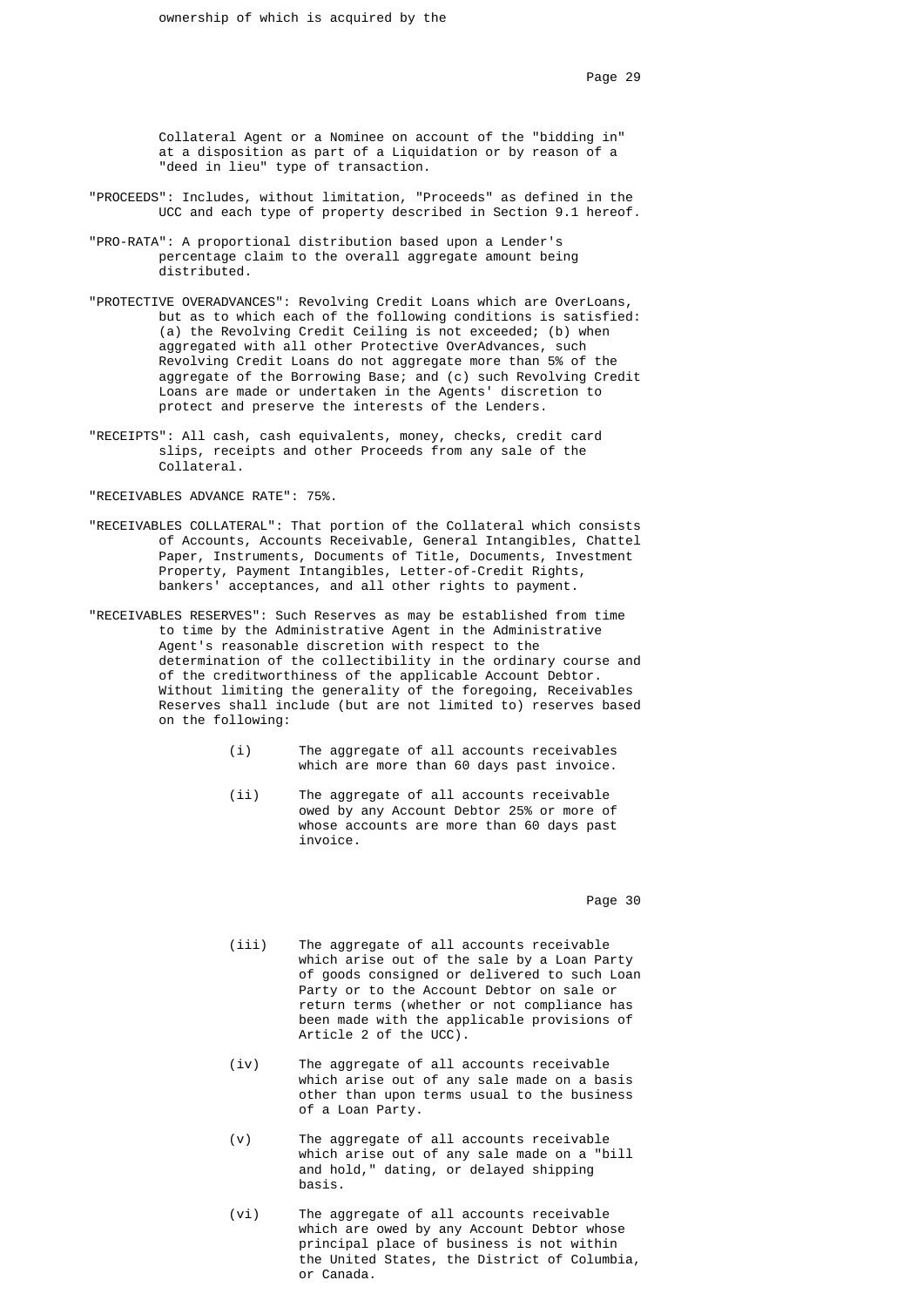- (vii) The aggregate of all accounts receivable which are owed by any Affiliate.
- (viii) The aggregate of all accounts receivable to the extent that the Account Debtor holds or is entitled to any claim, counterclaim, set off, or chargeback as determined by the Administrative Agent in its discretion.
- (ix) The aggregate of all accounts receivable which are evidenced by a promissory note or other documentation evidencing modified payment terms.
- (x) The aggregate of all accounts receivable which are owed by any person employed by, or a salesperson of, a Loan Party.
- (xi) That portion of Eligible Receivables owed by any Account Debtor which exceed15% of all Eligible Receivables owed by all Account Debtors.

"REGISTER": Is defined in Section 17.2(c).

"REQUIREMENTS OF LAW": As to any Person:

- (a) Applicable Law.
- (b) That Person's organizational documents.

 (c) That Person's by-laws and/or other instruments which deal with corporate or similar governance, as applicable.

 "RESERVE PERCENTAGE": The decimal equivalent of that rate applicable to the Lender under regulations issued from time to time by the Board of Governors of the Federal Reserve System for determining the maximum reserve requirement of Lender with respect to "Eurocurrency liabilities" as defined in such regulations. The Reserve Percentage

Page 31

 applicable to a particular Libor Loan shall be based upon that in effect during the subject Interest Period, with changes in the Reserve Percentage which take effect during such Interest Period to take effect (and to consequently change any interest rate determined with reference to the Reserve Percentage) if and when such change is applicable to such loans.

- "RESERVES": The following: Receivables Reserves; Availability Reserves; and Inventory Reserves.
- "RETAIL":As reflected in a Loan Party's stock ledger, being the current ticket price aggregated by SKU, except that to the extent that Eligible Inventory is not reflected in the stock ledger, "Retail" shall be determined as tracked on such non stock ledger inventory systems of a Loan Party which are deemed adequate for such purpose by the Administrative Agent in the exercise of the Administrative Agent's discretion.

"REVOLVING CREDIT": Is defined in Section 2.1.

"REVOLVING CREDIT CASUAL MALE COMPANIES INVENTORY ADVANCE RATE": 30.4%

"REVOLVING CREDIT DESIGNS, INC. COMPANIES INVENTORY ADVANCE RATE": 63%.

"REVOLVING CREDIT CEILING": \$120,000,000.00.

"REVOLVING CREDIT COMMITMENT FEE": Is defined in Section 2.13.

"REVOLVING CREDIT DEBT": At any time, the lesser of (a) or (b), where

(a) is \$120,000,000.00.

 (b) is Indebtedness of the Borrowers on account of loans and advances under the Revolving Credit which Indebtedness, when incurred or when Acceleration takes place, is within amounts available to be borrowed under the Revolving Credit or constitutes Protective OverAdvances, as reflected on the Borrowing Base Certificate (if any) in reliance on which the subject loan or advance was made, IT BEING UNDERSTOOD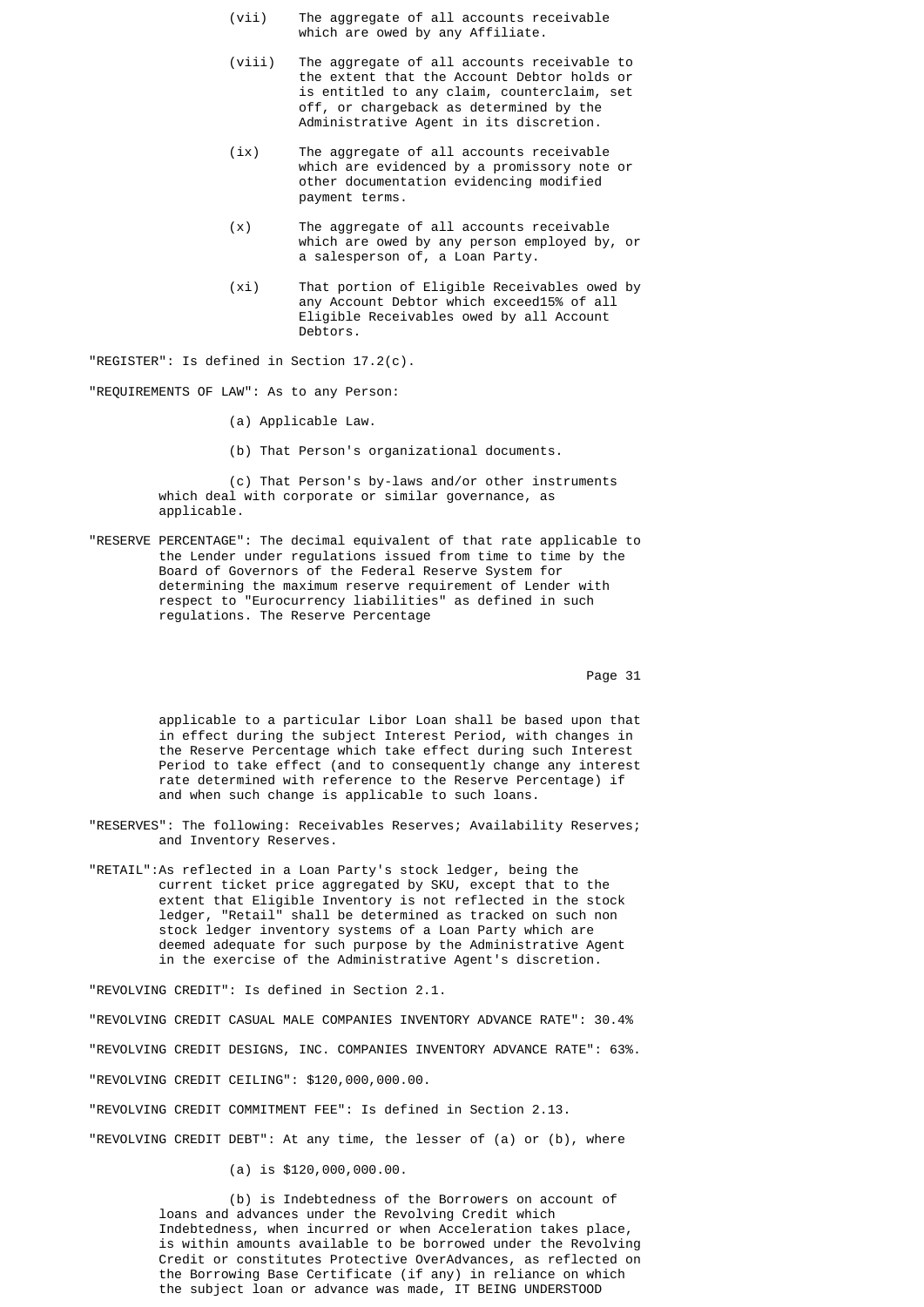that, (i) in the absence of manifest computational error by the Borrowers' Representative, the Administrative Agent may rely on, and the Tranche B Lender shall be bound by, the

Page 32 **Page 32** 

 determination of such availability as reflected on such Borrowing Base Certificate, and (ii) the status of indebtedness as "Revolving Credit Debt" is determined without regard to any subsequent declination in the appraised value of the Inventory or other assets on which such availability had been so determined, and (iii) the occurrence of a Tranche B Availability Breach, in and of itself, shall not affect the status of indebtedness as "Revolving Credit Debt". (For purposes of the determination of whether a loan or advance to cover the honoring of a L/C constitutes "Revolving Credit Debt", the date of issuance of the subject L/C shall constitute the date on which the subject indebtedness was incurred).

> "REVOLVING CREDIT DOLLAR COMMITMENT": As set forth on EXHIBIT 2.24, annexed hereto (as such amounts may change in accordance with the provisions of this Agreement).

"REVOLVING CREDIT EARLY TERMINATION FEE": Is defined in Section 2.16.

- "REVOLVING CREDIT FEES": The Unused Line Fee, Revolving Credit Commitment Fee, Revolving Credit Early Termination Fee, fees for L/C's which are specifically for the account of the Revolving Credit Lenders and all other fees (such as a fee (if any) on account of the execution of an amendment of a Loan Document) payable by any Borrower in respect of the Revolving Credit other than any amount payable to an Agent as reimbursement for any cost or expense incurred by that Agent on account of the discharge of that Agent's duties under the Loan Documents.
	- "REVOLVING CREDIT LENDERS": Each Revolving Credit Lender to which reference is made in the Preamble and any other Person who becomes a "Revolving Credit Lender" in accordance with the provisions of this Agreement.
	- "REVOLVING CREDIT LOANS": Loans made under the Revolving Credit, EXCEPT THAT where the term "Revolving Credit Loan" is used with reference to available interest rates applicable to the loans under the Revolving Credit, it refers to so much of the unpaid principal balance of the Loan Account as bears the same rate of interest for the same Interest Period. (SEE Section  $2.12(c)$ .

"REVOLVING CREDIT NOTE": Is defined in Section 2.10.

Page 33 **Page 33** 

- "REVOLVING CREDIT OBLIGATIONS": The aggregate of the Borrowers' liabilities, obligations, and indebtedness of any character on account of or in respect to the Revolving Credit.
- "REVOLVING CREDIT PERCENTAGE COMMITMENT": As set forth on EXHIBIT 2.24, annexed hereto (as such amounts may change in accordance with the provisions of this Agreement).
- "REVOLVING CREDIT SENIOR COLLATERAL": All Collateral other than the Tranche B Senior Collateral.
- "SEC": The Securities and Exchange Commission.
- "SECUREX": Securex LLC, a Delaware limited liability company.
- "STANDSTILL PERIOD": A 15 consecutive day period initiated by written notice by the Tranche B Lender to the Administrative Agent, in accordance with Section 14.2(a), after the occurrence of a Tranche B Loan Action Event (other than a Bankruptcy Breach).

"STATED AMOUNT": The maximum amount for which an L/C may be honored.

 "STORE": Each location at which a Loan Party regularly offers Inventory for sale to the public.

"SUBORDINATED INDEBTEDNESS": The Indebtedness evidenced by the 12%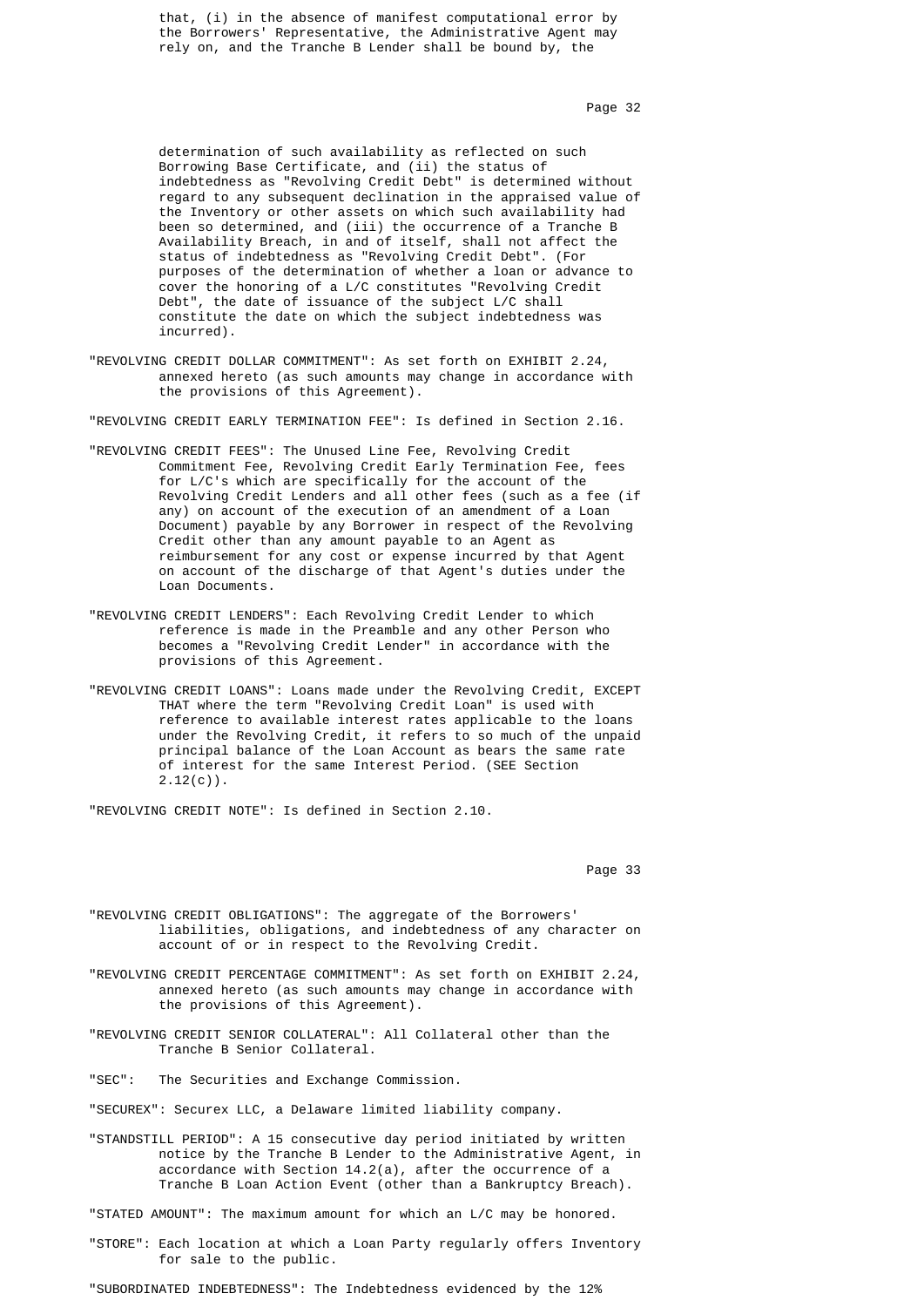Subordinated Note and the 5% Subordinated Note.

- "SUBORDINATION AGREEMENTS": The several Subordinated Agreements between the holders of the 12% Subordinated Note and the 5% Subordinated Note, on the one hand, and FRFI, as agent for the Lenders, and the Borrowers, on the other hand, each dated as of May 14, 2002.
- "SUBSCRIPTION AGREEMENT": Collectively, the Designs, Inc. Subscription Agreement for Common Stock dated as of April 26, 2002 between Designs, Inc. and the purchasers named therein and the Designs, Inc. Subscription Agreement for Preferred Stock dated as of April 26, 2002 between Designs, Inc. and the purchasers named therein.
- "SUBSIDIARY": With respect to any Person, any corporation, partnership or other entity of which

Page 34 and 20 and 20 and 20 and 20 and 20 and 20 and 20 and 20 and 20 and 20 and 20 and 20 and 20 and 20 and

 securities or other ownership interests having ordinary voting power to elect a majority of the board of directors or other Persons performing similar functions are at the time directly or indirectly owned by such Person.

- "SUPERMAJORITY LENDERS": Lenders (other than Delinquent Revolving Credit Lenders) holding 66-2/3% or more of the Loan Commitments (other than Loan Commitments held by a Delinquent Revolving Credit Lender).
	- "SUPERMAJORITY REVOLVING CREDIT LENDERS": Revolving Credit Lenders (other than Delinquent Revolving Credit Lenders) holding 66-2/3% or more of the Loan Commitments which support the Revolving Credit (other than such Loan Commitments held by a Delinquent Revolving Credit Lender).
	- "SUPPORTING OBLIGATION": Has the meaning given that term in UCC and also refers to a Letter-of-Credit Right or secondary obligation which supports the payment or performance of an Account, Chattel Paper, a Document, a General Intangible, an Instrument, or Investment Property.
	- "SWINGLINE": The facility pursuant to which the SwingLine Lender may advance Revolving Credit Loans aggregating up to the SwingLine Loan Ceiling.

"SWINGLINE LENDER": FRFI.

"SWINGLINE LOAN CEILING": \$15,000,000.

"SWINGLINE LOANS": Defined in Section 2.8.

- "TERMINATION DATE": The earliest of (a) the Maturity Date; or (b) the Administrative Agent's notice to the Borrowers' Representative setting the Termination Date on account of the occurrence of any Event of Default; or (c) a date, irrevocable written notice of which is provided by the Borrowers' Representative to the Administrative Agent, which is at least ninety (90) days after the date of such written notice.
- "TRANCHE B AVAILABILITY BREACH": The aggregate of the following is equal to or less than zero:

Page 35 and the state of the state of the state of the state of the state of the state of the state of the state of the state of the state of the state of the state of the state of the state of the state of the state of th

(a) The Tranche B Borrowing Base

**MINUS** 

- (b) The aggregate unpaid balance of the Loan Account MINUS
	- (c) The aggregate undrawn Stated Amount of all then outstanding L/C's.

**MINUS** 

 (d) The then unpaid principal balance of the Tranche B Loan and all accrued but unpaid interest thereon.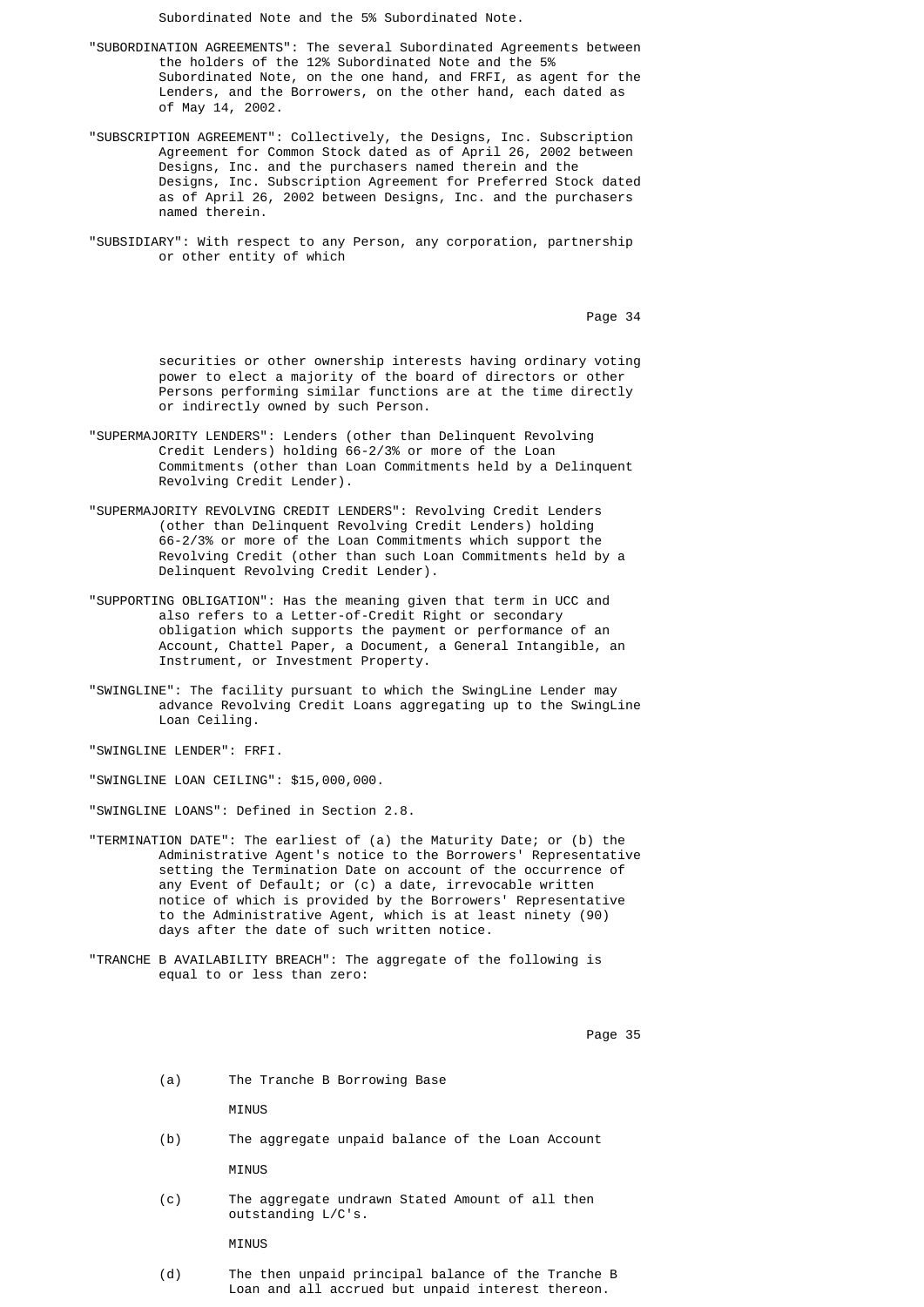### MINUS

(e) The aggregate of the Availability Reserves.

"TRANCHE B BORROWING BASE": The aggregate of the following:

- (a) For the Casual Male Companies, the lesser of
	- (i) The product of the Retail of Eligible Inventory (net of Inventory Reserves) of the Casual Male Companies multiplied by the Tranche B Casual Male Companies Inventory Advance Rate, and
	- (ii) (A) 105% of the Appraised Inventory Liquidation Value of the Inventory of the Casual Male Companies from the Closing Date through and including November 30, 2002, and

 (B) 100% of the Appraised Inventory Liquidation Value of the Inventory of the Casual Male Companies from December 1, 2002, through and including November 30, 2003, and

 (C) 95% of the Appraised Inventory Liquidation Value of the Inventory of the Casual Male Companies from December 1, 2003 and thereafter.

# PLUS

- (b) (a) For the Designs, Inc. Companies, the lesser of the contract of the contract of the contract of the contract of the contract of the contract of the contract of the contract of the contract of the contract of the contract of the contract of the contract of the contrac
	- (i) The Cost of Eligible Inventory (net of Inventory Reserves) of the Designs,

en de la provincia de la provincia de la provincia de la provincia de la provincia de la provincia de la provi

 Inc. Companies multiplied by the Tranche B Designs, Inc. Companies Inventory Advance Rate ; or

- (ii) 95% of the Appraised Inventory Liquidation Value of the Inventory of the Designs, Inc. Companies
- PLUS
- (c) The face amount of Eligible Credit Card Receivables multiplied by the Credit Card Advance Rate.

PLUS

 (d) The face amount of Eligible Receivables (net of Receivables Reserves) multiplied by the Receivables Advance Rate.

"TRANCHE B CASUAL MALE COMPANIES INVENTORY ADVANCE RATE": 37.5%

- "TRANCHE B CURRENT PAY INTEREST": Is defined in Section 3.4(c)(i)
- "TRANCHE B COMMITMENT FEE": Described in Section 3.5.
- "TRANCHE B DESIGNS, INC. DIVISION INVENTORY ADVANCE RATE": 70%.
- "TRANCHE B EARLY TERMINATION FEE": Defined in Section 3.3(b).
- "TRANCHE B FEES": The Tranche B Commitment Fee, the Tranche B Early Termination Fee, the Tranche B Monitoring Fee and all other fees (such as a fee (if any) on account of the execution of an amendment of any Loan Document) payable by any Borrower in respect of the Tranche B Loan other than any amount payable to an Agent as reimbursement for any cost or expense incurred by that Agent on account of the discharge of that Agent's duties under the Loan Documents.

"TRANCHE B INTEREST PAYMENT DATE": Defined in Section 3.4(c)(i).

"TRANCHE B INTEREST RATE": Defined in Section 3.4(a).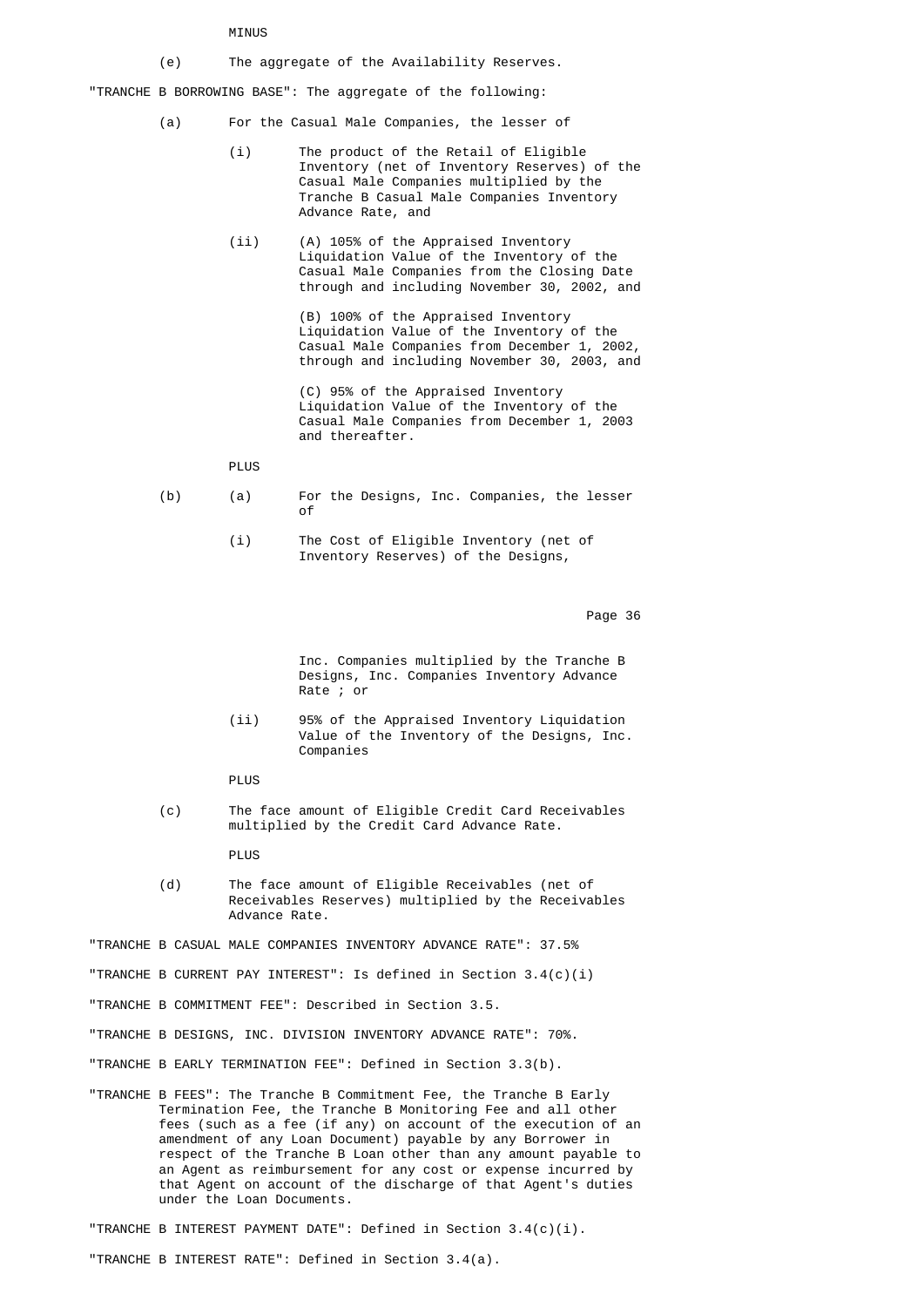"TRANCHE B LENDER": Defined in the Preamble.

"TRANCHE B LOAN ": Defined in Section 3.1.

 "TRANCHE B LOAN ACTION EVENT": The occurrence of any of the following: a Tranche B Availability Breach; a Financial Covenant Breach; a Bankruptcy Breach; or a Tranche B Payment Breach.

TRANCHE B LOAN PREPAYMENT CONDITIONS": The following:

(a) The subject prepayment is made after May 14, 2003.

 (b) Excess Availability, for each of the 45 days prior to the making of such prepayment, is not less than \$40,000,000.

> (c) Immediately after, and giving effect to such prepayment, Excess Availability is not less than \$30,000,000.

 (d) EBITDA for the 12 months immediately prior to such prepayment is not less than 80% of EBITDA for such period projected in the Business Plan.

 (e) No more than fifteen days prior to such prepayment, the Borrowers' Representative has provided the Administrative Agent with a forecast, for the then next succeeding 12 month period which reflects that Excess Availability will never be less than \$30,000,000.

 (f) On the date on which such prepayment is made and immediately after giving effect to such prepayment, no Default shall have occurred and be continuing.

"TRANCHE B MONITORING FEE": Described in Section 3.5.

"TRANCHE B NOTE": Defined in Section 3.2.

 "TRANCHE B PAYMENT BREACH": The failure by the Borrowers to have made any payment on account of the Borrowers' Liabilities to the Tranche B Lender under the Loan Documents prior to expiry of any grace period applicable to such payment.

"TRANCHE B PIK INTEREST": Defined in Section 3.4(c)(ii).

 "TRANCHE B SENIOR COLLATERAL": All Collateral which consists of Equipment.

Page 38 **Page 38** 

- "TRANSFER": Wire transfer pursuant to the wire transfer system maintained by the Board of Governors of the Federal Reserve Board, or as otherwise may be agreed to from time to time by the Administrative Agent making such Transfer and the subject Revolving Credit Lender. Wire instructions may be changed in the same manner that Notice Addresses may be changed (Section 18.1), except that no change of the wire instructions for Transfers to any Revolving Credit Lender shall be effective without the consent of the Administrative Agent.
- "12% SUBORDINATED NOTE": Collectively, (i) the Designs, Inc. 12% Senior Subordinated Note No. 1 due 2007 in the original principal amount of \$10,000,000 made to Clark Partners I, L.P., (ii) the Designs, Inc. 12% Senior Subordinated Note No. 2 due 2007 in the original principal amount of \$4,500,000 made to Jewelcor Management Inc., (iii) the Designs, Inc. 12% Senior Subordinated Note No. 3 due 2007 in the original principal amount of \$1,250,000 made to Clark Partners I, L.P., (iv) the Designs, Inc. 12% Senior Subordinated Note No. 4 due 2007 in the original principal amount of \$1,250,000 made to Jewelcor Management, Inc., and (v) the Designs, Inc. 12% Senior Subordinated Note No. 5 in the original principal amount of \$7,500,000 made to Baron Asset Fund on behalf of the Baron Small Cap Fund Series.
	- "UCC": The Uniform Commercial Code as in effect from time to time in Massachusetts.
	- "UNANIMOUS CONSENT": Consent of Lenders (other than Delinquent Revolving Credit Lenders) holding 100% of the Loan Commitments (other than Loan Commitments held by a Delinquent Revolving Credit Lender).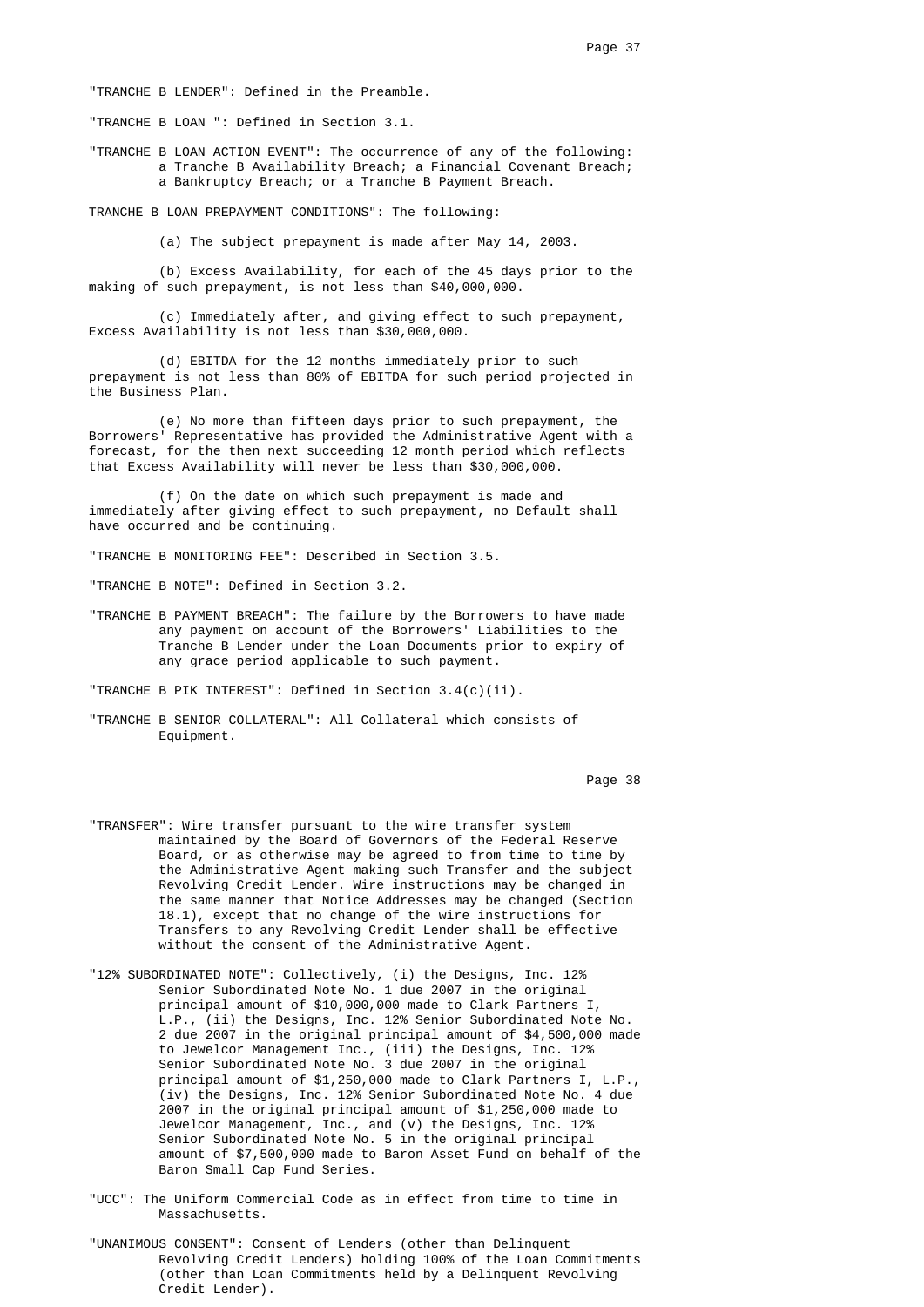"UNUSED LINE FEE": Is defined in Section 2.15.

 "YIELD REVENUE": All amounts which are (or would be) payable on account of the Tranche B Commitment Fee, the Tranche B Monitoring Fee and the Tranche B Interest Rate (as if all interest on the principal being prepaid were paid in cash on the relevant Tranche B Interest Payment Date) with respect to the Tranche B Loan.

ARTICLE 2 - THE REVOLVING CREDIT:

2.1 . ESTABLISHMENT OF REVOLVING CREDIT

Page 39 **Page 39** 

 (a) The Revolving Credit Lenders hereby establish a revolving line of credit (the "REVOLVING CREDIT") in the Borrowers' favor pursuant to which each Revolving Credit Lender, subject to, and in accordance with, this Agreement, acting through the Administrative Agent, shall make loans and advances and otherwise provide financial accommodations to and for the account of the Borrowers as provided herein.

 (b) Loans, advances, and financial accommodations under the Revolving Credit shall be subject to Availability. The Borrowing Base and Availability shall be determined by the Administrative Agent by reference to Borrowing Base Certificates furnished as provided in Section 6.4, below, and shall be subject to the following:

> (i) Such determination shall take into account such Reserves as the Administrative Agent may determine as being applicable thereto.

 (ii) The Retail of Eligible Inventory will be calculated in a manner consistent with current tracking practices, based on stock ledger inventory at Retail, and the Cost of Eligible Inventory will be calculated in a manner consistent with current tracking practices, based on stock ledger inventory at Cost.

 (c) The commitment of each Revolving Credit Lender to provide such loans, advances, and financial accommodations is subject to Section 2.24.

 (d) The proceeds of borrowings under the Revolving Credit shall be used solely as follows:

- (i) For the Casual Male Acquisition.
- (ii) For the Borrowers' working capital needs and general corporate purposes.
- (iii) For advances by the Borrowers to Guarantors to finance the purchases by Guarantors of Inventory pursuant to the Inventory Purchase Agreement and to permit such Guarantors to pay ordinary course operating expenses (including, without limitation, rent, utilities and taxes).
- (iii) For Capital Expenditures to the extent permitted by this Agreement.

2.2. ADVANCES IN EXCESS OF BORROWING BASE (OVERLOANS).

 (a) No Revolving Credit Lender has any obligation to make any loan or advance, or otherwise to provide any credit to or for the benefit of the Borrowers where the result of such loan, advance, or credit is an OverLoan.

 (b) The Revolving Credit Lenders' obligations, among themselves, are subject to Section 13.3(a) (which relates to each Revolving Credit Lender's making amounts available to the Administrative Agent) and to Section 16.3(a) (which relates to Protective OverAdvances).

en die 19de jaar van die 19de eeu n.C. Soos van die 14de eeu n.C. Soos en gewone gehad. Dit was die 19de eeu n

 (c) The Revolving Credit Lenders' providing of an OverLoan on any one occasion does not affect the obligations of each Borrower hereunder (including each Borrower's obligation to immediately repay any amount which otherwise constitutes an OverLoan) nor obligate the Revolving Credit Lenders to do so on any other occasion.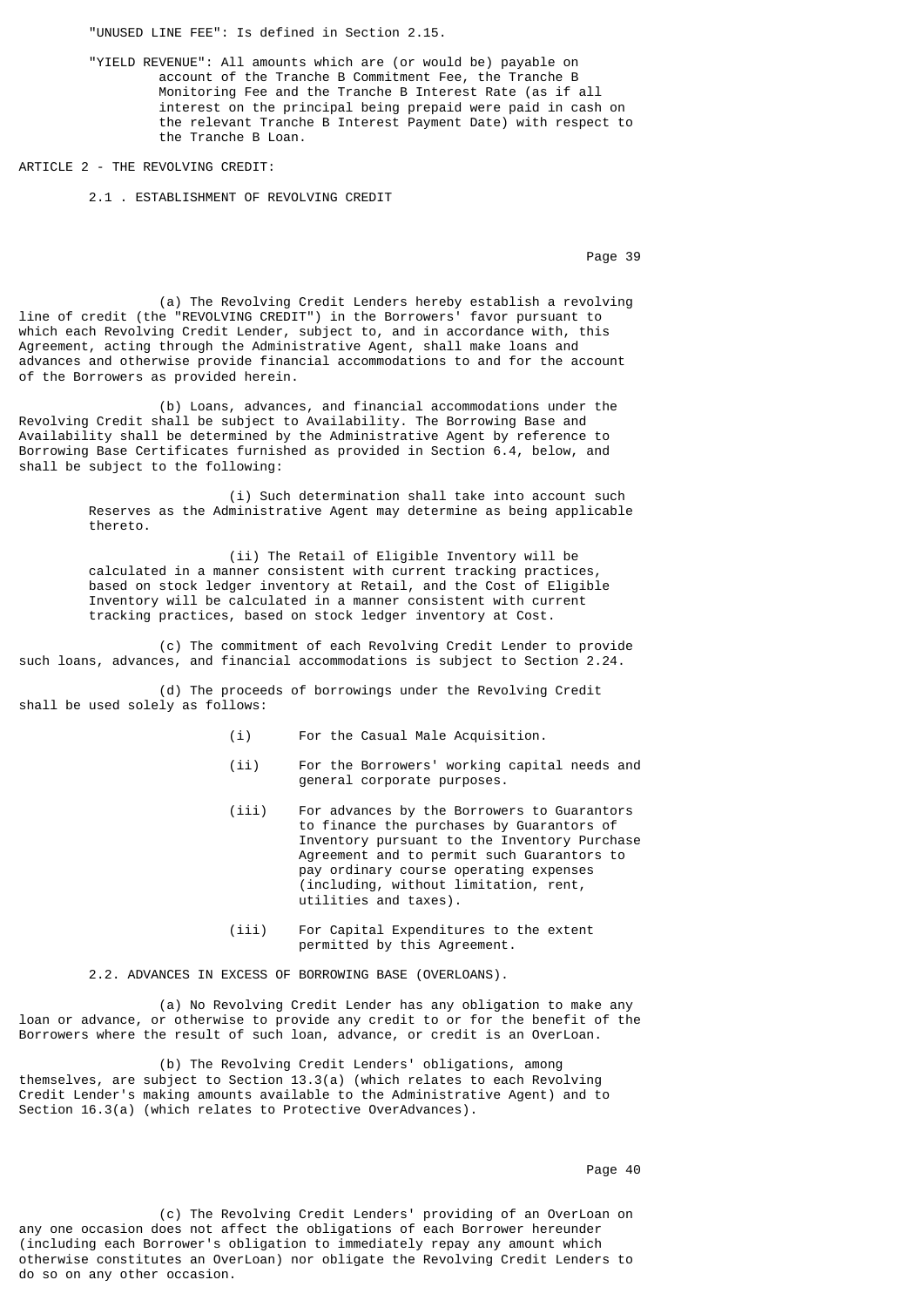2.3. INITIAL RESERVES. CHANGES TO RESERVES.

 (a) At the execution of this Agreement, the only Reserves are as reflected on the Borrowing Base Certificate, a specimen of which is annexed hereto as EXHIBIT 6.4.

 (b) The Administrative Agent shall provide not less than seven (7) days prior notice to the Borrowers' Representative of the establishment of any Reserve (other than those established at the execution of this Agreement) EXCEPT THAT the following may be undertaken without such prior notice:

> (i) a change to the amount of a then existing Reserve (as distinguished from a change by which such Reserve is measured or determined), which change reflects changed circumstances (e.g. the amount of the Reserve for Customer Credit Liability will change based on the aggregate of Customer Credit Liability at any one time); and

 (ii) the creation of, or a change to an existing, Reserve on account of circumstances which the Administrative Agent determines as having a material adverse change on the maintenance of loan to collateral values.

 2.4. RISKS OF VALUE OF COLLATERAL. The Administrative Agent's reference to a given asset in connection with the making of loans, credits, and advances and the providing of financial accommodations under the Revolving Credit and/or the monitoring of compliance with the provisions hereof shall not be deemed a determination by the Administrative Agent or any Revolving Credit Lender relative to the actual value of the asset in question. All risks concerning the value of the Collateral are and remain upon the Borrowers. All Collateral secures the prompt, punctual, and faithful performance of the Liabilities whether or not relied upon by the Administrative Agent in connection with the making of loans, credits, and advances and the providing of financial accommodations under the Revolving Credit.

 2.5. COMMITMENT TO MAKE REVOLVING CREDIT LOANS AND SUPPORT LETTERS OF CREDIT. Subject to the provisions of this Agreement, the Revolving Credit Lenders shall make a loan or advance under the Revolving Credit and the Administrative Agent shall cause L/C's to be issued for the account of the Borrowers' Representative, in each instance if duly and timely requested by the Borrowers' Representative as provided herein PROVIDED THAT:

therefrom.

(a) No OverLoan is then outstanding and none will result

experience of the state of the state of the state of the state of the state of the state of the state of the state of the state of the state of the state of the state of the state of the state of the state of the state of

 (b) No Default has occurred and is continuing or will occur as a result of the borrowing of such loan or advance or the issuance of such L/C.

2.6. REVOLVING CREDIT LOAN REQUESTS.

 (a) Requests for loans and advances under the Revolving Credit or for the continuance or conversion of an interest rate applicable to a Revolving Credit Loan may be requested by the Borrowers' Representative in such manner as may from time to time be reasonably acceptable to the Administrative Agent.

 (b) Subject to the provisions of this Agreement, the Borrowers' Representative may request a Revolving Credit Loan and elect an interest rate and Interest Period to be applicable to that Revolving Credit Loan by giving notice to the Administrative Agent by no later than the following:

> (i) If such Revolving Credit Loan is to be or is to be converted to a Base Margin Loan: By 1:00PM on the Business Day prior to the Business Day on which the subject Revolving Credit Loan is to be made or is to be so converted. Base Margin Loans requested by the Borrowers' Representative, other than those resulting from the conversion of a Libor Loan, shall not be less than \$10,000.00.

> (ii) If such Revolving Credit Loan is to be, or is to be continued as, or converted to, a Libor Loan: By 1:00PM three (3) Libor Business Days before the commencement of any new Interest Period or the end of the then applicable Interest Period. Libor Loans and conversions to Libor Loans shall each be not less than \$1,000,000.00 and in increments of \$100,000.00 in excess of such minimum.

> (iii) Any Libor Loan which matures while a Default has occurred and is continuing shall be converted, at the option of the Administrative Agent, to a Base Margin Loan notwithstanding any notice from the Borrowers' Representative that such Loan is to be continued as a Libor Loan.

 (c) Any request for a Revolving Credit Loan or for the continuance or conversion of an interest rate applicable to a Revolving Credit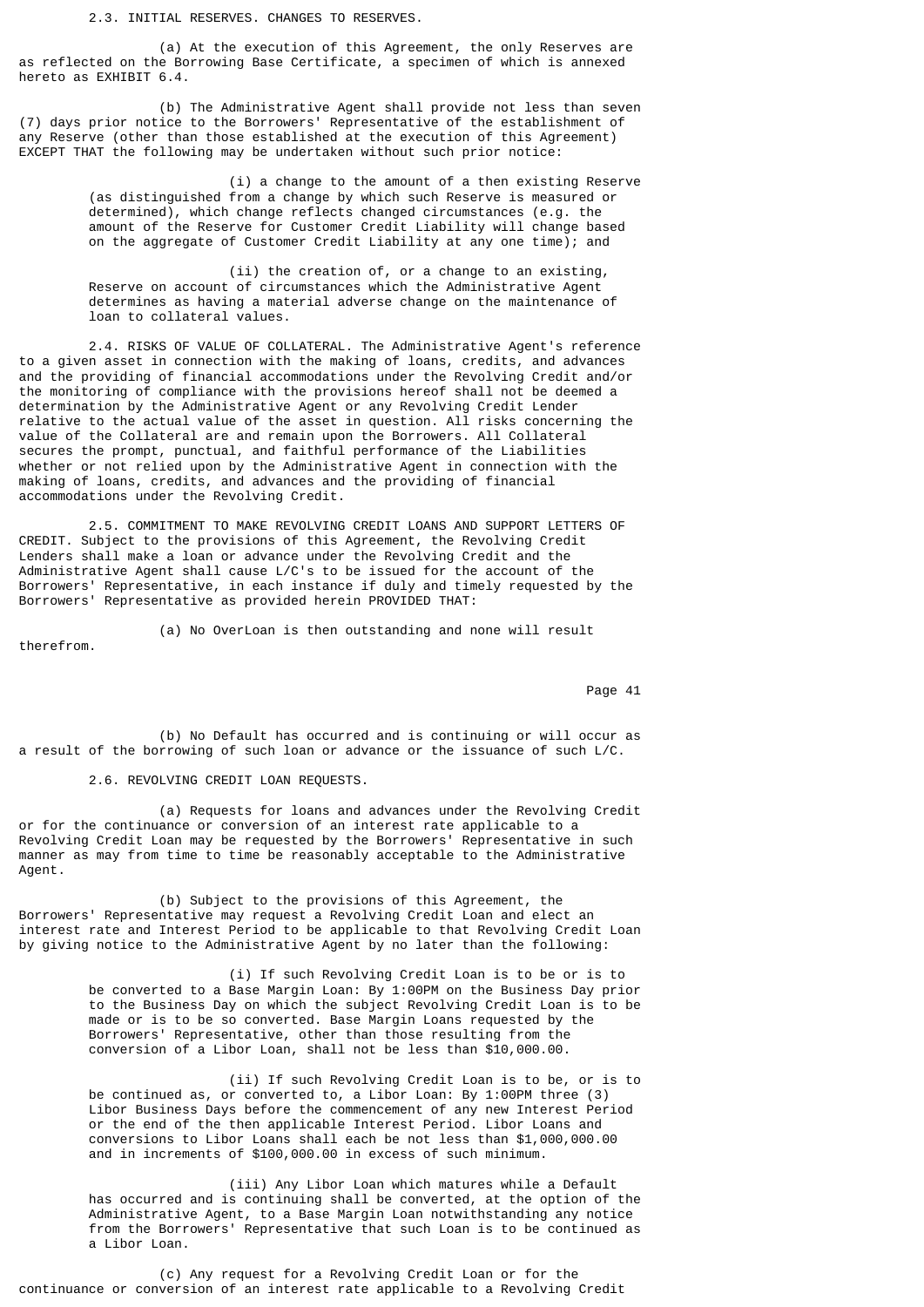Loan which is made after the applicable deadline therefor, as set forth above, shall be deemed to have been made at the opening of business on the then next Business Day or Libor Business Day, as applicable. Each request for a Revolving Credit Loan or for the conversion of a Revolving Credit Loan shall be made in such manner as may from time to time be acceptable to the Administrative Agent.

 (d) The Borrowers' Representative may request that the Administrative Agent cause the issuance by the Issuer of L/C's for the account of a Borrower as provided in Section 2.19.

 (e) The Administrative Agent may rely on any request for a loan or advance, or other financial accommodation under the Revolving Credit which the Administrative Agent, in good faith, believes

Page 42 **Page 42** 

to have been made by a Person duly authorized to act on behalf of the Borrowers' Representative and may decline to make any such requested loan or advance, or issuance, or to provide any such financial accommodation pending the Administrative Agent's being furnished with such documentation concerning that Person's authority to act as reasonably may be satisfactory to the Administrative Agent.

 (f) A request by the Borrowers' Representative for a loan or advance, or other financial accommodation under the Revolving Credit shall be irrevocable and shall constitute certification by each Borrower that as of the date of such request, each of the following is true and correct:

> (i) There has been no material adverse change in the Loan Parties' financial condition (taken as a whole) from the most recent financial information furnished Administrative Agent or any Lender pursuant to this Agreement.

 (ii) Each representation, not relating to a specific date, which is made herein or in any of the Loan Documents is then true and correct in all material respects as of and as if made on the date of such request (except (A) to the extent of changes resulting from transactions contemplated or permitted by this Agreement or the other Loan Documents and changes occurring in the ordinary course of business which singly or in the aggregate are not materially adverse and (B) to the extent that such representations and warranties expressly relate to a then earlier date).

> (iii) Unless accompanied by the Certificate of the Borrowers' Representative's Chief Executive Officer, President, or Chief Financial Officer describing (in reasonable detail) the facts and circumstances thereof and the steps (if any) being taken to remedy such condition, no Default has occurred and is continuing.

occur:

(g) If, at any time or from time to time, a Default shall

 (i) The Administrative Agent may suspend the Revolving Credit immediately, in which event, neither the Administrative Agent nor any Revolving Credit Lender shall be obligated during such suspension, to make any loans or advance, or to provide any financial accommodation hereunder or to seek the issuance of any L/C.

 (ii) The Administrative Agent may suspend the right of the Borrowers' Representative to request any Libor Loan or to convert any Base Margin Loan to a Libor Loan.

2.7 MAKING OF REVOLVING CREDIT LOANS.

 (a) A loan or advance under the Revolving Credit shall be made by the transfer of the proceeds of such loan or advance to the Operating Account or as otherwise instructed by the Borrowers' Representative.

 (b) A loan or advance shall be deemed to have been made under the Revolving Credit (and the Borrowers shall be indebted to the Administrative Agent and the Revolving Credit Lenders for the amount thereof immediately) at the following:

Page 43

 (i) The Administrative Agent's initiation of the transfer of the proceeds of such loan or advance in accordance with the Borrowers' Representative's instructions (if such loan or advance is of funds requested by the Borrowers' Representative).

(ii) The charging of the amount of such loan to the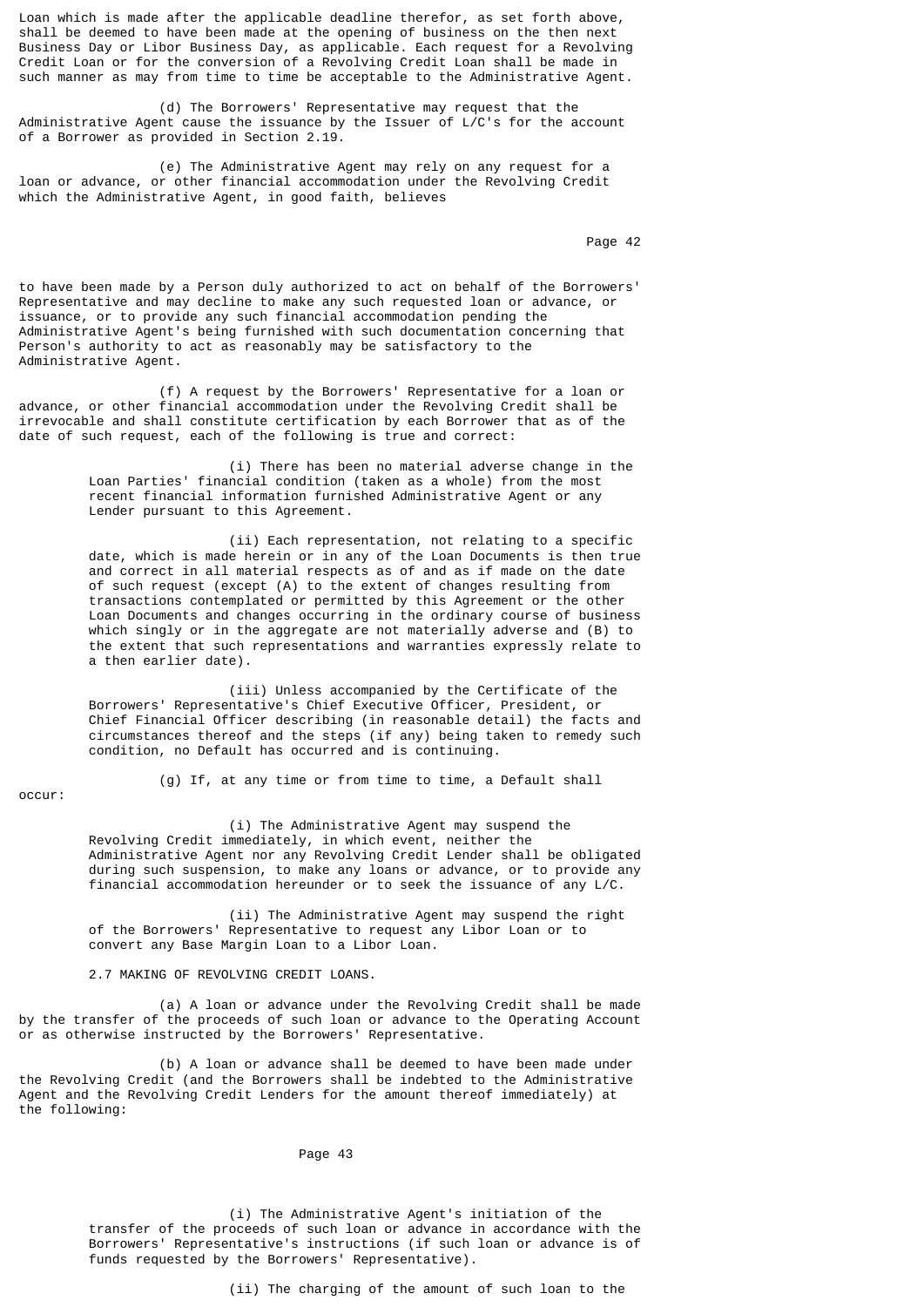Loan Account (in all other circumstances).

 (c) There shall not be any recourse to or liability of any Agent or any Lender on account of:

> (i) Any delay, beyond the reasonable control of the Agents and the Revolving Credit Lenders, in the making of any loan or advance requested under the Revolving Credit.

 (ii) Any delay, beyond the reasonable control of the Agents and the Revolving Credit Lenders, by any bank or other depository institution in treating the proceeds of any such loan or advance as collected funds.

 (iii) Any delay in the receipt, and/or any loss, of funds which constitute a loan or advance under the Revolving Credit, the wire transfer of which was properly initiated by the Administrative Agent in accordance with wire instructions provided to the Administrative Agent by the Borrowers' Representative.

2.8. SWINGLINE LOANS.

 (a) For ease of administration, Base Margin Loans may be made by the SwingLine Lender (in the aggregate, the "SWINGLINE LOANS") in accordance with the procedures set forth in this Agreement for the making of loans and advances under the Revolving Credit. The unpaid principal balance of the SwingLine Loans shall not at any one time be in excess of the SwingLine Loan Ceiling.

 (b) The aggregate unpaid principal balance of SwingLine Loans shall bear interest at the rate applicable to Base Margin Loans and shall be repayable as a loan under the Revolving Credit.

 (c) The Borrowers' obligation to repay SwingLine Loans shall be evidenced by a Note in the form of EXHIBIT 2.8, annexed hereto, executed by the Borrowers, and payable to the SwingLine Lender. Neither the original nor a copy of that Note shall be required, HOWEVER, to establish or prove any Liability. The Borrowers shall execute a replacement of any SwingLine Note which has been lost, mutilated, or destroyed thereof and deliver such replacement to the SwingLine Lender.

 (d) For all purposes of this Loan Agreement, the SwingLine Loans and the Borrowers' obligations to the SwingLine Lender constitute Revolving Credit Loans and are secured as "Liabilities".

 (e) SwingLine Loans may be subject to periodic settlement with the Revolving Credit Lenders as provided in this Agreement.

en de la provincia de la provincia de la provincia de la provincia de la provincia de la provincia de la provi

2.9. THE LOAN ACCOUNT.

 (a) An account ("LOAN ACCOUNT") shall be opened on the books of the Administrative Agent in which a record shall be kept of all loans and advances made under the Revolving Credit.

 (b) The Administrative Agent shall also keep a record (either in the Loan Account or elsewhere, as the Administrative Agent may from time to time elect) of all interest, fees, service charges, costs, expenses, and other debits owed to the Administrative Agent and each Lender on account of the Liabilities and of all credits against such amounts so owed.

 (c) All credits against the Liabilities shall be conditional upon final payment to the Administrative Agent for the account of each Lender of the items giving rise to such credits. The amount of any item credited against the Liabilities which is charged back against the Administrative Agent or any Lender for any reason or is not so paid shall be a Liability and, if arising under the Revolving Credit, shall be added to the Loan Account, whether or not the item so charged back or not so paid is returned.

 (d) Except as otherwise provided herein, all fees, service charges, costs, and expenses for which any Borrower is obligated hereunder are payable on demand. In the determination of Availability, the Administrative  $\overline{\mathsf{A}}$ gent may deem fees, service charges, accrued interest, and other payments which will be due and payable between the date of such determination and the first day of the then next succeeding month as having been advanced under the Revolving Credit whether or not such amounts are then due and payable.

 (e) The Administrative Agent, without the request of the Borrowers' Representative, may advance under the Revolving Credit any interest, fee, service charge, or other payment to which any Agent or any Lender is entitled from any Borrower pursuant hereto and may charge the same to the Loan Account notwithstanding that an OverLoan may result thereby. Such action on the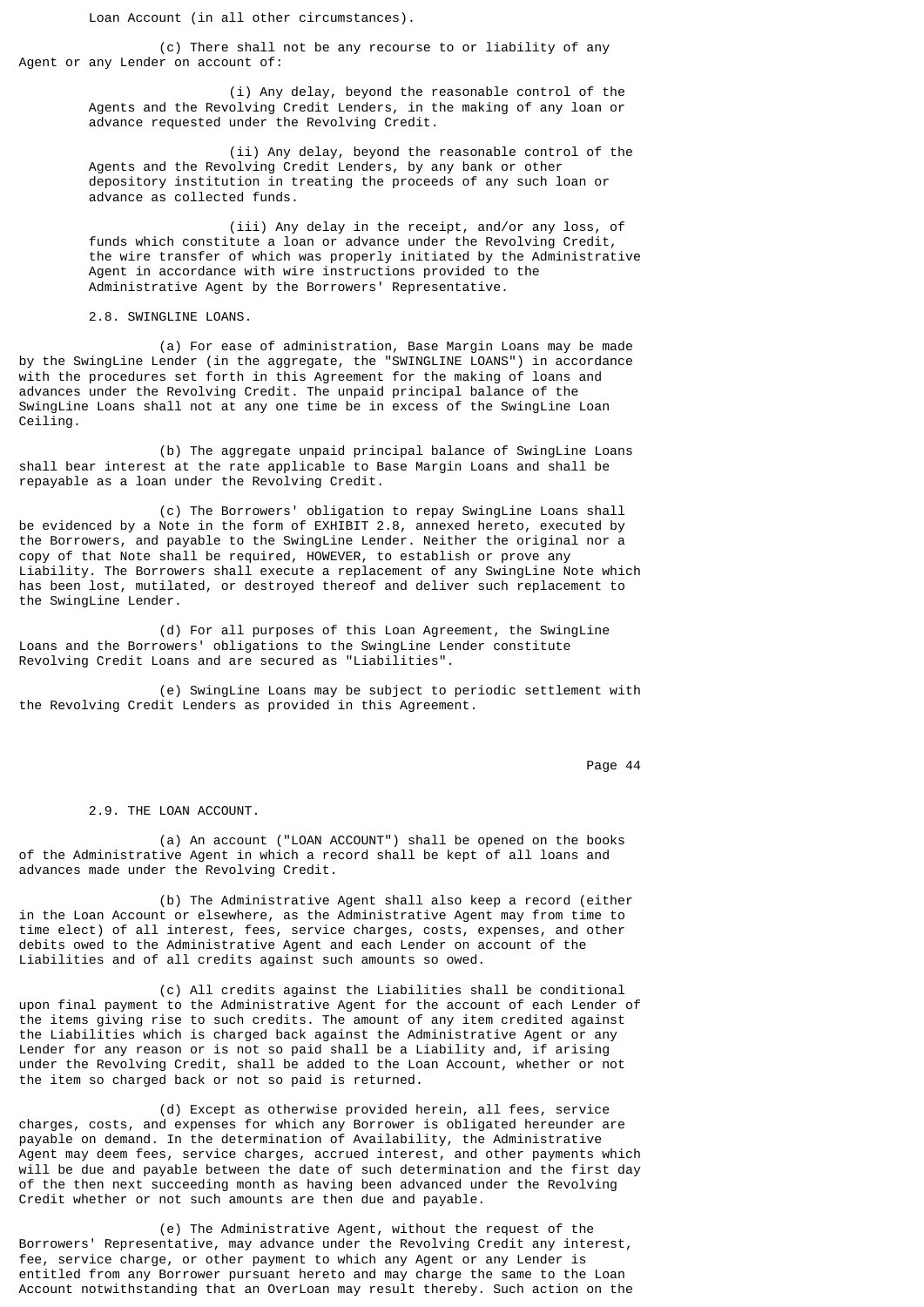part of the Administrative Agent shall not constitute a waiver of the Administrative Agent's rights and each Borrower's obligations under Section 2.11(b). Any amount which is added to the principal balance of the Loan Account as provided in this Section 2.9(e) shall bear interest at the interest rate then and thereafter applicable to Base Margin Loans.

 (f) In the absence of manifest error, a statement rendered by the Administrative Agent or any Lender to the Borrowers' Representative concerning the Liabilities shall be considered correct and accepted by each Borrower and shall be conclusively binding upon each Borrower unless the Borrowers' Representative provides the Administrative Agent with written objection thereto within thirty (30) days from the mailing of such statement, which written objection shall indicate, with particularity, the reason for such objection. In the absence of manifest error, the Loan Account and the Administrative Agent's books and records concerning the loan arrangement contemplated herein and the Liabilities shall be prima facie evidence and proof of the items described therein.

en die 19de jaar van die 19de eeu n.C. Soos van die 14de eeu n.C. Soos en gewone gehad. Dit was die 145 v.C. 1

 2.10. THE REVOLVING CREDIT NOTES. The Borrowers' obligation to repay loans and advances under the Revolving Credit, with interest as provided herein, shall be evidenced by notes (each, a "REVOLVING CREDIT NOTE") in the form of EXHIBIT 2.10, annexed hereto, executed by each Borrower, one payable to each Revolving Credit Lender. Neither the original nor a copy of any Revolving Credit Note shall be required, HOWEVER, to establish or prove any Liability. Upon the Borrowers' Representative's being provided with an affidavit, from the Administrative Agent to the effect that any Revolving Credit Note has been lost, mutilated, or destroyed, the Borrowers shall execute a replacement thereof and deliver such replacement to the Administrative Agent.

2.11. PAYMENT OF THE LOAN ACCOUNT.

 (a) The Borrowers MAY repay all or any portion of the principal balance of the Loan Account from time to time until the Termination Date. Unless the Borrowers' Representative otherwise advises the Administrative Agent, such payments shall be applied first to Base Margin Loans and only then to Libor Loans.

 (b) The Borrowers, without notice or demand from the Administrative Agent or any Revolving Credit Lender, SHALL pay the Administrative Agent that amount, from time to time, which is necessary so that there is no OverLoan outstanding.

 (c) The Borrowers SHALL repay the then entire unpaid balance of the Loan Account and all other Liabilities on the Termination Date.

 (d) The Administrative Agent shall endeavor to cause the application of payments (if any), pursuant to Sections 2.11(a) and 2.11(b) against Libor Loans then outstanding in such manner as results in the least cost to the Borrowers, but shall not have any affirmative obligation to do so nor liability on account of the Administrative Agent's failure to have done so. In no event shall action or inaction taken by the Administrative Agent excuse any Borrower from any indemnification obligation under Section 2.11(e).

 (e) The Borrowers shall indemnify the Administrative Agent and each Revolving Credit Lender and hold the Administrative Agent and each Revolving Credit Lender harmless from and against any loss, cost or expense (including loss of anticipated profits and amounts payable by the Administrative Agent or such Revolving Credit Lender on account of "breakage fees" (so-called)) which the Administrative Agent or such Revolving Credit Lender may sustain or incur (including, without limitation, by virtue of acceleration after the occurrence of any Event of Default) as a consequence of the following:

> (i) Default by any Borrower in payment of the principal amount of or any interest on any Libor Loan as and when due and payable, including any such loss or expense arising from interest or fees payable by such Revolving Credit Lender in order to maintain its Libor Loans.

en die 19de jaar van die 19de eeu n.C. Soos van die 14de eeu n.C. Soos en gewone gehad. Dit was die 14de eeu n

 (ii) Default by any Borrower in making a borrowing or conversion after the Borrowers' Representative has given (or is deemed to have given) a request for a Revolving Credit Loan or a request to convert a Revolving Credit Loan from one applicable interest rate to another.

 (iii) The making of any payment on a Libor Loan or the making of any conversion of any such Loan to a Base Margin Loan on a day that is not the last day of the applicable Interest Period with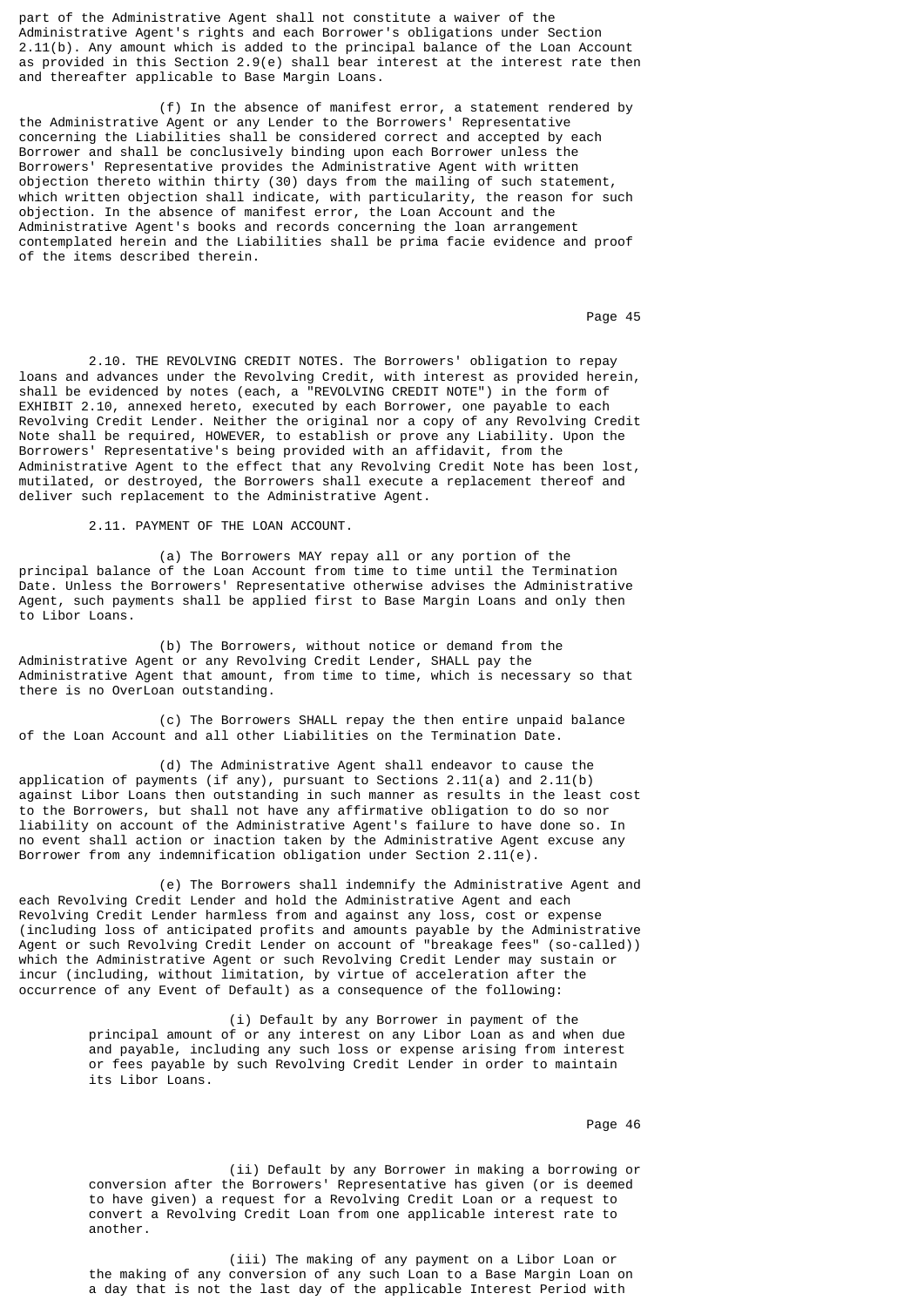respect thereto.

2.12. INTEREST ON REVOLVING CREDIT LOANS.

 (a) Each Revolving Credit Loan shall bear interest at the Base Margin Rate unless timely notice is given (as provided in Section 2.6) that the subject Revolving Credit Loan (or a portion thereof) is, or is to be converted to, a Libor Loan.

 (b) Each Revolving Credit Loan which consists of a Libor Loan shall bear interest at the applicable Libor Rate.

 (c) Subject to, and in accordance with, the provisions of this Agreement, the Borrowers' Representative may cause all or a part of the unpaid principal balance of the Loan Account to bear interest at the Base Margin Rate or the Libor Rate as specified from time to time by notice to the Administrative Agent. For ease of reference and administration, each part of the Loan Account which bears interest at the same interest and for the same Interest Period is referred to herein as if it were a separate "Revolving Credit Loan".

 (d) The Borrowers' Representative shall not select, renew, or convert any interest rate for a Revolving Credit Loan such that, in addition to interest at the Base Margin Rate, there are more than seven (7) Libor Rates applicable to the Revolving Credit Loans at any one time.

 (e) The Borrowers shall pay accrued and unpaid interest on each Revolving Credit Loan in arrears as follows:

> (i) On the applicable Interest Payment Date for that Revolving Credit Loan.

> > (ii) On the Termination Date and on the End Date.

 (iii) Following the occurrence of any Event of Default, with such frequency as may be determined by the Administrative Agent.

 (f) Following the occurrence of any Event of Default (and whether or not the Administrative Agent exercises the Administrative Agent's rights on account thereof), all Revolving Credit Loans shall bear interest, at the option of the Administrative Agent or at the instruction of the SuperMajority Revolving Credit Lenders, at a rate which is the aggregate of the rate applicable to Base Margin Loans PLUS three percent (3%) per annum.

experience of the contract of the contract of the contract of the contract of the contract of the contract of the contract of the contract of the contract of the contract of the contract of the contract of the contract of

 2.13. REVOLVING CREDIT COMMITMENT FEE. In consideration of the commitment to make loans and advances to the Borrowers under the Revolving Credit, and to maintain sufficient funds available for such purpose, there has been earned by FRFI and the Borrowers shall pay the "REVOLVING CREDIT COMMITMENT FEE" (so referred to herein) to the Administrative Agent in the amount and payable as provided in the Fee Letter.

 2.14. ADMINISTRATIVE AGENT'S FEE. In addition to any other fee or expense to be paid by the Borrowers on account of the Revolving Credit, the Borrowers shall pay the Administrative Agent the "ADMINISTRATIVE AGENT'S FEE" at the times and in the amounts as set forth in the Fee Letter.

 2.15. UNUSED LINE FEE. In addition to any other fee to be paid by the Borrowers on account of the Revolving Credit, the Borrowers shall pay the Administrative Agent the "UNUSED LINE FEE" (so referred to herein) of 0.375% per annum of the average difference, during the quarter just ended (or relevant period with respect to the payment being made on the Termination Date) between the Revolving Credit Ceiling and the aggregate of the unpaid principal balance of the Loan Account and the undrawn Stated Amount of L/C's outstanding during the relevant period. The Unused Line Fee shall be paid in arrears, on the first day of each quarter after the execution of this Agreement and on the Termination Date.

2.16. REVOLVING CREDIT EARLY TERMINATION FEE.

 (a) In the event that the Termination Date occurs, for any reason (whether by virtue of Acceleration or otherwise), prior to the Maturity Date, then except as provided in Section 2.16(b), the Borrowers shall pay the Administrative Agent, for the Pro-Rata account of the Revolving Credit Lenders, the "REVOLVING CREDIT EARLY TERMINATION FEE" (so referred to herein) consisting of (i) one and one-half percent (1 1/2%) of the Revolving Credit Ceiling in effect as of the date of this Agreement if the Termination Date shall occur at any time prior to the first anniversary of the Closing Date and (i) one percent (1%) of the Revolving Credit Ceiling in effect as of the date of this Agreement if the Termination Date shall occur at any time after the first anniversary of the Closing Date and more than 90 days prior to the Maturity Date.

 (b) No Revolving Credit Early Termination Fee shall be due and payable in the event of the early termination of the Revolving Credit in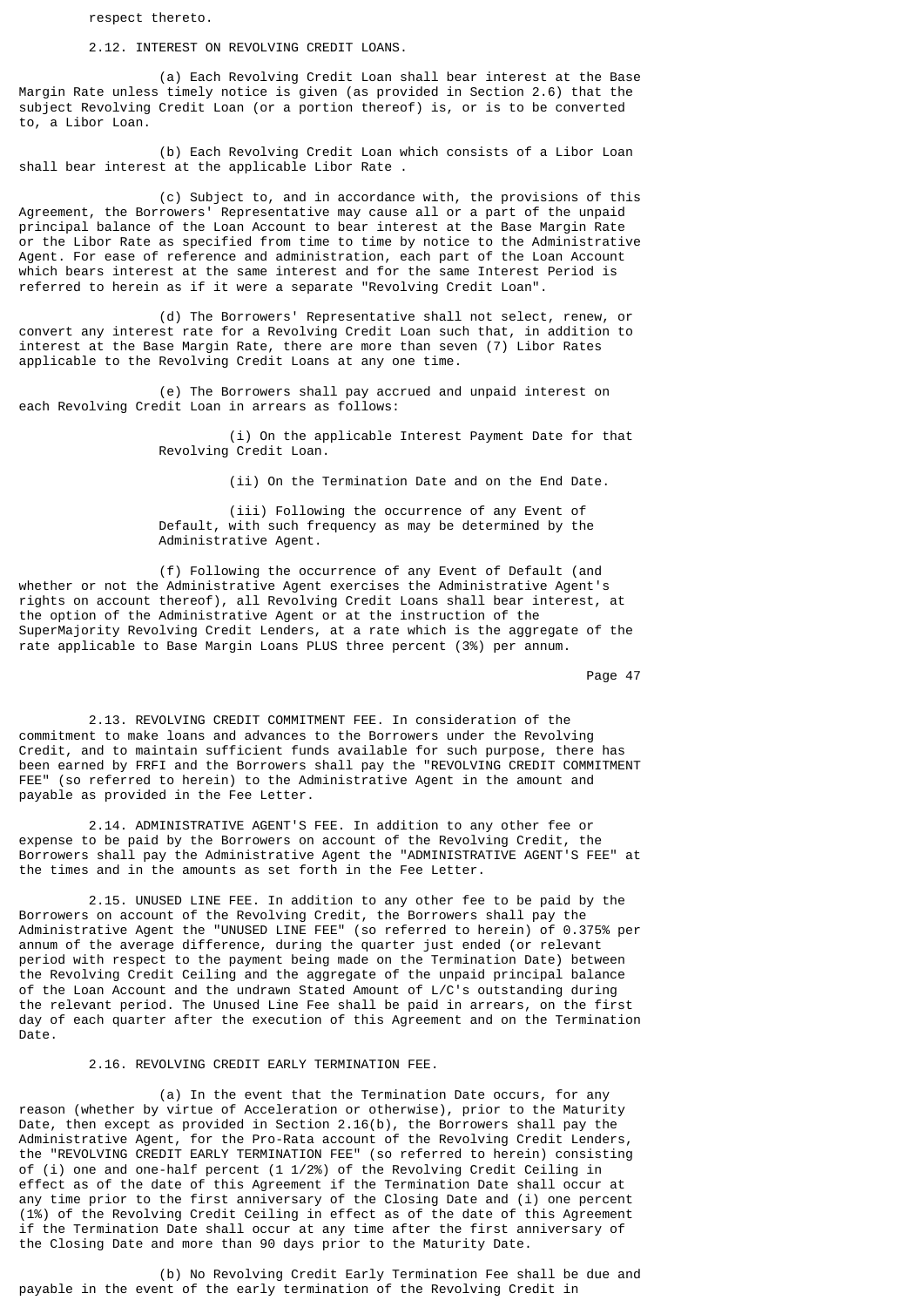connection with a refinancing of the Revolving Credit which is agented or provided by FRFI or any Affiliate of FRFI, IT BEING UNDERSTOOD THAT neither FRFI nor any affiliate of FRFI has agreed to provide any such refinancing.

### 2.17. INTENTIONALLY OMITTED.

en die 19de jaar van die 19de eeu n.C. Soos van die 148de eeu n.C. Soos en gewone gehad. Dit was die 148de eeu n.C. Soos en gewone gewone gewone gewone gewone gewone gewone gewone gewone gewone gewone gewone gewone gewone

## 2.18. AGENTS' AND LENDERS' DISCRETION.

 (a) Each reference in the Loan Documents to the exercise of discretion, reasonable discretion, or the like by any Agent or any Lender shall be to such Person's reasonable exercise of its judgment, in good faith (which shall be rebuttably presumed), based upon such Person's consideration of any such factors as that Agent or that Lender, taking into account information of which that Person

then has actual knowledge, reasonably believes:

 (i) Will or reasonably could be expected to affect, in more than a DE MINIMIS manner, the value of the Collateral, the enforceability of the Collateral Agent's Collateral Interests therein, or the amount which the Collateral Agent would likely realize therefrom (taking into account delays which may possibly be encountered in the Collateral Agent's realizing upon the Collateral and likely Costs of Collection).

 (ii) Indicates that any report or financial information delivered to any Agent or any Lender by or on behalf of any Loan Party is incomplete, inaccurate, or misleading in any material manner or was not prepared in accordance with the requirements of this Agreement.

(iii) That a Default has occurred and is continuing.

 (b) In the exercise of such judgement, each Agent or each Lender reasonably also may take into account any of the following factors:

> (i) Those included in, or tested by, the definitions of "Eligible Accounts" and "Eligible Inventory".

> (ii) The current financial and business climate of the industry in which each Loan Party competes (having regard for that Loan Party's position in that industry).

 (iii) General macroeconomic conditions which have a material effect on the Loan Parties' cost structure.

 (iv) Material changes in or to the mix of the Borrowers' Inventory.

 (v) Seasonality with respect to the Borrowers' Inventory and patterns of retail sales.

 (vi) Such other factors as each Agent and each Lender reasonably determine as having a material bearing on credit risks associated with the providing of loans and financial accommodations to the Borrowers.

 (c) The burden of establishing the failure of any Agent or any Lender to have acted in a reasonable manner in such Person's exercise of such discretion shall be the Loan Parties' and may be made only by clear and convincing evidence.

en die 19de jaar van die 19de eeu n.C. Soos van die 14de eeu n.C. Soos en gewone gehad. Dit was die 19de eeu n

# 2.19. PROCEDURES FOR ISSUANCE OF L/C'S.

 (a) The Borrowers' Representative may request that the Administrative Agent cause the issuance by the Issuer of L/C's for the account of a Borrower. Each such request shall be in such manner as may from time to time be reasonably acceptable to the Administrative Agent.

 (b) The Administrative Agent will endeavor to cause the issuance of any L/C so requested by the Borrowers' Representative, PROVIDED THAT, at the time that the request is made, the Revolving Credit has not been suspended as provided in Section 2.6(g) and if so issued:

> (i) The aggregate Stated Amount of all L/C's then outstanding, does not exceed \$20,000,000.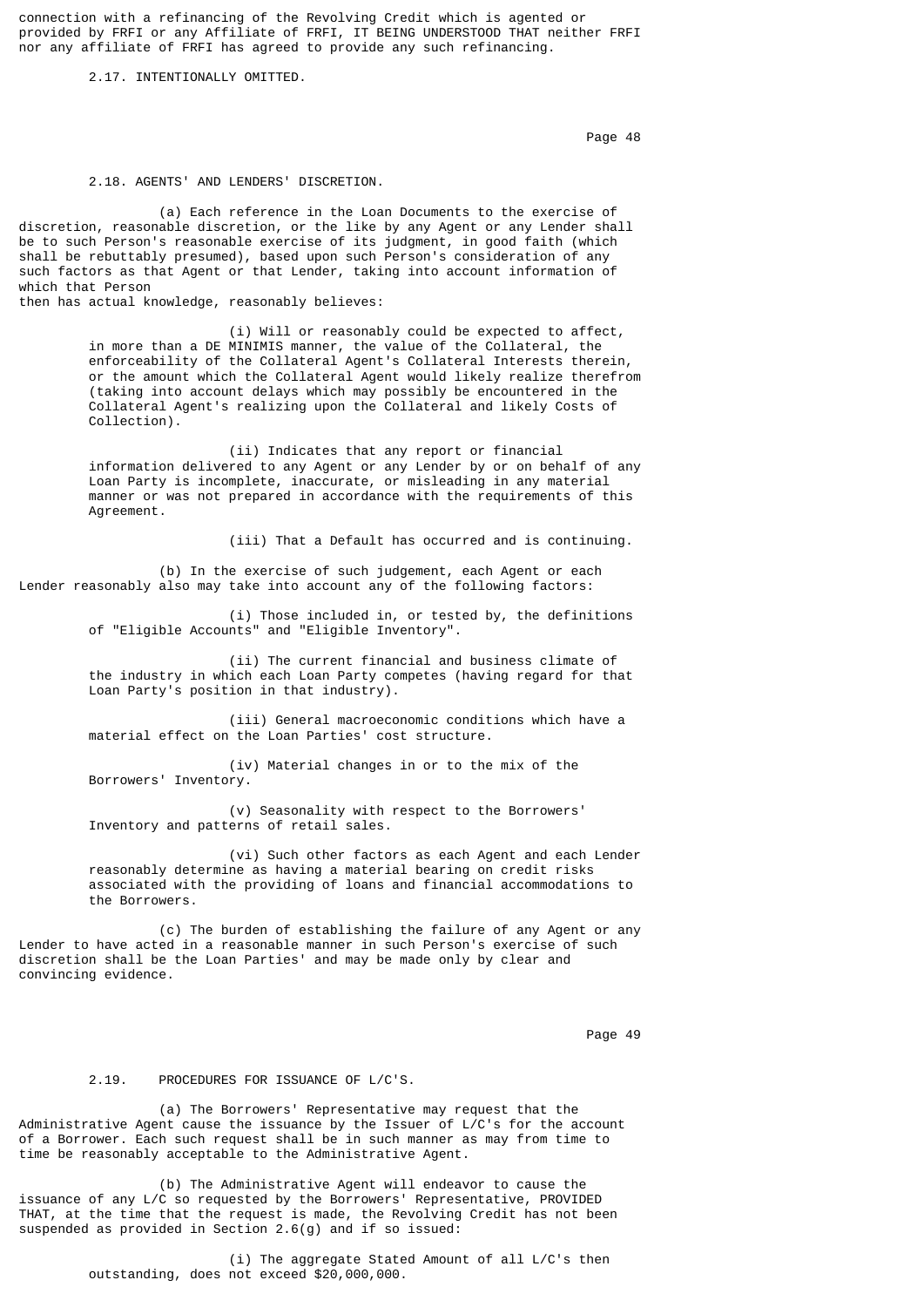(ii) The expiry of the L/C is not later than the earlier of thirty (30) days prior to the Maturity Date or the following: (A) Standby's: One (1) year from initial issuance. (B) Documentary's: one hundred (100) days from issuance. (iii) If the expiry of an L/C is later than the Maturity Date, it is 103% cash collateralized at its issuance. (iv) An OverLoan will not result from the issuance of the subject L/C. (c) Each Borrower shall execute such documentation to apply for and support the issuance of an L/C as may be required by the Issuer. (d) There shall not be any recourse to, nor liability of, any Agent or any Lender on account of

L/C;

(i) Any delay or refusal by an Issuer to issue an

 (ii) Any action or inaction of an Issuer on account of or in respect to, any L/C except where there is a specific finding in a judicial proceeding (in which the Administrative Agent has had an opportunity to be heard), from which finding no further appeal is available, that the subject action or omission to act had been in actual bad faith or grossly negligent or constituted willful misconduct.

 (e) The Borrowers shall reimburse the Issuer for the amount of any honoring of a drawing under an L/C on the same day on which such honoring takes place. The Administrative Agent, without the request of any Borrower, may advance under the Revolving Credit (and charge to the Loan Account) the amount of any honoring of any L/C and other amount for which any Borrower, the Issuer, or the Revolving Credit Lenders become obligated on account of, or in respect to, any L/C. Such advance shall be made whether or not any Default has occurred and is continuing or such advance would result in an OverLoan. Such action shall not constitute a waiver of the Administrative Agent's rights under Section 2.11(b) hereof.

Page 50  $\,$  Page 50  $\,$ 

2.20. FEES FOR L/C'S.

 (a) The Borrowers shall pay to the Administrative Agent the following per annum fees on account of L/C's, the issuance of which had been procured by the Administrative Agent monthly in arrears, and on the Termination Date and on the End Date based on the weighted average Stated Amount of L/C's outstanding during the period in respect of which such fee is being paid EXCEPT THAT, following the occurrence and during the continuance of any Event of Default (and whether or not the Administrative Agent exercises the Administrative Agent's rights on account thereof), such fees, at the option of the Administrative Agent or the direction of the SuperMajority Revolving Credit Lenders, shall be the respective aggregate of those set forth below PLUS three percent (3%) per annum.

> (i) Documentaries: The Libor Margin then in effect MINUS 50 basis points.

> > (ii) Standbys: The Libor Margin then in effect.

 (b) In addition to the fee to be paid as provided in Subsection 2.20(a) above, the Borrowers shall pay to the Administrative Agent (or to the Issuer, if so requested by Administrative Agent), on demand, all customary issuance, processing, negotiation, amendment, and administrative fees and other amounts charged by the Issuer on account of, or in respect to, any L/C.

(c) If any change in Applicable Law shall either:

 (i) impose, modify or deem applicable any reserve, special deposit or similar requirements against letters of credit heretofore or hereafter issued by any Issuer or with respect to which any Revolving Credit Lender or any Issuer has an obligation to lend to fund drawings under any L/C; or

 (ii) impose on any Issuer any other condition or requirements relating to any such letters of credit;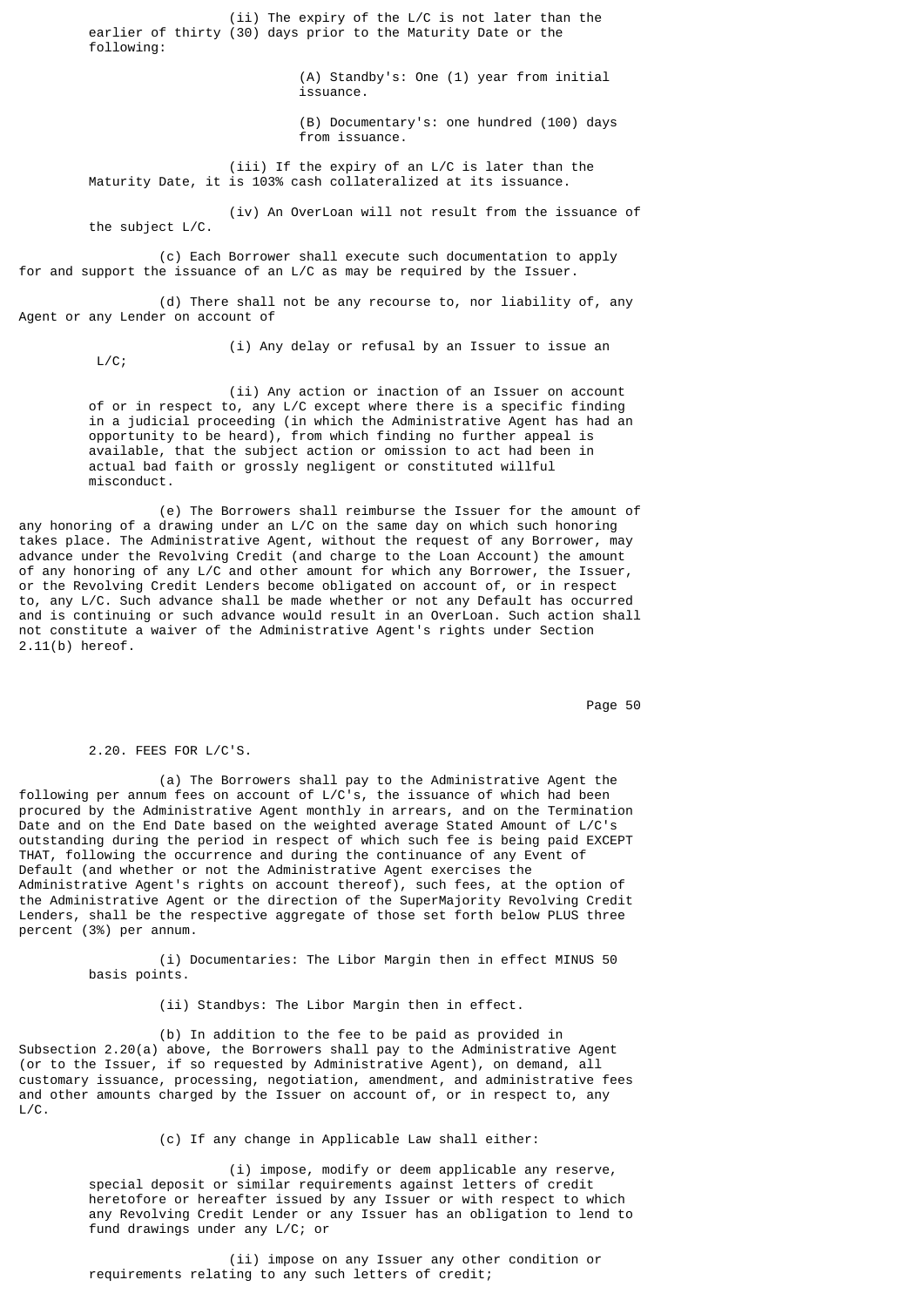and the result of any event referred to in Section 2.20(c)(i) or 2.20(c)(ii), above, shall be to increase the cost to any Revolving Credit Lender or to any Issuer of issuing or maintaining any L/C (which increase in cost shall be the result of such Issuer's reasonable allocation among that Revolving Credit Lender's or Issuer's letter of credit customers of the aggregate of such cost increases resulting from such events), then, upon demand by the Administrative Agent and delivery by the Administrative Agent to the Borrowers' Representative of a certificate of an officer of the subject Revolving Credit Lender or the subject Issuer describing such change in law, executive order, regulation, directive, or interpretation thereof, its effect on such Revolving Credit Lender or such Issuer, and the basis for determining such increased costs and their allocation, the Borrowers shall immediately pay to the Administrative Agent, from time to time as specified by the Administrative Agent, such amounts as shall be sufficient to compensate the subject Revolving Credit Lender or the subject Issuer for such increased cost. In the absence of manifest error, any Revolving Credit Lender's or any Issuer's determination of costs incurred under Section  $2.20(c)(i)$  or  $2.20(c)(ii)$ ,

Page 51 **Page 51** 

above, and the allocation, if any, of such costs among the Borrowers and other letter of credit customers of such Revolving Credit Lender or such Issuer, if done in good faith and made on an equitable basis and in accordance with such officer's certificate, shall be conclusive and binding on the Borrowers.

2.21. CONCERNING L/C'S.

 (a) None of the Issuer, the Issuer's correspondents, any Lender, any Agent, or any advising, negotiating, or paying bank with respect to any L/C shall be responsible in any way for:

> (i) The performance by any beneficiary under any L/C of that beneficiary's obligations to any Borrower.

 (ii) The form, sufficiency, correctness, genuineness, authority of any person signing; falsification; or the legal effect of; any documents called for under any L/C if (with respect to the foregoing) such documents on their face appear to be in order.

 (b) The Issuer may honor, as complying with the terms of any L/C and of any drawing thereunder, any drafts or other documents otherwise in order, but signed or issued by an administrator, executor, conservator, trustee in bankruptcy, debtor in possession, assignee for the benefit of creditors, liquidator, receiver, or other legal representative of the party authorized under such L/C to draw or issue such drafts or other documents.

 (c) Unless otherwise agreed to, in the particular instance, each Borrower hereby authorizes any Issuer to:

(i) Select an advising bank, if any.

(ii) Select a paying bank, if any.

(iii) Select a negotiating bank, if any.

 (d) All directions, correspondence, and funds transfers relating to any L/C are at the risk of the Borrowers. The Issuer shall have discharged the Issuer's obligations under any L/C which, or the drawing under which, includes payment instructions, by the initiation of the method of payment called for in, and in accordance with, such instructions (or by any other commercially reasonable and comparable method). None of the Agent, the Lenders, or the Issuer shall have any responsibility for any inaccuracy, interruption, error, or delay in transmission or delivery by post, telegraph or cable, or for any inaccuracy of translation.

 (e) Each Agent's, each Lender's and the Issuer's rights, powers, privileges and immunities specified in or arising under this Agreement are in addition to any heretofore or at any time hereafter otherwise created or arising, whether by statute or rule of law or contract.

 (f) Except to the extent otherwise expressly provided hereunder or agreed to in writing by the Issuer and the Borrowers' Representative, documentary L/C's will be governed by the Uniform Customs and Practice for Documentary Credits, International Chamber of Commerce, Publication No. 500,

and standby L/C's will be governed by International Standby Practices ISP98 (adopted by the International Chamber of Commerce on April 6, 1998) and any respective subsequent revisions thereof.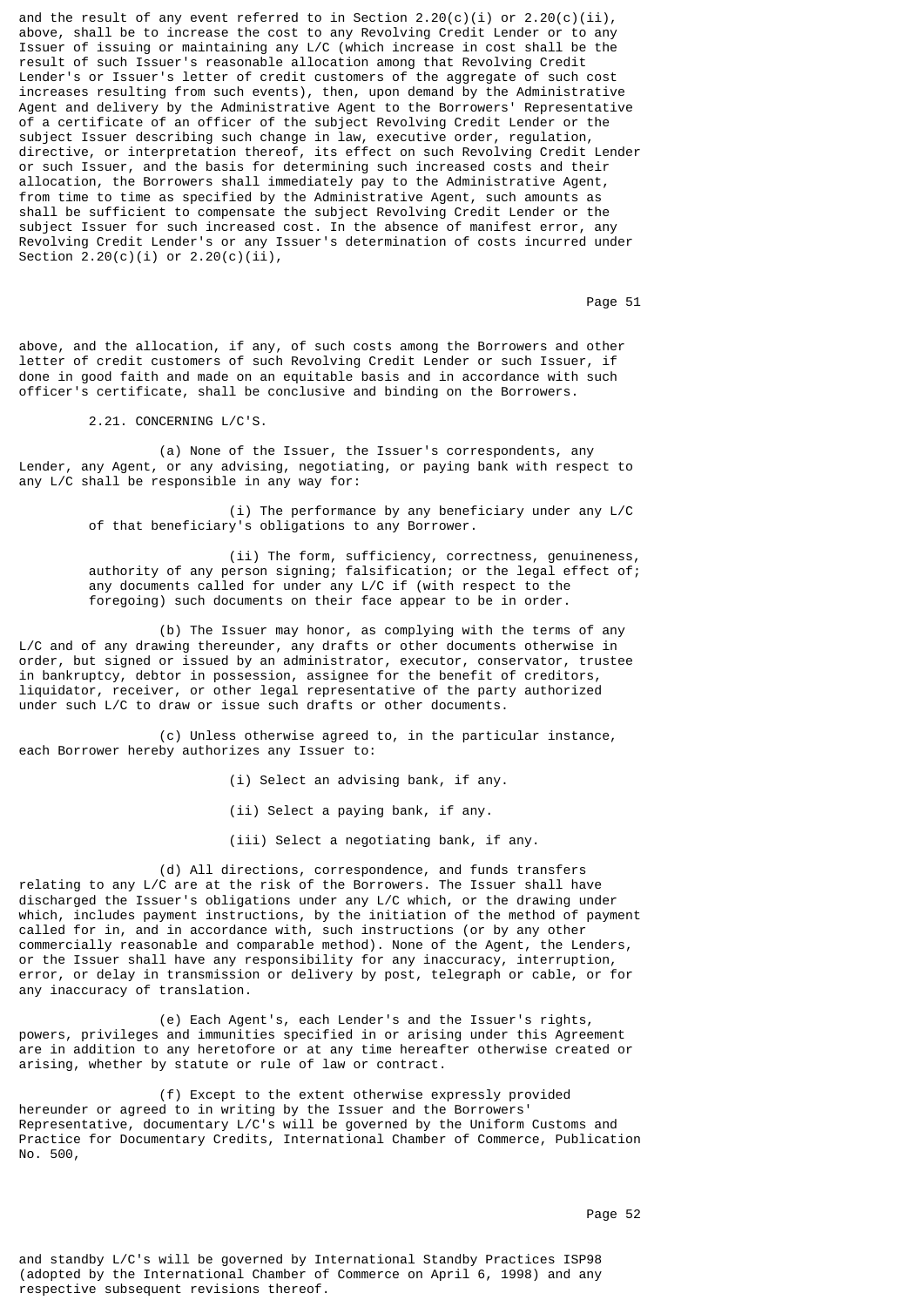(g) The obligations of the Borrowers under this Agreement with respect to L/C's are absolute, unconditional, and irrevocable and shall be performed strictly in accordance with the terms hereof under all circumstances, whatsoever including, without limitation, the following:

> (i) Any lack of validity or enforceability or restriction, restraint, or stay in the enforcement of this Agreement, any L/C, or any other agreement or instrument relating thereto.

 (ii) Any Borrower's consent to any amendment or waiver of, or consent to the departure from, any L/C.

 (iii) The existence of any claim, set-off, defense, or other right which any Borrower may have at any time against the beneficiary of any L/C.

 (iv) Any good faith honoring of a drawing under any L/C, which drawing possibly could have been dishonored based upon a strict construction of the terms of the L/C.

(h) Each Issuer shall be deemed to have agreed as follows:

 (i) That any action taken or omitted by that Issuer, that Issuer's correspondents, or any advising, negotiating or paying bank with respect to any L/C and the related drafts and documents, shall be done in good faith and in compliance with foreign or domestic laws.

 (ii) That the Borrowers shall not be required to indemnify the Issuer, the Issuer's correspondents, or any advising, negotiating or paying bank with respect to any L/C for any claims, damages, losses, liabilities, costs or expenses to the extent, caused by (x) the willful misconduct or gross negligence of the Issuer, the Issuer's correspondents, or any advising, negotiating or paying bank with respect to any L/C in determining whether a request presented under any Letter of Credit complied with the terms of such Letter of Credit or (y) the Issuer's failure to pay under any Letter of Credit after the presentation to it of a request strictly complying with the terms and conditions of such Letter of Credit.

2.22. CHANGED CIRCUMSTANCES.

 (a) The Administrative Agent may advise the Borrowers' Representative (in reasonable detail as to the facts and circumstances thereof) that the Administrative Agent has made the good faith determination (which determination, in the absence of manifest error, shall be final and conclusive) of any of the following:

> (i) Adequate and fair means do not exist for ascertaining the rate for Libor Loans .

 (ii) The continuation of or conversion of any Revolving Credit Loan to a Libor Loan has been made impracticable or unlawful by the occurrence of a contingency that materially and adversely affects the applicable market or the compliance by the Administrative Agent or any

Page 53 **Page 53** 

Revolving Credit Lender in good faith with any Applicable Law.

 (iii) The indices on which the interest rates for Libor Loans are based shall no longer represent the effective cost to the Administrative Agent or any Revolving Credit Lender for U.S. dollar deposits in the interbank market for deposits in which it regularly participates.

 (b) In the event that the Administrative Agent advises the Borrowers' Representative of an occurrence described in Section 2.22(a), then, until the Administrative Agent notifies the Borrowers' Representative that the circumstances giving rise to such notice no longer apply:

> (i) The obligation of the Agent or each Revolving Credit Lender to make loans of the type affected by such changed circumstances or to permit the Borrowers' Representative to select the affected interest rate as otherwise applicable to any Revolving Credit Loans shall be suspended.

 (ii) Any notice which the Borrowers' Representative had given the Administrative Agent with respect to any Libor Loan, the time for action with respect to which has not occurred prior to the Administrative Agent's having given notice pursuant to Section 2.22(a), shall be deemed at the option of the Administrative Agent to not having been given.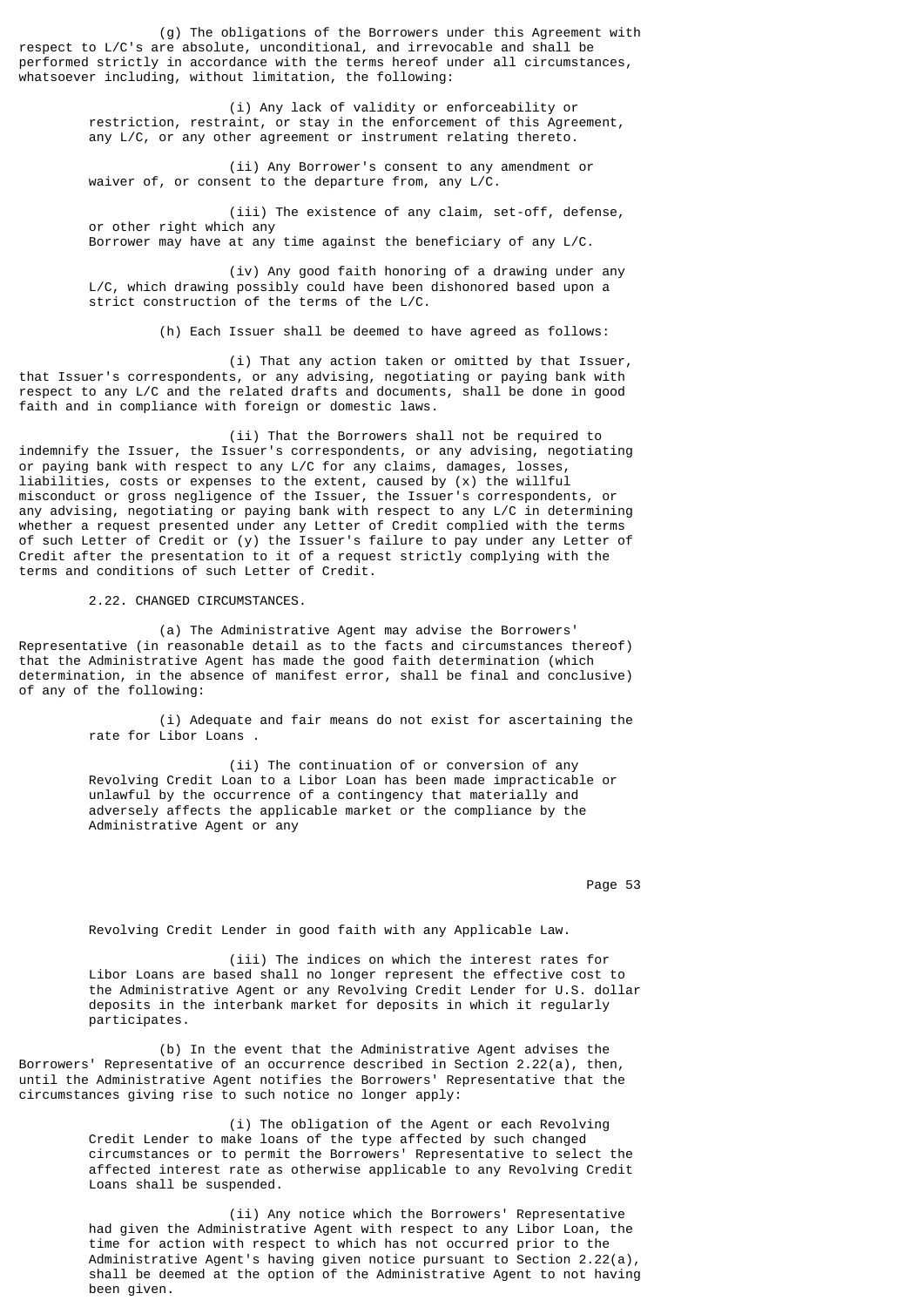# 2.23. DESIGNATION OF BORROWERS' REPRESENTATIVE AS BORROWERS' AGENT.

 (a) Each Borrower hereby irrevocably designates and appoints the Borrowers' Representative as that Borrower's agent to obtain loans and advances under the Revolving Credit, and Tranche B, the proceeds of which shall be available to each Borrower for those uses as those set forth in this Agreement. As the disclosed principal for its agent, each Borrower shall be obligated to the Agent and each Lender on account of loans and advances so made as if made directly by the Lenders to that Borrower, notwithstanding the manner by which such loans and advances are recorded on the books and records of the Borrowers' Representative and of any Borrower. In addition, each Loan Party other than the Borrowers hereby irrevocably designates and appoints the Borrowers' Representative as that Loan Party's agent to represent such Loan Party in all respects under this Agreement and the other Loan Documents.

 (b) Each Borrower recognizes that credit available to it under the Revolving Credit and the Tranche B Loan is in excess of and on better terms than it otherwise could obtain on and for its own account and that one of the reasons therefor is its joining in the credit facility contemplated herein with all other Borrowers. Consequently, each Borrower hereby assumes and agrees to discharge all Liabilities of each of the other Borrowers as if the Borrower which is so assuming and agreeing were each of the other Borrowers.

 (c) The Borrowers' Representative shall act as a conduit for each Borrower (including itself, as a "Borrower") on whose behalf the Borrowers' Representative has requested a Revolving Credit Loan or Tranche B Loan.

Page 54 and the state of the state of the state of the state of the state of the state of the state of the state of the state of the state of the state of the state of the state of the state of the state of the state of th

 (d) The proceeds of each loan and advance provided under the Revolving Credit which is requested by the Borrowers' Representative shall be deposited into the Operating Account or as otherwise indicated by the Borrowers' Representative. The Borrowers' Representative shall cause the transfer of the proceeds thereof to the (those) Borrower(s) on whose behalf such loan and advance was obtained. Neither the Agent nor any Lender shall have any obligation to see to the application of such proceeds.

2.24. LENDERS' COMMITMENTS

 (a) Subject to Section 17.1 (which provides for assignments and assumptions of commitments), each Revolving Credit Lender's "REVOLVING CREDIT PERCENTAGE COMMITMENT", and "REVOLVING CREDIT DOLLAR COMMITMENT" (respectively so referred to herein) is set forth on EXHIBIT 2.24, annexed hereto.

 (b) The obligations of each Revolving Credit Lender are several and not joint. No Revolving Credit Lender shall have any obligation to make any loan or advance under the Revolving Credit in excess of either of the following:

> (i) That Revolving Credit Lender's Revolving Credit Percentage Commitment of the subject loan or advance or of Availability.

 (ii) that Revolving Credit Lender's Revolving Credit Dollar Commitment.

 (c) No Revolving Credit Lender shall have any liability to the Borrowers on account of the failure of any other Revolving Credit Lender to provide any loan or advance under the Revolving Credit nor any obligation to make up any shortfall which may be created by such failure.

 (d) The Revolving Credit Dollar Commitments, Revolving Credit Commitment Percentages, and identities of the Revolving Credit Lenders (but not the Revolving Credit Ceiling) may be changed, from time to time by the reallocation or assignment of Revolving Credit Dollar Commitments and Revolving Credit Commitment Percentages amongst the Revolving Credit Lenders or with other Persons who determine to become "Revolving Credit Lenders"; PROVIDED, HOWEVER unless an Event of Default has occurred (in which event, no consent of any Borrower is required) any assignment to a Person not then a Revolving Credit Lender shall be subject to the prior consent of the Borrowers' Representative (not to be unreasonably withheld), which consent will be deemed given unless the Borrowers' Representative provides the Administrative Agent with written objection not more than five (5) Business Days after the Administrative Agent shall have given the Borrowers' Representative written notice of a proposed assignment, such notice to state that consent will be deemed given by the Borrowers' Representative if written objection is not received by the Administrative Agent within such five (5) Business Days.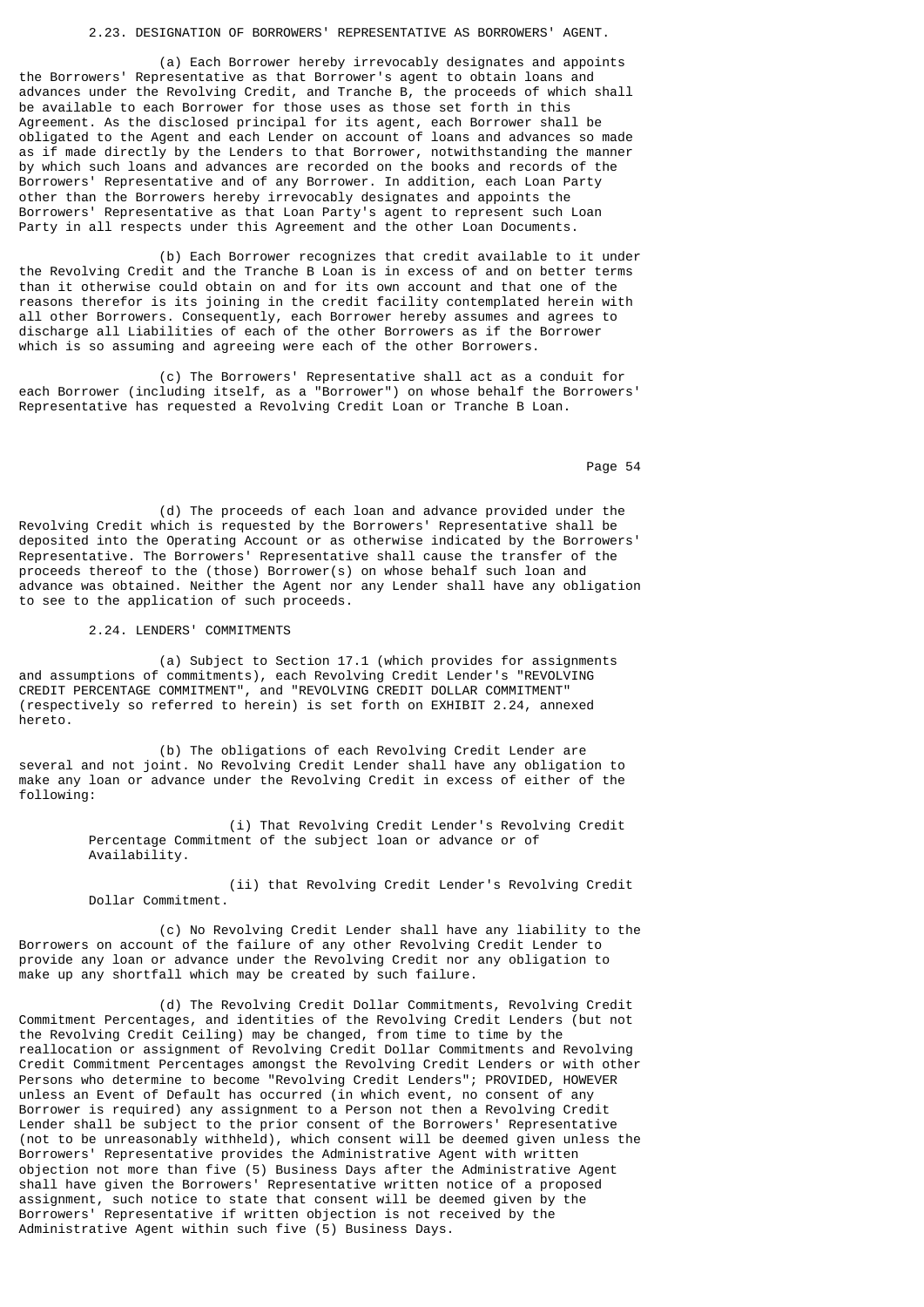(e) Upon written notice given the Borrowers' Representative from time to time by the Administrative Agent of any assignment or allocation referenced in Section 2.24(d):

> (i) Each Borrower shall execute one or more replacement Revolving Credit Notes to reflect such changed Revolving Credit Dollar Commitments, Revolving Credit Commitment Percentages, and identities and shall deliver such replacement Revolving Credit Notes to the Administrative Agent (which promptly thereafter shall deliver to the Borrowers' Representative the Revolving Credit Notes so replaced) PROVIDED HOWEVER, in the event that a Revolving Credit Note is to be exchanged following its acceleration or the entry of an order for relief under the Bankruptcy Code with respect to any Borrower, the Administrative Agent, in lieu of causing the Borrowers to execute one or more new Revolving Credit Notes, may issue the Administrative Agent's Certificate confirming the resulting Revolving Credit Dollar Commitments and Revolving Credit Percentage Commitments.

> (ii) Such change shall be effective from the effective date specified in such written notice and any Person added as a Revolving Credit Lender shall have all rights, privileges, and obligations of a Revolving Credit Lender hereunder thereafter as if such Person had been a signatory to this Agreement and any other Loan Document to which a Revolving Credit Lender is a signatory and any Person removed as a Revolving Credit Lender shall be relieved of any obligations or responsibilities of a Revolving Credit Lender hereunder thereafter.

 2.25. REFERENCES TO ORIGINAL AGREEMENT. The terms "Loan and Security Agreement," "this Agreement," "Loan Agreement," and similar references as used in the documents, instruments and agreements executed and/or delivered in connection with the Original Agreement, shall mean the Original Agreement as amended and restated hereby in its entirety, and each of such documents, instruments and agreements is hereby so amended. Except as specifically agreed herein, each of the Loan Documents executed and delivered in connection with the Original Agreement are hereby ratified and confirmed and shall remain in full force and effect in accordance with their terms. Without limitation of the foregoing, the Loan Parties hereby confirm that the Collateral granted under the Original Agreement, and all pledge and other security instruments and agreements, continue to secure all Liabilities.

ARTICLE 3 - THE TRANCHE B LOAN:

3.1. THE TRANCHE B LOAN.

 (a) Subject to satisfaction of the Conditions Precedent (Article 4), the Borrower shall borrow from the Tranche B Lender and the Tranche B Lender shall lend to the Borrower the sum of

Page 56 and the state of the state of the state of the state of the state of the state of the state of the state of the state of the state of the state of the state of the state of the state of the state of the state of th

\$15,000,000.00 (the "TRANCHE B LOAN "), repayable with interest as provided herein.

 (b) The proceeds of the Tranche B Loan shall be used solely for the Casual Male Acquisition.

 3.2. THE TRANCHE B NOTE. The obligation to repay the Tranche B Loan, with interest as provided herein, shall be evidenced by a note (the "TRANCHE B NOTE") in the form of EXHIBIT 3.2, annexed hereto, executed by the Borrowers. Neither the original nor a copy of the Tranche B Note shall be required, HOWEVER, to establish or prove any Liability. Upon the Borrowers' Representative's being provided with an affidavit from the Administrative Agent to the effect that said Tranche B Note has been lost, mutilated, or destroyed, the Borrowers shall execute a replacement thereof and deliver such replacement to the Tranche B Lender.

3.3. PAYMENT OF PRINCIPAL OF THE TRANCHE B LOAN .

 (a) The Borrowers may not prepay all or any portion of the principal balance of the Tranche B Loan prior to the Maturity Date or Acceleration unless each of the Tranche B Loan Prepayment Conditions is satisfied in connection with such prepayment; PROVIDED, HOWEVER, that notwithstanding the foregoing, so long as no Default shall have occurred and be continuing on the date on which such prepayment is made and immediately after giving effect to such prepayment, the Tranche B Loan may be prepaid without satisfaction of the Tranche B Loan Prepayment Conditions if the sole source of funds for such prepayment shall be either (i) subordinated indebtedness with terms and conditions (including, without limitation, interest rate and fees) more favorable (as a whole) than those governing the Tranche B Loan or (ii)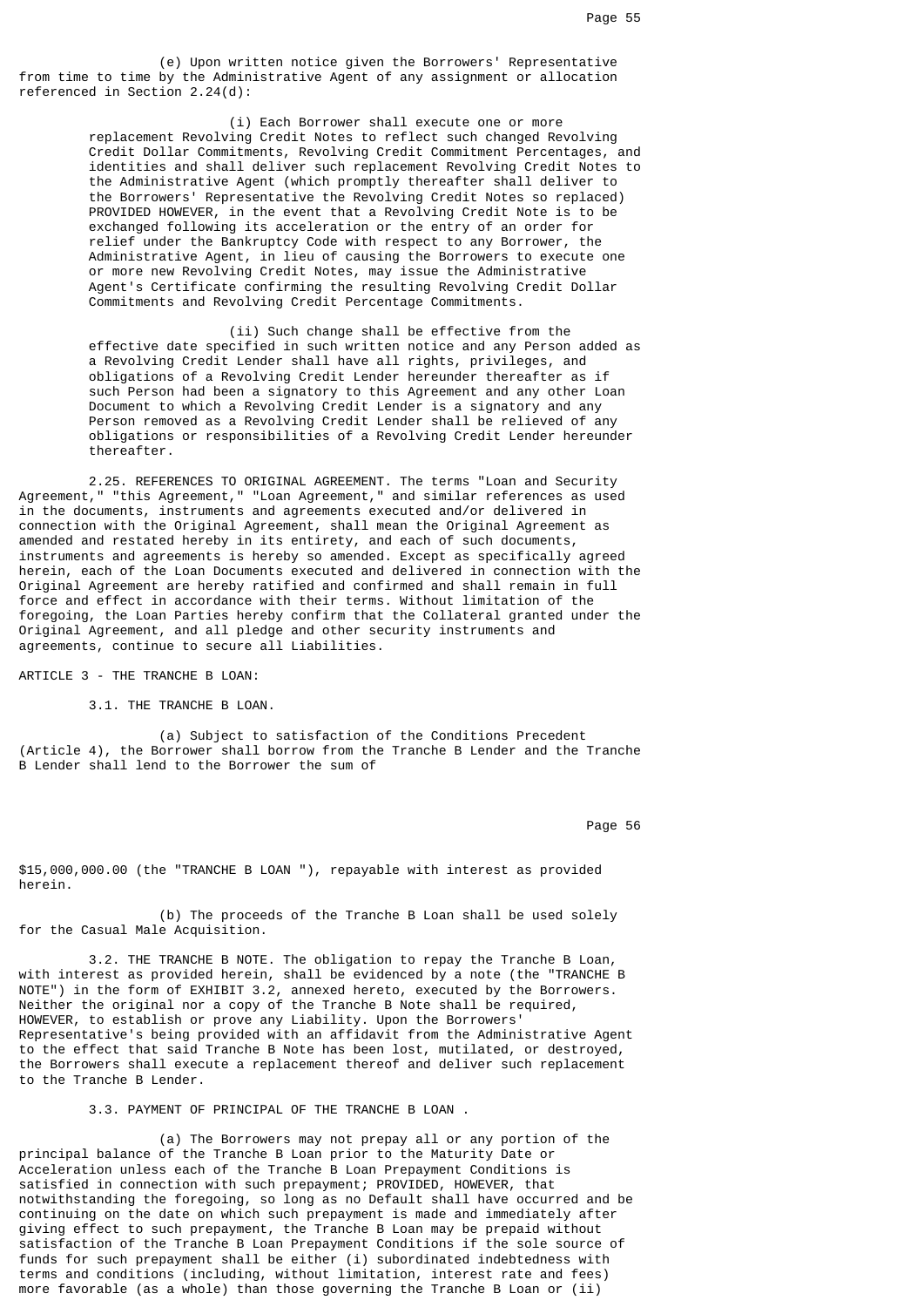proceeds from the sale of equity in Designs, Inc., in each case on terms and conditions and subject to execution of documentation satisfactory to the Administrative Agent.

 (b) If any portion of the Tranche B Loan is paid prior to the Maturity Date for any reason ( whether following satisfaction of the Tranche B Loan Prepayment Conditions, Acceleration, or otherwise), all such prepayments in any event to be in increments of not less than \$2,000,000, the Borrowers shall pay the Administrative Agent, contemporaneously with such prepayment, for the account of the Tranche B Lender, the "TRANCHE B EARLY TERMINATION FEE" (so referred to herein) equal to the greater of:

> (i) (A) The aggregate Yield Revenue accruing (or which would have accrued) on the Tranche B Loan during the first fifteen (15) months after the date such Tranche B Loan is made,

MINUS

 (B) The aggregate Yield Revenue actually received by the Tranche B

Page 57 (1992) 2008 12:30 to 1992 2009 12:30 to 1992 2009 12:30 12:30 12:30 12:30 12:30 12:30 12:30 12:30 12:30 12:30 12:30 12:30 12:30 12:30 12:30 12:30 12:30 12:30 12:30 12:30 12:30 12:30 12:30 12:30 12:30 12:30 12:30 12

Lender prior to the date of prepayment,

or and the contract of the contract of the contract of the contract of the contract of the contract of the contract of the contract of the contract of the contract of the contract of the contract of the contract of the con

 (ii) An amount equal to one and one half percent (1 1/2%) of the principal balance of the Tranche B Loan which is so paid prior to the Maturity Date.

 (c) The Borrowers shall repay the then entire unpaid balance of the Tranche B Loan and all accrued and unpaid interest thereon on the Termination Date.

3.4 INTEREST ON THE TRANCHE B LOAN.

 (a) Subject to Section 3.4(d), the unpaid principal balance of the Tranche B Loan shall bear interest, until repaid, fixed at 15% per annum (the "TRANCHE B INTEREST RATE").

 (b) In the event of the amendment of any interest rate which is or which may be applicable to the unpaid principal balance of the Revolving Credit, the Tranche B Interest Rate shall be increased by a like amount (e.g. if the Base Margin Rate is increased by one-quarter of one percent per annum or the Libor Rate is increased by 25 basis points, the Tranche B Interest Rate shall likewise be increased by one-quarter of one percent per annum) and such increase shall be treated as an increase to Current Pay Interest.

 (c) Interest on the Tranche B Loan, at the Tranche B Interest Rate, shall be payable as follows:

> (i) Accrued interest on the unpaid principal balance of the Tranche B Loan equal to 12% per annum ("TRANCHE B CURRENT PAY INTEREST") shall be payable quarterly in arrears, on the first Business Day of each quarter (the "TRANCHE B INTEREST PAYMENT DATE"), and on the Maturity Date.

(ii) Subject to Section 3.4(c)(ii)(C), accrued interest on the unpaid principal balance of the Tranche B Loan in excess of Tranche B Current Pay Interest (which excess is referred to herein as "TRANCHE B PIK INTEREST") shall be payable as follows:

> (A) The Borrowers shall have the option, exercisable by irrevocable written notice by the Borrowers' Representative to the Administrative Agent made at least three (3) Business Days prior to the relevant Tranche B Interest Payment Date, to pay all or any part of such Tranche B PIK Interest by adding the same to the principal balance of the Tranche B Note on that Tranche B Interest Payment Date.

 (B) Tranche B PIK Interest as to which the option provided in Section  $3.4(c)(ii)(A)$  is not exercised shall be paid on the then next Tranche B Interest Payment Date.

 (C) At the direction of the Tranche B Lender, following the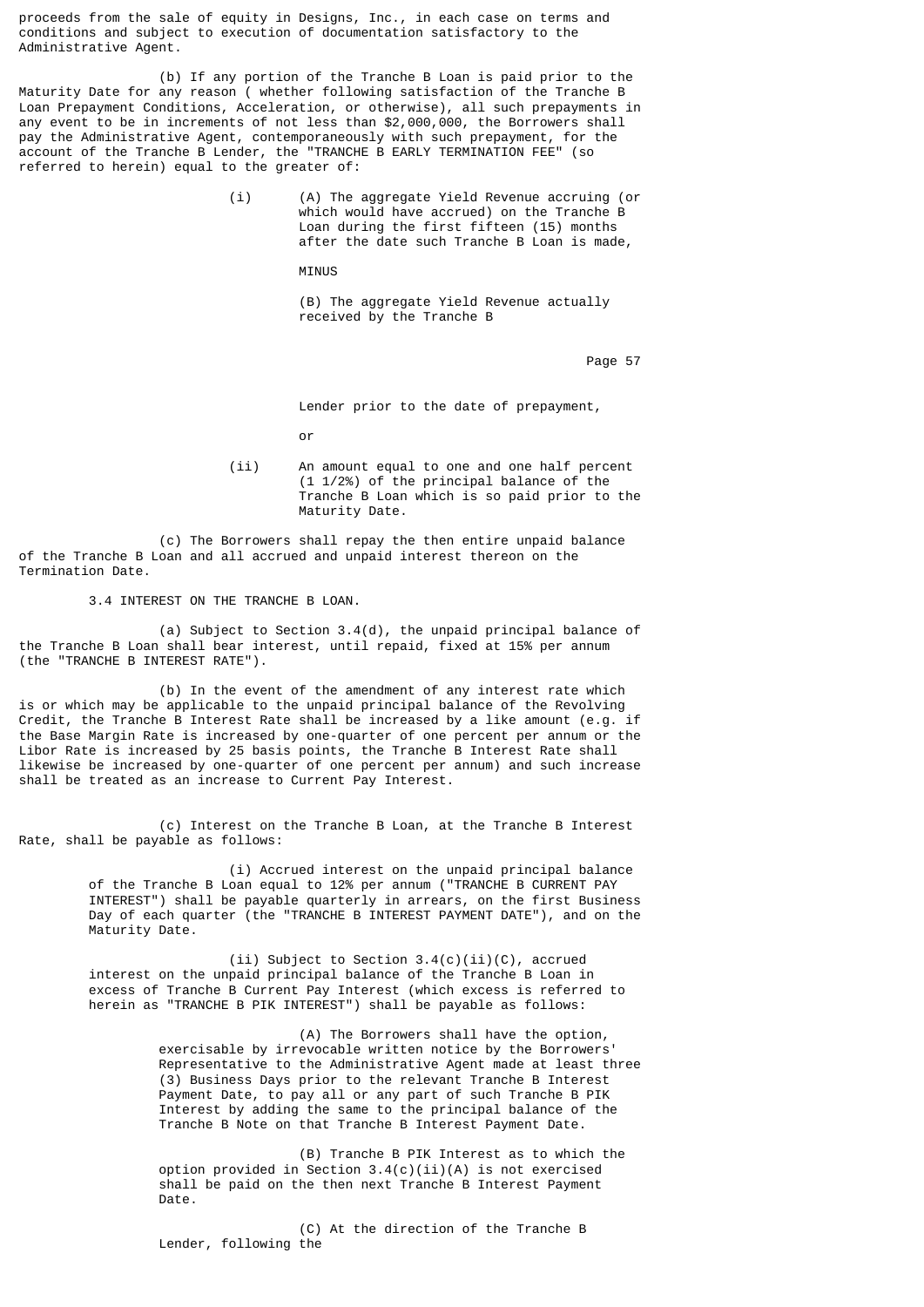occurrence of any Event of Default (and whether or not Acceleration has taken place), the option provided in Section 3.4(c)(ii)(A) shall terminate and accrued interest to which such option otherwise could have been exercised shall be paid on each Tranche B Interest Payment Date.

 (d) Following the occurrence of any Event of Default (and whether or not Acceleration has taken place), at the direction of the Tranche B Lender, interest shall accrue and shall be payable on the unpaid principal balance of the Tranche B Loan at the aggregate of the Tranche B Interest Rate then in effect plus four percent (4%) per annum.

 3.5. TRANCHE B COMMITMENT FEE AND TRANCHE B MONITORING FEE. As compensation for the Tranche B Lender's having committed to enter into this Agreement, the Tranche B Lender has earned the Tranche B Commitment Fee and Tranche B Monitoring Fee in the amount and payable as provided in the Fee Letter.

 3.6. PAYMENTS ON ACCOUNT OF TRANCHE B LOAN . The Borrowers authorize the Administrative Agent to determine and to pay over directly to the Tranche B Lender any and all amounts due and payable from time to time under or on account of the Tranche B Loan as advances under the Revolving Credit IT BEING UNDERSTOOD, HOWEVER, that the authorization of the Administrative Agent provided in this Section 3.6 shall not excuse the Borrowers from fulfilling their obligations to the Tranche B Lender on account of the Tranche B Loan nor place any obligation on the Administrative Agent to do so. The Administrative Agent shall provide prompt advice to the Borrowers' Representative of any amount which is so paid over by the Administrative Agent to the Tranche B Lender pursuant to this Section 3.6. The Tranche B Lender shall refund to the Administrative Agent any overpayment which may have been made pursuant to this Section 3.6. The Borrower shall not be entitled to any credit, rebate or repayment of any fee previously earned by the Tranche B Lender pursuant to this Agreement notwithstanding any termination of this Agreement or suspension or termination of the Administrative Agent's and any Lender's respective obligation to make loans and advances hereunder.

### ARTICLE 4 - CONDITIONS PRECEDENT:

 As a condition to the effectiveness of this Agreement, the establishment of the Revolving Credit, the making of the first loan under the Revolving Credit, and the making of the Tranche B Loan, each of the documents respectively described in Sections 4.1 through and including 4.5, (each in form and substance satisfactory to the Administrative Agent and the Tranche B Lender) shall have been delivered to the Administrative Agent, and the conditions respectively described in Sections 4.6 through and including 4.14,

en de la provincia de la provincia de la provincia de la provincia de la provincia de la provincia de la provi

shall have been satisfied:

4.1. DUE DILIGENCE.

 (a) Certificates of good standing for each Loan Party, respectively issued by the Secretary of State for the state in which that Loan Party is organized.

 (b) Certificates of due qualification, in good standing, issued by the Secretary(ies) of State of each State in which the nature of a Loan Party's business conducted or assets owned could require such qualification.

 (c) Certificates of each Loan Party's clerk or secretary, as applicable, of the due adoption, continued effectiveness, and setting forth the texts of, each resolution adopted in connection with the establishment of the loan arrangement contemplated by the Loan Documents and attesting to the true signatures of each Person authorized as a signatory to any of the Loan Documents.

 4.2. OPINION. One or more reasonable and customary opinions of counsel to the Loan Parties

 4.3. ADDITIONAL DOCUMENTS. Such additional instruments and documents as the Administrative Agent or its counsel or the Tranche B Lender reasonably may require or request, including, without limitation, written instructions to the Administrative Agent to apply the proceeds of the Tranche B Loan and the first funding under the Revolving Credit to the Casual Male Acquisition.

 4.4. OFFICERS' CERTIFICATES. Certificates executed by (a) either the President or the Chief Executive Officer and (b) the Chief Financial Officer of the Borrowers' Representative and stating that the representations and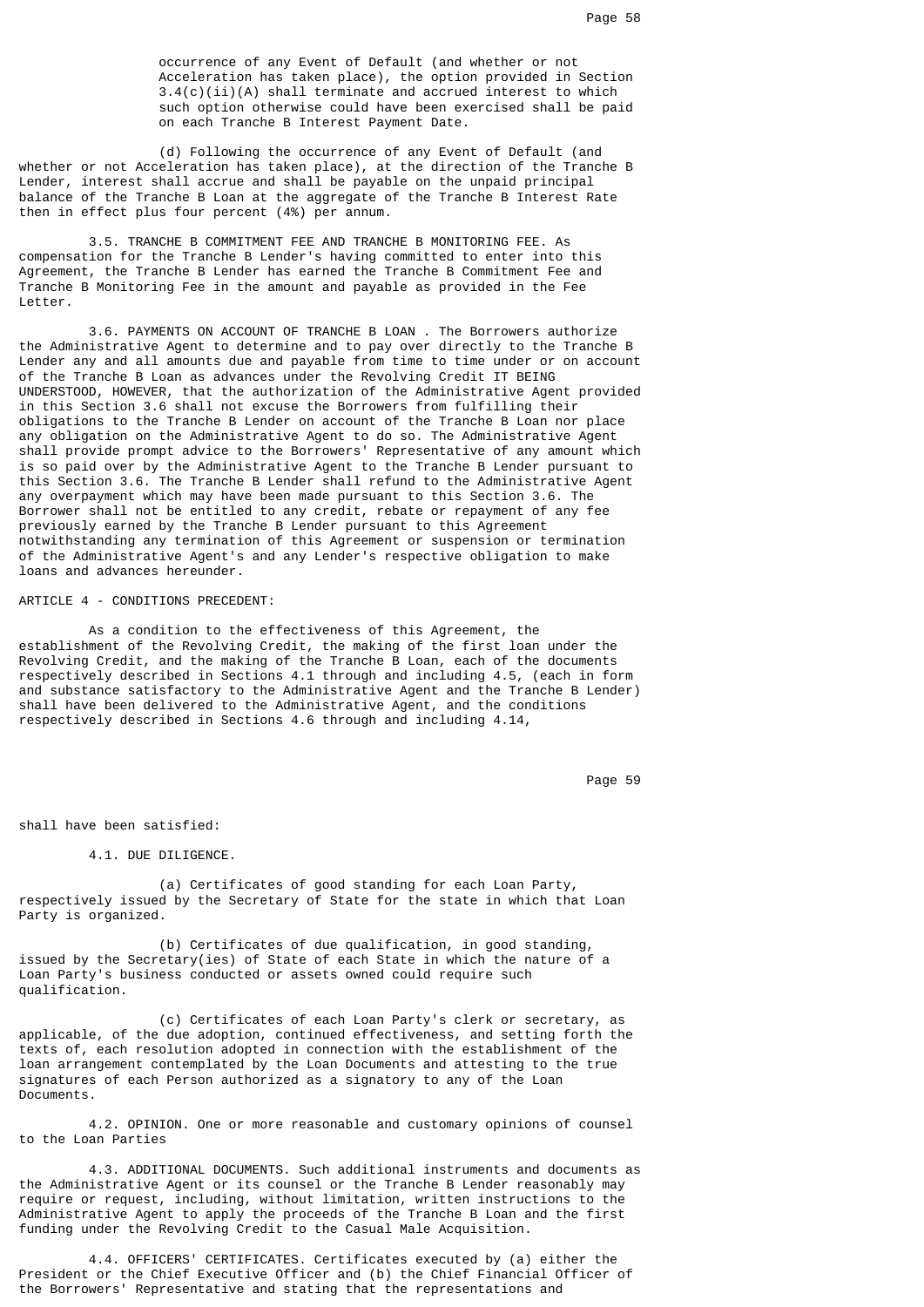warranties made by the Loan Parties to the Agents and the Lenders in the Loan Documents are true and complete in all material respects as of the date of such Certificate, and that no event has occurred which is or which, solely with the giving of notice or passage of time (or both) would be an Event of Default.

 4.5. CASUAL MALE ACQUISITION. The Administrative Agent shall have received (i) a fully executed copy of the Casual Male Acquisition Agreement, together with all exhibits and schedules thereto and all other agreements, documents and instruments executed and delivered in accordance therewith, each certified by an officer of the Borrowers' Representative as being true and correct copies thereof and (ii) evidence that the Casual Male Acquisition Agreement is in full force and effect, all filings, consents and approvals required by applicable law for consummation of the Casual Male Acquisition, including, without limitation, the Casual Male Approval Order, shall have been obtained and shall be effective and that the

en de la provincia de la provincia de la provincia de la provincia de la provincia de la provincia de la provi

Casual Male Acquisition shall be consummated contemporaneously with the making of the first loan under the Revolving Credit and the making of the Tranche B Loan.

 4.6. REPRESENTATIONS AND WARRANTIES. Each of the representations made by or on behalf of each Loan Party in this Agreement or in any of the other Loan Documents or in any other report, statement, document, or paper provided by or on behalf of each Loan Party shall be true and complete in all material respects as of the date as of which such representation or warranty was made.

 4.7. MINIMUM DAY ONE EXCESS AVAILABILITY. After giving effect to the first funding under the Revolving Credit and the Tranche B Loan, and the issuance of any L/Cs, Excess Availability shall not be less than \$20,000,000.

 4.8. ALL FEES AND EXPENSES PAID. All fees due at or immediately after the first funding under the Revolving Credit and the Tranche B Loan, and all costs and expenses incurred by the Administrative Agent, the Collateral Agent and the Tranche B Lender in connection with the establishment of the credit facility contemplated hereby (including the reasonable fees and expenses of counsel to the Administrative Agent, the Collateral Agent and the Tranche B Lender), shall have been paid in full.

 4.9 INVESTMENT. The Administrative Agent shall have received (i) a copy of the fully executed 12% Subordinated Note and the 5% Subordinated Note, (ii) executed originals of the Subordination Agreements, (iii) a copy of the Subscription Agreement and (iv) evidence of the application to the Casual Male Acquisition of not less than \$35,000,000 in proceeds of the Subordinated Indebtedness and \$77,000,000 in proceeds of the sale of equity pursuant to the Subscription Agreement.

4.10 COLLATERAL, ETC.

 (a) Each document (including, without limitation, Uniform Commercial Code financing statements) required by law or requested by the Administrative Agent to be filed, registered or recorded in order to create in favor of the Collateral Agent a first priority perfected security interest in the Collateral shall have been properly filed, registered or recorded in each jurisdiction where required and the Collateral Agent shall have a first priority perfected security interest in the Collateral, subject only to Permitted Encumbrances.

 (b) All accounts payable of the Loan Parties shall be within invoice terms (subject only to good faith disputes).

 (c) The Inventory Purchase Agreement shall have been executed and delivered by all the Loan

Page 61 **Page 61** 

Parties, shall be in full force and effect and shall be satisfactory to the Administrative Agent

4.11. NO DEFAULT.

(a) No Default shall have occurred and be continuing.

 (b) No default shall have occurred and be continuing under any material contract or other agreement to which any Loan Party is a party.

4.12. FINANCIAL STATEMENTS; LEGAL DUE DILIGENCE; NO ADVERSE CHANGE.

 (a) The Administrative Agent shall be satisfied that all financial statements and projections delivered to it fairly present the Consolidated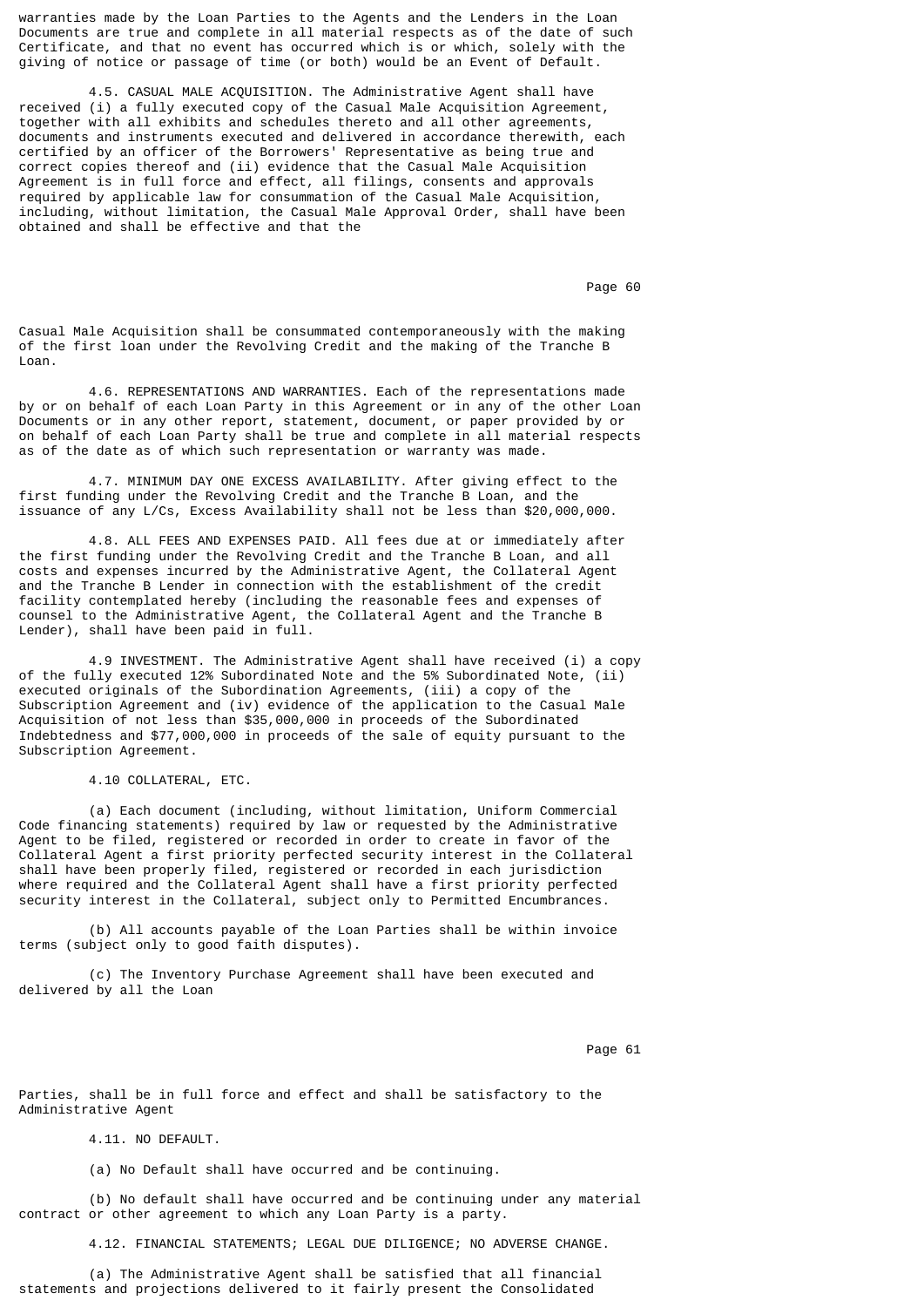business and financial condition of Designs, Inc. and its subsidiaries and upon the effectiveness of this Agreement and consummation of the Casual Male Acquisition, Designs, Inc. shall have restructured its Indebtedness and balance sheet in a manner reasonably acceptable to the Administrative Agent. The Administrative Agent shall have received and be satisfied with certain asset based reports previously requested of Designs, Inc.

 (b) No event shall have occurred or failed to occur, which occurrence or failure is or could have a materially adverse effect upon any Loan Party's financial condition when compared with the financial condition of such Loan Party as reflected in its most recent interim management prepared financial statements, annual report(s), public filings and projections provided to the Administrative Agent or any Lender.

 (c) Counsel to the Administrative Agent shall have completed its legal due diligence (including, without limitation, with respect to the Casual Male Acquisition) with results reasonably satisfactory to the Administrative Agent and such counsel.

 (d) The Administrative Agent and the Tranche B Lender shall be satisfied that no information or materials supplied by or on behalf of the Loan Parties contain material misstatements or omissions which could be materially misleading.

 (e) The Administrative Agent and the Tranche B Lender shall be satisfied that no materially adverse change in any governmental regulations or policies affecting any Loan Party or Agent shall have occurred.

 4.13. NO LITIGATION. The Administrative Agent and its counsel shall have received evidence satisfactory to each that there are no actions, suits or proceedings at law or in equity or by or before any governmental instrumentality or other agency or regulatory authority now pending or threatened against any Loan Party the result of which is reasonably likely to have a material adverse effect on the Casual Male

Page 62 **Page 62** 

Acquisition or on such Loan Party or its businesses or assets.

 4.14. BENEFIT OF CONDITIONS PRECEDENT. The conditions set forth in this Article 4 are for the sole benefit of each Agent and each Lender and may be waived by the Administrative Agent and the Tranche B Lender, in whole or in part, without prejudice to any Agent or any Lender.

No document shall be deemed delivered to the Administrative Agent, the Collateral Agent, the Tranche B Lender or any Revolving Credit Lender until received and accepted by the Administrative Agent at its offices in Boston, Massachusetts. Under no circumstances shall this Agreement take effect until executed and accepted by the Administrative Agent at said offices.

ARTICLE 5 - GENERAL REPRESENTATIONS, COVENANTS AND WARRANTIES:

 To induce each Lender to establish the credit facilities contemplated herein and to induce the Revolving Credit Lenders to provide loans and advances under the Revolving Credit (each of which loans shall be deemed to have been made in reliance thereupon) and to induce the Tranche B Lender to make the Tranche B Loan, respectively, as contemplated hereby, the Loan Parties, in addition to all other representations, warranties, and covenants made by any Loan Party in any other Loan Document, make those representations, warranties, and covenants included in this Agreement.

 5.1. PAYMENT AND PERFORMANCE OF LIABILITIES. The Borrowers shall pay each payment Liability when due (or when demanded, if payable on demand) and shall promptly, punctually, and faithfully perform each other Liability.

5.2. DUE ORGANIZATION. AUTHORIZATION. NO CONFLICTS.

 (a) Each Loan Party presently is and hereafter shall remain in good standing under the laws of the State in which it is organized, as set forth in the Preamble and is and shall hereafter remain duly qualified and in good standing in every other State in which, by reason of the nature or location of such Loan Party's assets or operation of such Loan Party's business, such qualification may be necessary, except where the failure to so qualify would not have a material adverse effect on the business or assets of that Loan Party.

 (b) Each Loan Party's respective organizational identification number assigned to it by the State of its organization and its respective federal employer identification number is stated on EXHIBIT 5.2, annexed hereto.

organizational

(c) No Loan Party shall change its State of organization; any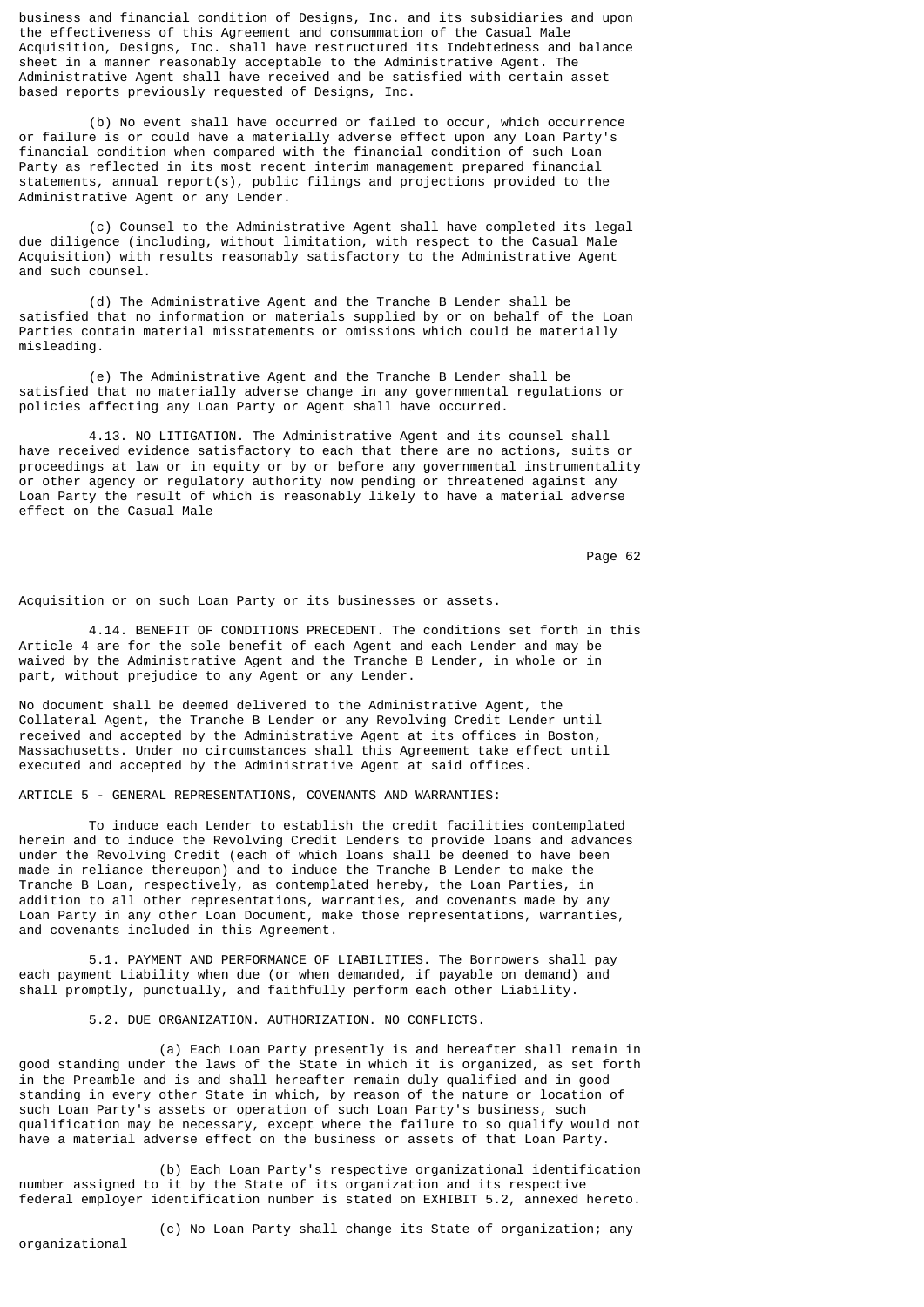identification number assigned to that Loan Party by that State; or that Loan Party's federal taxpayer identification number on less than sixty (60) days prior written notice (in reasonable detail) to the Administrative Agent.

 (d) Each Affiliate of the Loan Parties is listed on EXHIBIT 5.2. The Borrowers' Representative shall provide the Administrative Agent with prior written notice of any entity's becoming or ceasing to be an Affiliate.

 (e) Each Loan Party has all requisite power and authority to execute and deliver all Loan Documents to which that Loan Party is a party and has and will hereafter retain all requisite power to perform all Liabilities.

 (f) The execution and delivery by each Loan Party of each Loan Document to which it is a party; each Loan Party's consummation of the transactions contemplated by such Loan Documents (including, without limitation, the creation of Collateral Interests by that Loan Party to secure the Liabilities); each Loan Party's performance under those of the Loan Documents to which it is a party; the borrowings hereunder; and the use of the proceeds thereof:

action.

(i) Have been duly authorized by all necessary

 (ii) Do not, and will not, contravene in any material respect any provision of any Requirement of Law or obligation of that Loan Party, where such contravention would have a material adverse effect on that Loan Party.

> (iii) Will not result in the creation or imposition of, or the obligation to create or impose, any Encumbrance upon any assets of that Loan Party pursuant to any Requirement of Law or obligation, except pursuant to or as permitted by the Loan Documents.

 (g) The Loan Documents have been duly executed and delivered by each Loan Party and are the legal, valid and binding obligations of each Loan Party, enforceable against each Loan Party in accordance with their respective terms, except as such enforceability may be subject to limitations on the rights and remedies of secured creditors generally imposed under bankruptcy or insolvency law and that the availability of equitable relief is subject to the discretion of the court from which such relief is sought.

5.3. TRADE NAMES.

(a) EXHIBIT 5.3, annexed hereto, is a listing of:

 (i) All names under which any Loan Party conducted its business during the five (5) years preceding the date of this **Agreement** 

> (ii) All Persons with whom any Loan Party consolidated or merged, or from whom any Loan Party acquired in a single transaction or in a series of related transactions substantially all of such Person's assets, in each case during the five (5) years preceding the date of this Agreement.

en die 19de jaar van die 19de eeu n.C. Soos van die 19de eeu n.C. Soos en gewone gehad. Dit was die 19de eeu n

 (b) The Borrowers' Representative will provide the Administrative Agent with not less than twenty-one (21) days prior written notice (with reasonable particularity) of any change to any Loan Party's name from that under which that Loan Party is conducting its business at the execution of this Agreement and will not effect such change unless each Loan Party is then in compliance with all provisions of this Agreement.

5.4. INFRASTRUCTURE.

 (a) Each Loan Party has and will maintain a sufficient infrastructure to conduct its business as presently conducted and as contemplated to be conducted following its execution of this Agreement.

 (b) To the Borrowers' knowledge, except as set forth in EXHIBIT 5.4(B), each Loan Party owns and possesses, or has the right to use (and will hereafter own, possess, or have such right to use) all patents, industrial designs, trademarks, trade names, trade styles, brand names, service marks, logos, copyrights, trade secrets, know-how, confidential information, and other intellectual or proprietary property of any third Person necessary for that Loan Party's conduct of that Loan Party's business except where the failure to own, possess, or have such right or use will not have more than a DE MINIMIS adverse effect on any Loan Party.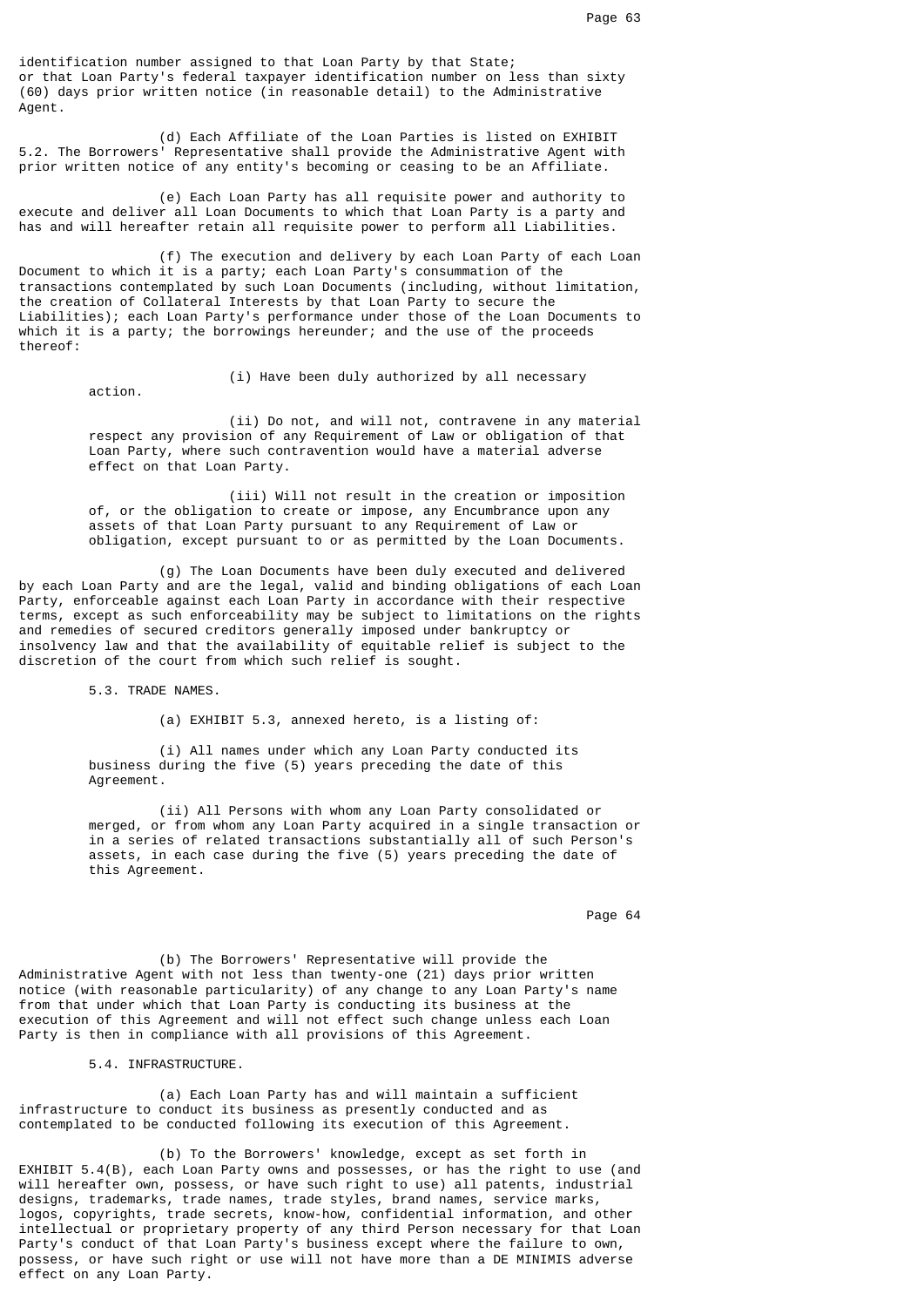(c) To the Borrowers' knowledge, the conduct by each Loan Party of that Loan Party's business does not presently infringe (nor will any Loan Party conduct its business in the future so as to infringe) the patents, industrial designs, trademarks, trade names, trade styles, brand names, service marks, logos, copyrights, trade secrets, know-how, confidential information, or other intellectual or proprietary property of any third Person except where such infringement will not have no more than a DE MINIMIS adverse effect on that Loan Party.

#### 5.5. LOCATIONS.

 (a) The Collateral, and the books, records, and papers of the Loan Parties pertaining thereto, are kept and maintained solely at the following locations:

> (i) The Borrowers' Representative's chief executive offices which are at 66 B Street, Needham, Massachusetts 02194.

 (ii) Those locations which are listed on EXHIBIT 5.5, annexed hereto, which EXHIBIT includes, with respect to each such location, the name and address of the landlord on the Lease which covers such location (or an indication that a Loan Party owns the subject location) and of all service bureaus with which any such records are maintained and the names and addresses of each Loan Party's landlord(s).

en de la provincia de la provincia de la provincia de la provincia de la provincia de la provincia de la provi

 (b) No Loan Party shall remove any of the Collateral from said chief executive office or those locations listed on EXHIBIT 5.5 except for the following purposes:

> (i) To accomplish sales of Inventory in the ordinary course of business or sales permitted by Section 5.14(d).

 (ii) To move Inventory from one such location to another such location.

 (iii) To utilize such of the Collateral as is removed from such locations in the ordinary course of business (such as motor vehicles).

 (c) Except where caused by a force majeure or as otherwise agreed by the Administrative Agent, and except with respect to the locations referred to in Section 5.14(d)(v) as to which 5 days notice shall be deemed sufficient, no Loan Party shall cease the conduct of business at any of its present or future Stores for more than fifteen (15) consecutive days without first furnishing the Administrative Agent with not less than thirty (30) days (or such lesser period as the Administrative Agent may agree) prior written notice thereof.

5.6. STORES.

 (a) No Loan Party is or may commit to or become legally obligated to open additional Stores where such commitment, obligation, or opening is prohibited by, or would result in a breach of, this Agreement.

 (b) No tangible personal property of any Loan Party (beyond a DE MINIMIS amount of such property) is in the care or custody of any third party or stored or entrusted with a bailee or other third party OTHER THAN as otherwise consented to in writing by the Administrative Agent.

5.7. TITLE TO ASSETS.

 (a) The Loan Parties are, and shall hereafter remain, the owners of the Collateral free and clear of all Encumbrances with the exceptions of the following:

(i) Encumbrances in favor of the Collateral Agent.

(ii) Permitted Encumbrances.

 (b) Except as disclosed on EXHIBIT 5.7(B), annexed hereto, the Loan Parties do not have possession of any property on consignment to the Loan Parties and will not have possession of property on consignment hereafter.

 (c) No Loan Party shall acquire or obtain the right to use any Equipment, the acquisition or right to use of which Equipment is otherwise permitted by this Agreement, in which Equipment any third party has an interest, except for:

> (i) Equipment which is merely incidental to the conduct of that Loan Party's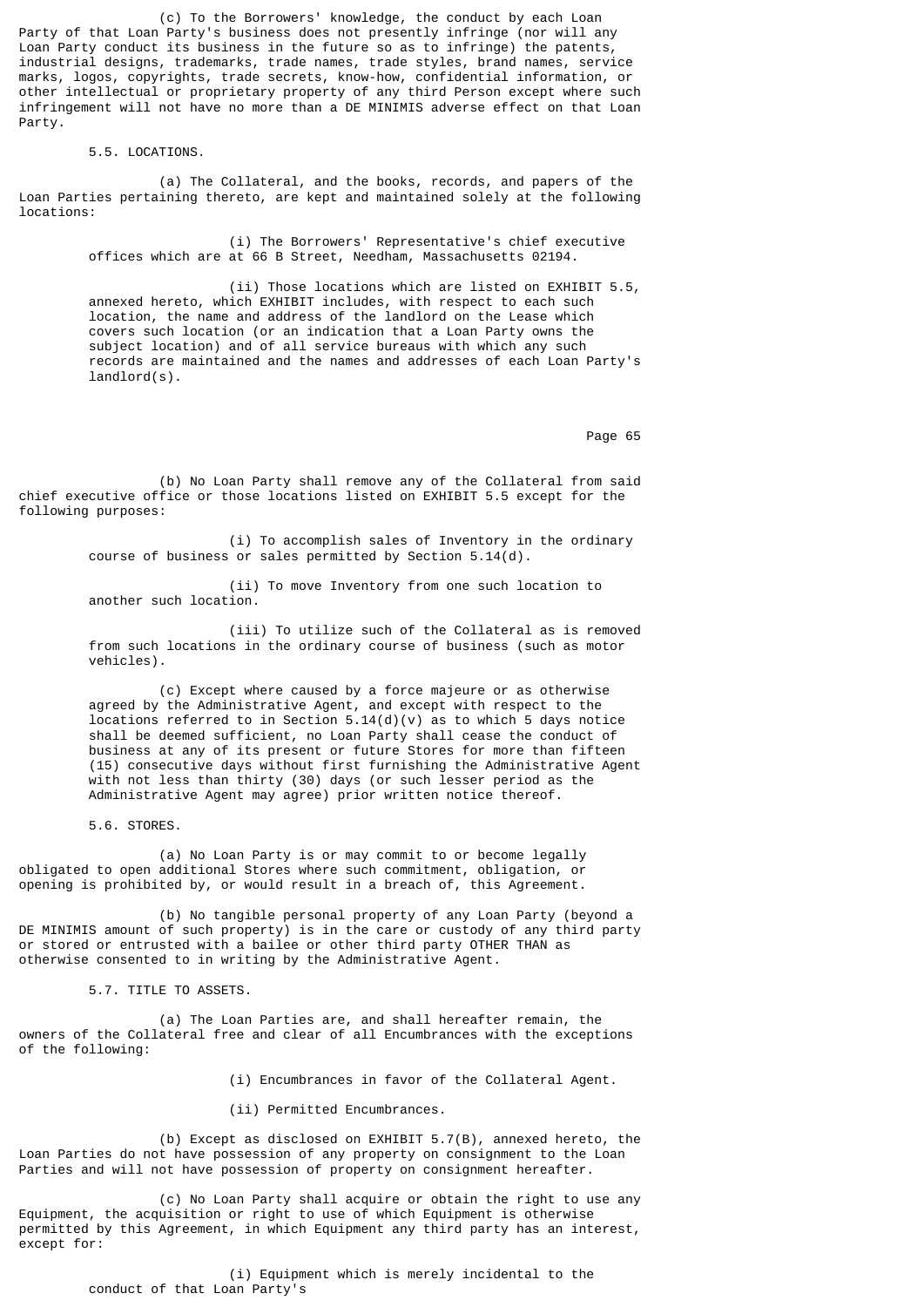business; or

 (ii) Equipment, the acquisition or right to use of which has been consented to by the Administrative Agent, which consent may be conditioned solely upon the Administrative Agent's receipt of an agreement, substantially in the form of EXHIBIT  $5.7(C)(II)$ , annexed hereto with the third party which has an interest in such Equipment..

 (d) No Affiliate (other than a Loan Party) which is owned, directly or indirectly, by a Loan Party has, and none will acquire, any assets other than assets of nominal value, unless (i) such acquisition of assets is not prohibited by another provision of this Agreement and (ii) the ownership interests of such Affiliate shall have been pledged to the Collateral Agent for the benefit of the Lenders as their interests may appear and the Collateral Agent has a first priority, perfected security interest in such ownership interests.

#### 5.8. INDEBTEDNESS.

 The Loan Parties do not, and shall not hereafter, have any Indebtedness with the exception of Permitted Indebtedness and shall not make, directly or indirectly, any payment or other distribution (whether in cash, securities or other property) of or in respect of principal of or interest on any Indebtedness except Permitted Indebtedness; PROVIDED, HOWEVER, that the Loan Parties will not make, directly or indirectly, any payment or other distribution (whether in cash, securities or other property) of or in respect of principal of or interest on any Subordinated Indebtedness except for the following:

- (i) with respect to the 5% Subordinated Note, (x) regularly scheduled payments of interest and (y) commencing with May 14, 2003, regularly scheduled payments of principal (the aggregate of principal payments during any twelve month period not in any event to exceed \$3,000,000), so long as in the case of any payment under clause (x) or (y), as of the date of such payment, and after giving effect thereto, there exists no Default; and
	- (ii) with respect to the 12% Subordinated Note, (x) regularly scheduled payments of interest may be made so long as on the date of any such payment, and after giving effect thereto, there exists no Default and (y) principal payments made be made solely with the prior written consent of the Administrative Agent, SuperMajority Revolving Credit Lenders and the Tranche B Lender.

 The terms and conditions (including without limitation, the payment terms thereunder (including, without limitation, the timing thereof)) of the 5% Subordinated

Page 67 (1992) and the state of the state of the state of the state of the state of the state of the state of the state of the state of the state of the state of the state of the state of the state of the state of the stat

 Note, and the 12% Subordinated Note and Subordination Agreements may not be amended, modified or supplemented in any respect without the prior written consent of the Administrative Agent, SuperMajority Revolving Credit Lenders and the Tranche B Lender.

### 5.9. INSURANCE.

 (a) EXHIBIT 5.9, annexed hereto, is a schedule of all insurance policies owned by the Loan Parties or under which any Loan Party is the named insured. Each of such policies is in full force and effect. Neither the issuer of any such policy nor any Loan Party is in default or violation of any such policy.

 (b) The Loan Parties shall have and maintain at all times insurance covering such risks, in such amounts, containing such terms, in such form, for such periods, and written by such companies as may be satisfactory to the Administrative Agent.

 (c) All insurance carried by the Loan Parties shall provide for a minimum of thirty (30) days' prior written notice of cancellation to the Administrative Agent and all such insurance which covers the Collateral shall include an endorsement in favor of the Agents, which endorsement shall provide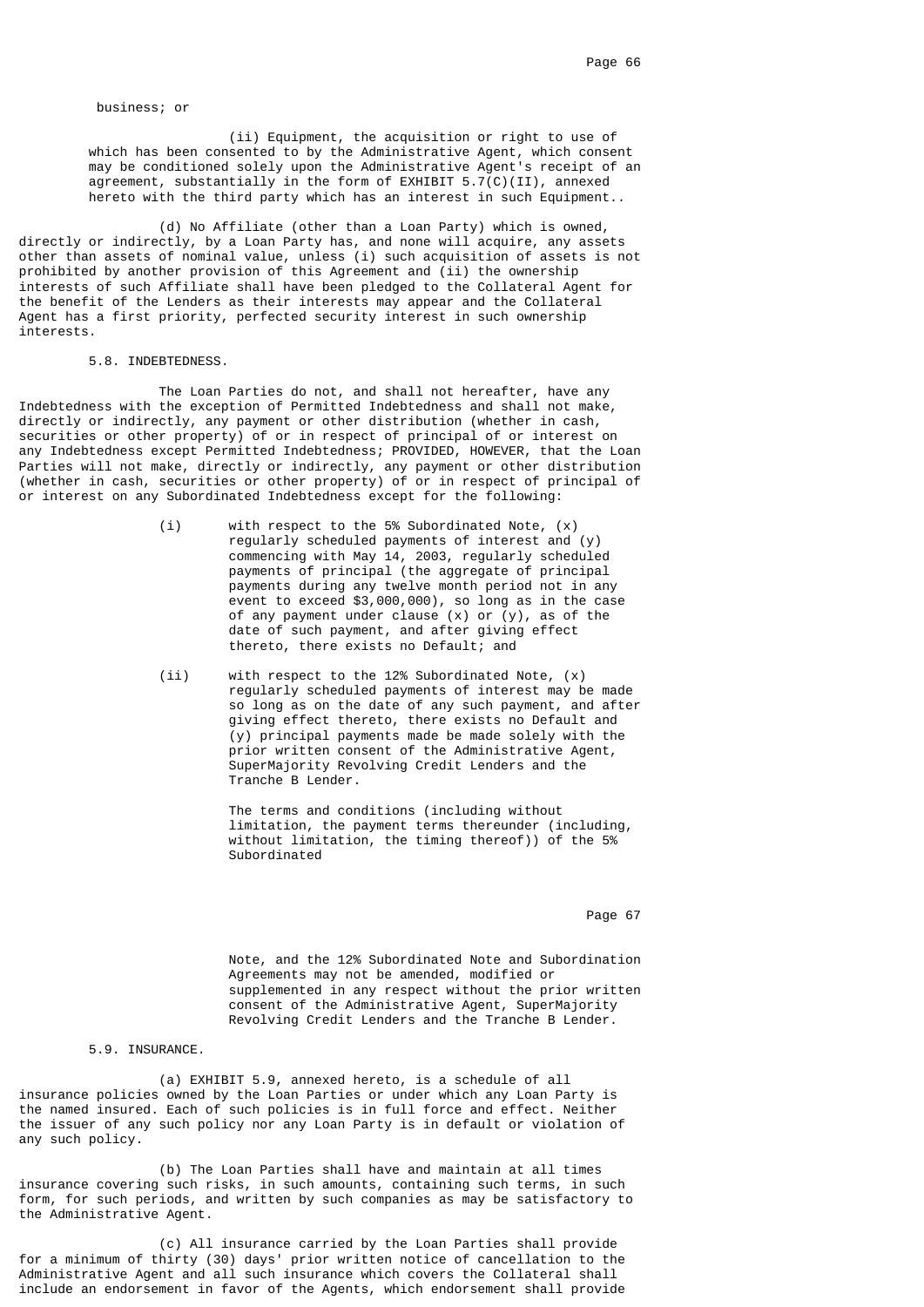that the insurance, to the extent of the Agent's respective interest therein, shall not be impaired or invalidated, in whole or in part, by reason of any act or neglect of any Loan Party or by the failure of any Loan Party to comply with any warranty or condition of the policy, and shall not include an endorsement in favor of any other Person except for endorsements naming one or more of the sellers under the Casual Male Acquisition Agreement as additional insureds to the extent required or contemplated by such Casual Male Acquisition Agreement.

 (d) The coverage reflected on EXHIBIT 5.9 presently satisfies the foregoing requirements, IT BEING RECOGNIZED BY EACH LOAN PARTY, HOWEVER, that such requirements may change hereafter to reflect changing circumstances.

 (e) The Borrowers' Representative shall furnish the Administrative Agent from time to time with certificates or other evidence satisfactory to the Administrative Agent regarding compliance by the Loan Parties with the foregoing requirements.

 (f) In the event of the failure by the Loan Parties to maintain insurance as required herein, the Administrative Agent, at its option, may obtain such insurance, PROVIDED, HOWEVER, the Administrative Agent's obtaining of such insurance shall not constitute a cure or waiver of any Event of Default occasioned by the Loan Parties' failure to have maintained such insurance.

 5.10. LICENSES. Each license, distributorship, franchise, and similar agreement issued to, or to which any Loan Party is a party, is in full force and effect, except where the failure thereof to be in full

en de la provincia de la provincia de la provincia de la provincia de la provincia de la provincia de la provi

force and effect does not have a material adverse effect on the Loan Parties. No party to any such license or agreement is in default or violation thereof. No Loan Party has received any notice or threat of cancellation of any such license or agreement.

 5.11. LEASES. EXHIBIT 5.11, annexed hereto, is a schedule of all presently effective Capital Leases. EXHIBIT 5.5 includes a list of all other presently effective Leases. Each of such Leases and Capital Leases is in full force and effect. No party to any such Lease or Capital Lease is in default or violation of any such Lease or Capital Lease and no Loan Party has received notice or a threat of cancellation of any such Lease or Capital Lease. Each Loan Party hereby authorizes the Administrative Agent at any time and from time to time, with the consent of the Borrowers' Representative and at any time following the occurrence of an Event of Default, to contact any of the Loan Parties' respective landlords in order to confirm the Loan Parties' continued compliance with the terms and conditions of the Lease(s) between the subject Loan Party and that landlord and to discuss such issues, concerning the subject Loan Party's occupancy under such Lease(s), as the Administrative Agent may determine.

 5.12. REQUIREMENTS OF LAW. Each Loan Party is in compliance with, and shall hereafter comply with and use its assets in compliance with, all Requirements of Law except where the failure of such compliance will not have more than a DE MINIMIS adverse effect on the Loan Party's business. No Loan Party has received any notice of any violation of any Requirement of Law (other than of a violation which has no more than a DE MINIMIS adverse effect on the Loan Party's business or assets), which violation has not been cured or otherwise remedied.

5.13. LABOR RELATIONS.

 (a) Except as disclosed on EXHIBIT 5.13(A), annexed hereto, no Loan Party is presently a party to any collective bargaining or other labor contract.

 (b) There is not presently pending and, to any Loan Party's knowledge, there is not threatened any of the following:

> (i) Any strike, slowdown, picketing, work stoppage, or material employee grievance process.

 (ii) Any proceeding against or affecting any Loan Party relating to the alleged violation of any Applicable Law pertaining to labor relations or before National Labor Relations Board, the Equal Employment Opportunity Commission, or any comparable governmental body, organizational activity, or other labor or employment dispute against or affecting any Loan Party, which, if determined adversely to that Loan Party could have more than a DE MINIMIS adverse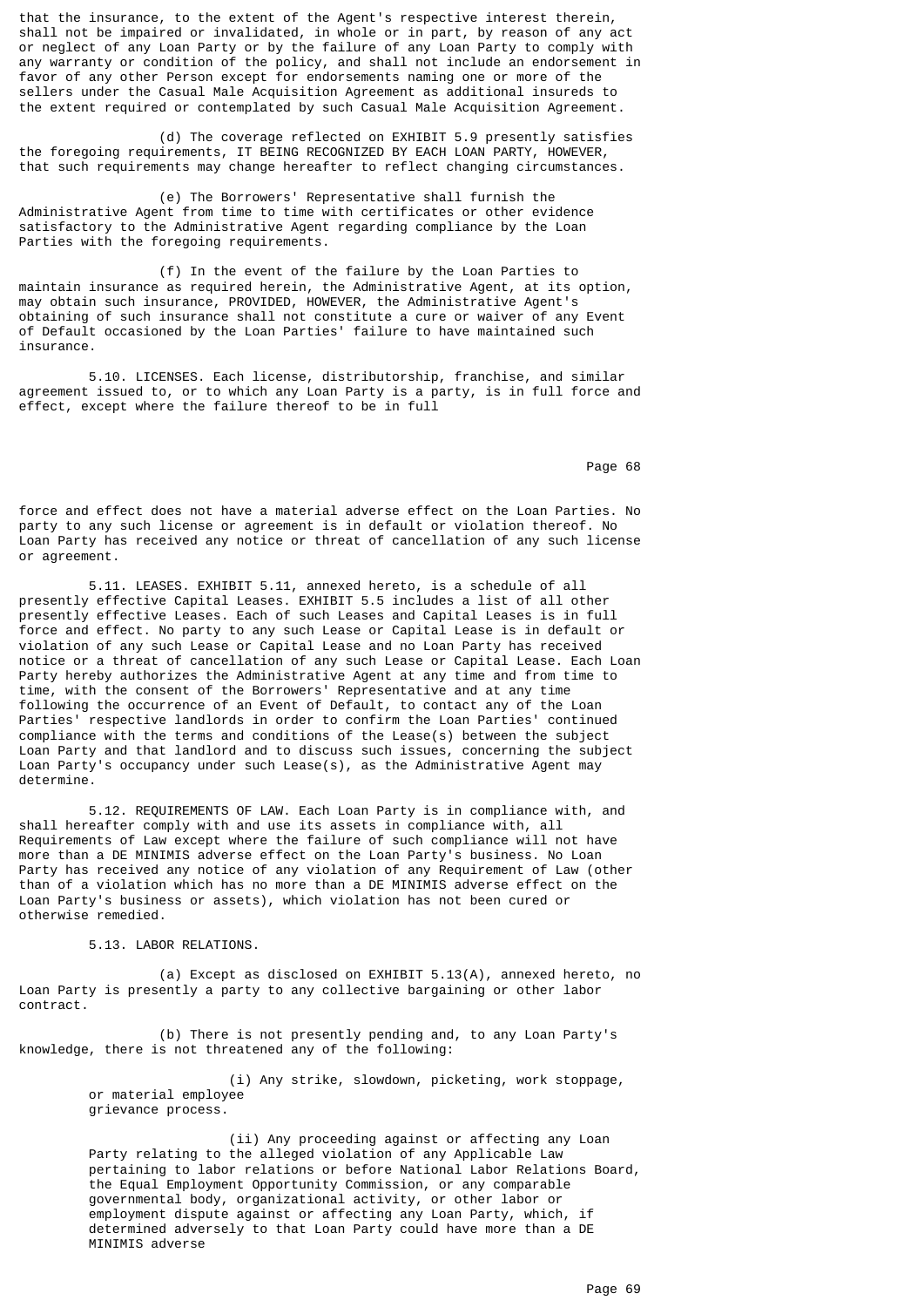effect on that Loan Party.

 (iii) Any lockout of any employees by any Loan Party (and no such action is contemplated by any Loan Party).

 (iv) Any application for the certification of a collective bargaining agent.

 (c) To the knowledge of the Borrowers' Representative and each Loan Party, no material event has occurred or circumstance exists which could provide the basis for any work stoppage or other labor dispute.

(d) Each Loan Party:

 (i) Has complied in all material respects with all Applicable Law relating to employment, equal employment opportunity, nondiscrimination, immigration, wages, hours, benefits, collective bargaining, the payment of social security and similar taxes, occupational safety and health, and plant closing.

> (ii) Is not liable for the payment of more than a DE MINIMIS amount of compensation, damages, taxes, fines, penalties, or other amounts, however designated, for that Loan Party's failure to comply with any Applicable Law referenced in Section 5.13(d)(i).

5.14. MAINTAIN PROPERTIES. The Loan Parties shall:

 (a) Keep the Collateral in good order and repair (ordinary reasonable wear and tear and insured casualty excepted).

 (b) Not suffer or cause the waste or destruction of any material part of the Collateral.

 (c) Not use any of the Collateral in violation of any policy of insurance thereon.

 (d) Not sell, lease, or otherwise dispose of any of the Collateral, other than the following:

Agreement.

(i) The sale of Inventory in compliance with this

(ii) The disposal of Equipment which is obsolete, worn out, or damaged beyond repair, which Equipment is replaced to the extent necessary to preserve or improve the operating efficiency of any Loan Party.

 (iii) The turning over to the Administrative Agent of all Receipts as provided herein.

(iv) Permitted Asset Dispositions.

5.15. TAXES.

 (a) The Loan Parties, in compliance with all Applicable Law, have properly filed the Loan Party's tax returns due to be filed up to the date of this Agreement. All federal and state taxes and

en die 19de jaar van die 19de eeu n.C. Soos van die 19de jaar van die 19de eeu n.C. Soos gewen die 19de eeu n.

other amounts in the nature of taxes for which the Loan Party is liable or obligated are presently due and payable without penalty; or have been paid or settled.

 (b) The Loan Parties shall: pay, as they become due and payable, all taxes and unemployment contributions and other charges of any kind or nature levied, assessed or claimed against any Loan Party or the Collateral by any person or entity whose claim could result in an Encumbrance upon any asset of any Loan Party or by any governmental authority; properly exercise any trust responsibilities imposed upon any Loan Party by reason of withholding from employees' pay or by reason of any Loan Party's receipt of sales tax or other funds for the account of any third party; timely make all contributions and other payments as may be required pursuant to any Employee Benefit Plan now or hereafter established by any Loan Party; and timely file all tax and other returns and other reports with each governmental authority to whom any Loan Party is obligated to so file except where failure to file would not have a material adverse effect PROVIDED HOWEVER, nothing included in this Section 5.15(b) shall prevent the Loan Parties from contesting, in good faith and by appropriate proceedings, any tax liability claimed against any Loan Party, but only PROVIDED THAT and so long as no tax lien is filed with respect thereto. (c) At its option, with prior notice to the Borrower's Representative, the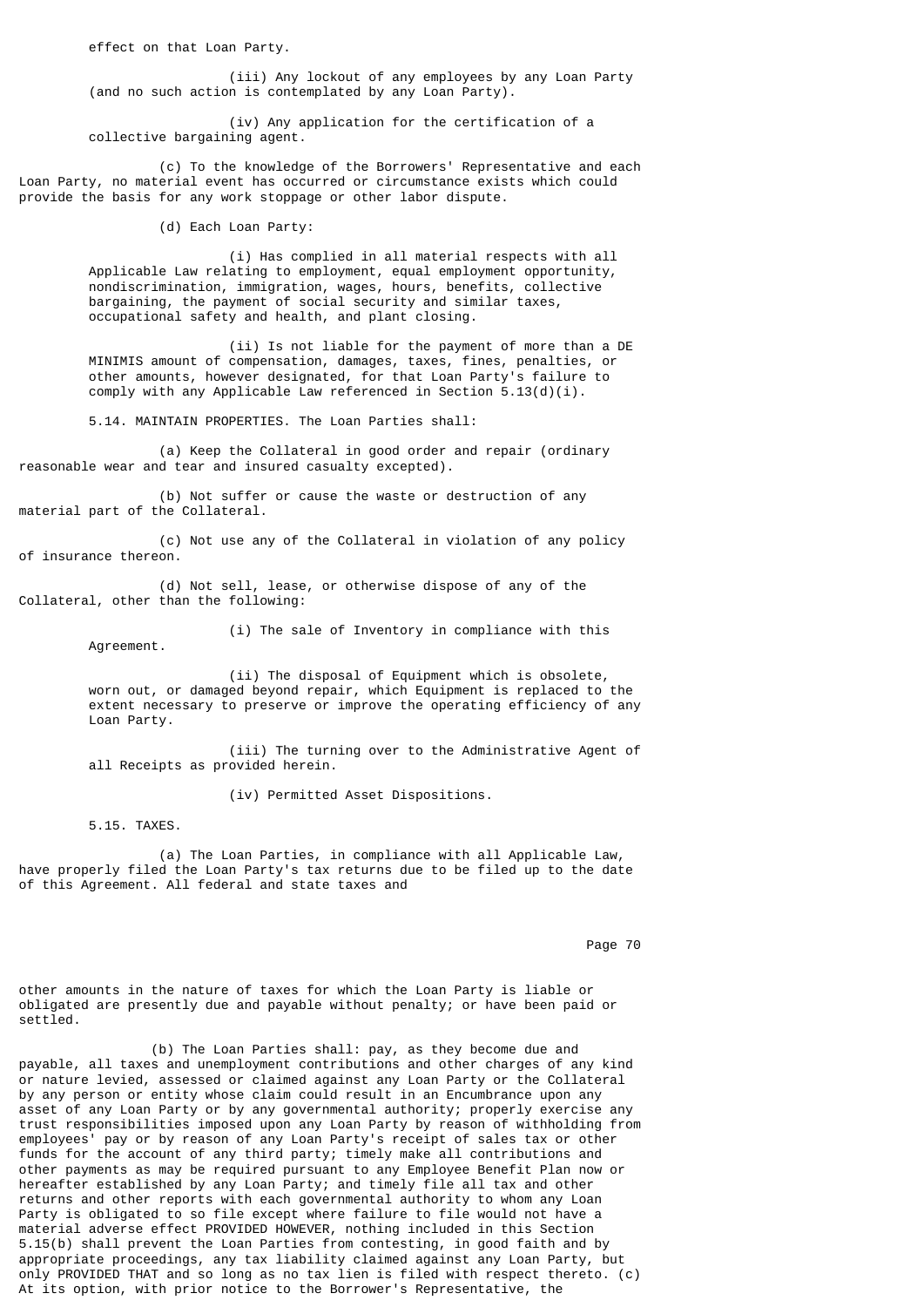Administrative Agent may pay any tax, charge levied, assessed, or claimed upon any Loan Party or the Collateral by any person or entity or governmental authority, and make any payments on account of any Loan Party's Employee Benefit Plan as the Administrative Agent, in the Administrative Agent's discretion, may deem necessary or desirable, to protect the Agents' Rights and Remedies.

 5.16. NO MARGIN STOCK. No Loan Party is engaged in the business of extending credit for the purpose of purchasing or carrying any margin stock (within the meaning of Regulations U, T, and X of the Board of Governors of the Federal Reserve System of the United States). No part of the proceeds of any borrowing hereunder will be used at any time to purchase or carry any such margin stock or to extend credit to others for the purpose of purchasing or carrying any such margin stock.

5.17. ERISA.

(a) Neither any Loan Party nor any ERISA Affiliate has ever:

 (i) Violated or failed to be in full compliance with any Loan Party's Employee Benefit Plan.

 (ii) Failed timely to file all reports and filings required by ERISA to be filed by any Loan Party.

 (iii) Engaged in any nonexempt "prohibited transactions" or "reportable events" (respectively as described in ERISA).

Page 71

 (iv) Engaged in, or committed, any act such that a tax or penalty could be imposed upon any Loan Party on account thereof pursuant to ERISA.

 (v) Accumulated any material cumulative funding deficiency within the meaning of ERISA.

 (vi) Terminated any Employee Benefit Plan such that a lien could be asserted against any assets of any Loan Party on account thereof pursuant to ERISA.

 (vii) Been a member of, contributed to, or had any obligation under any Employee Benefit Plan which is a multiemployer plan within the meaning of Section 4001(a) of ERISA.

 (b) Neither any Loan Party nor any ERISA Affiliate shall ever engage in any action of the type described in Section 5.17(a).

5.18. HAZARDOUS MATERIALS.

 (a) No Loan Party has ever: (i) been legally responsible for any release or threat of release of any Hazardous Material or (ii) received notification of the incurrence of any expense in connection with the assessment, containment, or removal of any Hazardous Material for which that Loan Party would be responsible.

 (b) Each Loan Party shall: (i) dispose of any Hazardous Material only in compliance with all Environmental Laws and (ii) have possession of any Hazardous Material only in the ordinary course of that Loan Party's business and in compliance with all Environmental Laws.

 5.19. LITIGATION. Except as described in EXHIBIT 5.19, annexed hereto, there is not presently pending or to its knowledge, threatened in writing, by or against the Loan Parties, any suit, action, proceeding, or investigation which if determined adversely to the Loan Parties, would have a material adverse effect upon the Loan Parties' financial condition or ability to conduct their business as such business is presently conducted or is contemplated to be conducted in the foreseeable future.

5.20. DIVIDENDS. INVESTMENTS. ENTITY ACTION. No Loan Party shall:

 (a) Pay any cash dividend or make any other distribution in respect of any class of their respective capital stock or other ownership interests, other than payments to another Loan Party.

 (b) Redeem, retire, purchase, or acquire any of Design Inc.'s capital stock.

 (c) Invest in or purchase any stock or securities or other ownership interests, or rights to purchase any such stock or securities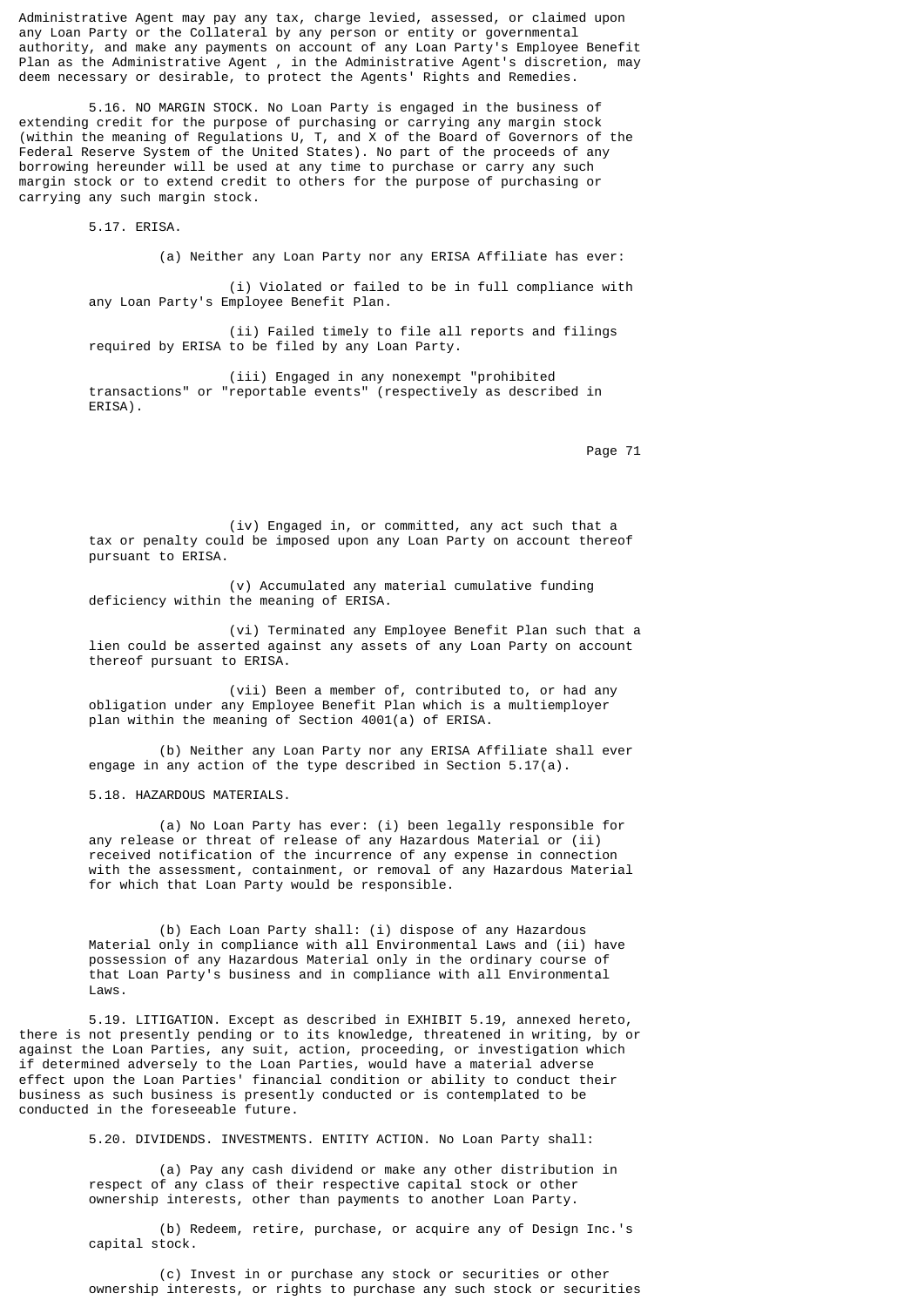or other ownership interests, of any corporation or other Person, except for

(i) Permitted Investments,

Page 72 **Page 72** 

 (ii) capital stock or other ownership interests of wholly owned direct or indirect Subsidiaries (in existence on the Closing Date) of the Loan Parties, and

 (iii) investments in the ECKO Joint Venture not to exceed \$5,000,000 in the aggregate during the term of this Agreement.

 (d) Merge or consolidate or be merged or consolidated with or into any other corporation or other entity; provided that nothing in this Agreement shall prevent any Loan Party from merging into any other Loan Party.

 (e) Consolidate any of that Loan Party's operations with those of any other corporation or other entity other than another Loan Party.

 (f) Subordinate any debts or obligations owed to that Loan Party by any third party to any other debts owed by such third party to any other Person.

 (g) Engage in any interest rate swaps, caps, or similar activities, or any hedging activities, other than in the ordinary course and conduct of that Loan Party's business and then only with a Lender or any affiliate of a Lender.

 5.21. PERMITTED ACQUISITIONS. The Loan Parties may make Permitted Acquisitions without the consent of the Agent or the Lenders; provided that:

 (a) Not less than fifteen (15) days prior written notice (with reasonable particularity as to the facts and circumstances in respect of which such notice is being given) of such Permitted Acquisition is given to the Administrative Agent.

> (b) The aggregate purchase price (exclusive of the portion of the purchase price paid for with capital stock of the Loan Parties) of all such Permitted Acquisitions undertaken from and after the Closing Date is not greater than \$5,000,000.

 (c) No Event of Default then exists or would result from any such Permitted Acquisition.

 (d) With respect, to and in the event of any Permitted Acquisition which consists of, or results in the creation of, a Subsidiary, the Administrative Agent shall be provided with such Subsidiary's Guarantor Agreement (in form and substance satisfactory to the Administrative Agent), which Guarantor Agreement shall be secured by first perfected security interests and liens on substantially all of the assets of such Subsidiary, subject to the same limitations set forth in Section 9.1 hereof and subject to Permitted Encumbrances.

> (e) The Agent and the Lenders shall have no obligation to include any Inventory acquired in such Permitted Acquisition (or Inventory of a similar type and nature acquired after the Permitted Acquisition) as Eligible Inventory.

Page 73 and the state of the state of the state of the state of the state of the state of the state of the state of the state of the state of the state of the state of the state of the state of the state of the state of th

 5.22. LOANS. The Loan Parties shall not make any loans to, nor acquire the Indebtedness of, any Person, PROVIDED, HOWEVER, the foregoing does not prohibit any of the following:

> (a) Subject to such conditions respectively as apply thereto, the making of Permitted Investments.

 (b) Advance payments made to a Loan Party's suppliers in the ordinary course.

 (c) Advances to a Loan Party's officers, employees, and salespersons with respect to reasonable expenses to be incurred by such officers, employees, and salespersons for the benefit of a Loan Party, which expenses are properly substantiated by the person seeking such advance and properly reimbursable by a Loan Party.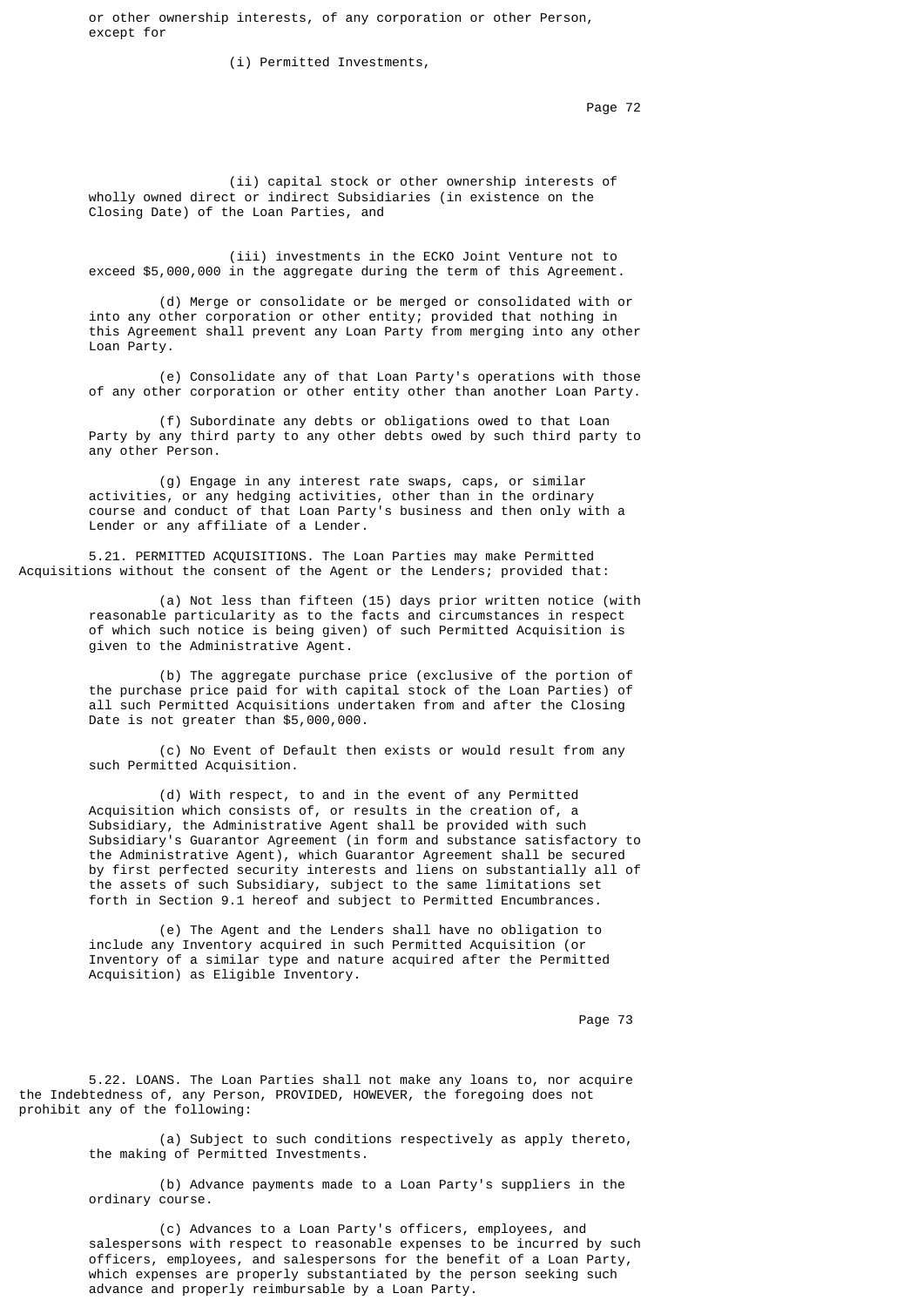(d) Loans to a Loan Party's officers and employees not exceeding \$400,000 in the aggregate at any one time outstanding, provided that each such loan is for a term of not more than 90 days from the date on which it is made and is paid within such 90-day period; PROVIDED THAT, all amounts due on account of loans permitted under this clause (d) shall constitute Collateral and shall be pledged to the Collateral Agent for the benefit of the Lenders and their interests may appear; and

 (e) Advances to contractors for the construction or renovation of stores, buildings or improvements for use in the business of a Loan Party.

 (f) Loans by Designs, Inc. to Securex not to exceed \$5,000,000 in the aggregate during the term of this Agreement, so long as in each case such intercompany loans shall be evidenced by, and subject to, such documentation (including, without limitation, notes and pledge agreements) as the Collateral Agent may require, and no Default shall have occurred and be continuing on the date of any such loan.

> (g) Loans by Designs, Inc. or Designs Apparel, Inc. to Guarantors to finance the purchases by Guarantors of Inventory pursuant to the Inventory Purchase Agreement and to permit such Guarantors to pay ordinary course operating expenses (including, without limitation, rent, utilities and taxes) so long as in each case such intercompany loans shall be evidenced by, and subject to, such documentation (including, without limitation, notes and pledge agreements) as the Collateral Agent may require.

 5.23. RESTRICTIONS ON SALE OF COLLATERAL; LICENSE AGREEMENTS. To the Loan Parties' knowledge, the Loan Parties are not, and shall not become, party to any agreement or understanding which limits, impairs, or otherwise restricts the ability of the Collateral Agent to freely sell and dispose of any of the Collateral (including, without limitation, any repurchase agreements, rights of first refusal or other agreements which limit or condition the time, manner, place or price for the sale or disposition of the Collateral), other than certain Trademark License Agreements with Levi Strauss & Co. dated November 1,

Page 74  $^{\circ}$ 

1991 and November 15, 1996. The Loan Parties shall not effect or permit any material change or amendment to the terms of such License Agreements which would impose further restrictions to the Collateral Agent's disposition of the Collateral or would shorten the term of such License Agreements, other than as contemplated in the Amendment and Distribution Agreement dated as of October 31, 1998 by and among Designs JV Corp., LDJV, Inc. and The Designs/OLS Partnership.

 5.24. PROTECTION OF ASSETS. The Administrative Agent, in the Administrative Agent's discretion, from time to time, may discharge any tax or Encumbrance on any of the Collateral, or take any other action which the Administrative Agent may deem necessary or desirable to repair, insure, maintain, preserve, collect, or realize upon any of the Collateral. The Administrative Agent shall not have any obligation to undertake any of the foregoing and shall have no liability on account of any action so undertaken except where there is a specific finding in a judicial proceeding (in which the Administrative Agent has had an opportunity to be heard), from which finding no further appeal is available, that the Administrative Agent had acted in actual bad faith or in a grossly negligent manner. The Loan Parties shall pay to the Administrative Agent, on demand, or the Administrative Agent, in its discretion, may add to the Loan Account, all amounts paid or incurred by the Administrative Agent pursuant to this Section 5.24.

5.25. LINE OF BUSINESS.

 (a) Except as provided in Sections 5.20, 5.23 and 5.25(c), no Loan Party shall engage in any business other than the business in which it is currently engaged or plans to be engaged, as reflected in the Business Plan, or a business reasonably related thereto (the conduct of which reasonably related business is reflected in the Business Plan), PROVIDED THAT the foregoing shall not prohibit the expansion or contraction of a Loan Party's business so long as the Loan Parties are still engaged solely in the retail sale of apparel, footwear and related accessories and other activities, ancillary, incidental or necessary thereto, and such expansion or contraction is otherwise permitted under other Sections of this Agreement.

 (b) The Loan Parties, with the prior written notice to the Administrative Agent in each instance, may license the use of up to 5% of the selling space of any Store (measured in terms of square feet)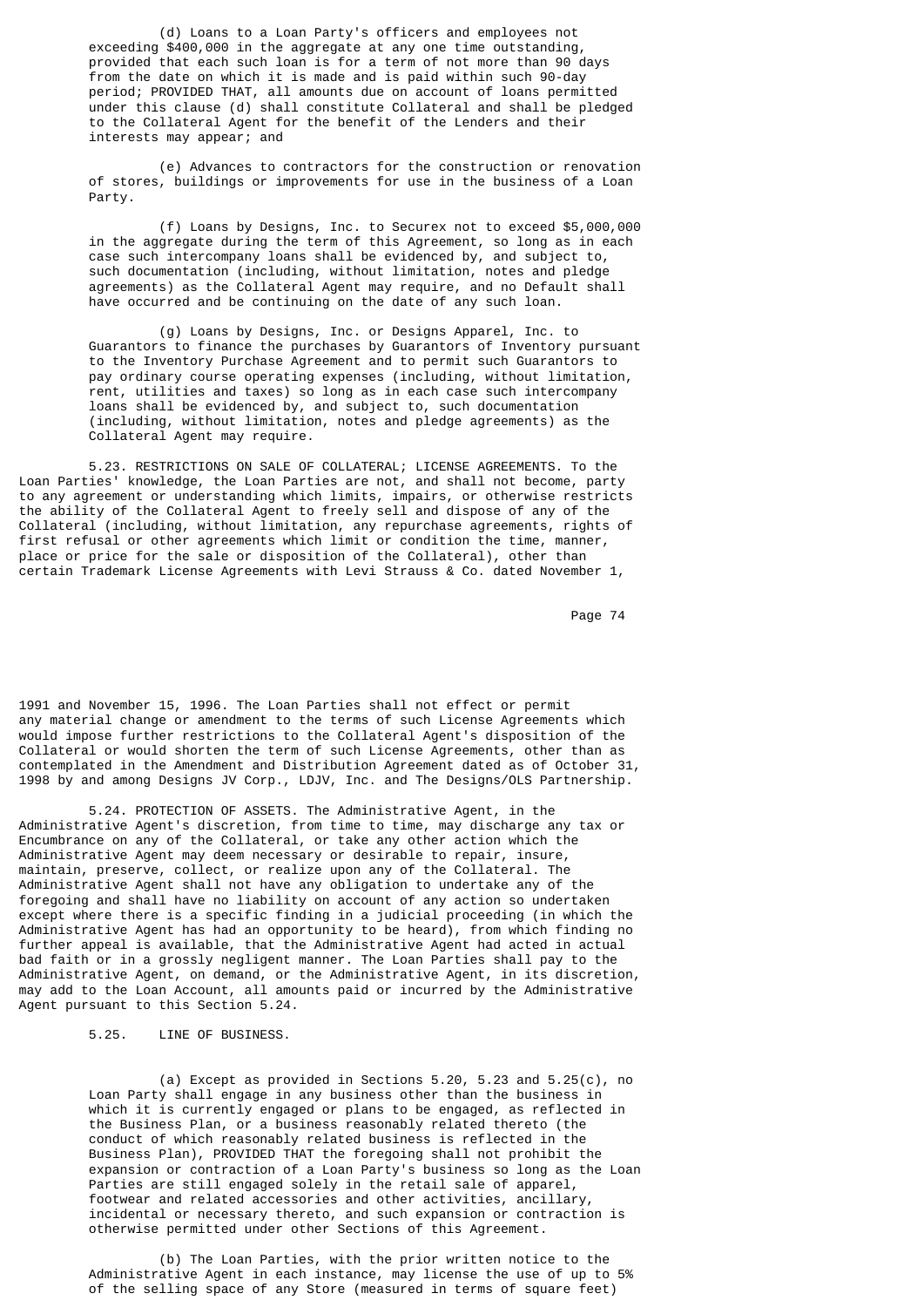for the operation of certain departments of their Stores by third parties.

 (c) The Loan Parties, with the prior written consent of the Administrative Agent (as to which, SEE Section  $5.25(c)(i)$ ), may (x) license the use of more than 5% of the selling space of any Store (measured in terms of square feet) for the operation of certain departments by third parties and (y) franchise to others the right to operate comparable Stores, IT BEING UNDERSTOOD THAT:

 (i) The Administrative Agent's determination to consent to the Loan Parties'

Page 75 and the state of the state of the state of the state of the state of the state of the state of the state of the state of the state of the state of the state of the state of the state of the state of the state of th

 activities described in Section 5.25(c) may be conditioned on the Administrative Agent's being satisfied that the secured position of the Collateral Agent, and the Agents' Rights and Remedies, would not be adversely affected by such restructuring and that such restructuring does not place any material additional administrative burdens on the Agents.

> (ii) The Administrative Agent may provide such consent pursuant to this Section 5.25(c) on its own authority and without obtaining the Consent of the Majority Lenders.

 (iii) The Administrative Agent may condition its providing of such consent pursuant to this Section 5.25(c) on the Consent of the Majority Lenders.

 5.26. AFFILIATE TRANSACTIONS. No Loan Party shall make any payment, nor give any value, to any Affiliate except for:

 (a) Goods and services actually purchased by that Loan Party from, or sold by that Loan Party to, such Affiliate for a price and on terms which shall

> (i) be competitive and fully deductible as an "ordinary and necessary business expense" and/or fully depreciable under the Internal Revenue Code of 1986 and the Treasury Regulations, each as amended; and

(ii) be no less favorable to that Loan Party than those which would have been charged and imposed in an arms length transaction.

 (b) Permitted Overhead Contributions. It is hereby agreed that Permitted Overhead Contributions shall be deemed to include lease payments under any amendment to or replacement of the Lease Agreement referred to in the definition of Permitted Overhead Contributions PROVIDING that such lease amendment or replacement is on terms and conditions satisfactory to the Administrative Agent.

5.27. FURTHER ASSURANCES.

 (a) No Loan Party is the owner of, nor has it any interest in, any property or asset which, immediately upon the satisfaction of the conditions precedent to the effectiveness of the credit facility contemplated hereby (Article 4) will not be subject to a perfected Collateral Interest in favor of the Collateral Agent (subject only to Permitted Encumbrances) to secure the Liabilities.

> (b) Except as otherwise permitted by this Agreement, no Loan Party will hereafter acquire any asset or any interest in property which is not, immediately upon such acquisition, subject to such a perfected Collateral Interest in favor of the Collateral Agent to secure the Liabilities (subject only to Permitted Encumbrances).

 (c) Each Loan Party shall execute and deliver to the Administrative Agent such instruments, documents, and papers, and shall do all such things from time to time hereafter as the

Page 76

Administrative Agent reasonably may request, to carry into effect the provisions and intent of this Agreement; to protect and perfect the Collateral Agent's Collateral Interests in the Collateral; and to comply with all applicable statutes and laws, and facilitate the collection of the Receivables Collateral. Each Loan Party shall execute all such instruments as may be required by the Administrative Agent with respect to the recordation and/or perfection of the Collateral Interests created or contemplated herein.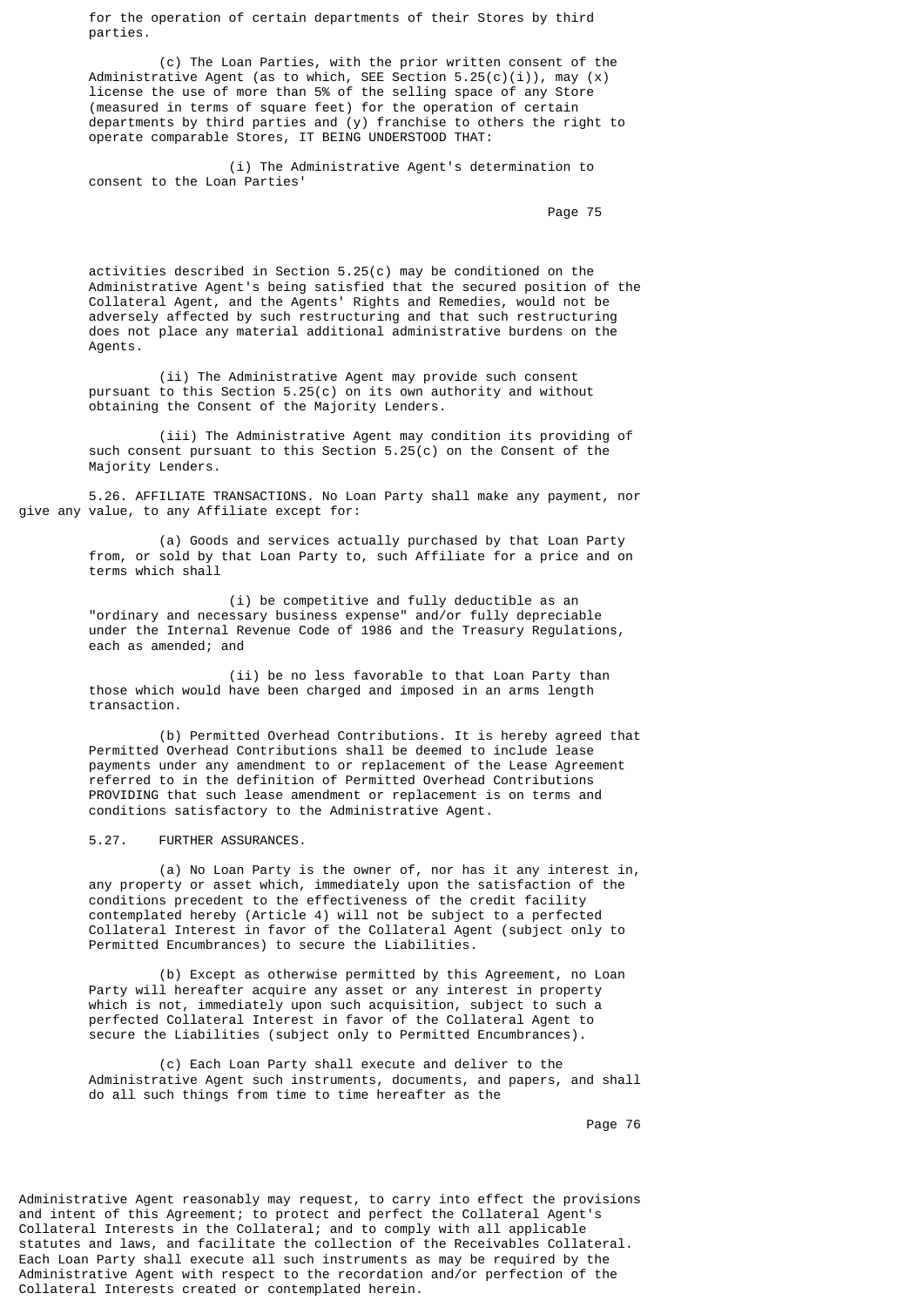(d) Each Loan Party hereby designates the Collateral Agent as and for that Loan Party's true and lawful attorney, with full power of substitution, to sign and file any financing statements in order to perfect or protect the Collateral Agent's Collateral Interests in the Collateral.

 (e) This Agreement constitutes an authenticated record which authorizes the Collateral Agent to file such financing statements as the Collateral Agent determines as appropriate to perfect or protect the Agent's Collateral Interests created hereby.

 (f) A carbon, photographic, or other reproduction of this Agreement or of any financing statement or other instrument executed pursuant to this Section 5.27 shall be sufficient for filing to perfect the security interests granted herein.

### 5.28. ADEQUACY OF DISCLOSURE.

 (a) All financial statements furnished to each Agent and each Lender by each Loan Party have been prepared in accordance with GAAP consistently applied and present fairly the condition of the Loan Parties at the date(s) thereof and the results of operations and cash flows for the  $period(s)$  covered (PROVIDED HOWEVER, that unaudited financial statements are subject to normal year end adjustments and to the absence of footnotes). There has been no change in the Consolidated financial condition, results of operations, or cash flows of the Loan Parties since the date(s) of such financial statements, as supplemented by the Business Plan, other than changes in the ordinary course of business, which changes have not been materially adverse, either singularly or in the aggregate.

 (b) Except as set forth on EXHIBIT 5.28(B), annexed hereto, no Loan Party has any contingent obligations or obligation under any Lease or Capital Lease which is not noted in the Loan Parties' Consolidated financial statements furnished to each Agent and each Lender prior to the execution of this Agreement other than obligations which are entered into in the ordinary course of business since the date of such financial statement.

 (c) No document, instrument, agreement, or paper now or hereafter given to any Agent and any Lender by or on behalf of each Loan Party or any guarantor of the Liabilities in connection with the execution of this Agreement by each Agent and each Lender (except for any projections provided by or on behalf of any Loan Party) contains or will contain any untrue statement of a material fact or omits or will omit to state a material fact necessary in order to make the statements therein not misleading.

Page 77

 5.29. NO RESTRICTIONS ON LIABILITIES. No Loan Party shall enter into or directly or indirectly become subject to any agreement which prohibits or restricts, in any manner, any Loan Party's:

> (a) Creation of, and granting of Collateral Interests in favor of the Collateral Agent.

### (b) Incurrence of Liabilities.

 5.30. OTHER COVENANTS. No Loan Party shall indirectly do or cause to be done any act which, if done directly by that Loan Party, would breach any covenant contained in this Agreement.

 5.31. INVENTORY PURCHASING. Any Person which at any time becomes a Loan Party shall become party to, and shall at all times comply with the terms and conditions set forth in, the Inventory Purchase Agreement including, without limitation, the obligation of each Loan Party (other than Designs Apparel, Inc.) to purchase of all of its Inventory exclusively from Designs Apparel, Inc. The Inventory Purchase Agreement may not be amended, modified or supplemented, except for the addition of Loan Parties, or terminated without the prior written consent of the Administrative Agent.

ARTICLE 6 FINANCIAL REPORTING AND PERFORMANCE COVENANTS:

6.1. MAINTAIN RECORDS. The Loan Parties shall:

 (a) At all times, keep proper books of account, in which full, true, and accurate entries shall be made of all of the Loan Parties' financial transactions, all in accordance with GAAP applied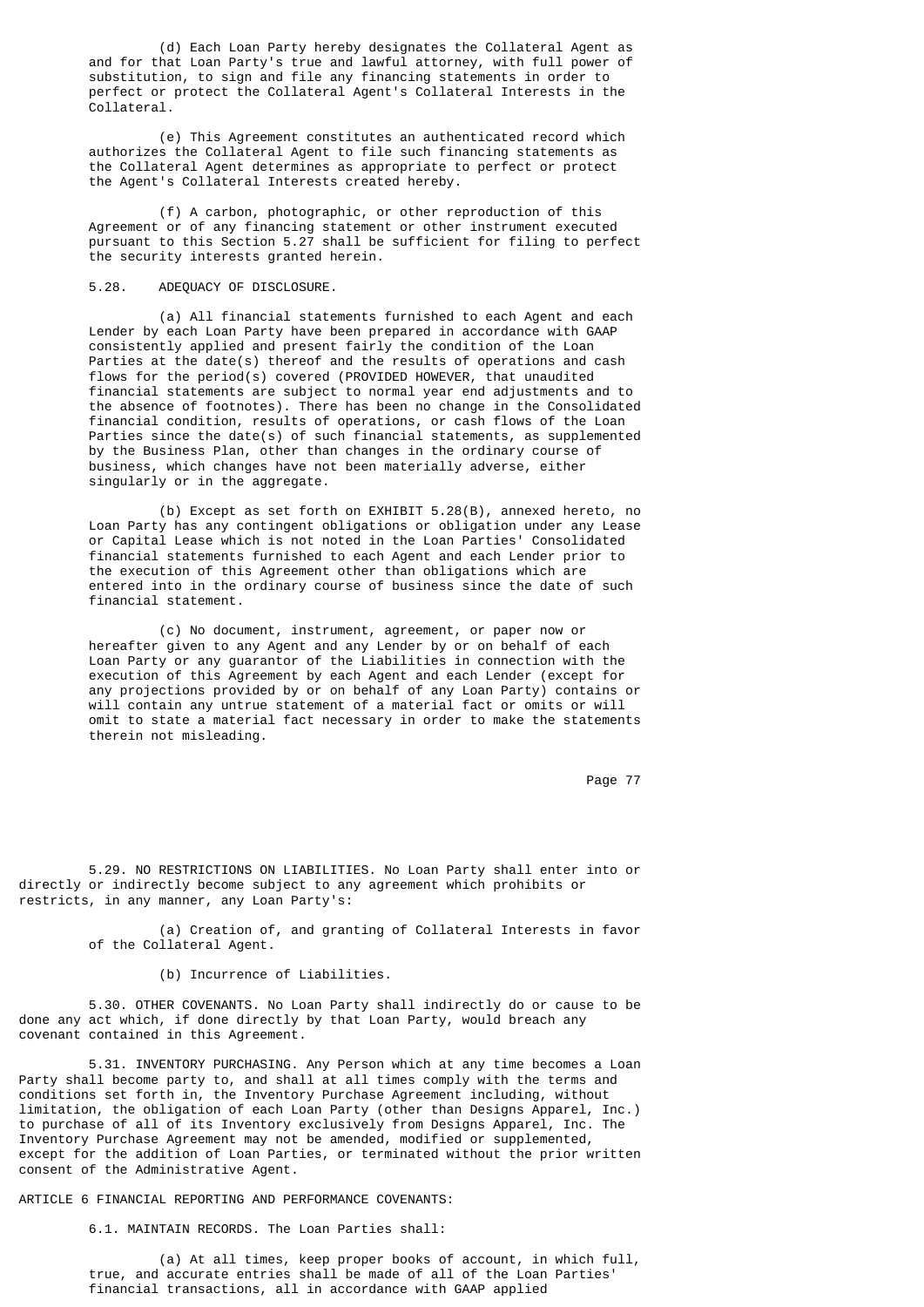consistently with prior periods to fairly reflect the Consolidated financial condition of the Loan Parties at the close of, and its results of operations for, the periods in question.

 (b) Timely provide the Administrative Agent with those financial reports, statements, and schedules required by this Article 6 or otherwise, each of which reports, statements and schedules shall be prepared, to the extent applicable, in accordance with GAAP applied consistently with prior periods to fairly reflect the Consolidated financial condition of the Loan Parties at the close of, and the results of operations for, the period(s) covered therein.

 (c) At all times, keep accurate current records of the Collateral including, without limitation, accurate current stock, cost, and sales records of its Inventory, accurately and sufficiently itemizing and describing the kinds, types, and quantities of Inventory and the cost and selling prices thereof.

> (d) At all times, retain Ernst & Young, LLP or such other independent certified public accountants who are reasonably satisfactory to the Administrative Agent and instruct such accountants to fully cooperate with, and be available to, the Administrative Agent to discuss the Loan Parties' financial

Page 78 – Page 78 – Page 78 – Page 78 – Page 78 – Page 78 – Page 78 – Page 78 – Page 78 – Page 78 – Page 78 – Page 78 – Page 78 – Page 78 – Page 78 – Page 78 – Page 78 – Page 78 – Page 78 – Page 78 – Page 78 – Page 78 – Pa

performance, financial condition, operating results, controls, and such other matters, within the scope of the retention of such accountants, as may be raised by the Administrative Agent.

 (e) Not change any Loan Party's Fiscal year.

6.2. ACCESS TO RECORDS.

(a) Each Loan Party shall accord the Administrative Agent with reasonable access on reasonable notice during customary business hours from time to time as the Administrative Agent reasonably may require to all properties owned by or over which any Loan Party has control. The Administrative Agent shall have the right during customary business hours on reasonable notice, and each Loan Party will permit the Administrative Agent from time to time as Administrative Agent reasonably may request, to examine, inspect, copy, and make extracts from any and all of the Loan Parties' books, records, electronically stored data, papers, and files. Each Loan Party shall make all of that Loan Party's copying facilities available to the Administrative Agent.

 (b) Each Loan Party hereby authorizes the Administrative Agent during customary business hours on reasonable notice to:

 (i) Inspect, copy, duplicate, review, cause to be reduced to hard copy, run off, draw off, and otherwise use any and all computer or electronically stored information or data which relates to any Loan Party, or any service bureau, contractor, accountant, or other person, and directs any such service bureau, contractor, accountant, or other person fully to cooperate with the Administrative Agent with respect thereto.

> (ii) Verify at any time the Collateral or any portion thereof, including verification with Account Debtors, and/or with each Loan Party's computer billing companies, collection agencies, and accountants and to sign the name of each Loan Party on any notice to each Loan Party's Account Debtors or verification of the Collateral.

 (c) The Borrowers' Representative, on reasonable request from time to time from the Administrative Agent, will make representatives of management available from time to time to discuss the Loan Parties' operating results and other related matters with the Administrative Agent.

> (d) The Administrative Agent from time to time may designate one or more representatives to exercise the Administrative Agent's rights under this Section 6.2 as fully as if the Administrative Agent were doing so.

> (e) The Tranche B Lender and its participants, likewise shall have those rights accorded to the Administrative Agent under this Section 6.2.

6.3. PROMPT NOTICE TO ADMINISTRATIVE AGENT.

 (a) The Borrowers' Representative shall provide the Administrative Agent with written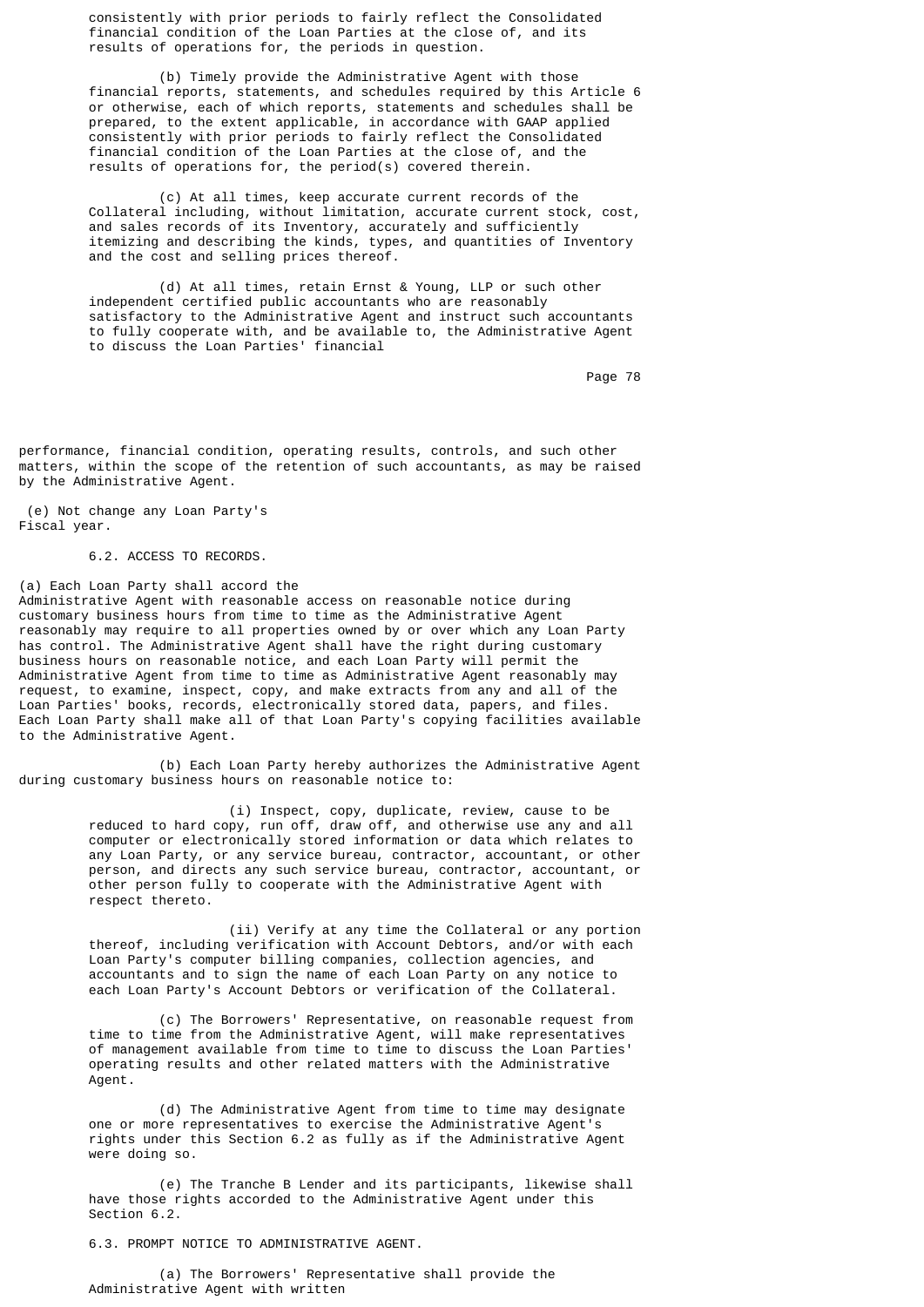notice promptly upon its becoming aware of the occurrence of any of the following events, which written notice shall be with reasonable particularity as to the facts and circumstances in respect of which such notice is being given:

> (i) Any material adverse change in the business affairs of any Loan Party.

> > (ii) Any change in the executive officers of any Loan

Party.

 (iii) Any ceasing of the Loan Parties' making of payments, in the ordinary course, to any of its creditors, on account of obligations aggregating in excess of \$180,000.00 (including the ceasing of the making of such payments on account of a dispute with the subject creditor).

 (iv) Any failure by a Loan Party to pay rent at any of the Loan Parties' locations which rent in the aggregate exceeds \$180,000.00, which failure continues for more than Ten (10) days following the day on which such rent first came due.

(v) A Default shall occur.

 (vi) Any intention on the part of a Loan Party to discharge that Loan Party's present independent accountants or any withdrawal or resignation by such independent accountants from their acting in such capacity (as to which, SEE Subsection 6.1(d)).

 (vii) Any litigation which, if determined adversely to a Loan Party, would have a material adverse effect on the financial condition of that Loan Party.

(b) The Borrowers' Representative shall:

 (i) Add the Administrative Agent as an addressee on all mailing lists maintained by or for any Loan Party.

 (ii) At the request of the Administrative Agent provide the Administrative Agent with a copy of the results of any physical or cycle count of a Loan Party's Inventory.

 (iii) Provide the Administrative Agent, when received by any Loan Party, with a copy of any management letter or similar communications from any accountant of that Loan Party.

 (iv) Provide the Administrative Agent with copies of all filings by each Loan Party with the Securities and Exchange Commission, when so filed, and when received, copies of all correspondence from the SEC, other than routine non-substantive general communications from the SEC.

 (v) Provide the Administrative Agent with written notice of any intended bulk sale, liquidation, or other disposition of assets of any Loan Party at least ten (10) Business Days prior to the consummation of such sale or disposition, or commencement of such liquidation and a detailed summary of the net proceeds expected to be received therefrom, PROVIDING that nothing in

en de la provincia de la provincia de la provincia de la provincia de la provincia de la provincia de la provi

this Section is intended to be, or shall be deemed to be, a waiver of any restriction on such disposition of assets set forth elsewhere in this Agreement including without limitation Section 6.15 .

> (vi) Provide the Administrative Agent, when so distributed, with copies of any materials distributed to the shareholders of Designs, Inc. and each of the other Loan Parties (QUA such shareholders).

 6.4. BORROWING BASE CERTIFICATE. The Borrowers' Representative shall provide the Administrative Agent by 11:30 a.m., daily, with a Borrowing Base Certificate (in the form of EXHIBIT 6.4 annexed hereto, as such form may be revised from time to time by the Administrative Agent, the "BORROWING BASE CERTIFICATE"). Such Certificate may be sent to the Administrative Agent by facsimile transmission, PROVIDED THAT the original thereof is forwarded to the Administrative Agent on the date of such transmission.

6.5. WEEKLY AND MONTHLY REPORTS. The Borrowers' Representative shall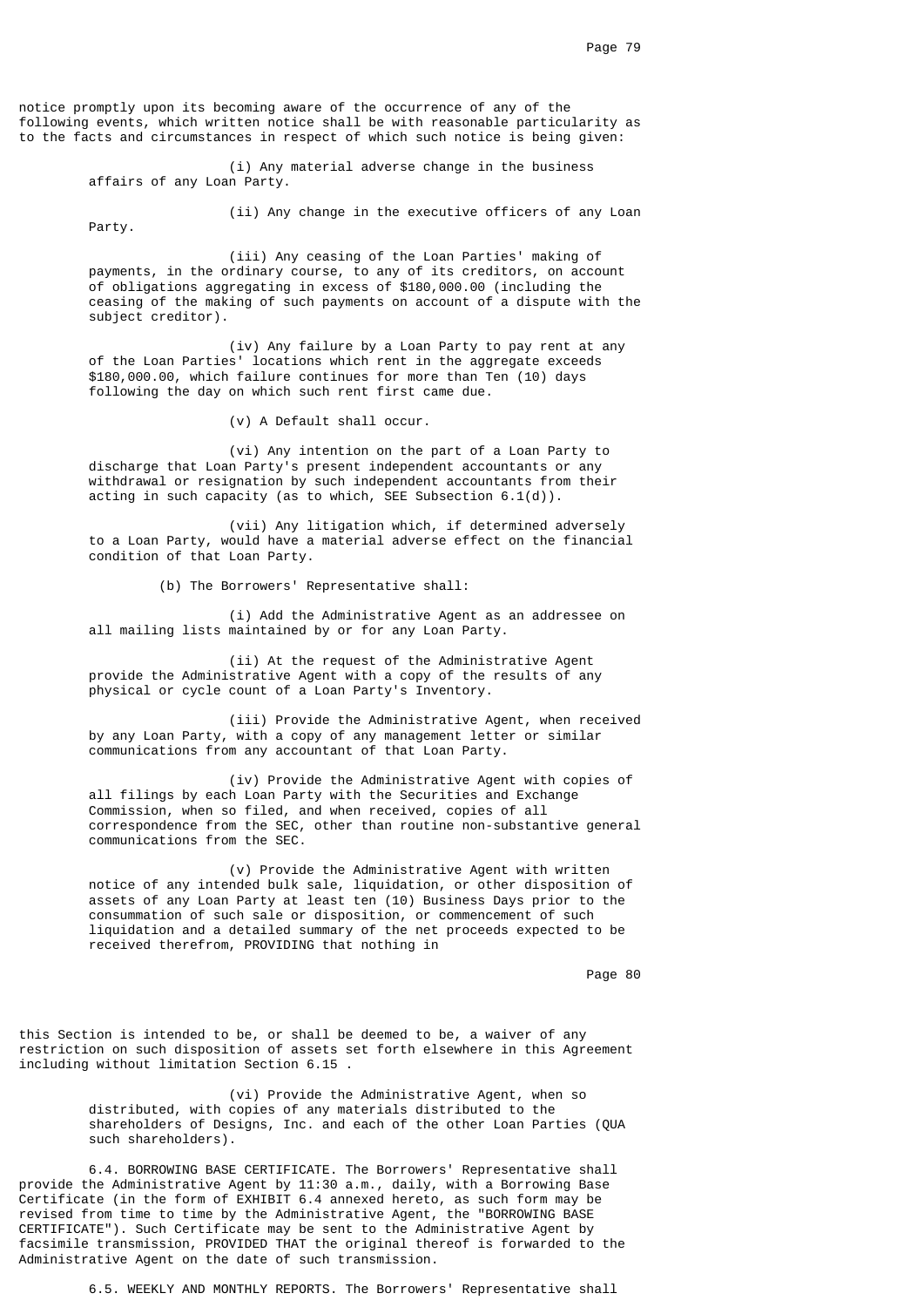provide the Administrative Agent with those financial statements and reports described in EXHIBIT 6.5.

 6.6. QUARTERLY REPORTS. Quarterly, within fifty (50) days following the end of each Loan Party's Fiscal quarters, the Borrowers' Representative shall provide the Administrative Agent with the following:

> (a) An original counterpart of a management prepared Consolidated and consolidating financial statement of the Loan Parties for the period from the beginning of the Loan Parties' then current Fiscal year through the end of the subject quarter, with comparative information for the same period of the previous Fiscal year, which statement shall include, at a minimum, a balance sheet, income statement, cash flows and a schedule of consolidation, as well as a comparison of same store sales and operating results for the corresponding quarter of the then immediately previous year and to the year-to- date period and to the Business Plan or updated forecast.

 (b) The officer's compliance certificate described in Section 6.8.

6.7. ANNUAL REPORTS.

 (a) Commencing with the Loan Parties' Fiscal 2002, and annually thereafter, within ninety-five (95) days following the end of the Loan Parties' Fiscal year, the Borrowers' Representative shall furnish the Administrative Agent with the following:

> (i) An original signed counterpart of the Loan Parties' annual Consolidated

experience of the state of the state of the state of the state of the state of the state of the state of the state of the state of the state of the state of the state of the state of the state of the state of the state of

 financial statement (with consolidating schedules), which statement shall have been prepared by, and bear the unqualified opinion of, the Loan Parties' independent certified public accountants (i.e. said statement shall be "certified" by such accountants). Such annual statement shall include, at a minimum (with comparative information for the then prior Fiscal year, a balance sheet, income statement, statement of changes in shareholders' equity, and cash flows.

> (ii) The following Consolidated and consolidating financial statements for the Loan Parties for the prior Fiscal year (each prepared by the Loan Parties' independent accountants): Balance sheet, income statement, statement of changes in stockholders' equity and cash flow.

> (b) No later than the earlier of fifteen (15) days prior to the end of each of the Loan Party's Fiscal years or the date on which such accountants commence their work on the preparation of the Loan Parties' annual financial statement, the Borrowers' Representative shall give written notice to such accountants (with a copy of such notice, when sent, to the Administrative Agent) that:

 (i) Such annual financial statement will be delivered by the Borrowers' Representative to the Administrative Agent (for subsequent distribution to each Lender).

 (ii) Among other things, it is the intention of each Loan Party, in its engagement of such accountants, to satisfy the financial reporting requirements set forth in this Article 7. (iii) The Borrowers' Representative has been advised that the Administrative Agent and each Lender) will rely thereon with respect to the administration of, and transactions under, the credit facility contemplated by this Agreement.

 (c) Each annual statement shall be accompanied by such accountant's Certificate indicating that, in conducting the audit for such annual statement, nothing came to the attention of such accountants to believe that such Loan Party is in Default (or that if the Loan Party is in Default, the facts and circumstances thereof).

 6.8. OFFICERS' CERTIFICATES. The Borrowers' Representative shall cause the Borrowers' Representative's Chief Executive Officer, its President or its Chief Financial Officer, in each instance, to provide such Person's Certificate with those monthly, quarterly, and annual statements to be furnished pursuant to this Agreement, which Certificate shall:

> (a) Indicate that the subject statement was prepared in accordance with GAAP consistently applied and presents fairly the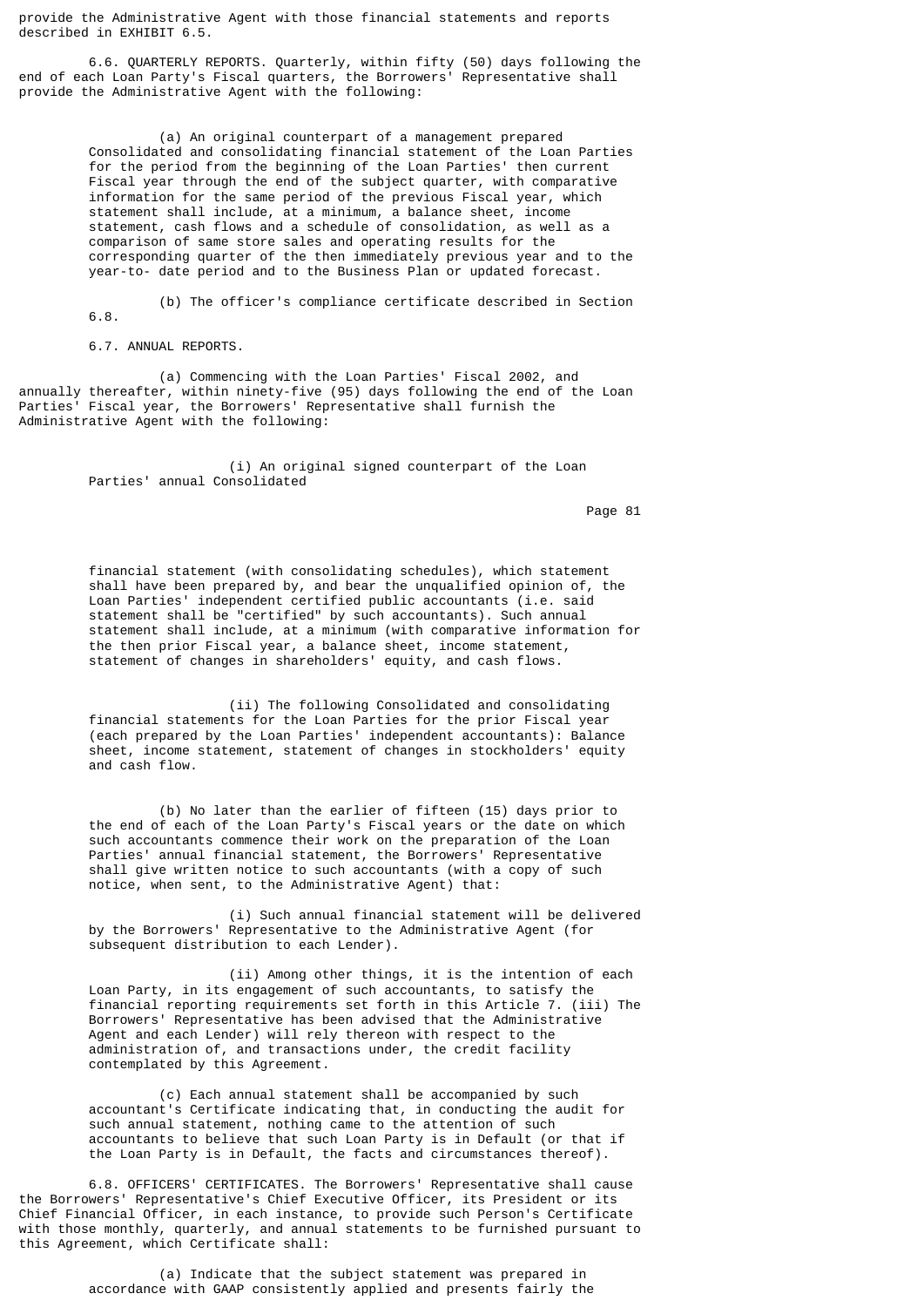Consolidated financial condition of the Loan Parties at the close of, and the results of the Loan Parties' operations and cash flows for, the period(s) covered, SUBJECT,

Page 82 **Page 82** 

HOWEVER to the following:

 (i) Usual year end adjustments (this exception shall not be included in the Certificate which accompanies such annual statement).

 (ii) Material Accounting Changes (in which event, such Certificate shall include a schedule (in reasonable detail) of the effect of each such Material Accounting Change) not previously specifically taken into account in the determination of the financial performance covenant(s) imposed pursuant to Section 6.11.

 (b) Indicate either that (i) no Default has occurred and is continuing, or (ii) if a Default has occurred and is continuing, its nature (in reasonable detail) and the steps (if any) being taken or contemplated by the Loan Parties to be taken on account thereof.

 (c) Include calculations concerning the Loan Parties' compliance (or failure to comply) at the date of the subject statement with each of the financial performance covenants included in Section 6.11 hereof.

6.9. INVENTORIES, APPRAISALS, AND AUDITS.

 (a) The Administrative Agent and the Tranche B Lender may observe each inventory and any cycle count of the Collateral which is undertaken on behalf of any Loan Party. The Loan Parties shall conduct not less than one physical inventory, per Store and per warehouse, per Fiscal year. The Administrative Agent does not contemplate undertaking or requiring any additional physical inventories by or of the Loan Parties, PROVIDED, HOWEVER, the Administrative Agent may do so if a Default has occurred and is continuing.

> (i) On the Administrative Agent's request, the Borrowers' Representative shall provide the Administrative Agent with a copy of the preliminary results of each such inventory (as well as of any other physical inventory undertaken by any Loan Party) within ten (10) days following the completion of such inventory.

> (ii) The Borrowers' Representative, within thirty (30) days following the completion of such inventory, shall provide the Administrative Agent with a reconciliation of the results of each such inventory (as well as of any other physical inventory undertaken by any Loan Party) and shall post such results to the Loan Parties' stock ledger and, as applicable to the Loan Parties' other financial books and records .

> (iii) The Administrative Agent, in its discretion, if a Default has occurred and is continuing, may cause such additional inventories to be taken as the Administrative Agent determines (each, at the expense of the Loan Parties)

 (b) The Administrative Agent may obtain appraisals of the Collateral, from time to time

Page 83 **Page 83** 

 (in all events, at the Loan Parties' expense) conducted by such appraisers as are satisfactory to the Administrative Agent. As of the Closing Date, the Administrative Agent contemplates obtaining four (4) appraisals (in all events, at the Loan Parties' expense) of the Loan Parties' Inventory during any twelve (12) month period during which this Agreement is in effect, each conducted by such appraisers as are satisfactory to the Administrative Agent, and, in any event, the Administrative Agent shall obtain not less than the four (4) appraisals contemplated as of the Closing Date if so requested by the Tranche B Lender; in addition, following the occurrence of an Event of Default, the Administrative Agent may cause additional such audits to be undertaken (in each event, at the Loan Parties' expense).

> (c) The Administrative Agent contemplates conducting four (4) commercial finance audits (in each event, at the Loan Parties' expense) of the Loan Parties' books and records during any twelve (12) month period during which this Agreement is in effect, and, in any event, the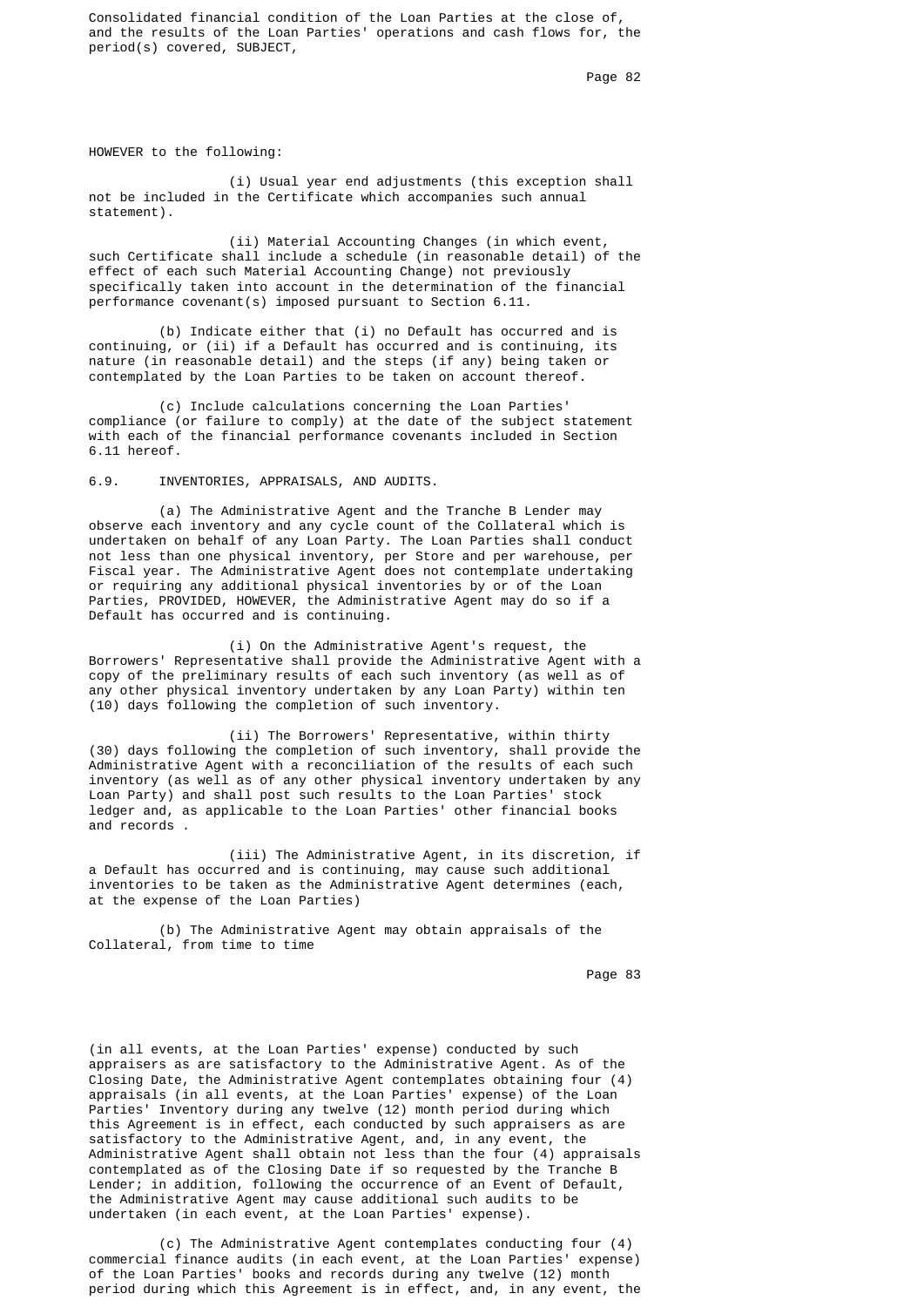Administrative Agent shall obtain not less than the four (4) commercial finance audits contemplated as of the Closing Date if so requested by the Tranche B Lender; in addition, following the occurrence of an Event of Default, the Administrative Agent may cause additional such audits to be undertaken (in each event, at the Loan Parties' expense).

6.10. ADDITIONAL FINANCIAL INFORMATION.

 (a) In addition to all other information required to be provided pursuant to this Article 6, the Borrowers' Representative promptly shall provide the Administrative Agent (and any guarantor of the Liabilities), with such other and additional information concerning the Loan Parties, the Collateral, the operation of the Loan Parties' business, and the Loan Parties' financial condition, including original counterparts of financial reports and statements, as the Administrative Agent reasonably may from time to time request, in its own discretion or upon the reasonable request of the Tranche B Lender, from the Borrowers' Representative.

 (b) The Borrowers' Representative MAY provide the Administrative Agent, from time to time hereafter, with updated forecasts of the Loan Parties' anticipated performance and operating results.

 (c) In all events, the Borrowers' Representative, by no later than 30 days prior the end of the Loan Parties' Fiscal year, shall furnish the Administrative Agent with an updated and extended forecast (which shall include, on a monthly basis, balance sheets, income statements, and cash flow, as well as of all components of each borrowing base as of Fiscal month's end) which shall go out at least through the end of the then next Fiscal year.

> (d) Each Loan Party recognizes that all appraisals, inventories, analysis, financial information, and other materials which the Administrative Agent may obtain, develop, or receive with respect to the Loan Parties are confidential to the Administrative Agent and that, except as otherwise

en die 19de jaar van die 19de eeu n.C. Soos van die 19de eeu n.C. Soos en gewone jare 19de eeu n.C. 19de eeu n

 provided herein, no Loan Party is entitled to receipt of any of such appraisals, inventories, analysis, financial information, and other materials, nor copies or extracts thereof or therefrom.

6.11. FINANCIAL PERFORMANCE COVENANTS.

 (a) The Loan Parties shall maintain at all times Excess Availability of not less than \$8,000,000.

 (b) The Loan Parties shall not permit or suffer Capital Expenditures for the

 (i) Fiscal year ending January 25, 2003, to be greater than \$12,000,000;

 (ii) Fiscal year ending January 30, 2004, to be greater than \$15,000,000;

 (iii) Fiscal year ending January 29, 2005, to be greater than \$20,000,000; and

 (iv) period from January 30, 2005, through the Maturity Date, to be greater than \$6,000,000.

 Notwithstanding, the foregoing, any amount set forth in clauses (i) through (iii) which is not committed or spent in such Fiscal year may be carried over for Capital Expenditures during the next Fiscal year.

 The Administrative Agent may determine the Loan Parties' compliance with such covenants based upon financial reports and statements provided by the Borrowers' Representative to the Administrative Agent (whether or not such financial reports and statements are required to be furnished pursuant to this Agreement) as well as by reference to interim financial information provided to, or developed by, the Administrative Agent.

ARTICLE 7 - USE OF COLLATERAL:

7.1. USE OF INVENTORY COLLATERAL.

 (a) No Loan Party shall engage in any of the following with respect to its Inventory: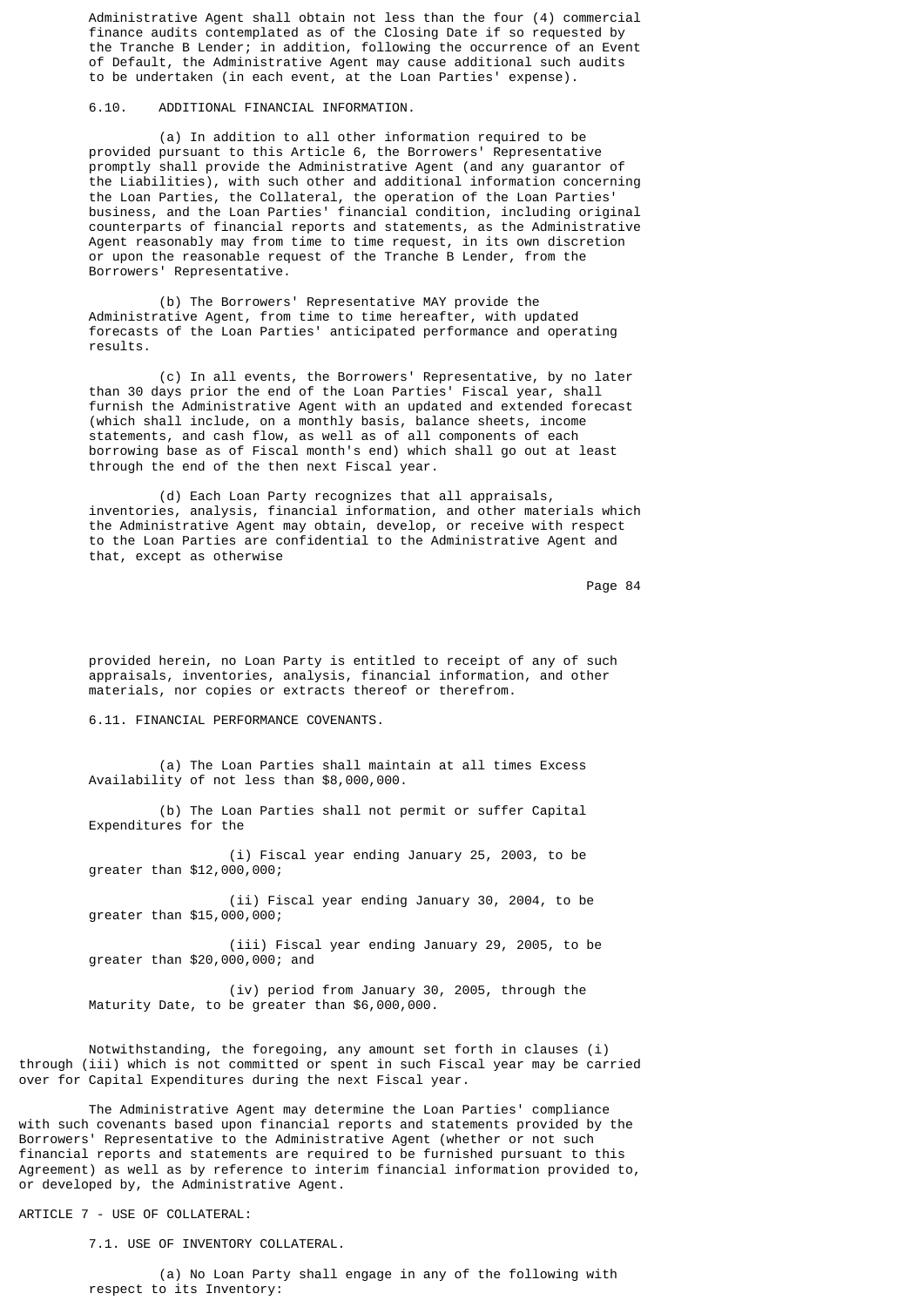(i) Any sale other than for fair consideration in the conduct of the Loan Parties' business in the ordinary course.

(ii) Sales or other dispositions to creditors.

(iii) Sales or other dispositions in bulk .

 (iv) Sales of any Collateral in breach of any provision of this Agreement.

 (b) No sale of Inventory shall be on consignment, approval, or under any other circumstances such that, with the exception of the Loan Parties' customary return policy applicable to the return of inventory purchased by the Loan Parties' retail customers in the ordinary course, such Inventory may be returned to a Loan Party without the consent of the Administrative Agent.

Page 85 and the state of the state of the state of the state of the state of the state of the state of the state of the state of the state of the state of the state of the state of the state of the state of the state of th

 7.2. INVENTORY QUALITY. All Inventory now owned or hereafter acquired by a Loan Party is and will be of good and merchantable quality and free from defects (other than defects within customary trade tolerances), other than Inventory owned or acquired for outlet stores, which in the ordinary course sell manufacturer's overruns, discontinued lines, and irregulars.

 7.3. ADJUSTMENTS AND ALLOWANCES. Each Loan Party may grant such allowances or other adjustments to that Loan Party's Account Debtors (exclusive of extending the time for payment of any material Account or Account Receivable, which shall not be done without first obtaining the Administrative Agent's prior written consent in each instance) as that Loan Party may reasonably deem to accord with sound business practice, PROVIDED, HOWEVER, at any time that a Default has occurred and is continuing, the authority granted the Loan Parties pursuant to this Section 7.3 may be limited or terminated by the Administrative Agent at any time in the Administrative Agent's discretion.

7.4. VALIDITY OF ACCOUNTS.

 (a) The amount of each Account shown on the books, records, and invoices of the Loan Parties represented as owing by each Account Debtor is and will be the correct amount actually owing by such Account Debtor and shall have been fully earned by performance by the Loan Parties.

 (b) The Administrative Agent from time to time may verify the Receivables Collateral directly with the Loan Parties' Account Debtors, such verification to be undertaken in keeping with commercially reasonable commercial lending standards.

 (c) The Loan Parties have no knowledge of any impairment of the validity or collectibility of any of the Accounts and shall notify the Administrative Agent of any such fact immediately after the Loan Parties become aware of any such impairment.

 (d) No Loan Party shall post any bond to secure any Loan Party's performance under any agreement to which any Loan Party is a party nor cause any surety, guarantor, or other third party obligee to become liable to perform any obligation of any Loan Party (other than to the Administrative Agent) in the event of any Loan Party's failure to so perform.

 7.5. NOTIFICATION TO ACCOUNT DEBTORS. The Administrative Agent shall have the right at any time that an Event of Default has occurred to notify any of the Loan Parties' Account Debtors to make payment directly to the Administrative Agent and to collect all amounts due on account of the Collateral.

ARTICLE 8 - CASH MANAGEMENT. PAYMENT OF LIABILITIES:

en de la provincia de la provincia de la provincia de la provincia de la provincia de la provincia de la provi

## 8.1 DEPOSITORY ACCOUNTS.

 (a) Annexed hereto as EXHIBIT 8.1 is a Schedule of all present DDA's, which Schedule includes, with respect to each depository (i) the name and address of that depository; (ii) the account number(s) of the account(s) maintained with such depository; and (iii) a contact person at such depository.

 (b) The Borrowers' Representative shall deliver to the Administrative Agent, as a condition to the effectiveness of this Agreement: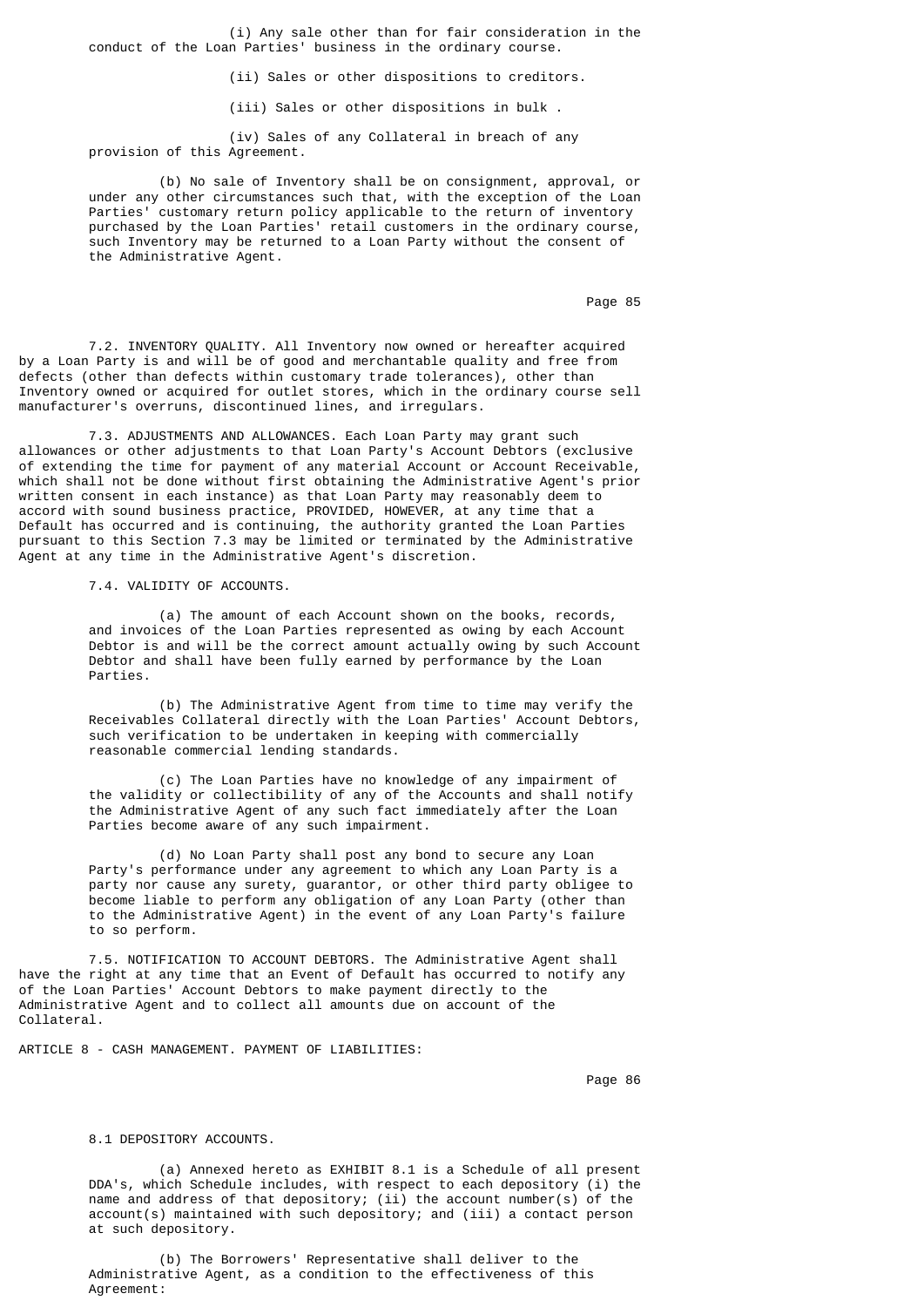(i) Notifications (in a form satisfactory to the Administrative Agent) executed on behalf of the relevant Loan Party to each depository institution with which any DDA (other than any Exempt DDA and the Operating Account ) is maintained of the Collateral Agent's Collateral Interest in such DDA.

 (ii) A Blocked Account Agreement with any depository institution at which either of the following conditions applies:

 (A) Both a DDA (other than the Operating Account) and the Operating Account are maintained.

(B) A Blocked Account is maintained.

 (iii) An agreement (generally referred to as a "Blocked Account Agreement"), in form satisfactory to the Administrative Agent, with each depository institution at which a Blocked Account is maintained.

 (c) No Loan Party will establish any DDA hereafter unless, contemporaneously with such establishment, the Borrowers' Representative provides a notification of the Collateral Agent's Collateral Interest in such DDA and will not establish any Blocked Account unless the Borrowers' Representative provides the Administrative Agent with a Blocked Account Agreement.

8.2. CREDIT CARD RECEIPTS.

 (a) Annexed hereto as EXHIBIT 8.2, is a Schedule which describes all arrangements to which each Loan Party is a party with respect to the payment to such Loan Party of the proceeds of all credit card charges for sales by such Loan Party.

 (b) The Borrowers' Representative shall deliver to the Administrative Agent, as a condition to the effectiveness of this Agreement, notification, executed on behalf of the relevant Loan Party, to each of such Loan Party's credit card clearinghouses and processors of notice (in form satisfactory to the Administrative Agent ), which notice provides that payment of all credit card charges submitted by any Loan Party to that clearinghouse or other processor and any other amount payable to any Loan Party by such clearinghouse or other processor shall be directed to the Concentration Account or as otherwise designated from time to time by the Administrative Agent. No Loan Party shall change such direction or

Page 87 (1992) 2008 12:30 to 1992 2009 2009 2012 2022 203 204 205 206 207 208 209 209 209 209 209 209 209 209 20

designation except upon and with the prior written consent of the Administrative Agent .

8.3. THE CONCENTRATION, BLOCKED, AND OPERATING ACCOUNTS .

 (a) The following checking accounts have been or will be established (and are so referred to herein):

> (i) The "CONCENTRATION ACCOUNT" (so referred to herein): Established by the Administrative Agent with Fleet National Bank.

 (ii) The "BLOCKED ACCOUNT" (so referred to herein): Established by the Borrowers' Representative with Fleet National Bank.

 (iii) The "OPERATING ACCOUNT" (so referred to herein): Established by the Borrowers' Representative with Fleet National Bank.

 (b) The contents of each DDA and of the Blocked Account constitutes Collateral and Proceeds of Collateral. The contents of the Concentration Account constitutes the Administrative Agent's property.

 (c) The Loan Parties shall pay all fees and charges of, and maintain such impressed balances as may be required by the depository in which any account is opened as required hereby (even if such account is opened by and/or is the property of the Administrative Agent).

8.4. PROCEEDS AND COLLECTIONS .

 (a) All Receipts and all other cash proceeds of any sale or other disposition of any of each Loan Party's assets:

(i) Constitute Collateral and proceeds of Collateral.

 (ii) Shall be held in trust by the Loan Parties for the Administrative Agent.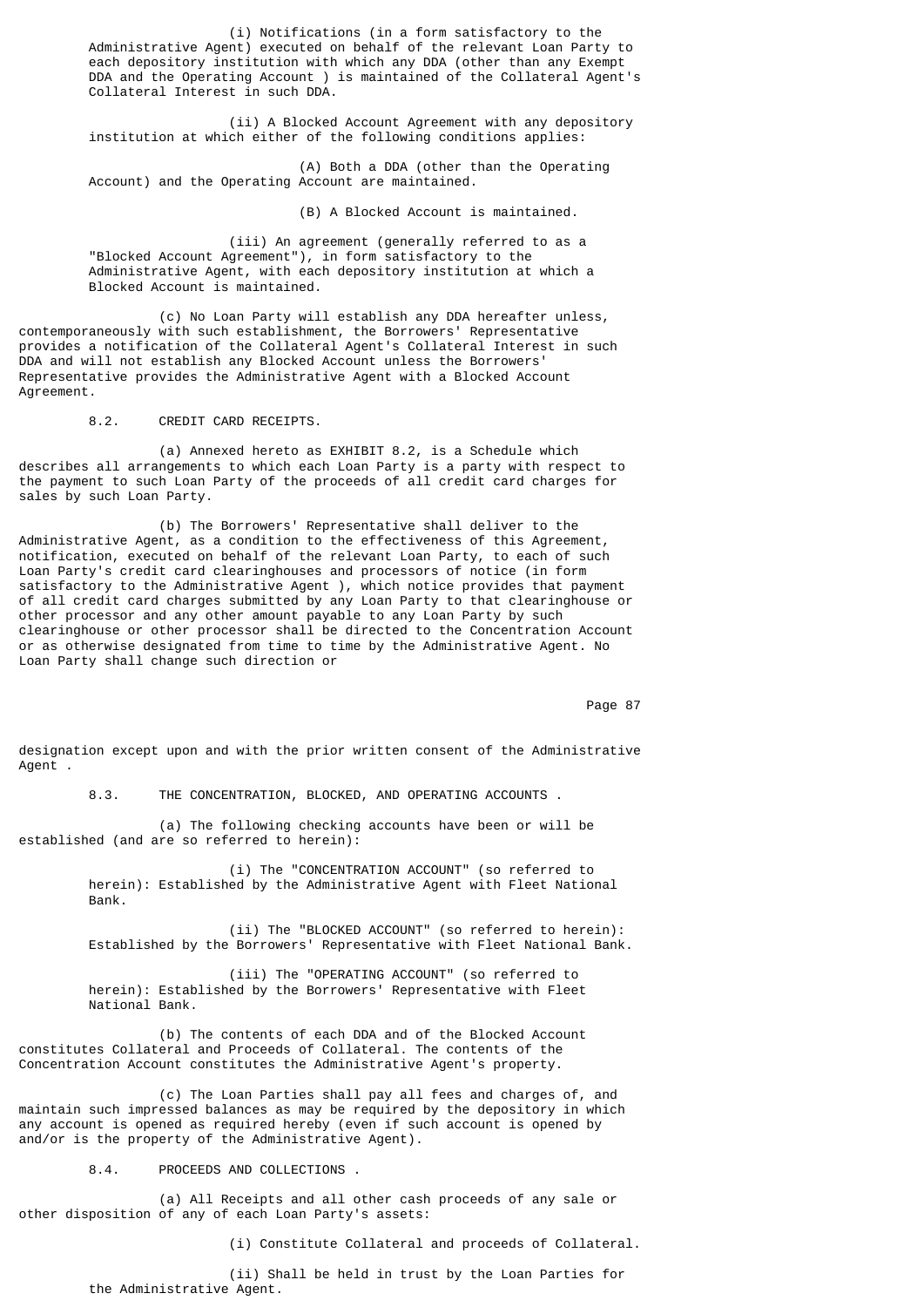(iii) Shall not be commingled with any of any Loan Party's other funds.

 (iv) Shall be deposited and/or transferred only to the Blocked Account or the Concentration Account.

 (b) The Borrowers' Representative shall cause the ACH or wire transfer to the Blocked Account or the Concentration Account, no less frequently than daily (and whether or not there is then an outstanding balance in the Loan Account) the following:

> (i) The entire contents (net of any minimum required balance not in any event to exceed \$2500) of each DDA (but excluding any Exempt DDA).

 (ii) The proceeds of all credit card charges not otherwise provided for pursuant hereto.

Telephone advice (confirmed by written notice) shall be provided to the Administrative Agent on each

en de la provincia de la provincia de la provincia de la provincia de la provincia de la provincia de la provi

Business Day on which any such transfer is made.

 (c) The Borrowers' Representative shall cause the ACH or wire transfer to the Concentration Account, no less frequently than daily (and whether or not any Liabilities are then outstanding), of the entire ledger balance (net of any minimum required balance not in any event to exceed \$2500) of the Blocked Account.

 (d) In the event that, notwithstanding the provisions of this Section 8.4, any Loan Party receives or otherwise has dominion and control of any Receipts, or any other proceeds or collections of any Collateral, such Receipts, proceeds, and collections shall be held in trust by that Loan Party for the Administrative Agent and shall not be commingled with any of that Loan Party's other funds or deposited in any account of any Loan Party other than as instructed by the Administrative Agent.

8.5. PAYMENT OF LIABILITIES.

 (a) On each Business Day, the Administrative Agent shall apply the then collected balance of the Concentration Account (net of fees charged, and of such impressed balances as may be required by the bank at which the Concentration Account is maintained) first, towards the SwingLine Loans and second, towards the unpaid balance of the Loan Account and all other Liabilities other than principal and interest on the Tranche B Loan, provided, however, for purposes of the calculation of interest on the unpaid principal balance of the Loan Account, such payment shall be deemed to have been made One (1) Business Day after such transfer, and further provided that until the occurrence, and during the continuance, of an Event of Default, unless the Borrower Representative otherwise instructs the Administrative Agent, the balance of the Concentration Account shall not be applied to any LIBOR Loans until the end of the applicable Interest Period therefor.

 (b) The following rules shall apply to deposits and payments under and pursuant to this Section 8.5:

> (i) Funds shall be deemed to have been deposited to the Concentration Account on the Business Day on which deposited, PROVIDED THAT notice of such deposit is delivered to the Administrative Agent by 2:00PM on that Business Day.

 (ii) Funds paid to the Administrative Agent, other than by deposit to the Concentration Account, shall be deemed to have been received on the Business Day when they are good and collected funds, PROVIDED THAT notice of such payment is delivered to the Administrative Agent by 2:00PM on that Business Day.

 (iii) If notice of a deposit to the Concentration Account (Section  $8.5(b)(i)$ ) or payment (Section  $8.5(b)(ii)$ ) is not delivered to the Administrative Agent until after 2:00PM on a Business Day, such deposit or payment shall be deemed to have been made at

en de la provincia de la provincia de la provincia de la provincia de la provincia de la provincia de la provi

9:00AM on the then next Business Day.

(iv) All deposits to the Concentration Account and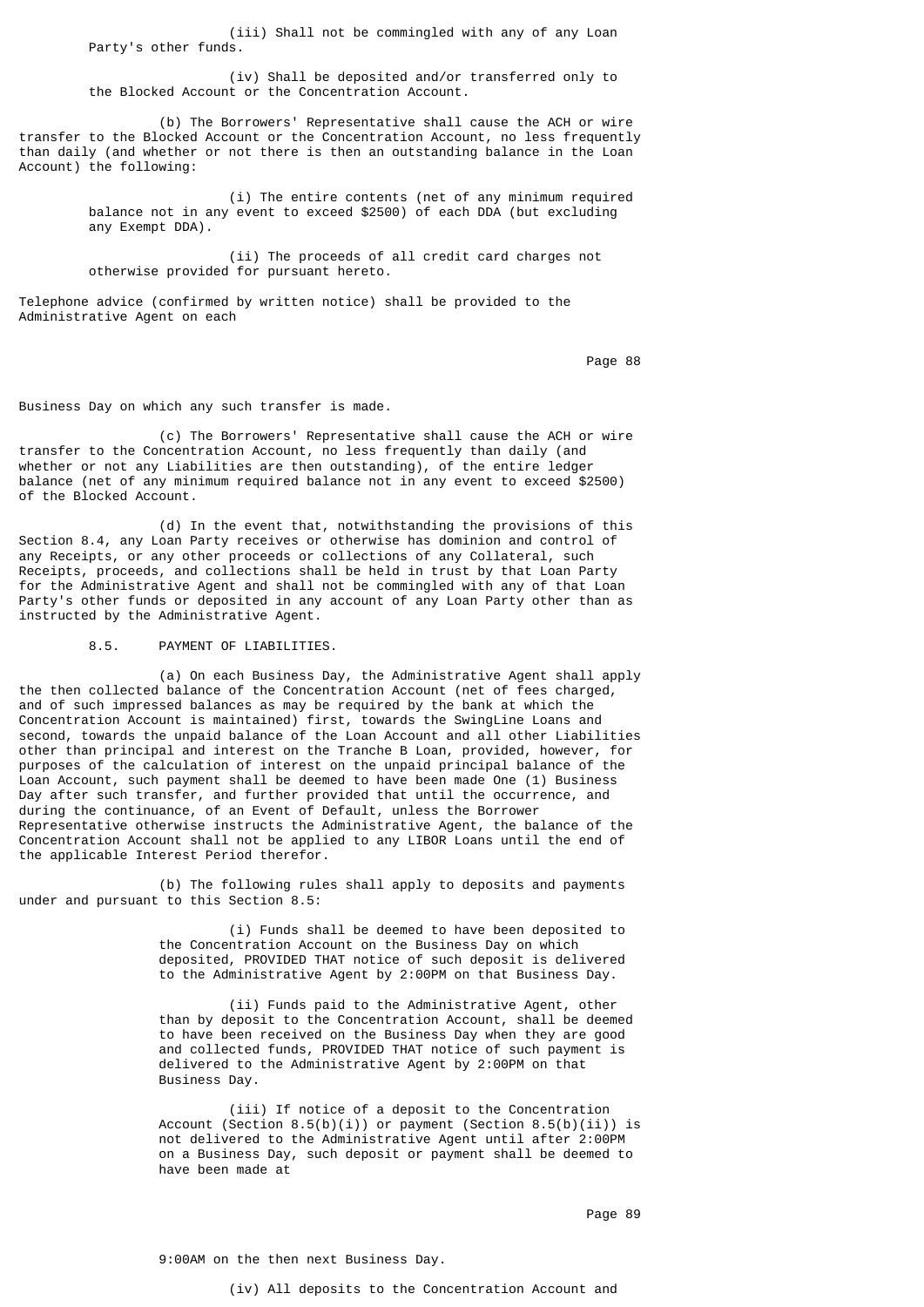other payments to the Administrative Agent are subject to clearance and collection.

 (c) The Administrative Agent shall transfer to the Operating Account any surplus in the Concentration Account remaining after the application towards the Liabilities referred to in Section 8.5(a), above (less those amount which are to be netted out, as provided therein) PROVIDED, HOWEVER, in the event that

(i) a Default has occurred and is continuing;

(ii) either

(A) one or more L/C's are then outstanding;

 (B) there is any amount unpaid on account of the Tranche B Loan, then the Administrative Agent may establish a funded reserve of up to 110% of the aggregate of (x) the Stated Amounts of such L/C's PLUS (y) amounts unpaid on account of the Tranche B Loan. Such funded reserve shall either be (i) returned to the Borrowers' Representative PROVIDED THAT no Default has occurred and is continuing or (ii) applied towards the Liabilities following Acceleration.

 8.6. THE OPERATING ACCOUNT. Except as otherwise specifically provided in, or permitted by, this Agreement, all checks shall be drawn by the Borrowers' Representative upon, and other disbursements shall be made by the Borrowers' Representative solely from, the Operating Account.

### ARTICLE 9 - GRANT OF SECURITY INTEREST:

and

 9.1. GRANT OF SECURITY INTEREST. To secure the Borrowers' prompt, punctual, and faithful performance of all and each of the Liabilities, each Borrower hereby grants to the Collateral Agent, for the benefit of the Lenders as their interests may appear herein, a continuing security interest in and to, and assigns to the Collateral Agent, for the benefit of the Lenders as their interests may appear herein, the following, and each item thereof, whether now owned or now due, or in which that Borrower has an interest, or hereafter acquired, arising, or to become due, or in which that Borrower obtains an interest, and all products, Proceeds, substitutions, and accessions of or to any of the following (all of which, together with any other property in which the Collateral Agent may in the future be granted a security interest, is referred to herein as the "COLLATERAL"; any of the following terms not defined in this Agreement shall have the meanings attributed thereto in the UCC):

- (a) All Accounts and accounts receivable.
- (b) All Inventory.
- (c) All General Intangibles.

en de la provincia de la provincia de la provincia de la provincia de la provincia de la provincia de la provi

- (d) All Equipment.
- (e) All Goods.
- (f) All Farm Products.
- (g) All Fixtures.
- (h) All Chattel Paper.
- (i) All Letter-of-Credit Rights.
- (j) All Payment Intangibles.
- (k) All Supporting Obligations.
- (l) All books, records, and information relating to the Collateral and/or to the operation of each Borrower's business, and all rights of access to such books, records, and information, and all property in which such books, records, and information are stored, recorded, and maintained.
	- (m) All Leasehold Interests.
	- (n) All Investment Property, Instruments, Documents, Deposit Accounts, money, policies and certificates of insurance, deposits, impressed accounts, compensating balances, cash, or other property.

or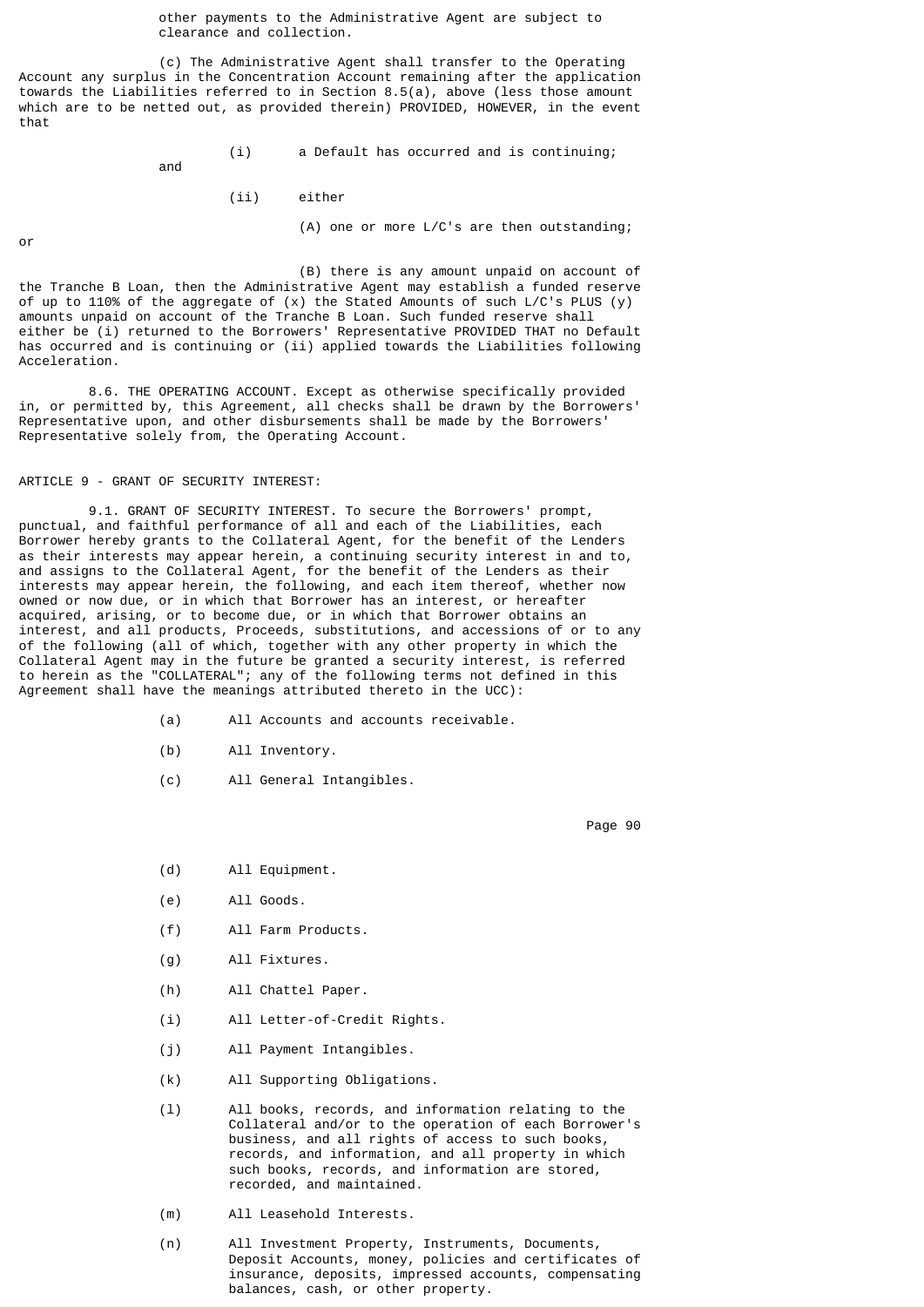- (o) Commercial Tort Claims
- (p) All insurance proceeds, refunds, and premium rebates, including, without limitation, proceeds of fire and credit insurance, whether any of such proceeds, refunds, and premium rebates arise out of any of the foregoing (9.1(a) through 9.1(n)) or otherwise.
- (q) All liens, guaranties, rights, remedies, and privileges pertaining to any of the foregoing  $(9.1(a)$  through  $9.1(p)$ , including the right of stoppage in transit.

 Notwithstanding anything in this Agreement to the contrary, with respect to each item of Collateral constituting Equipment subject to a Capital Lease, or constituting an agreement, license, permit or other instrument of a Borrower, such item shall be subject to the security interest created hereby only to the extent that the granting of such security interest, under the terms of such Capital Lease, agreement, license, permit or other instrument, or as provided by law, does not cause any default under or termination of such Capital Lease, agreement, license, permit or other instrument or the loss of any material right of a Borrower thereunder; provided, however, that in no event shall the foregoing be construed to exclude from the security interest created by this Agreement, proceeds or products of any such Capital Lease, agreement, license, permit or other instrument of a Borrower or any accounts receivable or the right to payments due or to become due a Borrower under any such agreement or other instrument.

Page 91

## 9.2. EXTENT AND DURATION OF SECURITY INTEREST; NOTICE.

 (a) The security interest created and granted herein is in addition to, and supplemental of, any security interest previously granted by any Borrower to the Collateral Agent and shall continue in full force and effect applicable to all Liabilities until both (a) all Liabilities have been paid and/or satisfied in full and (b) the security interest created herein is specifically terminated in writing by a duly authorized officer of the Collateral Agent.

 (b) It is intended that the Collateral Interests created herein extend to and cover all assets of each Borrower.

 (c) If a Borrower shall at any time acquire a Commercial Tort Claim, the Borrowers' Representative shall promptly notify the Administrative Agent in writing of the details thereof and the Borrower shall take such actions as the Collateral Agent shall request in order to grant to the Collateral Agent, for the benefit of the Lenders as their interests may appear herein, a perfected and first priority security interest therein and in the Proceeds thereof.

## ARTICLE 10 - COLLATERAL AGENT AS ATTORNEY-IN-FACT:

 10.1. APPOINTMENT AS ATTORNEY-IN-FACT. Each Borrower hereby irrevocably constitutes and appoints the Collateral Agent as that (acting through any of its officers) Borrower's true and lawful attorney, with full power of substitution, following the occurrence of an Event of Default, to convert the Collateral into cash at the sole risk, cost, and expense of that Borrower, but for the sole benefit of the Agents and the Lenders. The rights and powers granted the Collateral Agent by this appointment include but are not limited to the right and power to:

 (a) Prosecute, defend, compromise, or release any action relating to the Collateral.

 (b) Sign change of address forms to change the address to which each Borrower's mail is to be sent to such address as the Collateral Agent shall designate; receive and open each Borrower's mail; remove any Receivables Collateral and Proceeds of Collateral therefrom and turn over the balance of such mail either to the Borrowers' Representative or to any trustee in bankruptcy or receiver of the Borrowers' Representative, or other legal representative of a Borrower whom the Collateral Agent determines to be the appropriate person to whom to so turn over such mail.

 (c) Endorse the name of the relevant Borrower in favor of the Collateral Agent upon any and all checks, drafts, notes, acceptances, or other items or instruments; sign and endorse the name of the relevant Borrower on, and receive as secured party, any of the Collateral, any invoices, schedules of Collateral, freight or express receipts, or bills of lading, storage receipts, warehouse receipts, or other documents of title respectively relating to the Collateral.

 (d) Sign the name of the relevant Borrower on any notice to that Borrower's Account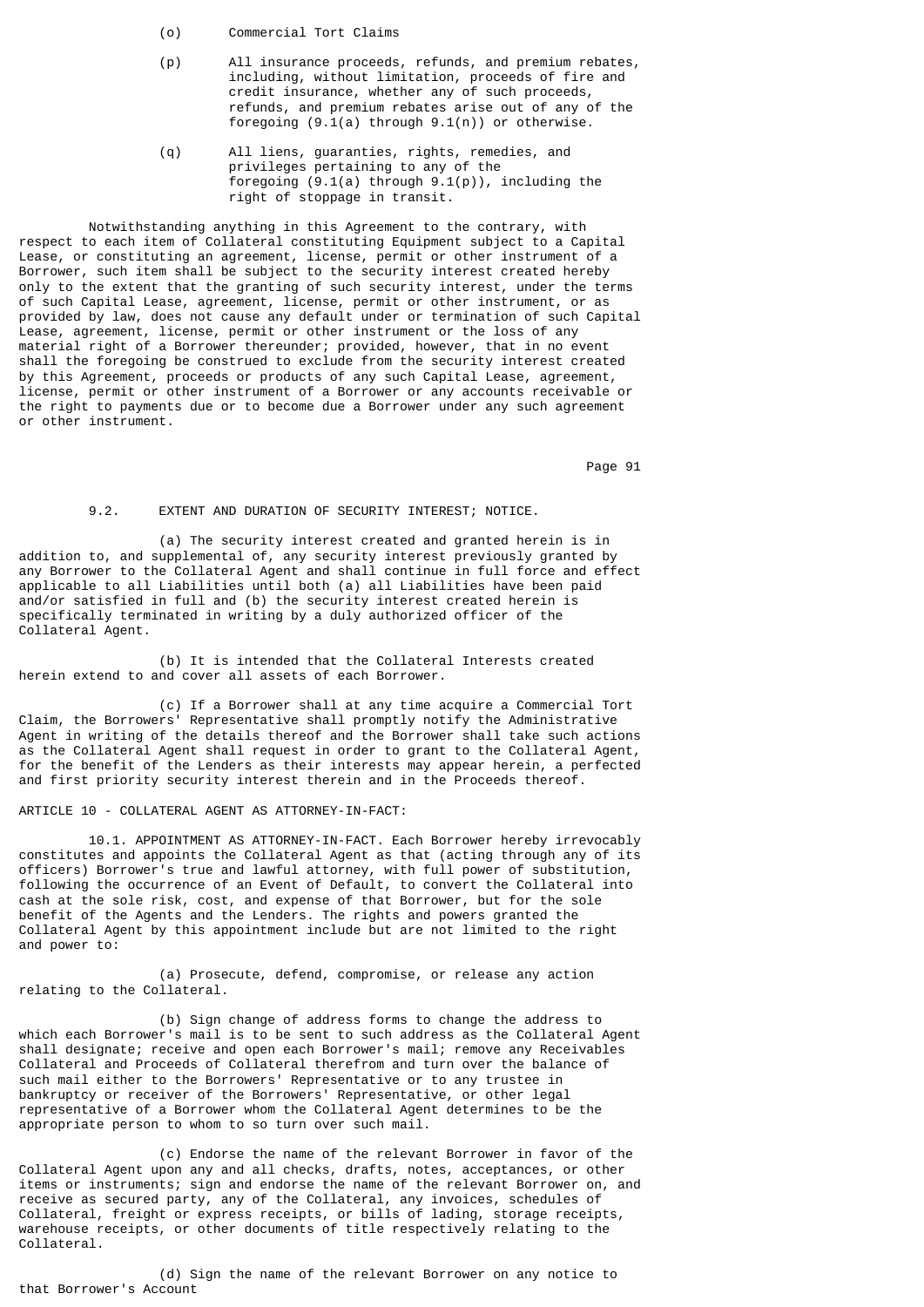Debtors or verification of the Receivables Collateral; sign the relevant Borrower's name on any Proof of Claim in Bankruptcy against Account Debtors, and on notices of lien, claims of mechanic's liens, or assignments or releases of mechanic's liens securing the Accounts.

 (e) Take all such action as may be necessary to obtain the payment of any letter of credit and/or banker's acceptance of which any Borrower is a beneficiary.

 (f) Repair, manufacture, assemble, complete, package, deliver, alter or supply goods, if any, necessary to fulfill in whole or in part the purchase order of any customer of each Borrower.

 (g) Use, license or transfer any or all General Intangibles of each Borrower.

 10.2. NO OBLIGATION TO ACT. The Collateral Agent shall not be obligated to do any of the acts or to exercise any of the powers authorized by Section 10.1 herein, but if the Collateral Agent elects to do any such act or to exercise any of such powers, it shall not be accountable for more than it actually receives as a result of such exercise of power, and shall not be responsible to any Borrower for any act or omission to act except for any act or omission to act as to which there is a final determination made in a judicial proceeding (in which proceeding the Collateral Agent has had an opportunity to be heard) which determination includes a specific finding that the subject act or omission to act had been grossly negligent or in actual bad faith or constituted wilful misconduct.

ARTICLE 11 - EVENTS OF DEFAULT:

 The occurrence of any event described in this Article 11 respectively shall constitute an "EVENT OF DEFAULT" herein. The occurrence of any Event of Default shall also constitute, without notice or demand, a default under all other agreements between any Agent and any Lender and any Loan Party and instruments and papers heretofore, now, or hereafter given any Agent and any Lender by any Loan Party.

 11.1. FAILURE TO PAY THE REVOLVING CREDIT OR THE TRANCHE B LOAN The failure by any Loan Party to pay when due any principal of, interest on, or fees in respect of, the Revolving Credit or the Tranche B Loan.

 11.2. FAILURE TO MAKE OTHER PAYMENTS. The failure by any Loan Party to pay within five (5) Business Days when due (or upon demand, if payable on demand) any payment Liability other than any payment liability on account of the principal of, or interest on, or fees in respect of, the Revolving Credit or the Tranche B Loan.

 11.3. FAILURE TO PERFORM COVENANT OR LIABILITY (NO GRACE PERIOD) . The failure by

Page 93 **Page 93** 

any Loan Party to promptly, punctually, faithfully and timely perform, discharge, or comply with any covenant or Liability not otherwise described in Section 11.1 or Section 11.2 hereof, and included in any of the following provisions hereof:

RELATES TO : ------------- ------------- ------------- -------------  $---5.2(c)$ State of Organization, State Identification Number and Taxpayer Identification Number 5.3(b) Notice of Name Change 5.5 Location of Collateral 5.7(a) Title to Assets 5.8

SECTION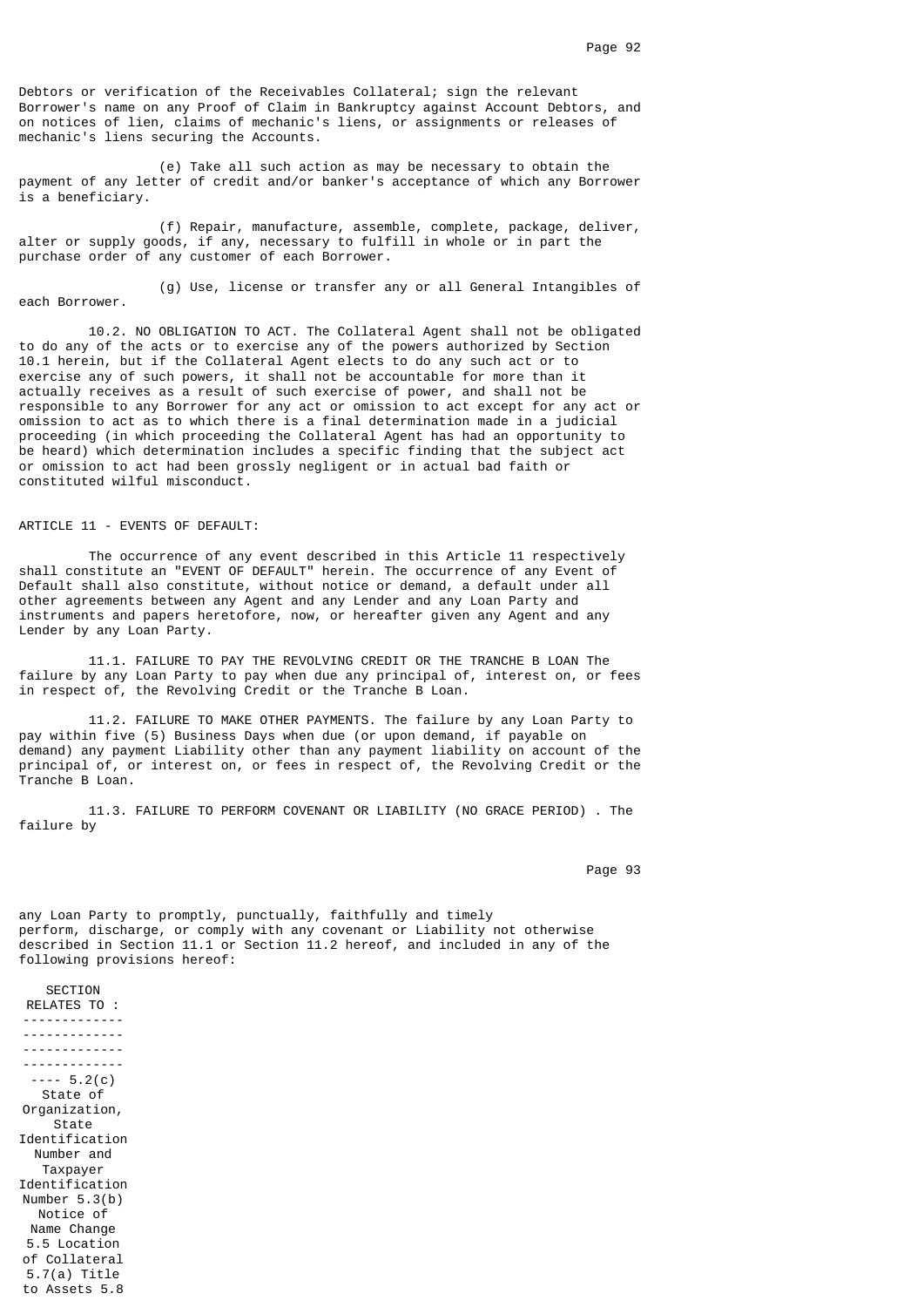Indebtedness 5.9 Insurance Policies 5.20, 5.21 Dividends, Investments and Other Entity Actions 5.26 Affiliate Transactions 5.27 Further Assurances 6.11 Minimum Excess Availability and Capital Expenditures 7.1 Use of Inventory Collateral Article 8 Cash Management (except if the failure to comply is as a result of force majeure or through no fault of the Loan Parties)

 11.4. FINANCIAL REPORTING REQUIREMENTS. The failure by the any Loan Party to promptly, punctually, faithfully and timely perform, discharge, or comply with the financial reporting requirements included in Article 6, subject, however, to the following limited number of grace periods applicable to certain of those requirements:

REPORT/STATEMENT REQUIRED BY GRACE PERIOD NUMBER OF GRACE SECTION PERIODS Borrowing Base Certificates 6.4 One Business Day Three per Fiscal Quarter Weekly Report 6.5 Two Business Days Six in any 12 months Monthly Report (15 Days) 6.5 Three Business Days Three in any 12 months Monthly Reports (30 Days) 6.5 Three Business Days Three in any 12 months

 11.5. FAILURE TO PERFORM COVENANT OR LIABILITY (GRACE PERIOD). The failure by any Loan Party, within fifteen (15) days following the earlier of any Loan Party's knowledge of a breach of any covenant or Liability not described in any of Sections 11.1, 11.2, 11.3 or 11.4, or of the Borrowers' Representative's receipt of written notice from the Administrative Agent of the breach of any such covenants or Liabilities.

11.6. TRANCHE B LOAN ACTION EVENT ACCELERATION.

(a) The occurrence of any Tranche B Loan Action Event.

 (b) The Administrative Agent's receipt of an Acceleration Notice pursuant to Section 14.2.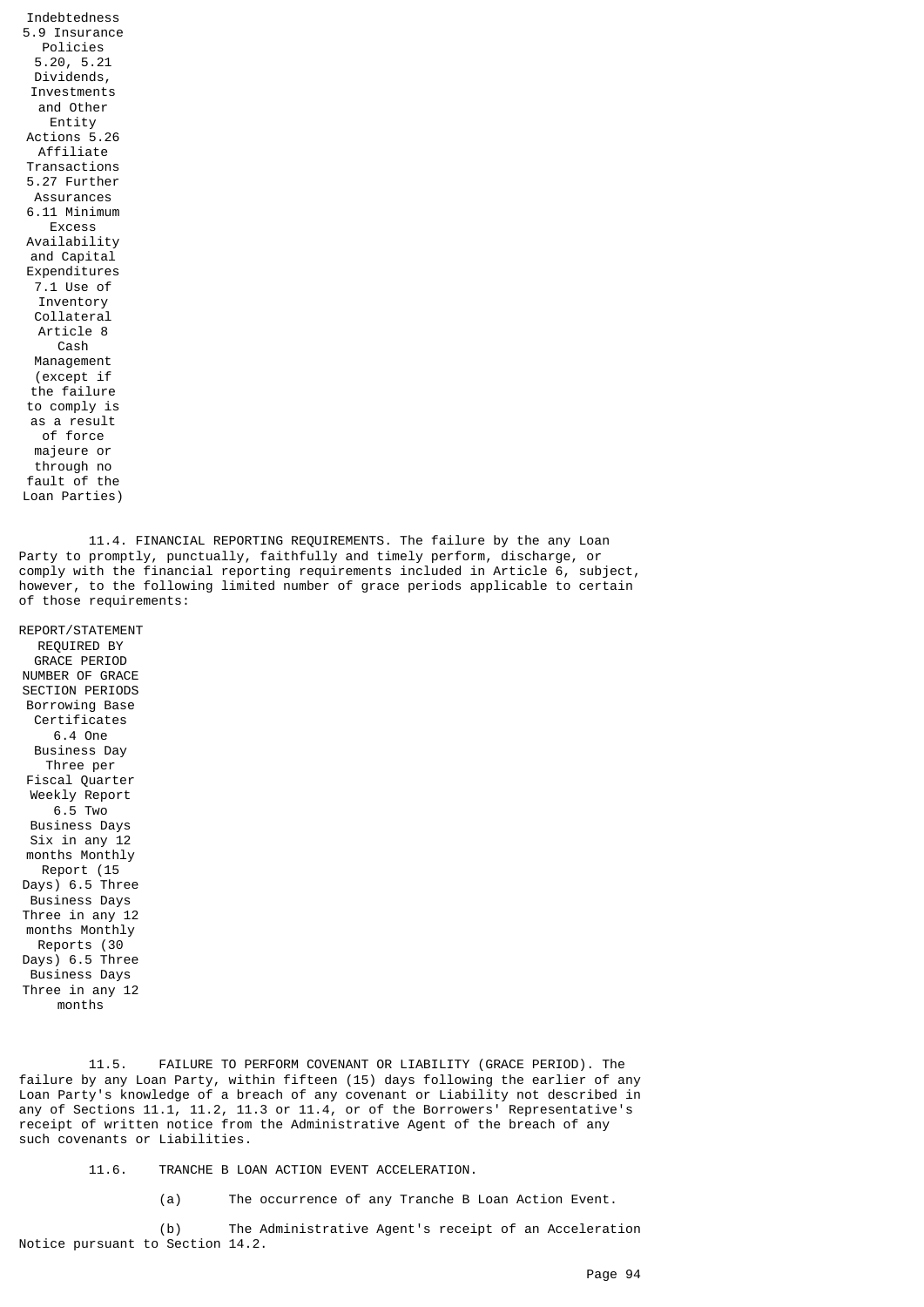11.7. MISREPRESENTATION. The determination by the Administrative Agent that any representation or warranty at any time made by any Loan Party to any Agent or any Lender was not true or complete in all material respects when given; PROVIDED, HOWEVER, that for purposes of this Section 11.7, any representation or warranty made by the Loan Parties in reliance on representations and warranties made by Casual Male Corp. and certain of its Subsidiaries in the Casual Male Acquisition Agreement shall be deemed to have been made to the Loan Parties' knowledge; and, PROVIDED FURTHER, that if any such representation or warranty is deemed repeated by the Loan Parties under the terms of this Agreement on and after September 30, 2002, and such representation and warranty was not true or complete in all material respects when given, and the Loan Parties have failed to correct such representation or warranty by providing revised schedules or exhibits, or otherwise, in each case to the Administrative Agent's satisfaction, then the foregoing proviso shall be of no effect.

 11.8. ACCELERATION OF OTHER DEBT; BREACH OF LEASE. The occurrence of any event such that any Indebtedness of any Loan Party in excess of \$1,000,000.00 to any creditor other than the Agent or any Lender could be accelerated (provided, that an event of default under the 12% Subordinated Note (or any Note Purchase Agreement under which such Subordinated Note is issued) caused solely by a breach of a representation or warranty shall not be an Event of Default hereunder) or, without the consent of a Loan Party, Leases with aggregate monthly rents of at least \$500,000.00 could be terminated prior to the stated termination date thereof (whether or not the subject creditor or lessor takes any action on account of such occurrence).

 11.9. DEFAULT UNDER OTHER AGREEMENTS. The occurrence of any breach or default under any agreement between the Agent or any Lender and any Loan Party or instrument or paper given the Agent or any Lender by any Loan Party not constituting a Loan Document, whether such agreement, instrument, or paper now exists or hereafter arises, with respect to Indebtedness in excess of \$1,000,000.00 (notwithstanding that the Agent or the subject Lender may not have exercised its rights upon default under any such other agreement, instrument or paper).

 11.10. UNINSURED CASUALTY LOSS. The occurrence of any uninsured loss, theft, damage, or destruction of or to any material portion of the Collateral.

11.11. ATTACHMENT. JUDGMENT. RESTRAINT OF BUSINESS.

 (a) The service of process upon any Agent or any Lender or any Participant of a

Page 95 and the state of the state of the state of the state of the state of the state of the state of the state of the state of the state of the state of the state of the state of the state of the state of the state of th

court order or order of any other applicable governmental authority attaching, by trustee, mesne, or other process, any funds of any Loan Party on deposit with, or assets of any Loan Party in the possession of, that Agent or that Lender or such Participant.

 (b) The entry of judgments against any Loan Party, to the extent not covered by insurance (subject to a reasonable deductible) aggregating more than \$750,000, which judgments are not satisfied (if a money judgment) or appealed from (with execution or similar process stayed) within thirty (30) days of entry.

 (c) The entry of any order or the imposition of any other process having the force of law, the effect of which is to restrain in any material way the conduct by any Loan Party of its business in the ordinary course.

 11.12. CANTON MORTGAGE DEFAULT. The (i) acceleration of any Indebtedness which is secured by the Canton Warehouse or (ii) the failure of the Loan Parties to cause the proceeds of any refinancing or replacement of the Canton Mortgage, and/or any second mortgage on the Canton Warehouse, in each case in excess of the principal outstanding under the Canton Mortgage on the Closing Date, to be applied immediately upon receipt thereof to repayment of the Revolving Credit Obligations.

 11.13. INDICTMENT - FORFEITURE. The indictment of, or institution of any legal process or proceeding against, any Loan Party, under any federal, state, municipal, and other civil or criminal statute, rule, regulation, order, or other requirement having the force of law where the relief, penalties, or remedies sought or available include the forfeiture of more than a DE MINIMIS part of the property of that Loan Party and/or the imposition of any stay or other order, the effect of which could be to restrain in any material way the conduct by any Loan Party of its business in the ordinary course.

11.14. CHALLENGE TO LOAN DOCUMENTS.

 (a) Any challenge by or on behalf of the Borrowers' Representative, any Loan Party to the validity of any Loan Document or the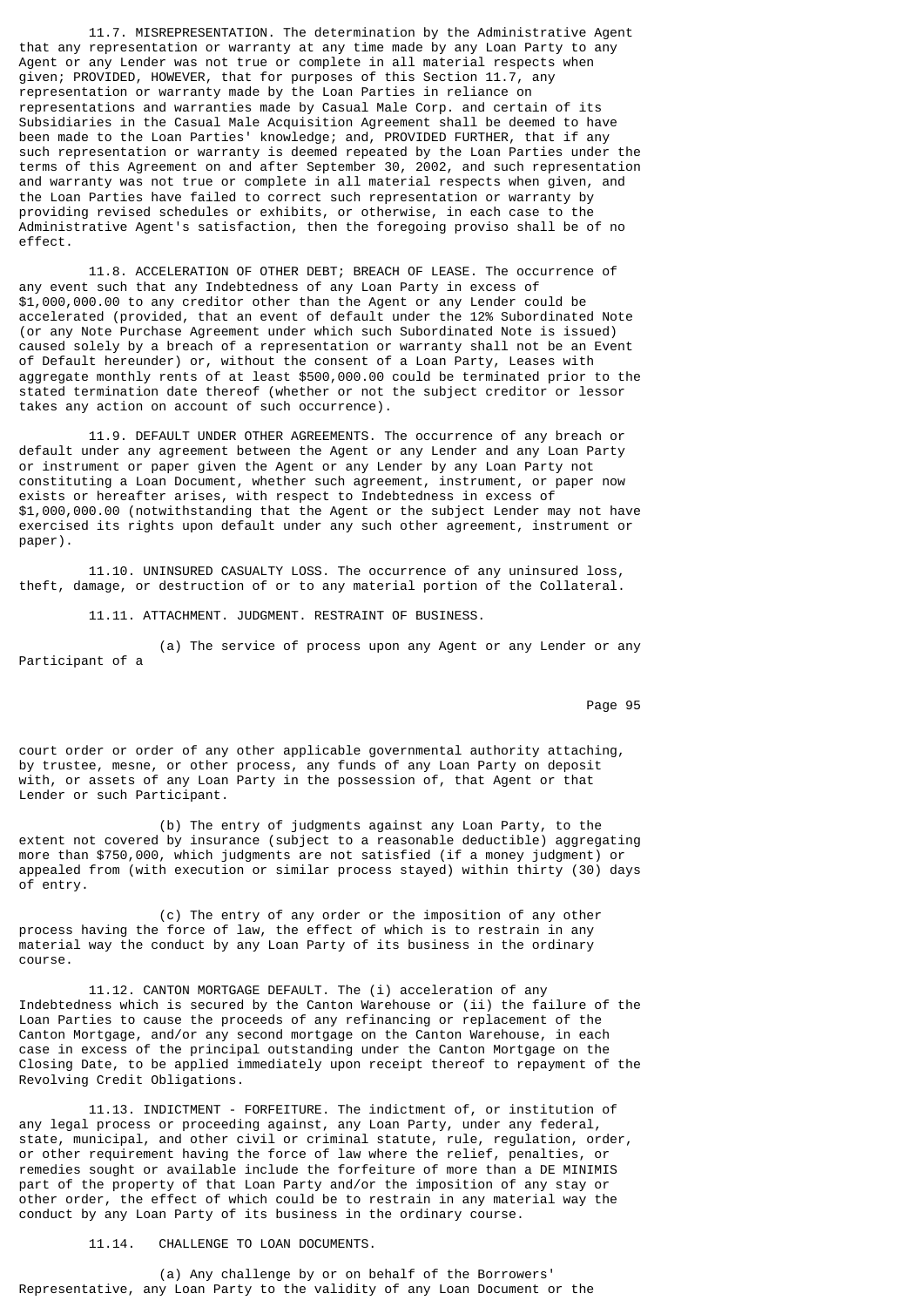applicability or enforceability of any Loan Document strictly in accordance with the subject Loan Document's terms or which seeks to void, avoid, limit, or otherwise adversely affect any security interest created by or in any Loan Document or any payment made pursuant thereto.

 (b) Any determination by any court or any other judicial or government authority that any Loan Document is not enforceable strictly in accordance with the subject Loan Document's terms or which voids, avoids, limits, or otherwise adversely affects any security interest created by any Loan Document or any payment made pursuant thereto.

Page 96 in the state of the state of the state of the state of the state of the state of the state of the state of the state of the state of the state of the state of the state of the state of the state of the state of the

#### 11.15. CHANGE IN CONTROL. Any Change in Control.

 11.16. BUSINESS FAILURE. Any act by, against or relating to any Loan Party, or its property or assets, which act constitutes the determination by any Loan Party to initiate or acquiesce to: a program of partial or total self-liquidation; an application for, consent to, or sufferance of the appointment of a receiver, trustee, or other person, pursuant to court action or otherwise, with respect to all or any part of any Loan Party's property; the granting of any trust mortgage or execution of an assignment for the benefit of the creditors of any Loan Party; any other voluntary or involuntary liquidation or extension of debt agreement for any Loan Party; the offering by, or entering into by, any Loan Party of any composition, extension, or any other arrangement seeking relief from or extension of the debts of any Loan Party; or the initiation of any judicial or non-judicial proceeding or agreement by, against, or including any Loan Party which seeks or intends to accomplish a reorganization or arrangement with creditors; and/or the initiation by or on behalf of any Loan Party of the liquidation or winding up of all or any part of any Loan Party's business or operations.

 11.17. BANKRUPTCY. The failure by any Loan Party to generally pay the debts of that Loan Party as they mature; adjudication of bankruptcy or insolvency relative to any Loan Party; the entry of an order for relief or similar order with respect to any Loan Party in any proceeding pursuant to the Bankruptcy Code or any other federal bankruptcy law; the filing of any complaint, application, or petition by any Loan Party initiating any matter in which any Loan Party is or may be granted any relief from the debts of that Loan Party pursuant to the Bankruptcy Code or any other insolvency statute or procedure; the filing of any complaint, application, or petition against any Loan Party initiating any matter in which that Loan Party is or may be granted any relief from the debts of that Loan Party pursuant to the Bankruptcy Code or any other insolvency statute or procedure, which complaint, application, or petition is not timely contested in good faith by that Loan Party by appropriate proceedings or, if so contested, is not dismissed within ninety (90) days of when filed.

 11.18 TERMINATION OF BUSINESS. Unless subject to the prior written consent of the Agent, the determination of the Loan Parties, whether by vote of the Loan Parties' board of directors or otherwise to: suspend the operation of the Loan Parties' business in the ordinary course, liquidate all or a material portion of the Loan Parties' assets or Stores, or employ an agent or other third party to conduct any so- called store closing, store liquidation or "Going-Out-Of-Business" sales (other than in connection with a Permitted Asset Disposition).

 11.19 PAYMENT OF OTHER INDEBTEDNESS. The Loan Parties shall prepay or discharge any

Page 97 (1992) 2008 12:30 to 1992 2008 12:30 to 1992 2008 12:30 to 1992 2008 12:30 12:30 12:30 12:30 12:30 12:30 12:30 12:30 12:30 12:30 12:30 12:30 12:30 12:30 12:30 12:30 12:30 12:30 12:30 12:30 12:30 12:30 12:30 12:30 1

Indebtedness prior to its maturity date except as expressly permitted hereunder.

 11.20 DEFAULT BY GUARANTOR; TERMINATION OF GUARANTY. The occurrence of any Guarantor Default and/or the termination or attempted termination of any Guaranty Agreement by any Person.

 11.21 MATERIAL ADVERSE CHANGE. An event shall have occurred or failed to occur, which occurrence or failure is or could have a materially adverse effect upon the financial condition of (i) Designs, Inc. and its Subsidiaries when compared with such financial condition as of March 6, 2002 and (ii) Casual Male and its subsidiaries when compared with such financial condition as of April 6, 2002.

 11.22 LEVI STRAUSS CHANGES. There shall have occurred any material adverse change in or to the Loan Parties' business relationship with Levi Strauss & Co. when compared to such relationship as of the Closing Date.

ARTICLE 12 - RIGHTS AND REMEDIES UPON DEFAULT:

12.1 ACCELERATION. Upon the occurrence of any Event of Default, the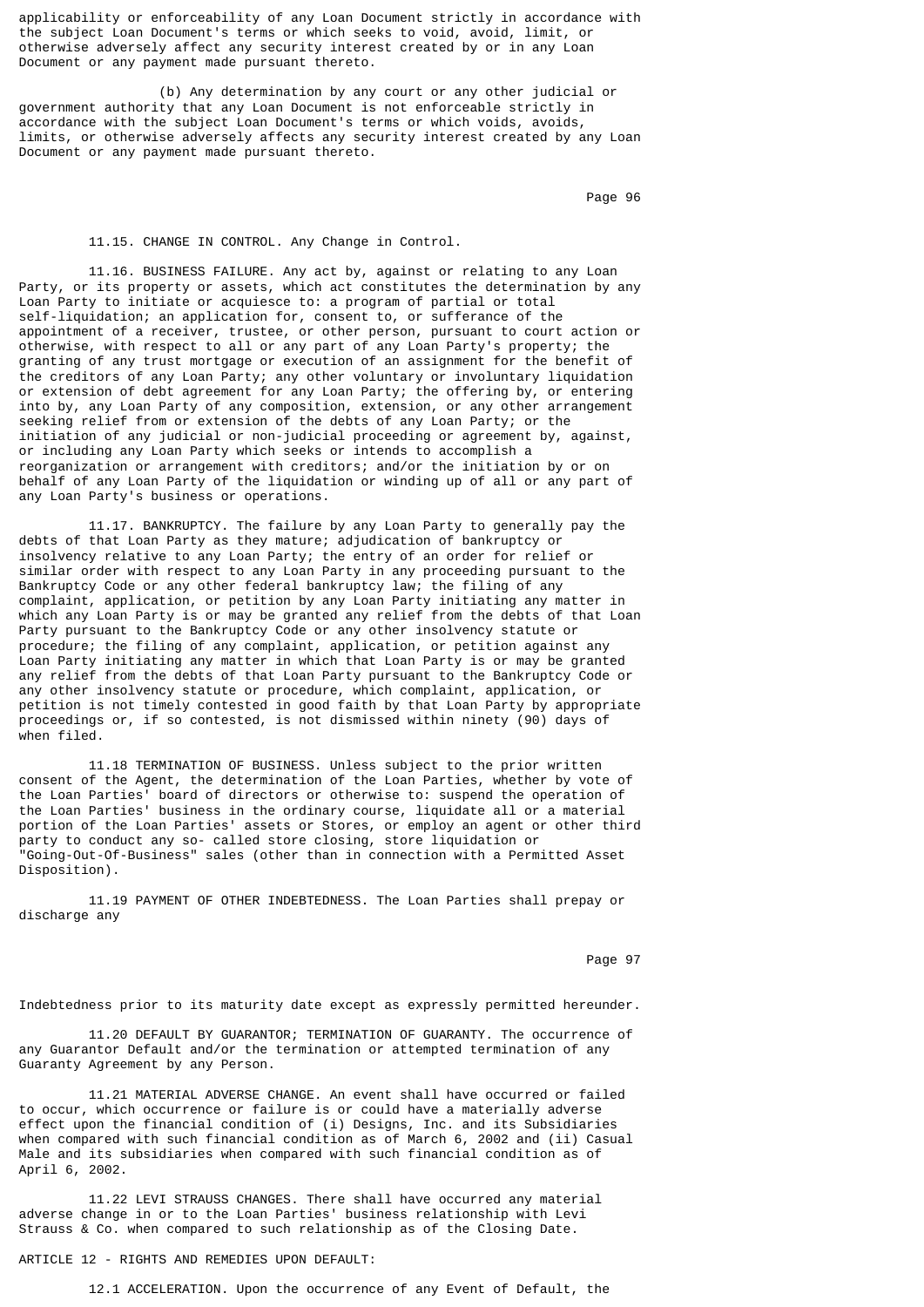Administrative Agent may (and on the issuance of Acceleration Notice(s) requisite to the causing of Acceleration, the Administrative Agent shall) declare all Indebtedness of the Loan Parties to the Lenders to be immediately due and payable and may exercise all of the Administrative Agent's Rights and Remedies (and the Collateral Agent may likewise exercise all of its rights and remedies upon default) as the Administrative Agent from time to time thereafter determines as appropriate.

 12.2. RIGHTS OF ENFORCEMENT. The Collateral Agent shall have all of the rights and remedies of a secured party upon default under the UCC, in addition to which the Collateral Agent shall have all and each of the following rights and remedies:

 (a) To give notice to any bank at which any DDA or Blocked Account is maintained and in which Proceeds of Collateral are deposited, to turn over such Proceeds directly to the Collateral Agent.

 (b) To give notice to any customs broker of any of the Loan Parties to follow the instructions of the Collateral Agent as provided in any written agreement or undertaking of such broker in favor of the Collateral Agent.

 (c) To collect the Receivables Collateral with or without the taking of possession of any of the Collateral.

en de la provincia de la provincia de la provincia de la provincia de la provincia de la provincia de la provi

Collateral.

(d) To take possession of all or any portion of the

 (e) To sell, lease, or otherwise dispose of any or all of the Collateral, in its then condition or following such preparation or processing as the Collateral Agent deems advisable and with or without the taking of possession of any of the Collateral.

 (f) To conduct one or more going out of business sales which include the sale or other disposition of the Collateral.

 (g) To apply the Receivables Collateral or the Proceeds of the Collateral towards (but not necessarily in complete satisfaction of) the Liabilities.

 (h) To exercise all or any of the rights, remedies, powers, privileges, and discretions under all or any of the Loan Documents.

12.3. SALE OF COLLATERAL.

 (a) Any sale or other disposition of the Collateral may be at public or private sale upon such terms and in such manner as the Collateral Agent deems advisable, having due regard to compliance with any statute or regulation which might affect, limit, or apply to the Collateral Agent's disposition of the Collateral.

 (b) The Collateral Agent, in the exercise of the Collateral Agent's rights and remedies upon default, may conduct, or may require the Loan Parties to conduct, one or more going out of business sales, in the Collateral Agent's own right or by one or more agents and contractors. Such sale(s) may be conducted upon any premises owned, leased, or occupied by any Loan Party. The Collateral Agent and any such agent or contractor, in conjunction with any such sale, may augment the Inventory with other goods (all of which other goods shall remain the sole property of the Collateral Agent or such agent or contractor). Any amounts realized from the sale of such goods which constitute augmentations to the Inventory (net of an allocable share of the costs and reasonable expenses incurred in their disposition) shall be the sole property of the Collateral Agent or such agent or contractor and neither any Loan Party nor any Person claiming under or in right of any Loan Party shall have any interest therein. The proceeds of any such going out of business sale which is conducted by a Loan Party at the request of the Collateral Agent shall be first applied to the direct costs of such sale.

 (c) Unless the Collateral is perishable or threatens to decline speedily in value, or is of a type customarily sold on a recognized market (in which event the Collateral Agent shall provide the Borrowers' Representative such notice as may be practicable under the circumstances), the Collateral Agent shall give the Borrowers' Representative at least ten (10) days prior written notice of the date, time, and place of any proposed public sale, and of the date after which any private sale or other disposition of the Collateral may be made. Each Borrower agrees that such written notice shall satisfy all requirements for notice to that Borrower which are imposed under the UCC or other applicable law with respect to the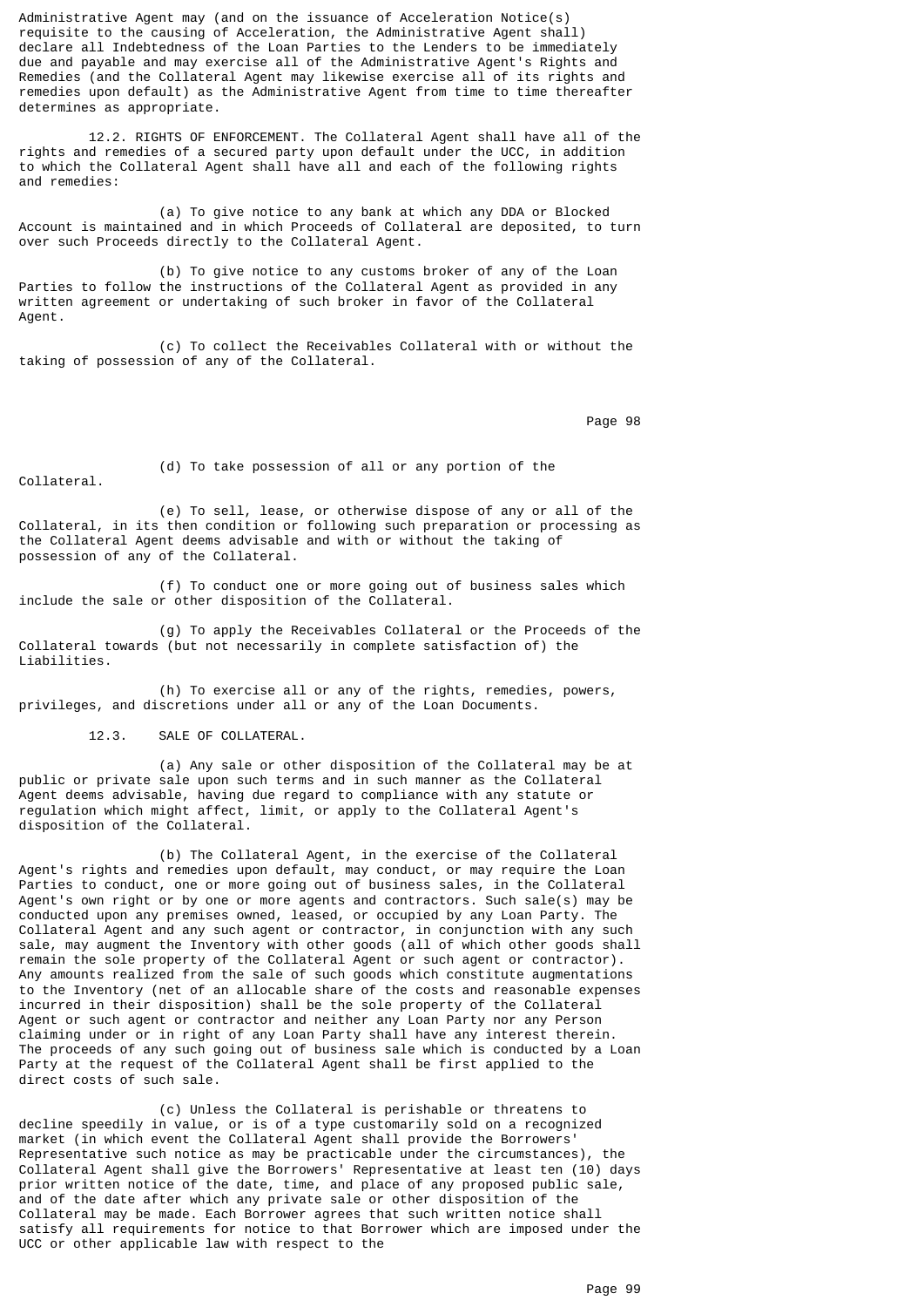exercise of the Collateral Agent's rights and remedies upon default.

 (d) The Collateral Agent, the Administrative Agent, and any Lender may purchase the Collateral, or any portion of it at any sale held under this Article.

 (e) If any of the Collateral is sold, leased, or otherwise disposed of by the Collateral Agent on credit, the Liabilities shall not be deemed to have been reduced as a result thereof unless and until payment is finally received thereon by the Collateral Agent.

 (f) The Collateral Agent shall turn over to the Administrative Agent the proceeds of the exercise by the Collateral Agent of its rights and remedies under this Article 12. The Administrative Agent shall apply the proceeds of the Collateral Agent's exercise of its rights and remedies upon default pursuant to this Article 12 in accordance with Sections 14.7 and 14.8.

 12.4. OCCUPATION OF BUSINESS LOCATION. In connection with the Collateral Agent's exercise of the Collateral Agent's rights under this Article 12, the Collateral Agent may enter upon, occupy, and use any premises owned or occupied by each Loan Party, and may exclude each Loan Party from such premises or portion thereof as may have been so entered upon, occupied, or used by the Collateral Agent. The Collateral Agent shall not be required to remove any of the Collateral from any such premises upon the Collateral Agent's taking possession thereof, and may render any Collateral unusable to the Loan Parties. In no event shall the Collateral Agent be liable to any Loan Party for use or occupancy by the Collateral Agent of any premises pursuant to this Article 12, nor for any charge (such as wages for any Loan Party's employees and utilities) incurred in connection with the Collateral Agent's exercise of the Collateral Agent's Rights and Remedies.

 12.5. GRANT OF NONEXCLUSIVE LICENSE. Except to the extent prohibited by a Borrower's contractual obligations, which prohibition has been disclosed to the Administrative Agent, each Borrower hereby grants to the Collateral Agent a royalty free, nonexclusive and irrevocable license to use, apply, and affix any trademark, trade name, logo, or the like in which any Borrower now or hereafter has rights, such license being with respect to the Collateral Agent's exercise of the rights hereunder including, without limitation, in connection with any completion of the manufacture of Inventory or sale or other disposition of Inventory.

 12.6. ASSEMBLY OF COLLATERAL. The Collateral Agent may require any Borrower to assemble the Collateral and make it available to the Collateral Agent at the Loan Parties' sole risk and expense at a place or places which are reasonably convenient to both the Collateral Agent and the Borrowers' Representative.

Page 100

 12.7. RIGHTS AND REMEDIES. The rights, remedies, powers, privileges, and discretions of the Administrative Agent hereunder (herein, the "AGENTS' RIGHTS AND REMEDIES") shall be cumulative and not exclusive of any rights or remedies which it would otherwise have. No delay or omission by an Agent in exercising or enforcing any of the Agents' Rights and Remedies shall operate as, or constitute, a waiver thereof. No waiver by an Agent of any Event of Default or of any default under any other agreement shall operate as a waiver of any other default hereunder or under any other agreement. No single or partial exercise of any of the Agents' Rights or Remedies, and no express or implied agreement or transaction of whatever nature entered into between any Agent and any person, at any time, shall preclude the other or further exercise of the Agents' Rights and Remedies. No waiver by any Agent of any of the Agents' Rights and Remedies on any one occasion shall be deemed a waiver on any subsequent occasion, nor shall it be deemed a continuing waiver. The Agents' Rights and Remedies may be exercised at such time or times and in such order of preference as the Agents may determine. The Agents' Rights and Remedies may be exercised without resort or regard to any other source of satisfaction of the Liabilities.

ARTICLE 13 - REVOLVING CREDIT FUNDINGS AND DISTRIBUTIONS:

13.1. REVOLVING CREDIT FUNDING PROCEDURES.

 (a) The Agent shall advise each Revolving Credit Lender, no later than 2:00PM on a date on which any Revolving Credit Loan (other than a SwingLine Loan) is to be made, that such Revolving Credit Loan is to be made. Such advice, in each instance, may be by telephone or facsimile transmission, PROVIDED THAT if such advice is by telephone, it shall be confirmed in writing. Advice of a Revolving Credit Loan shall include the amount of and interest rate applicable to the subject Revolving Credit Loan.

 (b) Subject to that Revolving Credit Lender's Revolving Credit Dollar Commitment, each Revolving Credit Lender, by no later than the end of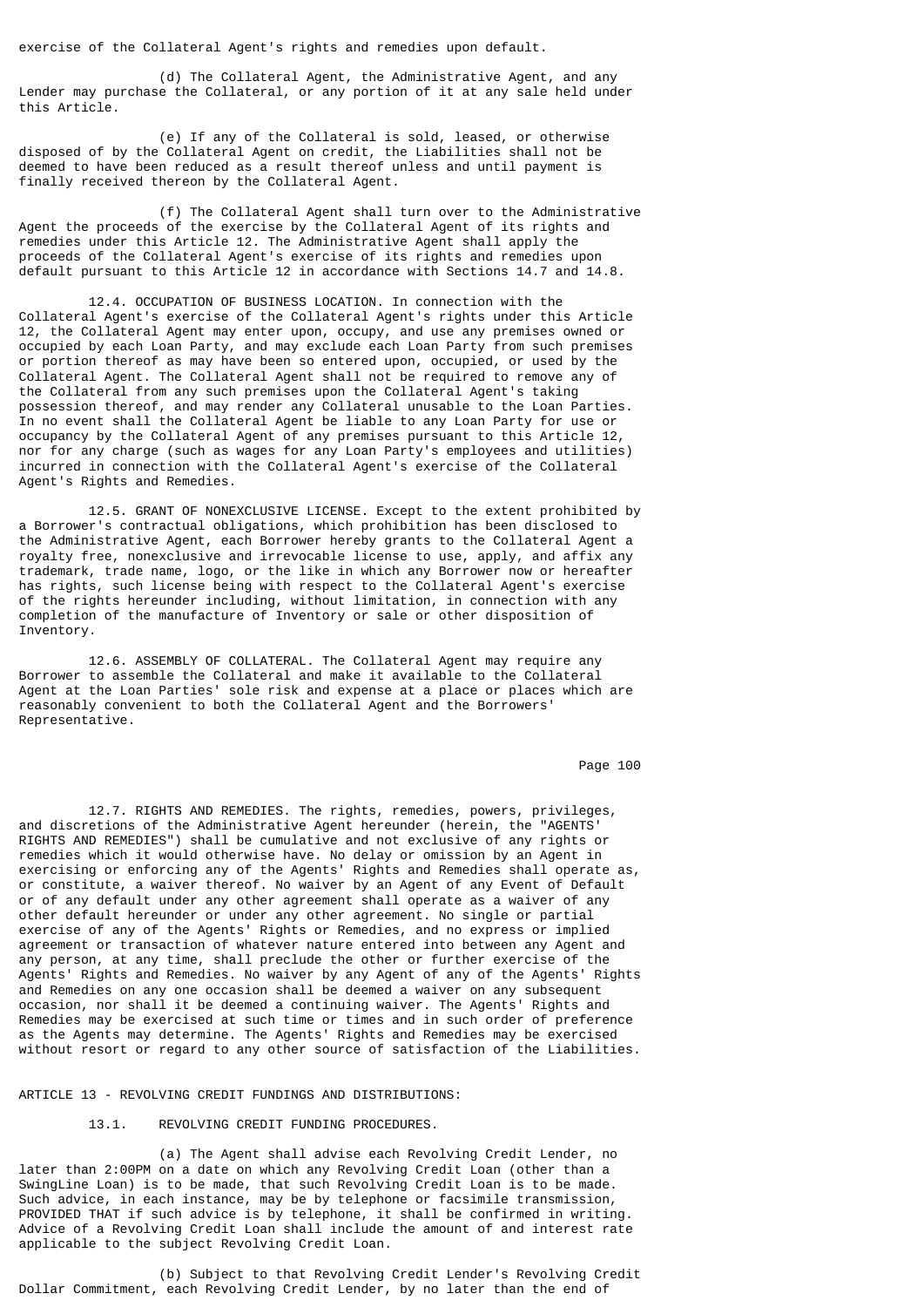business on the day on which the subject Revolving Credit Loan is to be made, shall Transfer that Revolving Credit Lender's Revolving Credit Percentage Commitment of the subject Revolving Credit Loan to the Administrative Agent.

13.2. SWINGLINE LOANS.

 (a) In the event that, when a Revolving Credit Loan is requested, the aggregate unpaid balance of the SwingLine Loan is less than the SwingLine Loan Ceiling, then the SwingLine Lender may advise the Administrative Agent that the SwingLine Lender has determined to include up to the amount of the requested Revolving Credit Loan as part of the SwingLine Loan. In such event, the SwingLine Lender shall Transfer the amount of the requested Revolving Credit Loan to the Administrative Agent.

 (b) The SwingLine Loan shall be converted to a Revolving Credit Loan in which all

Page 101

Revolving Credit Lenders participate as follows:

 (i) At any time and from time to time, the SwingLine Lender may advise the Administrative Agent that all, or any part, of the SwingLine Loan is to be converted to a Revolving Credit Loan in which all Revolving Credit Lenders participate, provided that if the Administrative Agent is not so advised by the SwingLine Lender, then all SwingLine Loans shall be converted no less frequently than weekly to Revolving Credit Loans in which all Revolving Credit Lenders participate.

 (ii) At the initiation of a Liquidation, the then entire unpaid principal balance of the SwingLine Loan shall be converted to a Revolving Credit Loan in which all Revolving Credit Lenders participate.

In either such event, the Administrative Agent shall advise each Revolving Credit Lender of such conversion as if, and with the same effect as if, such conversion were the making of a Revolving Credit Loan as provided in Section 14.1.

 (c) The SwingLine Lender, in separate capacities, may also be one or more Agents, a Revolving Credit Lender or the Tranche B Lender.

 (d) The SwingLine Lender, in its capacity as SwingLine Lender, is not a "Revolving Credit Lender" for any of the following purposes:

> (i) Except as otherwise specifically provided in the relevant Section, any distribution pursuant to Section 14.8.

 (ii) Determination of whether the requisite holders of Loan Commitments have Consented to action requiring such Consent.

13.3. ADMINISTRATIVE AGENT'S COVERING OF FUNDINGS:

 (a) Each Revolving Credit Lender shall make available to the Administrative Agent, as provided herein, that Revolving Credit Lender's Revolving Credit Percentage Commitment of the following:

> (i) Each Revolving Credit Loan, up to the maximum amount of that Revolving Credit Lender's Revolving Credit Dollar Commitment of the Revolving Credit Loans.

 (ii) Up to the maximum amount of that Revolving Credit Lender's Revolving Credit Dollar Commitment of each L/C Drawing (to the extent that such L/C Drawing is not "covered" by a Revolving Credit Loan as provided herein).

(b) In all circumstances, the Administrative Agent may:

 (i) Assume that each Revolving Credit Lender, subject to Section 13.3(a), timely shall make available to the Administrative Agent that Revolving Credit Lender's Revolving Credit Percentage Commitment of each Revolving Credit Loan, notice of which is provided pursuant to Section 13.1 and shall make available, to the extent not "covered" by a Revolving Credit

Page 102

 Loan, that Revolving Credit Lender's Revolving Credit Percentage Commitment of any honoring of an L/C.

 (ii) In reliance upon such assumption, make available the corresponding amount to the Loan Parties.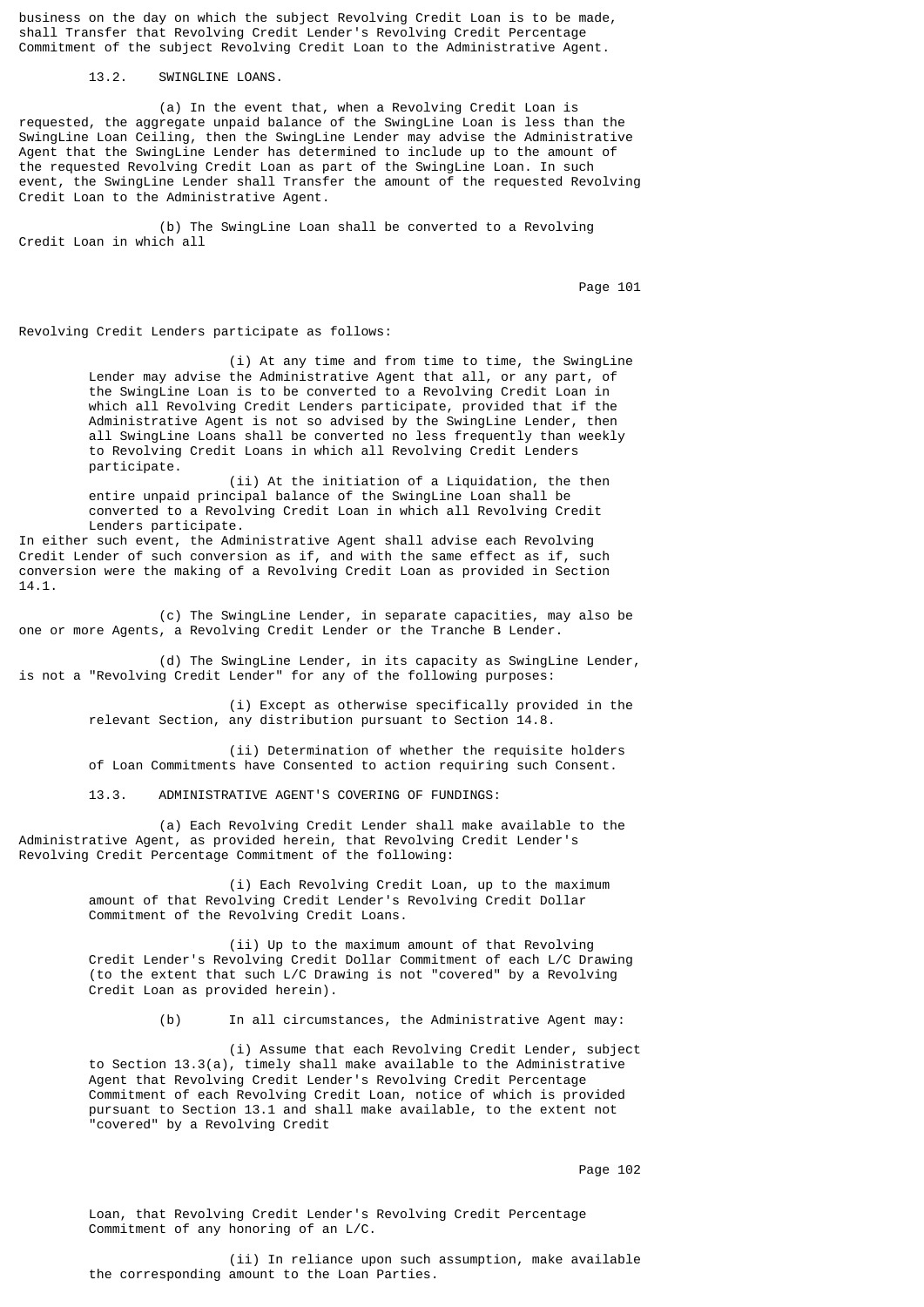(iii) Assume that each Revolving Credit Lender timely shall pay, and shall make available, to the Administrative Agent all other amounts which that Revolving Credit Lender is obligated to so pay and/or make available hereunder or under any of the other Loan Documents.

 (c) In the event that, in reliance upon any of such assumptions, the Administrative Agent makes available a Revolving Credit Lender's Revolving Credit Percentage Commitment of one or more Revolving Credit Loans, or any other amount to be made available hereunder or under any of the other Loan Documents, which amount a Revolving Credit Lender (a "DELINQUENT REVOLVING CREDIT LENDER") fails to provide to the Administrative Agent within One (1) Business Day of written notice of such failure, then:

> (i) The amount which had been made available by the Administrative Agent is an " ADMINISTRATIVE AGENT'S COVER" (and is so referred to herein).

 (ii) All interest paid by the Loan Parties on account of the Revolving Credit Loan or coverage of the subject L/C Drawing which consist of the Administrative Agent's Cover shall be retained by the Administrative Agent until the Administrative Agent's Cover, with interest, has been paid.

 (iii) The Delinquent Revolving Credit Lender shall pay to the Administrative Agent, on demand, interest at a rate equal to the prevailing federal funds rate on any Administrative Agent's Cover in respect of that Delinquent Revolving Credit Lender

 (iv) The Administrative Agent shall have succeeded to all rights to payment to which the Delinquent Revolving Credit Lender otherwise would have been entitled hereunder in respect of those amounts paid by or in respect of the Loan Parties on account of the Administrative Agent's Cover together with interest until it is repaid. Such payments shall be deemed made first towards the amounts in respect of which the Administrative Agent's Cover was provided and only then towards amounts in which the Delinquent Revolving Credit Lender is then participating. For purposes of distributions to be made pursuant to Section 13.4(a) (which relates to ordinary course distributions) or Section 14.7 (which relates to distributions of proceeds of a Liquidation) below, amounts shall be deemed distributable to a Delinquent Revolving Credit Lender (and consequently, to the Administrative Agent to the extent to which the Administrative Agent is then entitled) at the highest level of distribution (if applicable) at which the Delinquent Revolving Credit Lender would otherwise have been entitled to a distribution.

 (v) Subject to Subsection 13.3(c)(iv), the Delinquent Revolving Credit Lender shall be

Page 103

 entitled to receive any payments from the Loan Parties to which the Delinquent Revolving Credit Lender is then entitled, PROVIDED HOWEVER there shall be deducted from such amount and retained by the Administrative Agent any interest to which the Administrative Agent is then entitled on account of Section  $13.3(c)(ii)$ , above.

 (d) A Delinquent Revolving Credit Lender shall not be relieved of any obligation of such Delinquent Revolving Credit Lender hereunder (all and each of which shall constitute continuing obligations on the part of any Delinquent Revolving Credit Lender).

 (e) A Delinquent Revolving Credit Lender may cure its status as a Delinquent Revolving Credit Lender by paying the Administrative Agent the aggregate of the following:

> (i) The Administrative Agent's Cover (to the extent not previously repaid by the Loan Parties and retained by the Administrative Agent in accordance with Subsection  $13.3(c)(iv)$ , above) with respect to that Delinquent Revolving Credit Lender.

PLUS

 (ii) The aggregate of the amount payable under Subsection 13.3(c)(iii), above (which relates to interest to be paid by that Delinquent Revolving Credit Lender).

PLUS

(iii) All such costs and expenses as may be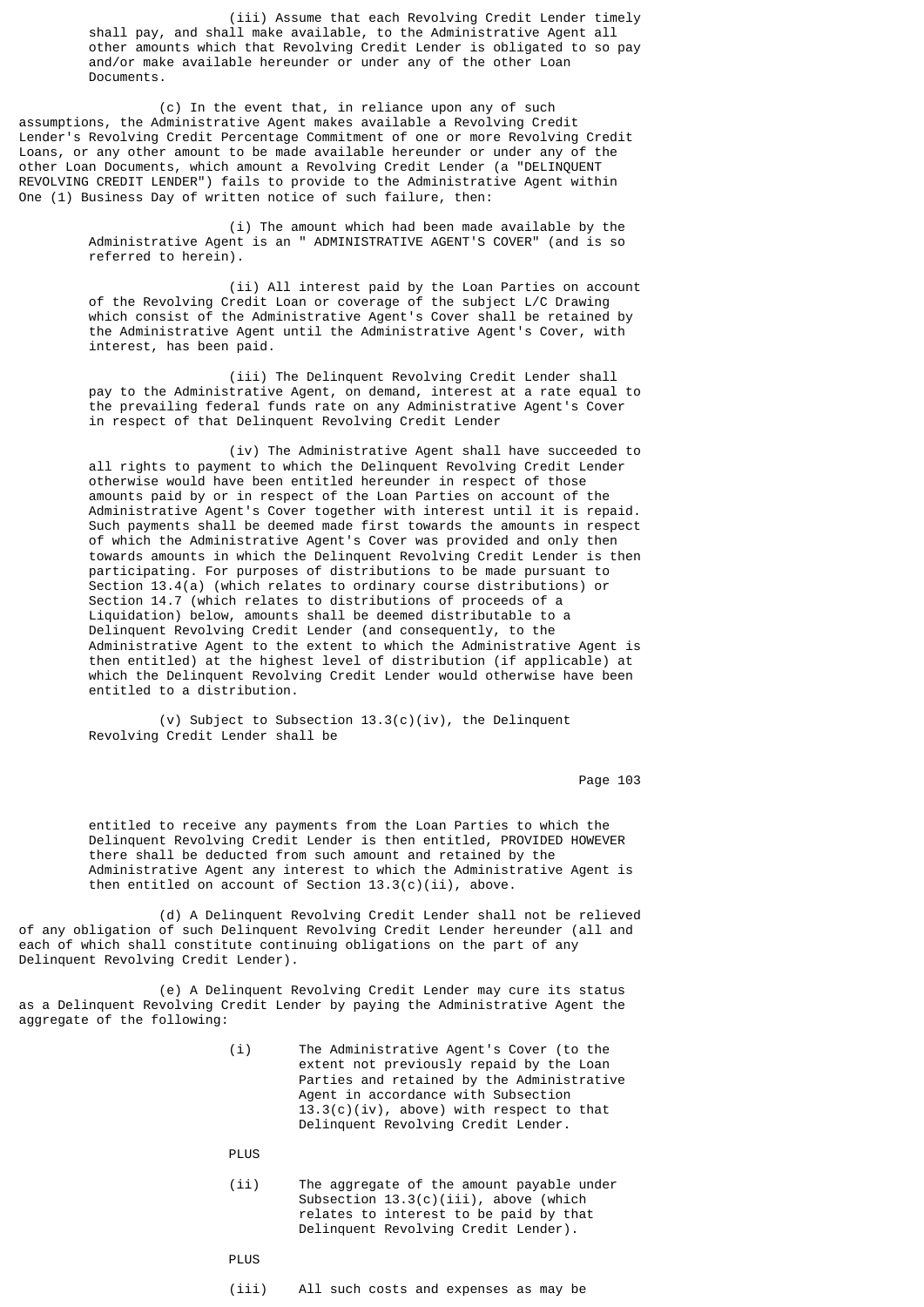incurred by the Administrative Agent in the enforcement of the Administrative Agent's rights against such Delinquent Revolving Credit Lender.

 13.4. ORDINARY COURSE DISTRIBUTIONS: REVOLVING CREDIT. (THIS SECTION 13.4 APPLIES UNLESS THE PROVISIONS OF SECTION 14.7 (WHICH RELATES TO DISTRIBUTIONS IN THE EVENT OF A LIQUIDATION) BECOME OPERATIVE).

 (a) Weekly, on such day as may be set from time to time by the Administrative Agent (or more frequently at the Administrative Agent's option), the Administrative Agent and each Revolving Credit Lender shall settle up on amounts advanced under the Revolving Credit and collected funds received in the Concentration Account.

 (b) The Administrative Agent shall distribute to the SwingLine Lender and to each Revolving Credit Lender such Person's respective Pro-Rata share of interest payments on the Revolving Credit Loans when actually received and collected by the Administrative Agent (excluding the one Business Day for settlement provided for in Section 8.5(a), which shall be for the account of the Administrative Agent only). For purposes of calculating interest due to a Revolving Credit Lender, that Revolving Credit Lender

Page 104

shall be entitled to receive interest on the actual amount contributed by that Revolving Credit Lender towards the principal balance of the Revolving Credit Loans outstanding during the applicable period covered by the interest payment made by the Loan Parties. Any net principal reductions to the Revolving Credit Loans received by the Administrative Agent in accordance with the Loan Documents during such period shall not reduce such actual amount so contributed, for purposes of calculation of interest due to that Revolving Credit Lender, until the Administrative Agent has distributed to that Revolving Credit Lender its Pro-Rata share thereof.

 (c) The Administrative Agent shall distribute fees paid on account of the Revolving Credit, as follows:

> (i) L/C Fee (Section 2.20(a)): Pro-Rata to the Revolving Credit Lenders.

 (ii) Unused Line Fee (Section 2.15): Pro-Rata to the Revolving Credit Lenders.

 (iii) Revolving Credit Early Termination Fee (Section 2.16) : Pro-Rata to the Revolving Credit Lenders.

 (iv) Revolving Credit Commitment Fee (Section 2.13) : As provided in separate letter agreements with the respective Revolving Credit Lenders.

 (d) No Lender shall have any interest in or right to receive any part of the following:

> (i) Any interest which reflects "float" as described in the PROVISO included in Section 8.5(a), all of which float shall be for the account of the Administrative Agent only.

 (ii) The Administrative Agent's Monitoring Fee (Section 2.14) to be paid by the Loan Parties to the Administrative Agent.

 (iii) Fees described in Section 2.20(b) (which relates to fees associated with, among other things, the issuance of L/C's): Retained by the Issuer.

 (e) No Revolving Credit Lender shall have any interest in or right to receive any part of the Tranche B Fees.

 (f) Any amount received by the Administrative Agent or the Collateral Agent as reimbursement for any cost or expense (including without limitation, reasonable attorneys' fees) shall be distributed by the Administrative Agent to that Person which is entitled to such reimbursement as provided in this Agreement (and if such Person(s) is (are) the Lenders, Pro-Rata determined as of the date on which the expense, in respect of which such reimbursement is being made, was incurred).

 (g) Each distribution pursuant to this Section 13.4 is subject to Section 13.3(c), above (which relates to the effect of the failure of any Revolving Credit Lender to have Transferred to the Administrative Agent any amount which that Revolving Credit Lender is then obligated to so Transfer pursuant to the within Agreement).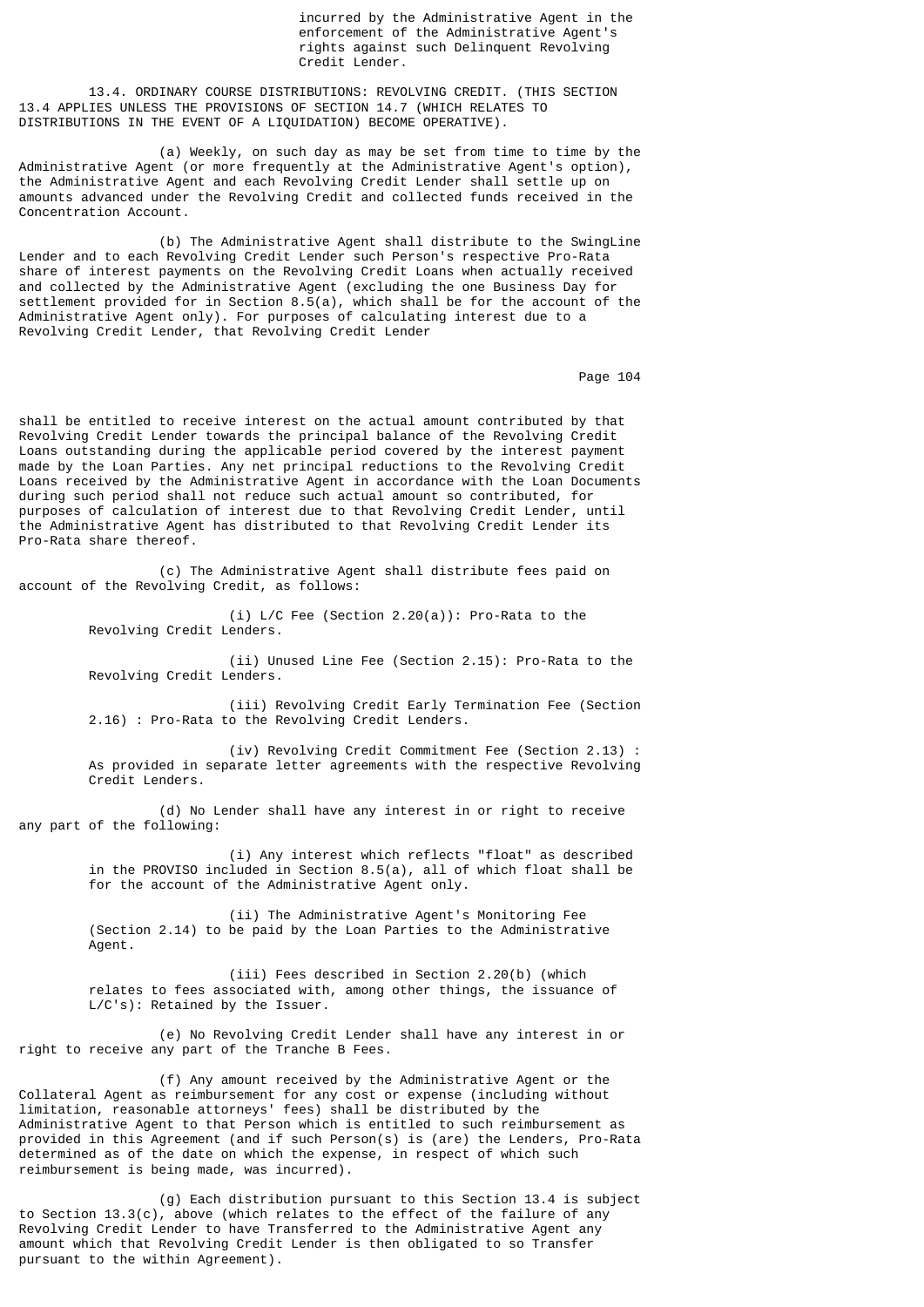13.5. ORDINARY COURSE DISTRIBUTIONS : THE TRANCHE B LOAN (THIS SECTION 13.5 APPLIES UNLESS THE PROVISIONS OF SECTION 14.7 (WHICH RELATES TO DISTRIBUTIONS IN THE EVENT OF A LIQUIDATION) BECOME OPERATIVE).

 (a) The Administrative Agent shall distribute to the Tranche B Lender payments on account of principal of, and interest on, the Tranche B Loan and the Tranche B Fees as received and collected by the Administrative Agent from the Loan Parties in accordance with the provisions of this Agreement or as made available by the Administrative Agent as the proceeds of advances under the Revolving Credit. As provided in Section 13.4(f), any amount received by the Administrative Agent or the Collateral Agent as reimbursement for any cost or expense (including without limitation, reasonable attorneys' fees) shall be distributed by the Administrative Agent to that Person which is entitled to such reimbursement as provided in this Agreement (and if such Person(s) is (are) the Lenders, Pro-Rata determined as of the date on which the expense, in respect of which such reimbursement is being made, was incurred).

 (b) Unless otherwise specifically agreement to in writing, the Administrative Agent shall distribute the proceeds of a disposition of Collateral, other than in the ordinary course, in accordance with the ordering of distributions set forth in Section 14.8(c).

ARTICLE 14 - ACCELERATION AND LIQUIDATION:

14.1. ACCELERATION NOTICES

 (a) The Administrative Agent may give the Collateral Agent and Lenders an Acceleration Notice at any time following the occurrence of an Event of Default.

 (b) The SuperMajority Revolving Credit Lenders may give the Administrative Agent an Acceleration Notice at any time following the occurrence of an Event of Default. Such notice may be by multiple counterparts, PROVIDED THAT counterparts executed by the requisite Lenders are received by the Administrative Agent within a period of five (5) consecutive Business Days.

 (c) The Tranche B Lender may give the Administrative Agent an Acceleration Notice as follows:

 (i) At any time following the occurrence of an Event of Default which occurs after the Revolving Credit Debt has been paid in full, all L/C's have been cash collateralized, and there is no obligation on the Revolving Credit Lenders to make any further loans or to provide any further financial accommodation under the Revolving Credit.

> (ii) At any time following the occurrence of an Event of Default which occurs after a BuyOut by the Tranche B Lender.

 (iii) At any time following the occurrence of a Bankruptcy Breach.

Page 106

Section 14.2.

(iv) At any time as permitted pursuant to

14.2. MANDATORY ACCELERATION RIGHT OF THE TRANCHE B LENDER:

 (a) The Tranche B Lender may initiate a Standstill Period by written notice to the Administrative Agent at any time after the occurrence of any Tranche B Loan Action Event and may so initiate a Standstill Period on account of a separate Tranche B Loan Action Event during the pendency of another Standstill Period which has been initiated by it.

 (b) After the expiry of a Standstill Period initiated by a Tranche B Loan Action Event, the Tranche B Lender may give the Administrative Agent and the Collateral Agent an Acceleration Notice unless either 14.2(b)(i) or  $14.2(b)(ii)$  is applicable:

> (i) Acceleration has been stayed by judicial or statutory process.

> > (ii) As applicable:

 (A) If the relevant Tranche B Loan Action Event had been a Tranche B Availability Breach: On three (3) consecutive days during the relevant Standstill Period, no Tranche B Availability Breach exists or occurs.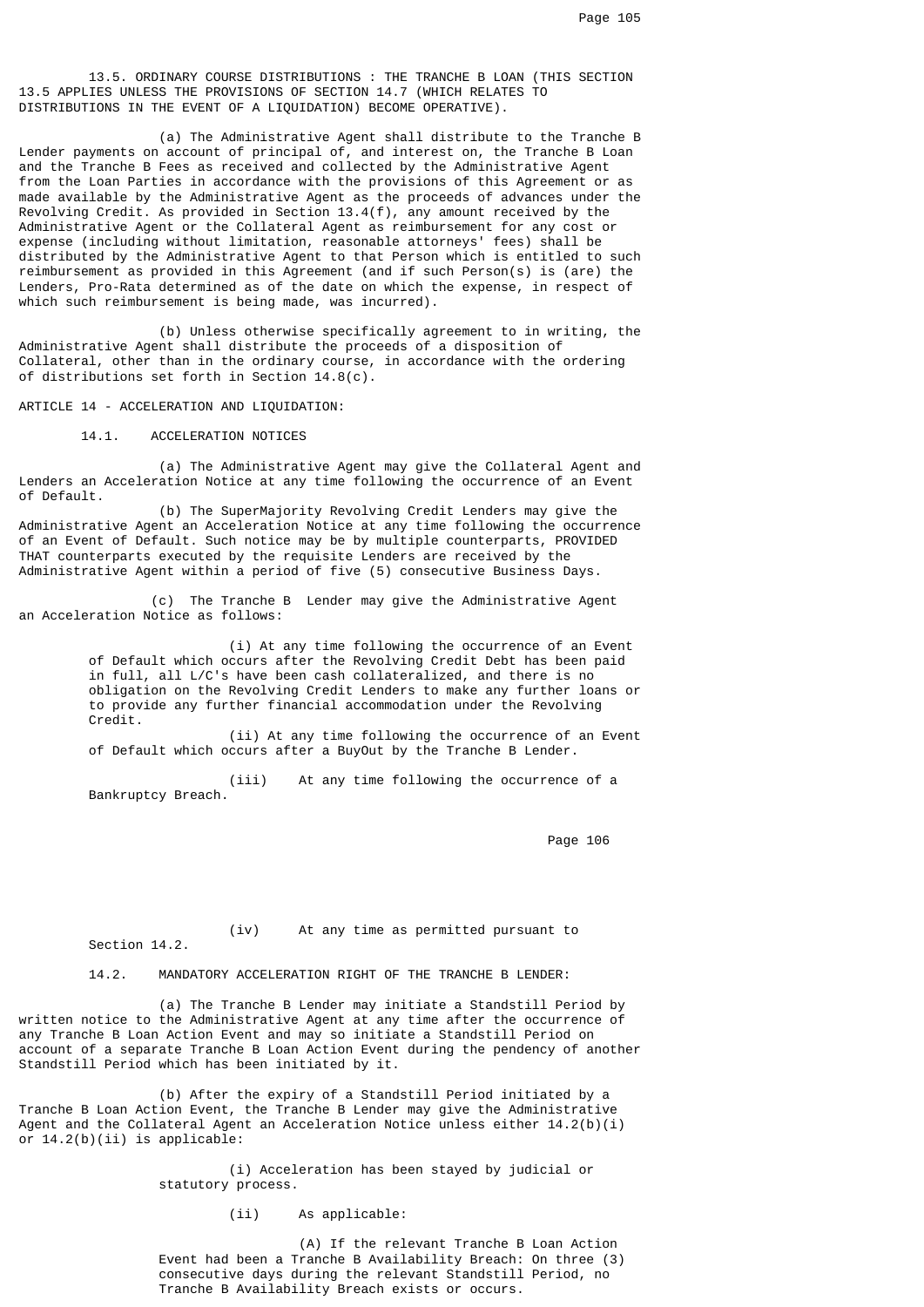(B) If the relevant Tranche B Event is a Minimum Excess Availability Breach: On any three (3) days during the relevant Standstill Period, no Minimum Excess Availability Breach exists or occurs.

 (C) If the relevant Tranche B Loan Action Event is a Tranche B Payment Breach: All payments which are due or overdue on account of the Tranche B Loan (other than those which would be due only if the Tranche B Loan were accelerated) are paid prior to the expiry of the relevant Standstill Period.

 (c) Notwithstanding the foregoing Section 14.2(b), after the expiry of more than two Standstill Periods initiated by the same type of Tranche B Loan Action Event within any 45 day period, the Tranche B Lender may give the Administrative Agent and the Collateral Agent an Acceleration Notice.

 14.3. ACCELERATION Unless stayed by judicial or statutory process, the Administrative Agent shall Accelerate the Revolving Credit Obligations and the Tranche B Loan within a commercially reasonable time following:

 (a) The Administrative Agent's giving of an Acceleration Notice to the Collateral Agent and the Revolving Credit Lenders as provided in Section 14.1(a).

 (b) The Administrative Agent's receipt of an Acceleration Notice from the SuperMajority Revolving Credit Lenders, in compliance with Section<sub>14.1</sub>(b).

 (c) The Administrative Agent's receipt of an Acceleration Notice from the Tranche B Lender, in compliance with Section 14.2(c).

Page 107

 14.4. INITIATION OF LIQUIDATION Unless stayed by judicial or statutory process, a Liquidation shall be initiated by the Collateral Agent within a commercially reasonable time following Acceleration of the Revolving Credit Obligations and the Tranche B Loan.

14.5. ACTIONS AT AND FOLLOWING INITIATION OF LIQUIDATION

(a) At the initiation of a Liquidation:

 (i) The unpaid principal balance of the SwingLine Loan (if any) shall be converted, pursuant to Section  $14.2(b)(ii)$ , to a Revolving Credit Loan in which all Revolving Credit Lenders participate.

 (ii) The Administrative Agent and the Revolving Credit Lenders shall "net out" each Revolving Credit Lender's respective contributions towards the Revolving Credit Loans, so that each Revolving Credit Lender holds that Revolving Credit Lender's Revolving Credit Percentage Commitment of the Revolving Credit Loans and advances.

 (b) Following the initiation of a Liquidation, each Revolving Credit Lender shall contribute, towards any L/C thereafter honored and not immediately reimbursed by the Loan Parties, that Revolving Credit Lender's Revolving Credit Percentage Commitment of such honoring.

 (c) Following the initiation of a Liquidation, each Revolving Credit Lender shall contribute, towards any L/C thereafter honored and not immediately reimbursed by the Loan Parties, that Revolving Credit Lender's Revolving Credit Percentage Commitment of such honoring.

# 14.6. COLLATERAL AGENT'S CONDUCT OF LIQUIDATION

 (a) Any Liquidation shall be conducted by the Collateral Agent in the manner determined by it to be commercially reasonable. Any Liquidation of the Tranche B Senior Collateral shall be conducted by the Collateral Agent with the advice and assistance of the Tranche B Lender.

 (b) The Collateral Agent may establish one or more Nominees to "bid in" or otherwise acquire ownership to any Post Foreclosure Asset.

 (c) The Collateral Agent shall manage the Nominee and manage and dispose of any Post Foreclosure Assets with a view towards the realization of the economic benefits of the ownership of the Post Foreclosure Assets and in such regard, the Collateral Agent and/or the Nominee may operate, repair,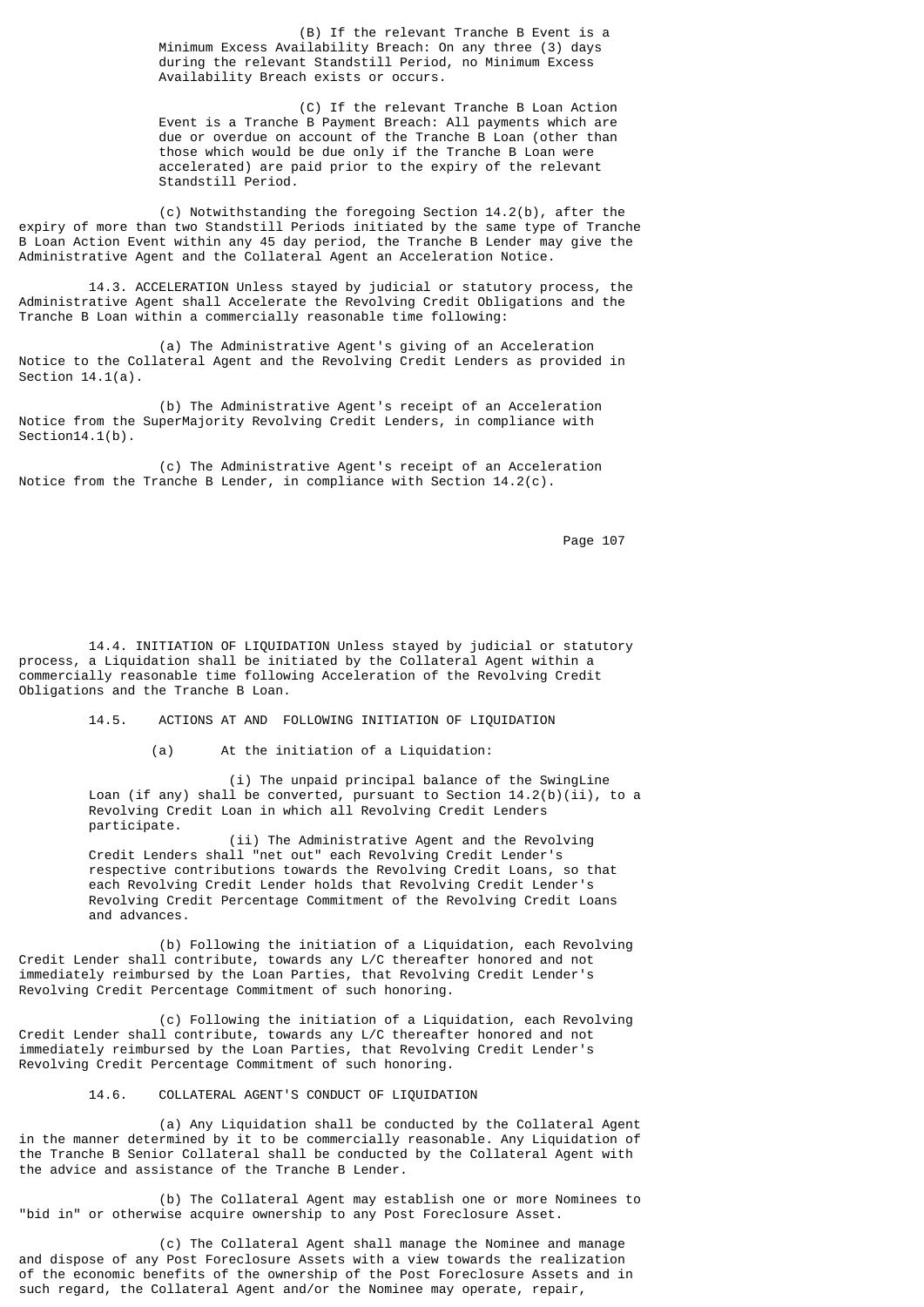manage, maintain, develop, and dispose of any Post Foreclosure Asset in such manner as the Collateral Agent determines as appropriate under the circumstances.

 (d) Each Agent may decline to undertake or to continue taking a course of action or to execute an action plan (whether proposed by an Agent or a Lender) unless indemnified Pro-Rata to that Agent's satisfaction by the Lenders against any and all liability and expense which may be incurred by that

Page 108

Agent by reason of taking or continuing to take that course of action or action plan.

 (e) The Administrative Agent and each Lender shall execute all such instruments and documents not inconsistent with the provisions of this Agreement as the Administrative Agent and/or the Nominee reasonably may request with respect to the creation and governance of any Nominee, the conduct of the Liquidation, and the management and disposition of any Post Foreclosure Asset.

14.7. DISTRIBUTION OF LIQUIDATION PROCEEDS:

 (a) The Collateral Agent may establish one or more reasonably funded reserve accounts into which proceeds of the conduct of any Liquidation may be deposited in anticipation of future expenses which may be incurred by any Agent in the exercise of rights as a secured creditor of the Loan Parties and prior claims which the Agents anticipate may need to be paid.

 (b) The Collateral Agent shall distribute the proceeds of any Liquidation to the Administrative Agent.

 (c) The Administrative Agent shall distribute the net proceeds of Liquidation, as distributed to the Administrative Agent by the Collateral Agent pursuant to Section 14.7(b), in accordance with the relative priorities set forth in Section 14.8.

 (d) Each Revolving Credit Lender, on the written request of the Administrative Agent and/or any Nominee, not more frequently than once each month, shall reimburse the Agents and/or any Nominee, Pro-Rata, for any cost or expense reasonably incurred by the Agents and/or the Nominee in the conduct of a Liquidation, which amount is not covered out of current proceeds of the Liquidation, which reimbursement shall be paid over to and distributed by the Administrative Agent.

## 14.8. RELATIVE PRIORITIES TO PROCEEDS OF LIQUIDATION

 (a) Proceeds of a Liquidation shall be distributed based on levels of priority with respect to each classification of Collateral without taking any Early Termination Assessments into account except as specified below. (b) All distributions of proceeds of a Liquidation shall be net of payment over to the Agents as reimbursement for all reasonable third party costs and expenses incurred by the Agents and to Lenders' Special Counsel and to any funded reserve established pursuant to Section 14.7(a). (c) The relative priorities to the proceeds of a Liquidation shall be distributed based on the following relative priorities:

- (i) Revolving Credit Senior Collateral:
	- (A) First:, as provided in Section 14.8(d); and then
	- (B) Second, to the Tranche B Lender; and then

- (C) Third, in the same order as in First and Second above towards Early Termination Assessments; and then
- (D) Fourth, to all other Liabilities.
- (ii) Tranche B Senior Collateral:
- (A) First, to the Tranche B Lender; and then we have a state of the state of the state of the state of the state of the state of the state of the state of the state of the state of the state of the state of the state of the state of the state of the state of the
	- (B) Second, as provided in Section 14.8(d); and then
	- (C) Third, in the same order as in First and Second above towards Early Termination Assessments; and
	- then (D) Fourth, to all other Liabilities.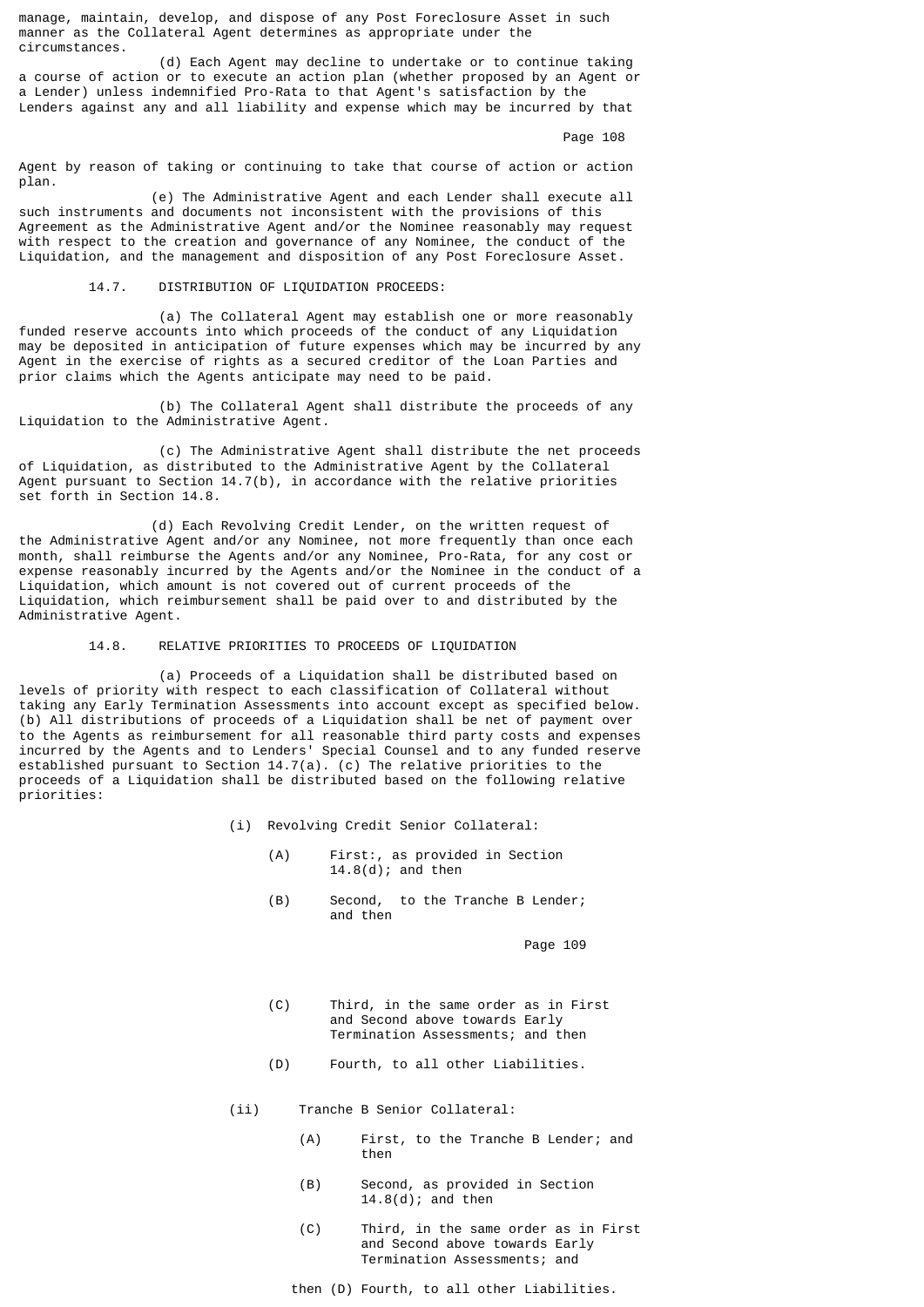(d) Distributions which are made pursuant to reference to Section14.8(d) shall be in the following order:

- (i) To the SwingLine Lender, on account of any SwingLine loans not converted to Revolving Credit Loans pursuant to Section  $14.5(a)(i)$ ; and then
- (ii) To the Revolving Credit Lenders (other than any Delinquent Revolving Credit Lender) and to FRFI or any of its Affiliates providing cash management services or L/Cs to the extent of any credit exposure in connection therewith (but excluding any fees earned on account thereof), Pro-Rata, to the unpaid principal balance of Revolving Credit Debt and any amounts owed on account of such cash management services and any L/Cs (including as cash collateral for any undrawn L/Cs) and fees due to the Issuer on account thereof; and then
- (iii) To the Revolving Credit Lenders (other than any Delinquent Revolving Credit Lender), Pro-Rata, to accrued interest which constitutes Revolving Credit Debt; and then
- (iv) To the Revolving Credit Lenders (other than any Delinquent Revolving Credit Lender), Pro-Rata, to Revolving Credit Fees, other than the Revolving Credit Early Termination Fee; and then
	- (v) To any Delinquent Revolving Credit Lenders, Pro-Rata to amounts to which such Revolving Credit Lenders otherwise would have been entitled pursuant to Sections 14.8(d)(ii),  $14.8(d)(iii)$ , and  $14.8(d)(iv)$ .

Page 111

ARTICLE 15 - THE AGENTS:

 15.1. APPOINTMENT OF THE AGENTS (a) Each Lender appoints and designates Fleet Retail

Finance Inc. as the "Administrative Agent" hereunder and under the Loan Documents.

 (b) Each Lender appoints and designates Fleet Retail Finance Inc. as the "Collateral Agent" hereunder and under the Loan Documents.

(c) Each Lender authorizes each Agent:

 (i) To execute those of the Loan Documents and all other instruments relating thereto to which that Agent is a party.

 (ii) To take such action on behalf of the Lenders and to exercise all such powers as are expressly delegated to that Agent hereunder and in the Loan Documents and all related documents, together with such other powers as are reasonably incident thereto.

 (d) Each Lender recognizes that Fleet Retail Finance Inc. and Back Bay Capital Funding LLC are interrelated and waives any potential claim which may be based on an Agent's acting in conflict of interest on account thereof. Nothing contained herein shall be deemed to release the Agents from liability under Section 16.2(f) hereof for conduct undertaken in a grossly negligent manner, in actual bad faith, or in willful misconduct.

 (e) Wells Fargo Retail Finance LLP has been granted the title of "Syndication Agent", and National City Commercial Finance, Inc. and Heller Financial Inc. have each been granted the title of "Co-Documentation Agent" in which capacity none shall have any rights nor any responsibilities. Any of the foregoing may resign such position at any time by written notice to the Administrative Agent and, in any event, shall cease to be Syndication Agent or Co-Documentation Agent, as the case may be, contemporaneously with its ceasing to be a Revolving Credit Lender.

15.2. RESPONSIBILITIES OF AGENTS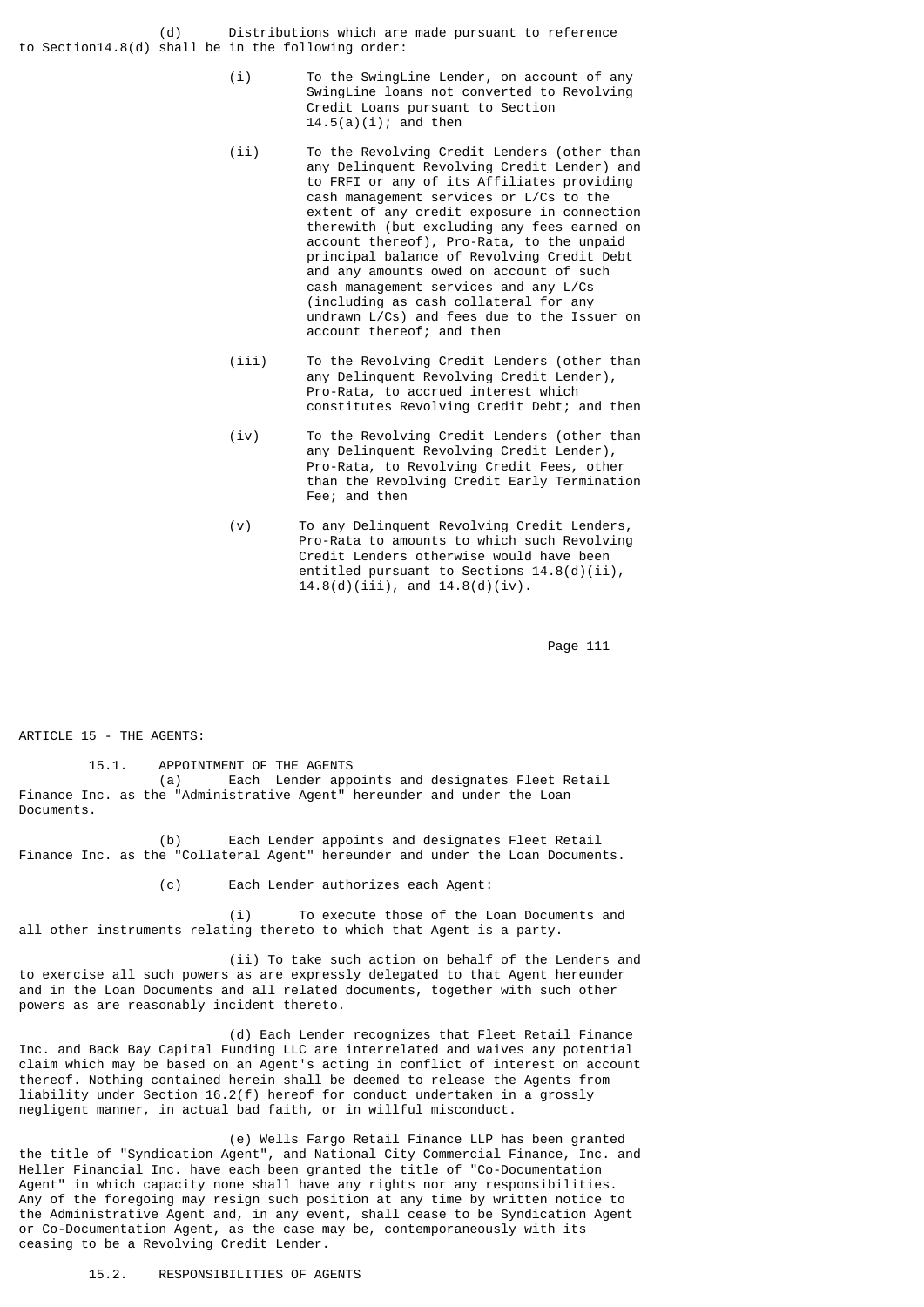(a) The Administrative Agent shall have principal responsibilities for and primary authority for the administration of the credit facilities contemplated by this Agreement and for all matters for which the Collateral Agent is not responsible. In all instances where the allocation of responsibility and authority, as between the Collateral Agent and the Administrative Agent is in doubt, the Administrative Agent shall be vested with such responsibility and authority.

 (b) The Collateral Agent shall have principal responsibilities for and primary authority for the conduct of the Liquidation and the distribution of the proceeds of such Liquidation.

 (c) Neither Agent shall have any duties or responsibilities to, or any fiduciary

Page 111

relationship with, any Lender except for those expressly set forth in this Agreement.

 (d) Neither Agent nor any of its Affiliates shall be responsible to any Lender for any of the following:

> (i) Any recitals, statements, representations or warranties made by any Loan Party or any other Person.

 (ii) Any appraisals or other assessments of the assets of any Loan Party or of any other Person responsible for or on account of the Liabilities.

 (iii) The value, validity, effectiveness, genuineness, enforceability, or sufficiency of the Loan Agreement, the Loan Documents or any other document referred to or provided for therein.

 (iv) Any failure by any Loan Party or any other Person (other than the subject Agent) to perform its obligations under the Loan Documents.

 (e) Each Agent may employ attorneys, accountants, and other professionals and agents and attorneys-in-fact and shall not be responsible for the negligence or misconduct of any such attorneys, accountants, and other professionals or agents or attorneys-in-fact selected by the subject Agent with reasonable care. No such attorney, accountant, other professional, agent, or attorney-in-fact shall be responsible for any action taken or omitted to be taken by any other such Person.

 (f) Neither Agent, nor any of its directors, officers, or employees shall be responsible for any action taken or omitted to be taken or omitted to be taken by any other of them in connection herewith in reliance upon advice of their respective counsel nor, in any other event except for any action taken or omitted to be taken as to which a final judicial determination has been or is made (in a proceeding in which such Person has had an opportunity to be heard) that such Person had acted in a grossly negligent manner, in actual bad faith, or in willful misconduct.

 (g) Neither Agent shall have any responsibility in any event for more funds than that Agent actually receives and collects.

 (h) The Agents, in their separate capacities as Lenders, shall have the same rights and powers hereunder as any other Lender.

15.3. CONCERNING DISTRIBUTIONS BY THE AGENTS

 (a) Each Agent, in that Agent's reasonable discretion based upon that Agent's determination of the likelihood that additional payments will be received, expenses incurred, and/or claims made by third parties to all or a portion of such proceeds, may delay the distribution of any payment received on account of the Liabilities.

 (b) Each Agent may disburse funds prior to determining that the sums which that Agent expects to receive have been finally and unconditionally paid to that Agent. If and to the extent that

Page 112

Agent does disburse funds and it later becomes apparent that the Agent did not then receive a payment in an amount equal to the sum paid out, then any Lender to whom the Agent made the funds available, on demand from the Agent, shall refund to the Administrative Agent the sum paid to that person.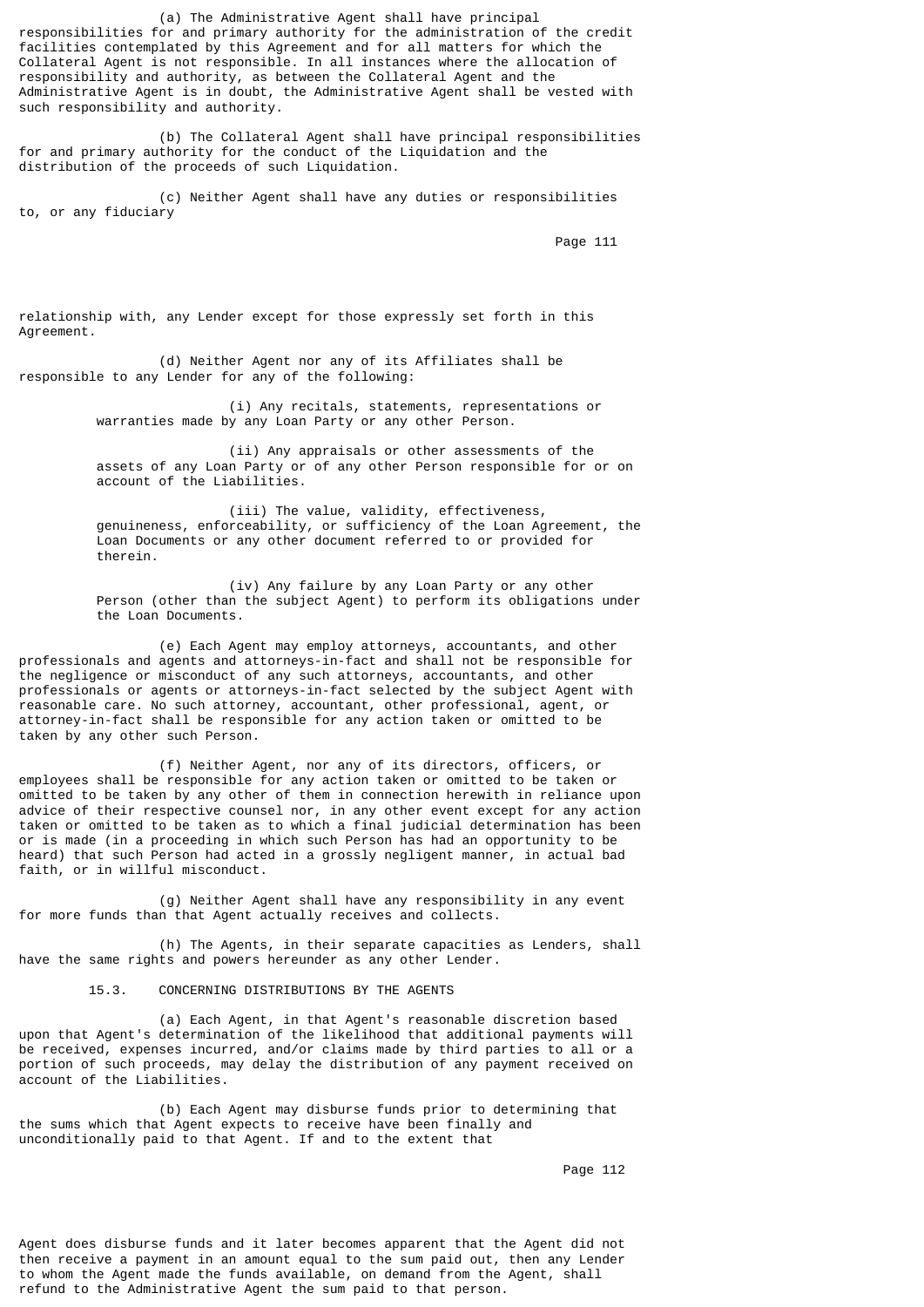(c) If, in the opinion of an Agent, the distribution of any amount received by that Agent might involve that Agent in liability, or might be prohibited hereby, or might be questioned by any Person, then that Agent may refrain from making distribution until that Agent's right to make distribution has been adjudicated by a court of competent jurisdiction.

 (d) The proceeds of any Lender's exercise of any right of, or in the nature of, set-off shall be deemed, FIRST, to the extent that a Lender is entitled to any distribution hereunder, to constitute such distribution and SECOND, shall be shared with the other Lenders as if distributed pursuant to (and shall be deemed as distributions under) Section 14.8.

 (e) Each Lender recognizes that the crediting of the Loan Parties with the "proceeds" of any transaction in which a Post Foreclosure Asset is acquired is a non-cash transaction and that, in consequence, no distribution of such "proceeds" will be made by the Administrative Agent to any Lender.

 (f) In the event that (x) a court of competent jurisdiction shall adjudge that any amount received and distributed by the Administrative Agent is to be repaid or disgorged or (y) the requisite Lenders (as provided in Section 16.4(g)) determine to effect such repayment or disgorgement, then each Lender to which any such distribution shall have been made shall repay, to the Agent which had made such distribution, that Lender's Pro-Rata share of the amount so adjudged or determined to be repaid or disgorged.

 15.4. DISPUTE RESOLUTION: Any dispute among the Lenders and/or any Agent concerning the interpretation, administration, or enforcement of the financing arrangements contemplated by this or any other Loan Document or the interpretation or administration of this or any other Loan Document which cannot be resolved amicably shall be resolved in the United States District Court for the District of Massachusetts, sitting in Boston or in the Superior Court of Suffolk County, Massachusetts, to the jurisdiction of which courts each Lender hereby submits.

 15.5. DISTRIBUTIONS OF NOTICES AND OF DOCUMENTS The Administrative Agent will forward to each Lender, promptly after the Administrative Agent's receipt thereof, a copy of each notice or other document furnished to the Administrative Agent pursuant to this Agreement, including monthly, quarterly, and annual financial statements received from the Borrowers' Representative pursuant to Article 6 of this Agreement, other than any of the following: (a) Routine communications associated with requests for Revolving

Credit Loans and/or the

issuance of L/C's.

Page 113

(b) Routine or nonmaterial communications.

 (c) Any notice or document required by any of the Loan Documents to be furnished to the Lenders by the Borrowers' Representative.

 (d) Any notice or document of which the Administrative Agent has knowledge that such notice or document had been forwarded to the Lenders other than by the Administrative Agent.

15.6. CONFIDENTIAL INFORMATION

 (a) Each Lender will maintain, as confidential (other than to their respective attorneys, agents, accountants, participants and prospective participants) all of the following:

> (i) Proprietary approaches, techniques, and methods of analysis which are applied by the Administrative Agent in the administration of the credit facility contemplated by this Agreement.

 (ii) Proprietary forms and formats utilized by the Administrative Agent in providing reports to the Lenders pursuant hereto, which forms or formats are not of general currency.

 (iii) Confidential information provided by any Loan Party pursuant to the Loan Documents, other than any information which becomes known to the general public through sources other than that Lender.

 (c) Nothing included herein shall prohibit the disclosure of any such information as may be required to be provided by judicial process or by regulatory authorities having jurisdiction over any party to this Agreement.

 15.7. RELIANCE BY AGENTS Each Agent shall be entitled to rely upon any certificate, notice or other document (including any cable, telegram, telex, or facsimile) reasonably believed by that Agent to be genuine and correct and to have been signed or sent by or on behalf of the proper person or persons, and upon advice and statements of attorneys, accountants and other experts selected by that Agent. As to any matters not expressly provided for in this Agreement, any Loan Document, or in any other document referred to therein, that Agent shall in all events be fully protected in acting, or in refraining from acting,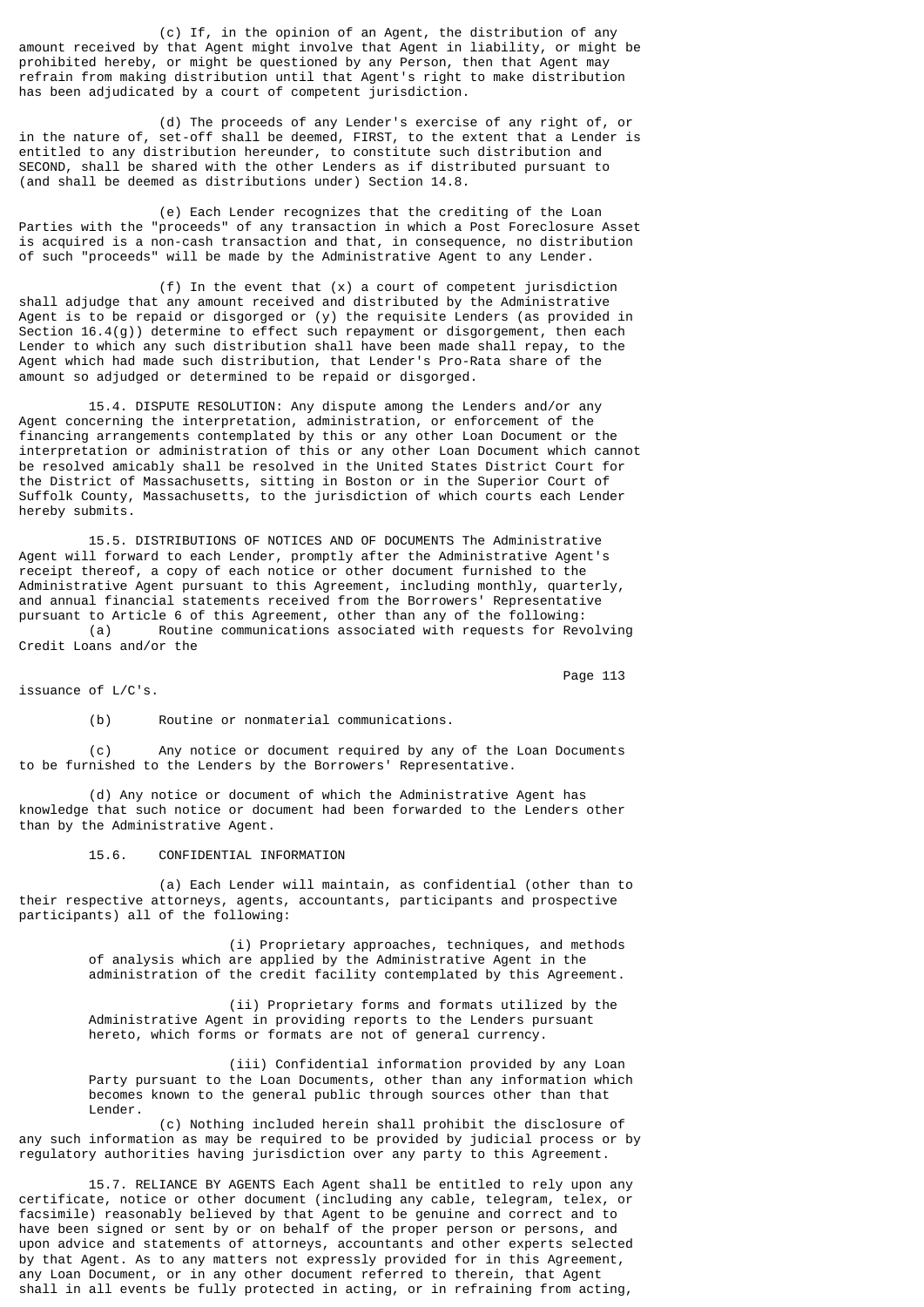in accordance with the applicable Consent required by this Agreement. Instructions given with the requisite Consent shall be binding on all Lenders.

15.8. NON-RELIANCE ON AGENTS AND OTHER LENDERS

- (a) Each Lender represents to all other Lenders and to the Agents that such Lender:
	- (i) Independently and without reliance on any

Page 114

 representation or act by any Agent or by any other Lender, and based on such documents and information as that Lender has deemed appropriate, has made such Lender's own appraisal of the financial condition and affairs of the Loan Parties and decision to enter into this Agreement.

 (ii) Has relied upon that Lender's review of the Loan Documents by that Lender and by counsel to that Lender as that Lender deemed appropriate under the circumstances.

 (b) Each Lender agrees that such Lender, independently and without reliance upon any Agent or any other Lender, and based upon such documents and information as such Lender shall deem appropriate at the time, will continue to make such Lender's own appraisals of the financial condition and affairs of the Loan Parties when determining whether to take or not to take any discretionary action under this Agreement.

 (c) Neither Agent in the discharge of that Agent's duties hereunder, shall be required to make inquiry of, or to inspect the properties or books of, any Person.

 (d) Except for notices, reports, and other documents and information expressly required to be furnished to the Lenders by the Administrative Agent hereunder (as to which, SEE Section 15.5), the Agents shall not have any affirmative duty or responsibility to provide any Lender with any credit or other information concerning any Person, which information may come into the possession of Agents or any Affiliate of an Agent.

 (e) Each Lender, at such Lender's request, shall have reasonable access to all nonprivileged documents in the possession of the Agents, which documents relate to the Agents' performance of their duties hereunder.

 15.9. INDEMNIFICATION Without limiting the liabilities of the Loan Parties under any this or any of the other Loan Documents, each Lender shall indemnify each Agent, Pro-Rata, for any and all liabilities, obligations, losses, damages, penalties, actions, judgments, suits, costs, expenses or disbursements of any kind or nature whatsoever (including reasonable attorneys' fees and expenses and other out-of-pocket expenditures) which may at any time be imposed on, incurred by, or asserted against that Agent and in any way relating to or arising out of this Agreement or any other Loan Document or any documents contemplated by or referred to therein or the transactions contemplated thereby or the enforcement of any of terms hereof or thereof or of any such other documents, PROVIDED, HOWEVER, no Lender shall be liable for any of the foregoing to the extent that any of the foregoing arises from any action taken or omitted to be taken by the subject Agent as to which a final judicial determination has been or is made (in a proceeding in which the subject Agent has had an opportunity to be heard) that the subject Agent had acted in a grossly negligent manner, in actual bad faith, or in willful misconduct.

Page 115

#### 15.10. RESIGNATION OF AGENT

 (a) An Agent may resign at any time by giving 60 days prior written notice thereof to the Lenders and to the other Agent. Upon receipt of any such notice of resignation, the SuperMajority Lenders and the Tranche B Lender shall have the right to appoint a successor to such Agent (and if no Event of Default has occurred, with the consent of the Borrowers' Representative, not to be unreasonably withheld and, in any event, deemed given by the Borrowers' Representative if no written objection is provided by the Borrowers' Representative to the (resigning) Agent within seven (7) Business Days notice of such proposed appointment). If a successor Agent shall not have been so appointed and accepted such appointment within 30 days after the giving of notice by the resigning Agent, then the resigning Agent may appoint a successor Agent, which shall be a financial institution having a combined capital and surplus in excess of \$500,000,000.00 (unless, after a BuyOut such Agent shall be the Tranche B Lender in which case the foregoing capital and surplus requirement shall not apply). The consent of the Borrowers' Representative otherwise required by this Section 15.10(a) shall not be required if an Event of Default has occurred.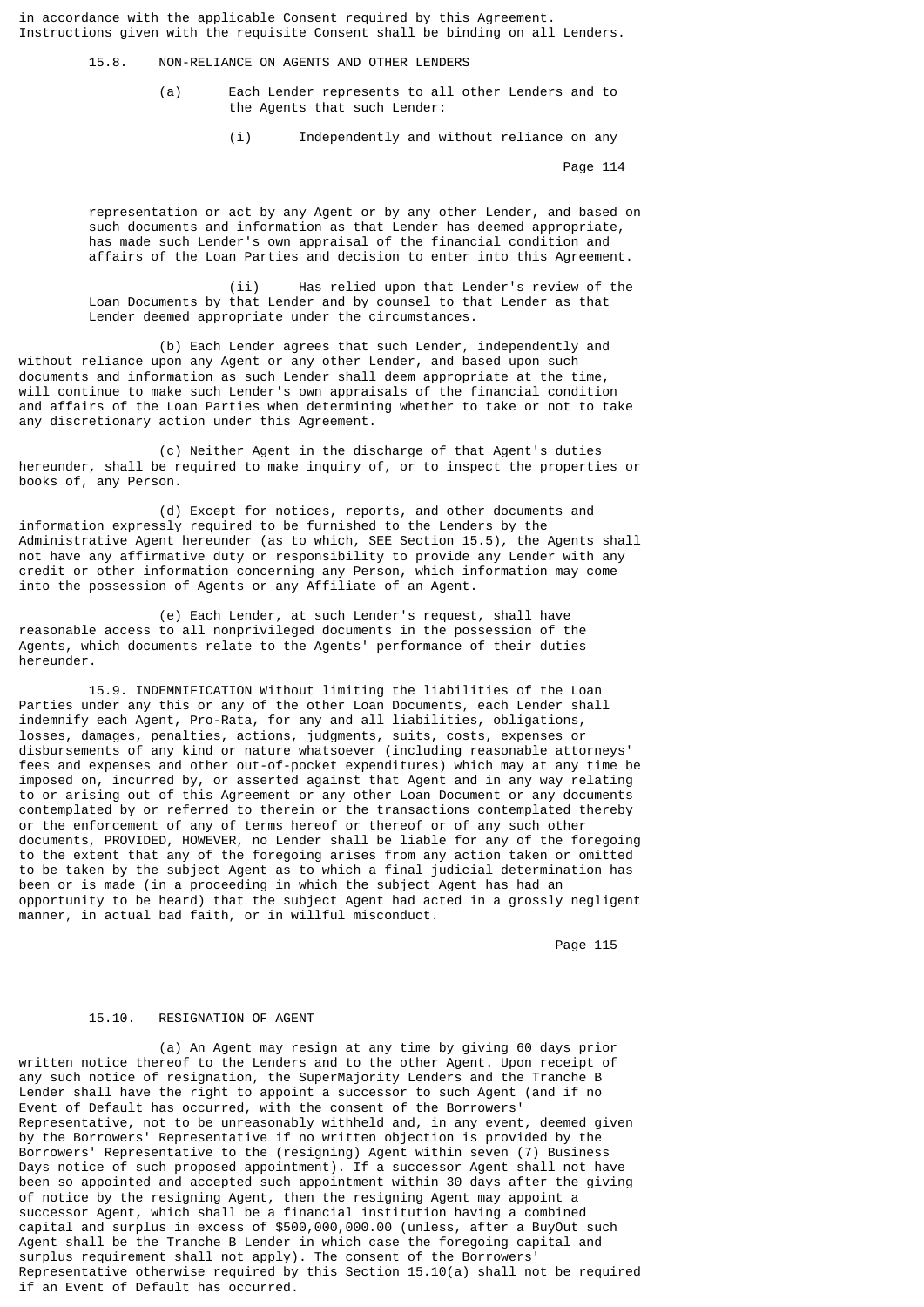(b) Upon the acceptance of any appointment as an Agent hereunder by a successor Agent, such successor shall thereupon succeed to, and become vested with, all the rights, powers, privileges, and duties of the (resigning) Agent so replaced, and the (resigning) Agent shall be discharged from the (resigning) Agent's duties and obligations hereunder, other than on account of any responsibility for any action taken or omitted to be taken by the (resigning) Agent as to which a final judicial determination has been or is made (in a proceeding in which the (resigning) Person has had an opportunity to be heard) that such Person had acted in a grossly negligent manner or in bad faith.

 (c) After any retiring Agent's resignation, the provisions of this Agreement and of all other Loan Documents shall continue in effect for the retiring Person's benefit in respect of any actions taken or omitted to be taken by it while it was acting as an Agent.

ARTICLE 16 - ACTION BY AGENTS - CONSENTS - AMENDMENTS - WAIVERS:

16.1. ADMINISTRATION OF CREDIT FACILITIES

 (a) Except as otherwise specifically provided in this Agreement, each Agent may take any action with respect to the credit facility contemplated by the Loan Documents as that Agent determines to be appropriate within their respective areas of responsibility and authority, as set forth in Sections 15.2(b) and 15.2(a), PROVIDED, HOWEVER, neither Agent is under any affirmative obligation to take any action which it is not required by this Agreement or the Loan Documents specifically to so take.

 (b) Except as specifically provided in the following Sections of this Agreement, whenever a Loan Document or this Agreement provides that action may be taken or omitted to be taken in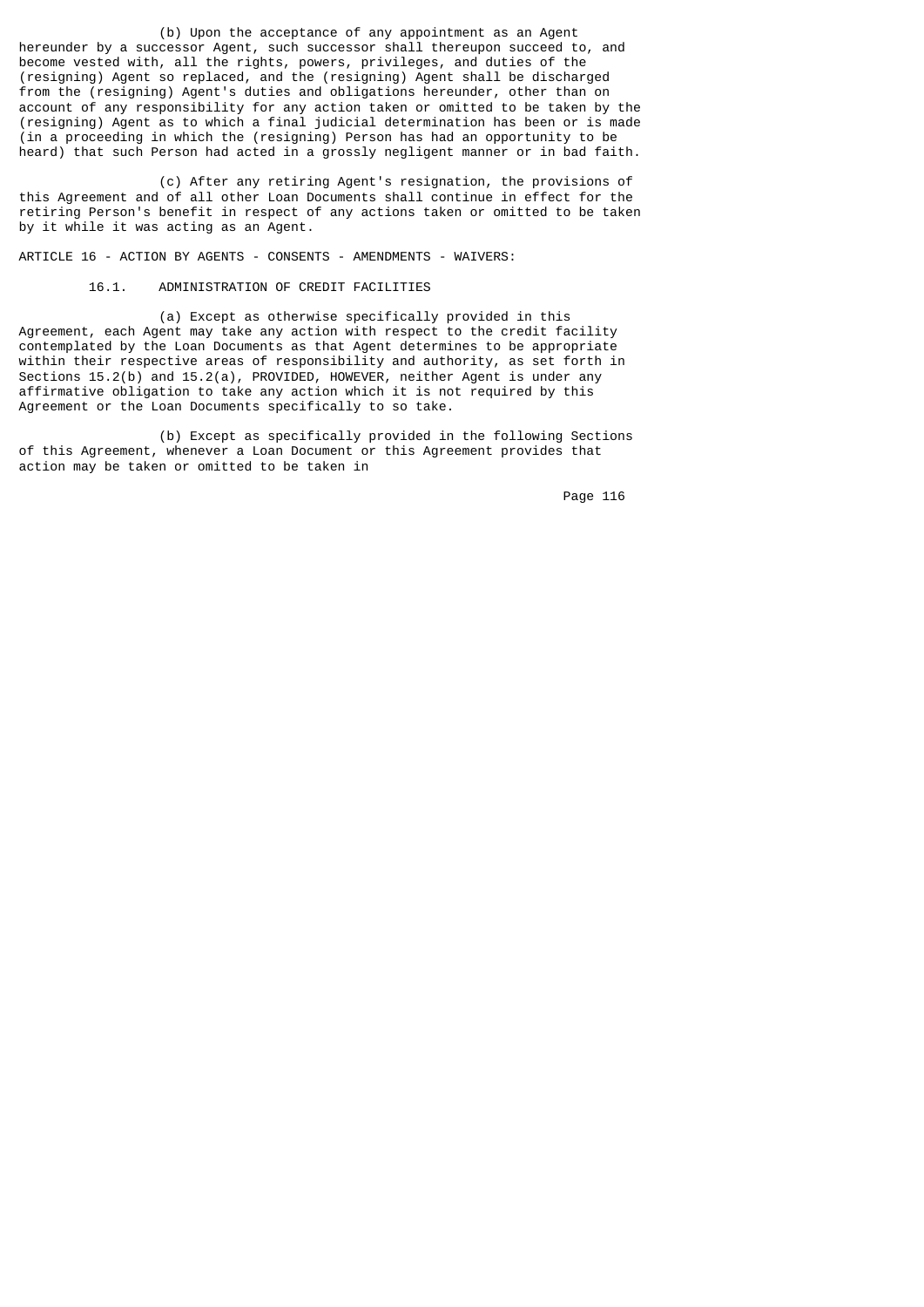an Agents' discretion, that Agent shall have the sole right to take, or refrain from taking, such action without, and notwithstanding, any vote of the Lender:

ACTIONS DESCRIBED IN SECTION TYPE OF CONSENT REQUIRED

| 16.2 | Majority Lenders                       |
|------|----------------------------------------|
| 16.3 | SuperMajority Revolving Credit Lenders |
| 16.4 | Certain Consent                        |
| 16.5 | Unanimous Consent                      |
| 17.4 | Consent of SwingLine Lender            |
| 16.7 | Consent of Tranche B Lender            |
| 16.8 | Consent of the Agents                  |
|      |                                        |

 (c) The rights granted to the Lenders in those sections referenced in Section 16.1(b) shall not otherwise limit or impair any Agent's exercise of its discretion under the Loan Documents.

 16.2. ACTIONS REQUIRING OR ON DIRECTION OF MAJORITY LENDERS Except as otherwise provided in this Agreement, the Consent or direction of the Majority Lenders is required for any amendment, waiver, or modification of any Loan Document.

> 16.3. ACTIONS REQUIRING OR ON DIRECTION OF SUPERMAJORITY REVOLVING CREDIT LENDERS

 The Consent or direction of the SuperMajority Revolving Credit Lenders is required as follows:

 (a) The Lenders agree that any loan or advance under the Revolving Credit which results in a Protective OverAdvance may be made by the Administrative Agent in its discretion without the Consent of the Lenders and that each Lender shall be bound thereby, PROVIDED, HOWEVER, the Consent or direction of the SuperMajority Revolving Credit Lenders is required to permit a Protective OverAdvance to be outstanding for more than 45 consecutive Business Days or more than twice in any twelve month period. (Any Protective OverAdvance which is permitted by this Section 16.3(a) is referred to as a "PERMITTED PROTECTIVE OVERADVANCE").

 (b) If any Default has occurred and is continuing, the SuperMajority Revolving Credit Lenders may direct the Administrative Agent to suspend the Revolving Credit, whereupon, as long as a Default shall have occurred and be continuing, the only Revolving Credit Loans which may be made are the following:

- (i) Revolving Credit Loans made to "cover" the honoring of L/C's.
- (ii) Permitted Protective OverAdvances.
- (iii) Revolving Credit Loans made with Consent of the SuperMajority Lenders.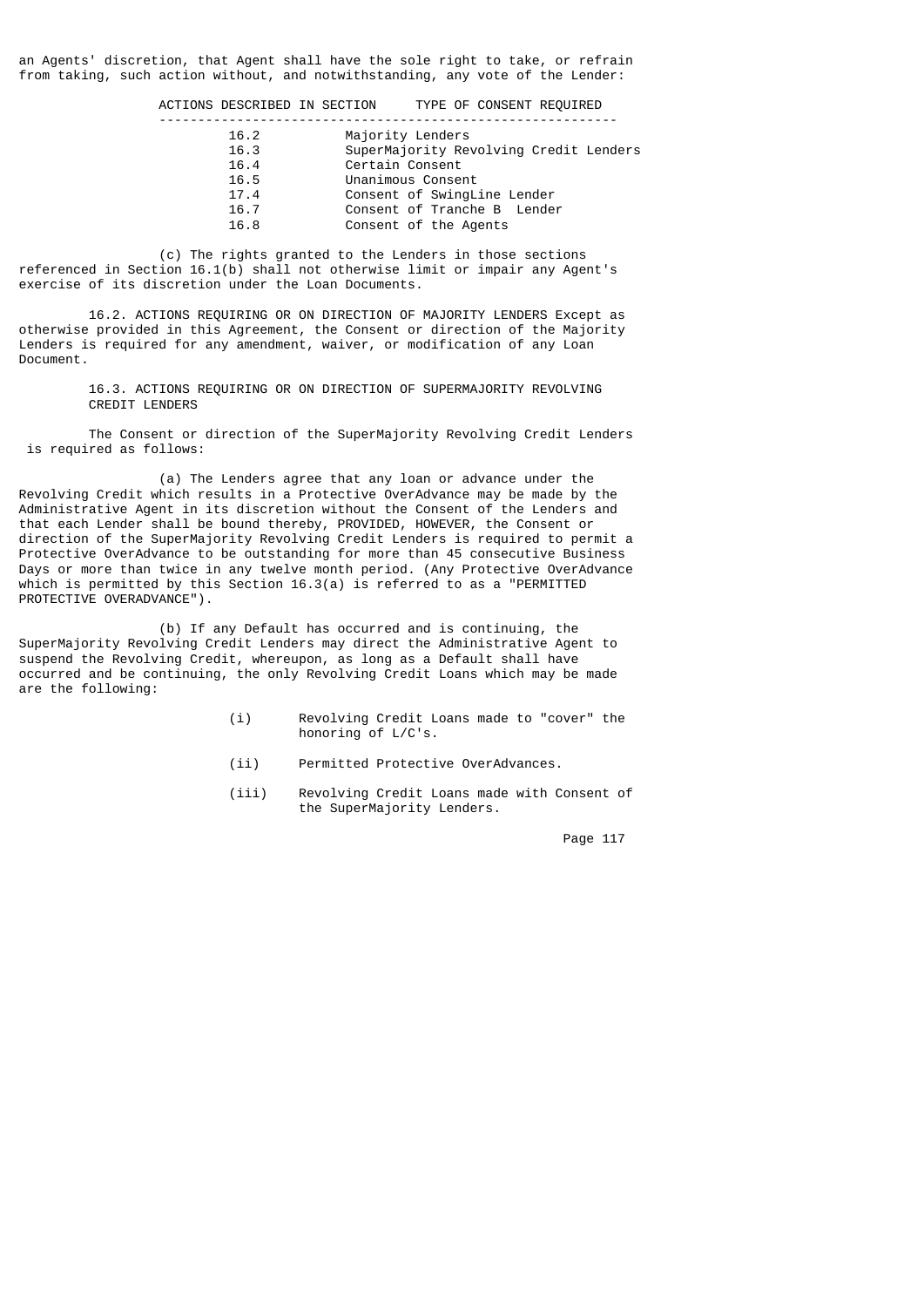(c) If an Event of Default has occurred and not been duly waived, the SuperMajority Revolving Credit Lenders may:

> (i) Give the Administrative Agent an Acceleration Notice in accordance with Section 15:15-1(b).

 (ii) Direct the Administrative Agent to increase the rate of interest to the default rate of interest as provided in, and to the extent permitted by, this Agreement.

 16.4. ACTION REQUIRING CERTAIN CONSENT The following Consent shall be required for the following actions:

- ------------------------------------------------------------------------------- ACTION REQUIRED CONSENT - ------------------------------------------------------------------------------- (a) Any change to the dates on which SuperMajority Revolving Credit any payment of principal of the Tranche Lenders and the Tranche B Lender B Loan shall be due and payable or the amount of any such payment. - ------------------------------------------------------------------------------- (b) Waiver or amendment of  $\hbox{\tt SuperMajority Revolving Credit}$ financial performance covenants in Lenders and the Tranche B Lender. Section 6.11 - ------------------------------------------------------------------------------- (c) Increase in the SwingLine Ceiling: SwingLine Lender and the Majority Lenders. - ------------------------------------------------------------------------------- (d) Any increase in any Revolving All Revolving Credit Lenders Credit Lender's Revolving Credit Dollar affected thereby other than any Commitment or Revolving Credit Percentage Delinquent Revolving Credit Lender. Commitment (other than by reason of the application of Section 16.11 (which deals with NonConsenting Revolving Credit Lenders) or Section 17.1 (which deals with assignments and participations)), it being understood that this Section 16.4(d) addresses changes to commitments inter se and not any increase in the overall size of the Revolving Credit. - ------------------------------------------------------------------------------- (e) Any forgiveness of all or any All Lenders whose payment Liability portion of any payment Liability.  $\hskip1cm$  is being so forgiven (other than any Delinquent Revolving Credit Lender, if otherwise applicable). - -------------------------------------------------------------------------------

```
 Page 118
```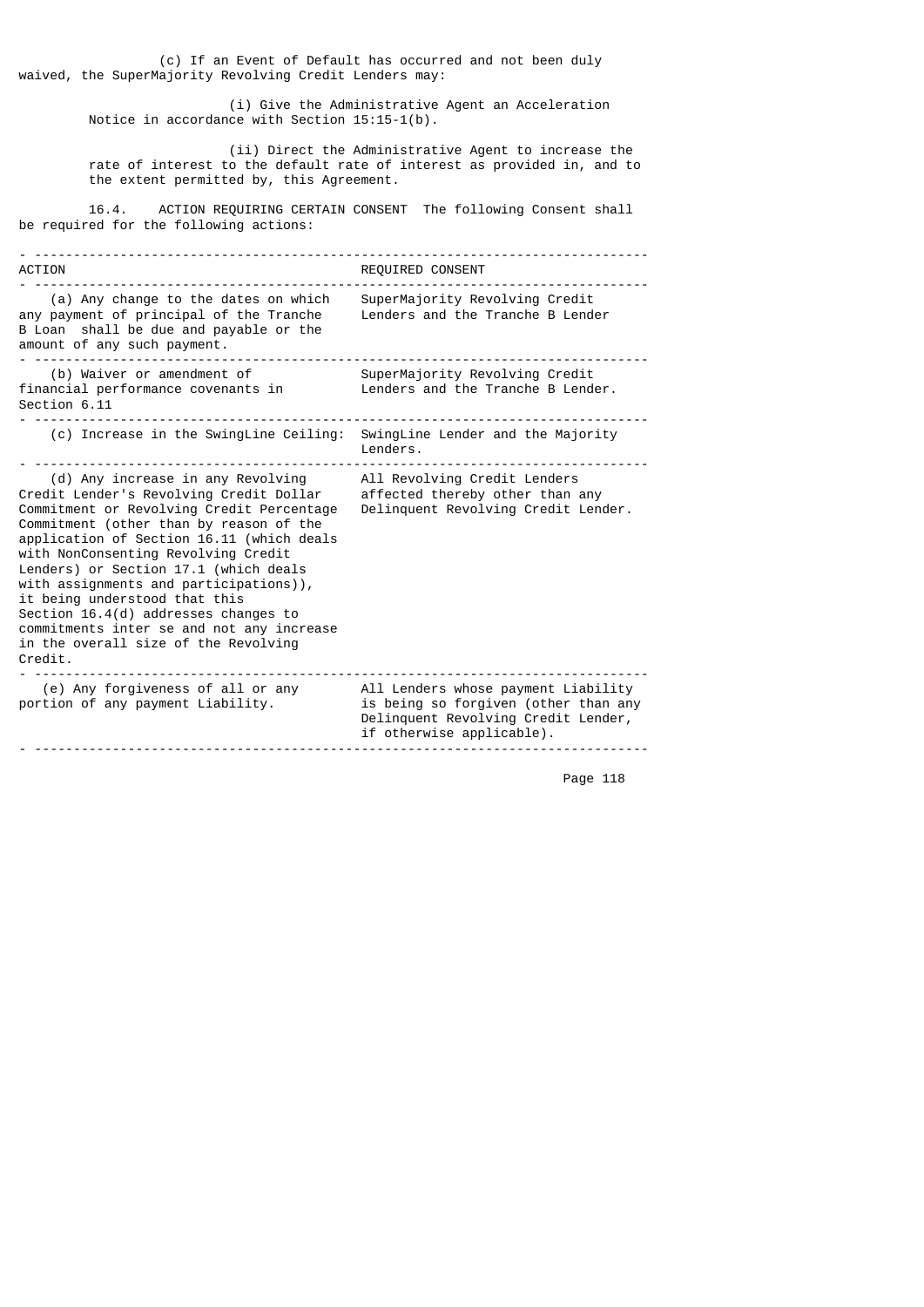| ACTION                                                                                                                                                                                                                                                                                                                                                                                                                                                       | REQUIRED CONSENT                                                                                                                          |
|--------------------------------------------------------------------------------------------------------------------------------------------------------------------------------------------------------------------------------------------------------------------------------------------------------------------------------------------------------------------------------------------------------------------------------------------------------------|-------------------------------------------------------------------------------------------------------------------------------------------|
| (f) Any decrease in any interest rate,<br>fee or assessment payable under any of<br>the Loan Documents (other than any<br>Administrative Agent's Monitoring Fee<br>(for which the consent of the<br>Administrative Agent shall also be<br>required)) and of any fee provided for<br>by any Fee Letter (which may be amended<br>by written agreement between the<br>Borrowers' Representative on the one hand,<br>and the Administrative Agent on the other). | All Lenders adversely affected<br>thereby (other than any Delinguent<br>Revolving Credit Lender, if<br>otherwise applicable).             |
| (g) Disgorgement as described in<br>Section $15.3(f)$ .                                                                                                                                                                                                                                                                                                                                                                                                      | If disgorgement is<br>By the Revolving Credit Lenders-<br>The SuperMajority Revolving Credit<br>Lenders.<br>By the Tranche B Lender - The |
|                                                                                                                                                                                                                                                                                                                                                                                                                                                              | Tranche B Lender.                                                                                                                         |
| ACTIONS REQUIRING OR DIRECTED BY UNANIMOUS CONSENT<br>16.5.                                                                                                                                                                                                                                                                                                                                                                                                  | None of                                                                                                                                   |

the following may take place except with Unanimous Consent:

(a) Any extension of the Maturity Date.

 (b) Any release of all or substantially all of the Collateral not otherwise required or provided for in the Loan Documents or to facilitate a Liquidation.

 (c) Any amendment of the definition of the terms "Borrowing Base", "Tranche B Borrowing Base", or "Availability" or of any definition of any component thereof, such that more credit would be available to the Loan Parties, based on the same assets, as would have been available to the Loan Parties immediately prior to such amendment , IT BEING UNDERSTOOD, HOWEVER, that:

> (i) The foregoing shall not limit the adjustment by the Administrative Agent of any Reserve in the Administrative Agent's administration of the Revolving Credit as otherwise permitted by this Agreement.

> (ii) The foregoing shall not prevent the Administrative Agent, in its administration of the Revolving Credit, from restoring any component of Borrowing Base which had been lowered by the Administrative Agent back to the value of such component, as stated in this Agreement or to an intermediate value.

 (d) Any release of any Person obligated on account of the Liabilities (except in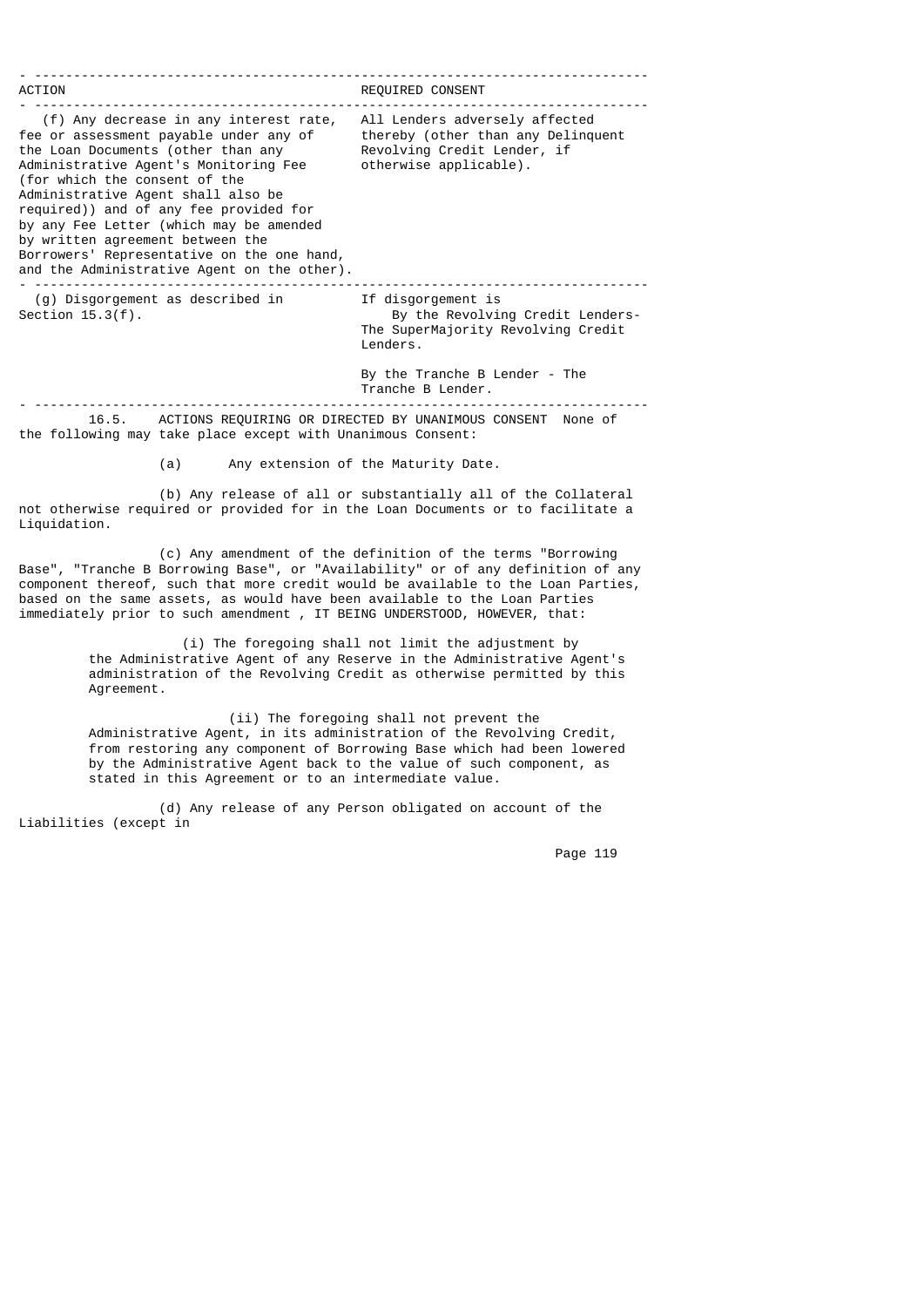connection with a sale of such Person approved by the SuperMajority Lenders in accordance with the terms of this Agreement).

 (e) The making of any Revolving Credit Loan which, when made, exceeds Availability and is not a Permitted Protective OverAdvance, PROVIDED, HOWEVER, (i) no Consent shall be required in connection with the making of any Revolving Credit Loan to "cover" any honoring of a drawing under any  $L/C$ ; and

> (ii) each Lender recognizes that subsequent to the making of a Revolving Credit Loan which does not constitute a Permitted Protective OverAdvance, the unpaid principal balance of the Loan Account may exceed the Borrowing Base on account of changed circumstances beyond the control of the Administrative Agent (such as a drop in collateral value).

 (f) The waiver of the obligation of the Loan Parties to reduce the unpaid principal balance of loans under the Revolving Credit to an amount which does not exceed a Permitted Protective OverAdvance or, subject to the time limits included in Section 16.3(a) (which places time and frequency limits on Permitted Protective OverAdvances).

(g) Any amendment of this Article 16.

 (h) Amendment of any of the following Sections of this Agreement:

| Agreement: |  |  |  |  |
|------------|--|--|--|--|
|            |  |  |  |  |

| (i)   | 13.4 |
|-------|------|
| (iii) | 13.5 |
| (iii) | 14.7 |
| (iv)  | 14.8 |

(i) Amendment of any of the following Definitions:

"Appraised Inventory Liquidation Value"

"Majority Lenders"

"Majority Revolving Credit Lenders"

"Minimum Excess Availability Breach"

"Tranche B Availability Breach"

"Tranche B Payment Breach"

"Permitted Protective OverAdvance"

"Standstill Period"

"SuperMajority Lenders"

"SuperMajority Revolving Credit Lenders"

"Tranche B Loan Action Events"

"Unanimous Consent"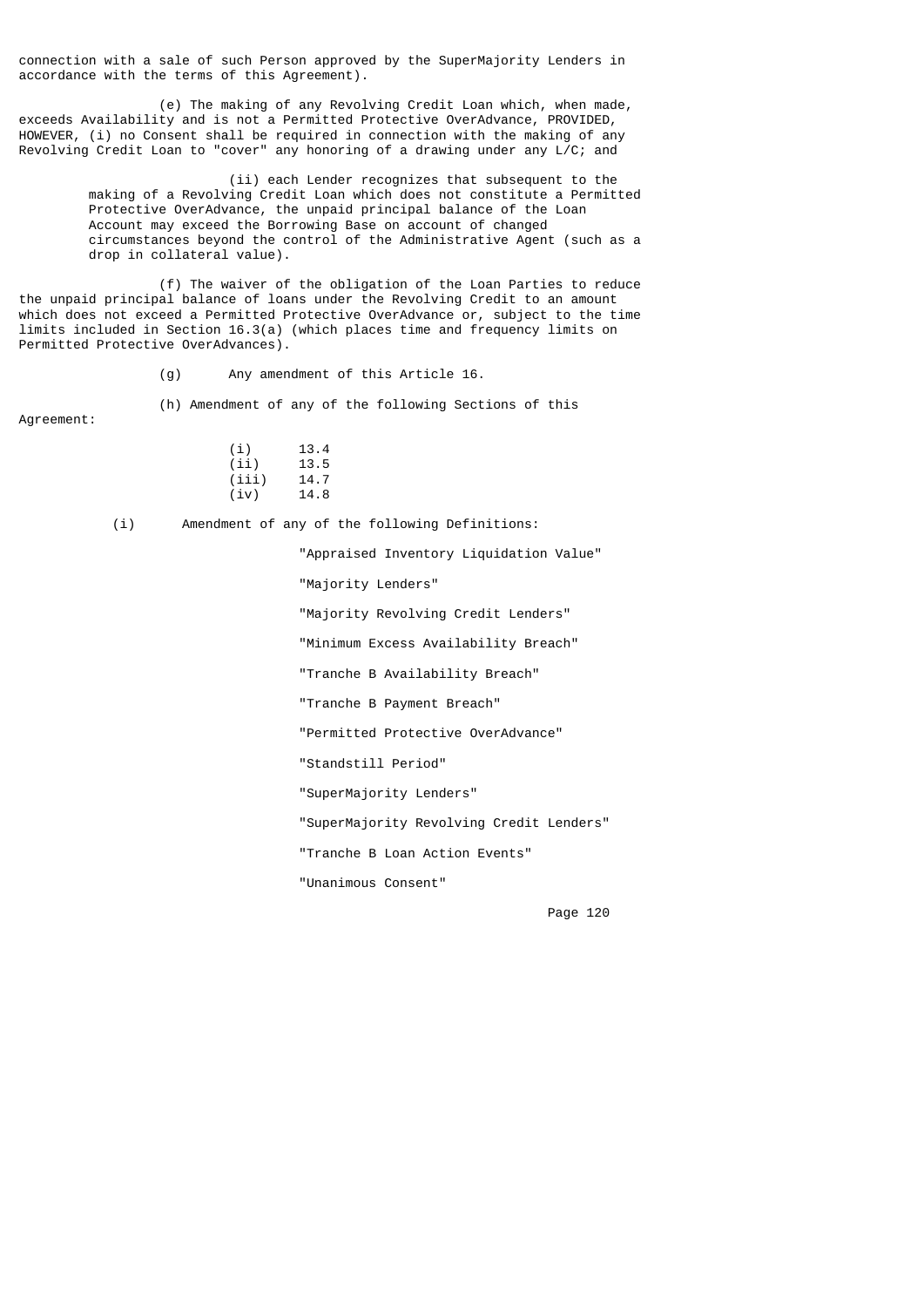16.6. ACTIONS REQUIRING SWINGLINE LENDER CONSENT No action, amendment, or waiver of compliance with, any provision of the Loan Documents or of this Agreement which affects the SwingLine Lender may be undertaken without the Consent of the SwingLine Lender.

 16.7. ACTIONS REQUIRING TRANCHE B LENDER CONSENT None of the following may be made without the Consent of the Tranche B Lender:

 (a) Any increase in any interest rate or fee payable to the Revolving Credit Lenders on account of the Revolving Credit Loans in excess of 150 basis points per annum in the aggregate.

 (b) Any increase in any interest rate or fee payable to the Revolving Credit Lenders on account of the Revolving Credit Loans not requiring the Consent of the Tranche B Lender pursuant to Section 16.7(a), unless the Loan Parties agree to increase the interest rate and fees payable to the Tranche B Lender contemporaneously therewith by a like amount.

 (c) Any amendment, modification, or waiver of any provision of Article 3 (entitled "The Tranche B Loan"). (d) Any amendment of Sections 2.2, 11.6, 14.1(c), 14.2, 14.3(c) or 14.4. (e) Amendment of any of the following Definitions: "Change in Control" "Equipment" "Overloan" "Protective OverAdvances "Revolving Credit Ceiling" "Standstill Period." (f) Any release of Collateral comprised of Equipment except as otherwise required or provided for in the Loan Documents (including, without limitation, under Section 5.14) and except to facilitate a Liquidation.

### 16.8. ACTIONS REQUIRING AGENTS' CONSENT

 (a) No action, amendment, or waiver of compliance with, any provision of the Loan Documents or of this Agreement which affects an Agent in its capacity as an Agent may be undertaken without the written consent of the Agents.

 (b) No action referenced herein which affects the rights, duties, obligations, or liabilities of an Agent shall be effective without the written consent of the Agents.

#### 16.9. MISCELLANEOUS ACTIONS

(a) Notwithstanding any other provision of this Agreement, no

single Lender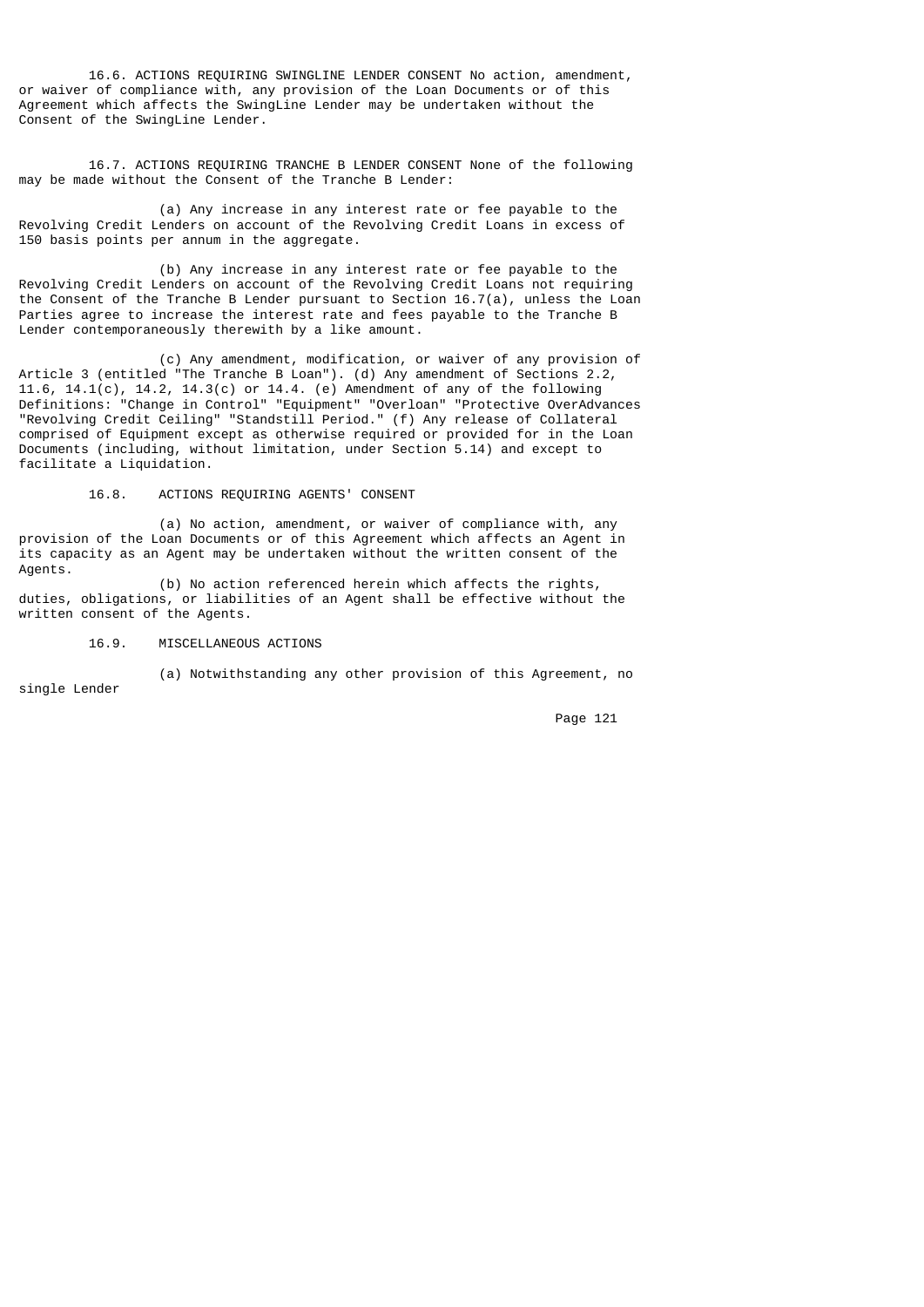independently may exercise any right of action or enforcement against or with respect to any Loan Party.

 (b) Each Agent shall be fully justified in failing or refusing to take action under this Agreement or any Loan Document on behalf of any Lender unless that Agent shall first

> (i) receive such clear, unambiguous, written instructions as that Agent deems appropriate; and

 (ii) be indemnified to that Agent's satisfaction by the Lenders against any and all liability and expense which may be incurred by that Agent by reason of taking or continuing to take any such action, unless such action had been grossly negligent, in willful misconduct, or in bad faith.

 (c) Each Agent may establish reasonable procedures for the providing of direction and instructions from the Lenders to that Agent, including its reliance on multiple counterparts, facsimile transmissions, and time limits within which such direction and instructions must be received in order to be included in a determination of whether the requisite Loan Commitments has provided its direction, Consent, or instructions.

16.10. ACTIONS REQUIRING BORROWERS' REPRESENTATIVE'S CONSENT

 (a) The Borrowers' Representative's consent is required for any amendment of this Agreement, except that each of the following Articles of this Agreement may be amended without the consent of the Borrowers' Representative:

> ARTICLE TITLE OF ARTICLE --------------------------------- Revolving Credit Fundings and Distributions 15 The Agents

 (b) The Borrowers' Representative's consent to the amendment of those provisions referenced in Section 16.10(a)

 (i) Shall be deemed given unless written objection is made, within seven (7) Business Days following the Administrative Agent's giving notice to the Borrowers' Representative of the proposed amendment; and

> (ii) shall not be required following the occurrence of any Event of Default.

16.11. NONCONSENTING REVOLVING CREDIT LENDER

 (a) In the event that a Revolving Credit Lender (in this Section 16.11, a "NONCONSENTING LENDER") does not provide its Consent to a proposal by the Administrative Agent to take action which requires consent under this Article 16, then one or more Revolving Credit Lenders who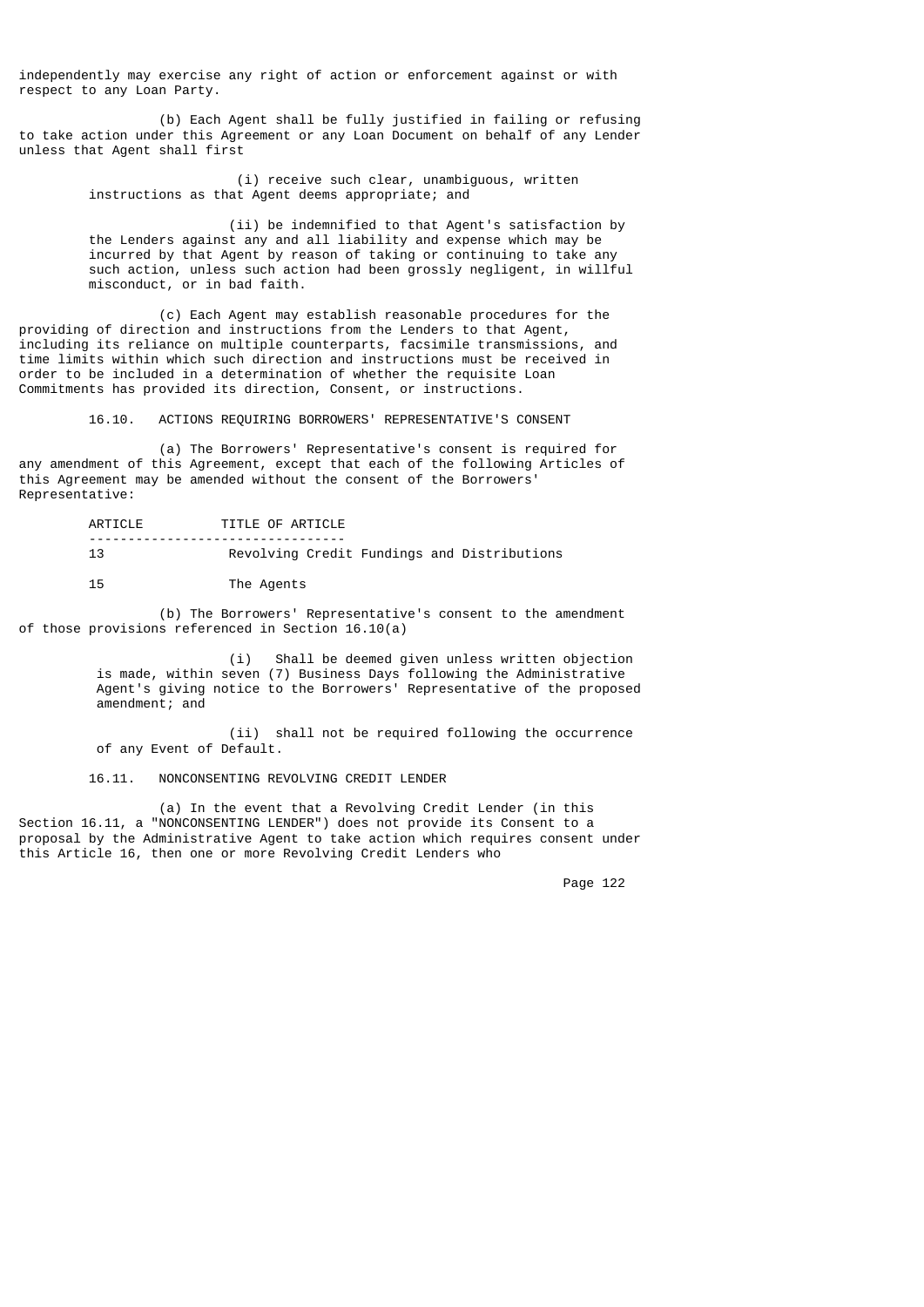provided Consent to such action may require the assignment, without recourse and in accordance with the procedures outlined in Section 17.1, below, of the NonConsenting Lender's commitment hereunder on five (5) days written notice to the Administrative Agent and to the NonConsenting Lender.

 (b) At the end of such five (5) days, AND PROVIDED THAT the NonConsenting Lender delivers the Note held by the NonConsenting Lender to the Administrative Agent, the Revolving Credit Lenders who have given such written notice shall Transfer the following to the NonConsenting Lender:

> (i) Such NonConsenting Lender's Pro-Rata share of the principal and interest of the Loans to the date of such assignment.

 (ii) All fees distributable hereunder to the NonConsenting Lender to the date of such assignment.

 (iii) Any out-of-pocket costs and expenses for which the NonConsenting Lender is entitled to reimbursement from the Loan Parties.

 (c) In the event that the NonConsenting Lender fails to deliver to the Administrative Agent the Note held by the NonConsenting Lender as provided in Section 16.11(b), then:

> (i) The amount otherwise to be Transferred to the NonConsenting Lender shall be Transferred to the Administrative Agent and held by the Administrative Agent, without interest, to be turned over to the NonConsenting Lender upon delivery of the Note held by that NonConsenting Lender.

 (ii) The Note held by the NonConsenting Lender shall have no force or effect whatsoever.

"Lender".

(iii) The NonConsenting Lender shall cease to be a

 (iv) The Revolving Credit Lender(s) which have Transferred the amount to the Administrative Agent as described above shall have succeeded to all rights and become subject to all of the obligations of the NonConsenting Lender as a "Revolving Credit Lender".

 (d) In the event that more than One (1)Revolving Credit Lender wishes to require such assignment, the NonConsenting Lender's commitment hereunder shall be divided among such Revolving Credit Lenders, pro-rata based upon their respective Loan Commitments, with the Administrative Agent coordinating such transaction.

 (e) The Administrative Agent shall coordinate the retirement of the Note held by the NonConsenting Lender and the issuance of Notes to those Lenders which "take-out" such NonConsenting Lender, PROVIDED, HOWEVER, no processing fee otherwise to be paid as provided in Section 17.2(b) shall be due under such circumstances.

16.12. THE BUYOUT: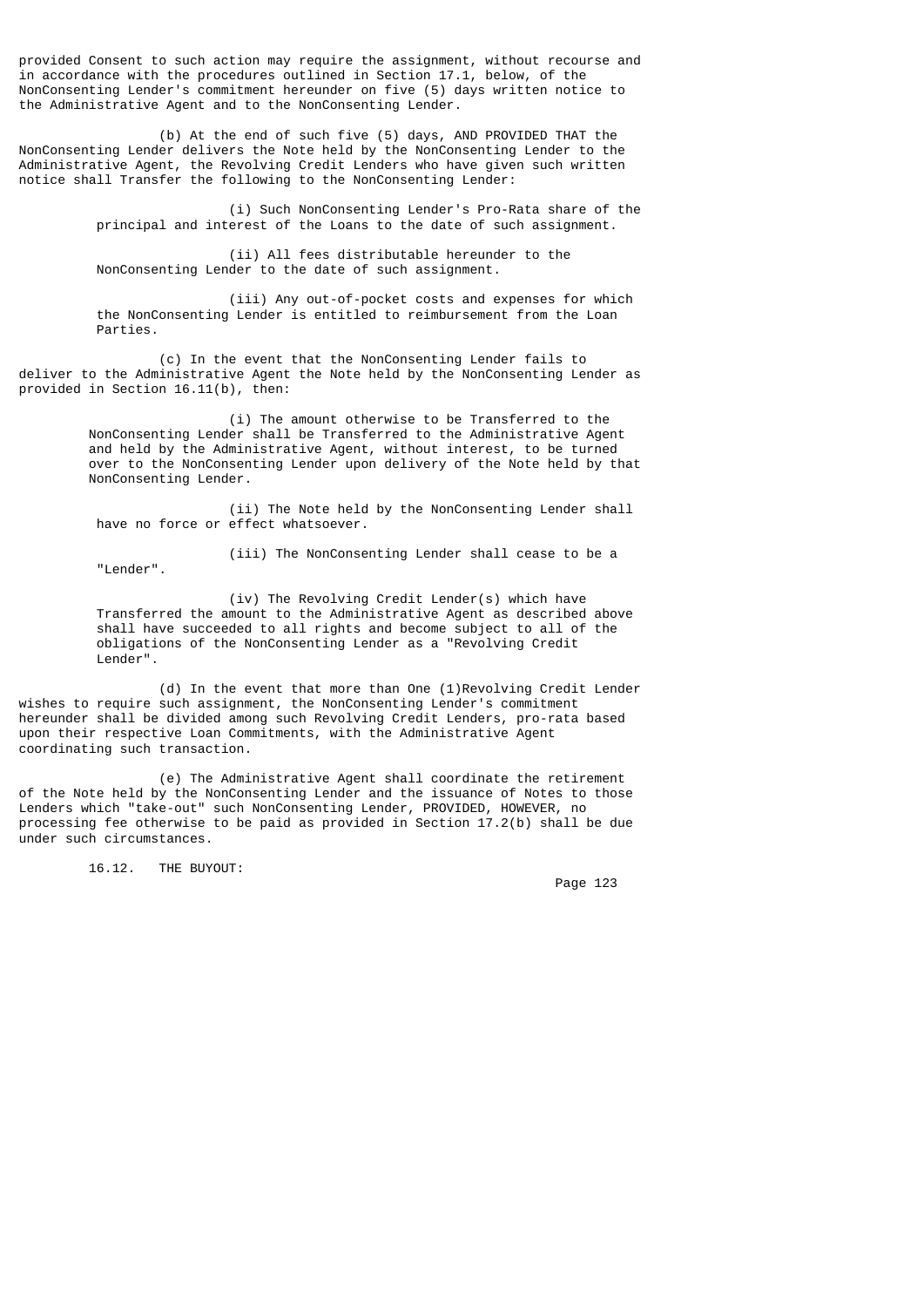(a) The Tranche B Lender may (but shall not be obligated to) cause the assignment to the Tranche B Lender, or its designee, by the Revolving Credit Lenders, of all right, title and interest in, to, arising under, or in respect of the Revolving Credit Obligations upon five (5) Business Days prior written notice given at any time that the Tranche B Lender has the right, under Section 14.1, to give an Acceleration Notice.

 (b) Such assignments shall be effected on the Business Day next following the expiry of such five (5) Business Days by the execution, by the Revolving Credit Lenders, of an Assignment and Assumption (in the form of EXHIBIT 17.1, annexed hereto) in exchange for the payment, in immediately available funds, of the amount of Revolving Credit Obligations (including the Revolving Credit Early Termination Fee as if the same were then due and payable), providing that if the Revolving Credit Early Termination Fee is not collected on such date by the Tranche B Lender, then the Tranche B Lender shall use its best efforts to collect such Revolving Credit Early Termination Fee and upon collection thereof shall cause it to be paid in the order of priority set forth in Section 14.8(c).

The Tranche B Lender's buy out right under this Section 16.12 may only be exercised completely with respect to the entire Revolving Credit.

ARTICLE 17 - ASSIGNMENTS BY LENDERS:

17.1. ASSIGNMENTS AND ASSUMPTIONS:

 (a) Except as provided herein, each Revolving Credit Lender (in this Section 17.1(a), an "ASSIGNING REVOLVING CREDIT LENDER") may assign to one or more Eligible Assignees (in this Section 17.1(a), each an "ASSIGNEE REVOLVING CREDIT LENDER") all or a portion of that Lender's interests, rights and obligations under this Agreement and the Loan Documents (including all or a portion of its Commitment) and the same portion of the Loans at the time owing to it, and of the Note held by the Assigning Revolving Credit Lender, PROVIDED THAT:

> (i) The Administrative Agent shall have given its prior written consent to such assignment, which consent shall not be unreasonably withheld, but need not be given if the proposed assignment would result in any Assigning Revolving Credit Lender's having a Dollar Commitment of less than the "minimum hold" amount specified in Section 17.1(a)(iii).

> (ii) Each such assignment shall be of a constant, and not a varying, percentage of all the Assigning Revolving Credit Lender's rights and obligations under this Agreement.

> (iii) Following the effectiveness of such assignment, the Assigning Revolving Credit Lender's Dollar Commitment (if not an assignment of all of the Assigning Revolving Credit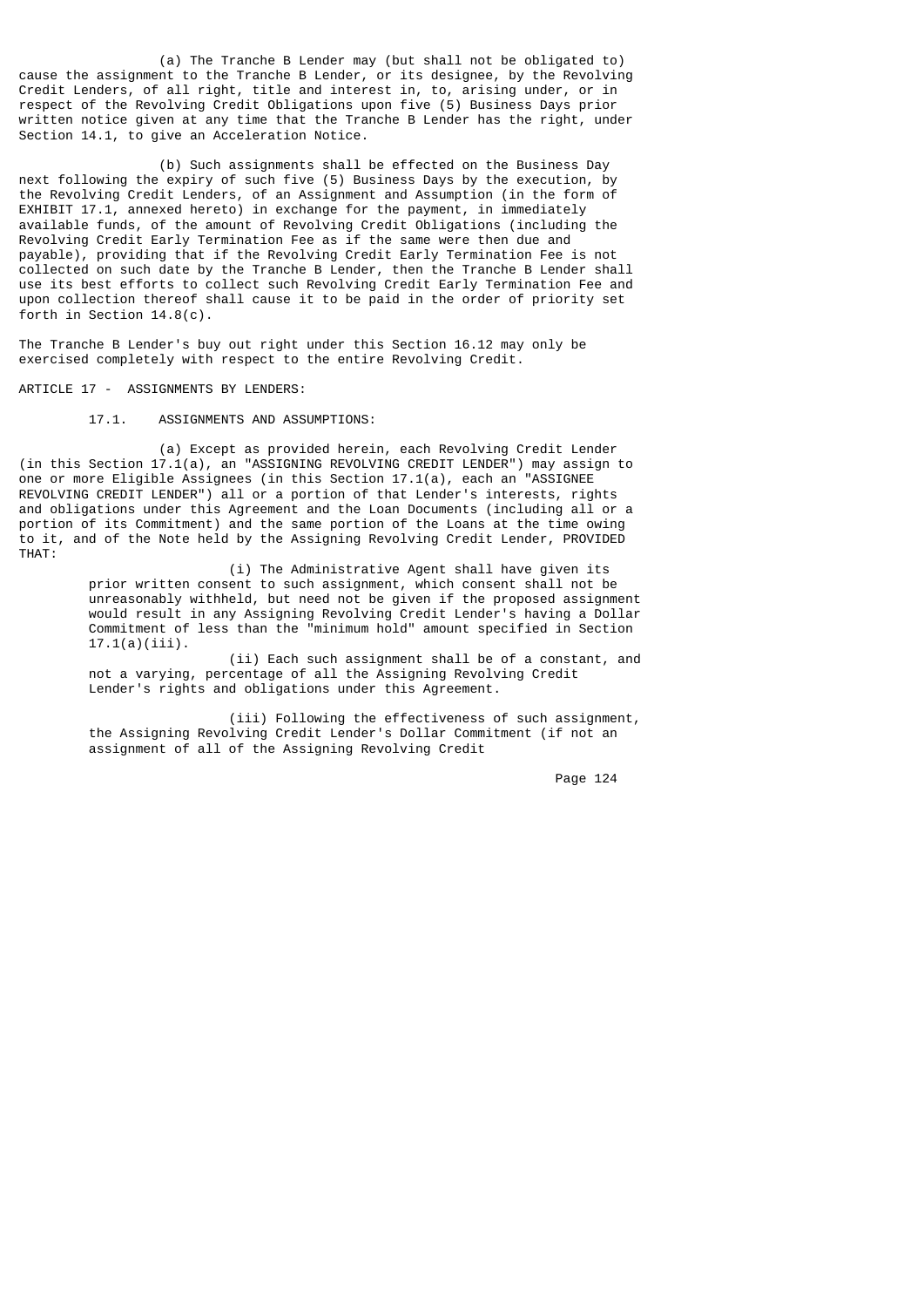Lender's Commitment) shall not be less than \$10,000,000.00.

 (iv) If no Event of Default has occurred, such assignment shall be subject to the consent of the Borrowers' Representative, not to be unreasonably withheld or delayed and which consent shall be deemed given if no written objection is received within seven (7) days of the Borrowers' Representative's receipt of notice of such proposed assignment.

 (b) The Tranche B Lender, with prior written notice to the Administrative Agent, may assign all or a portion of that Lender's interests, rights and obligations under this Agreement and the Loan Documents freely to any Person.

 17.2. ASSIGNMENT PROCEDURES. (THIS SECTION 17.2 DESCRIBES THE PROCEDURES TO BE FOLLOWED IN CONNECTION WITH AN ASSIGNMENT EFFECTED PURSUANT TO THIS ARTICLE 17 AND PERMITTED BY SECTION 17.1).

 (a) The parties to such an assignment shall execute and deliver to the Administrative Agent, for recording in the Register, an Assignment and Acceptance substantially in the form of EXHIBIT 17.1, annexed hereto (an "ASSIGNMENT AND ACCEPTANCE").

 (b) The Assigning Revolving Credit Lender shall deliver to the Administrative Agent, with such Assignment and Acceptance, the Note held by the subject Assigning Revolving Credit Lender and the Administrative Agent's processing fee of \$3,000.00, PROVIDED, HOWEVER, no such processing fee shall be due where the Assigning Revolving Credit Lender is one of the Lenders at the initial execution of this Agreement.

 (c) The Administrative Agent shall maintain a copy of each Assignment and Acceptance delivered to it and a register or similar list (the "REGISTER") for the recordation of the names and addresses of the Lenders and of the Loan Commitments, the Revolving Credit Percentage Commitment and Revolving Credit Percentage Commitment of each Lender. The Register shall be available for inspection by the Lenders at any reasonable time and from time to time upon reasonable prior notice. In the absence of manifest error, the entries in the Register shall be conclusive and binding on all Lenders. The Administrative Agent and the Lenders may treat each Person whose name is recorded in the Register as a "Lender" hereunder for all purposes of this Agreement.

 (d) The Assigning Revolving Credit Lender and Assignee Revolving Credit Lender, directly between themselves, shall make all appropriate adjustments in payments for periods prior to the effective date of an Assignment and Assumption.

17.3. EFFECT OF ASSIGNMENT.

(a) From and after the effective date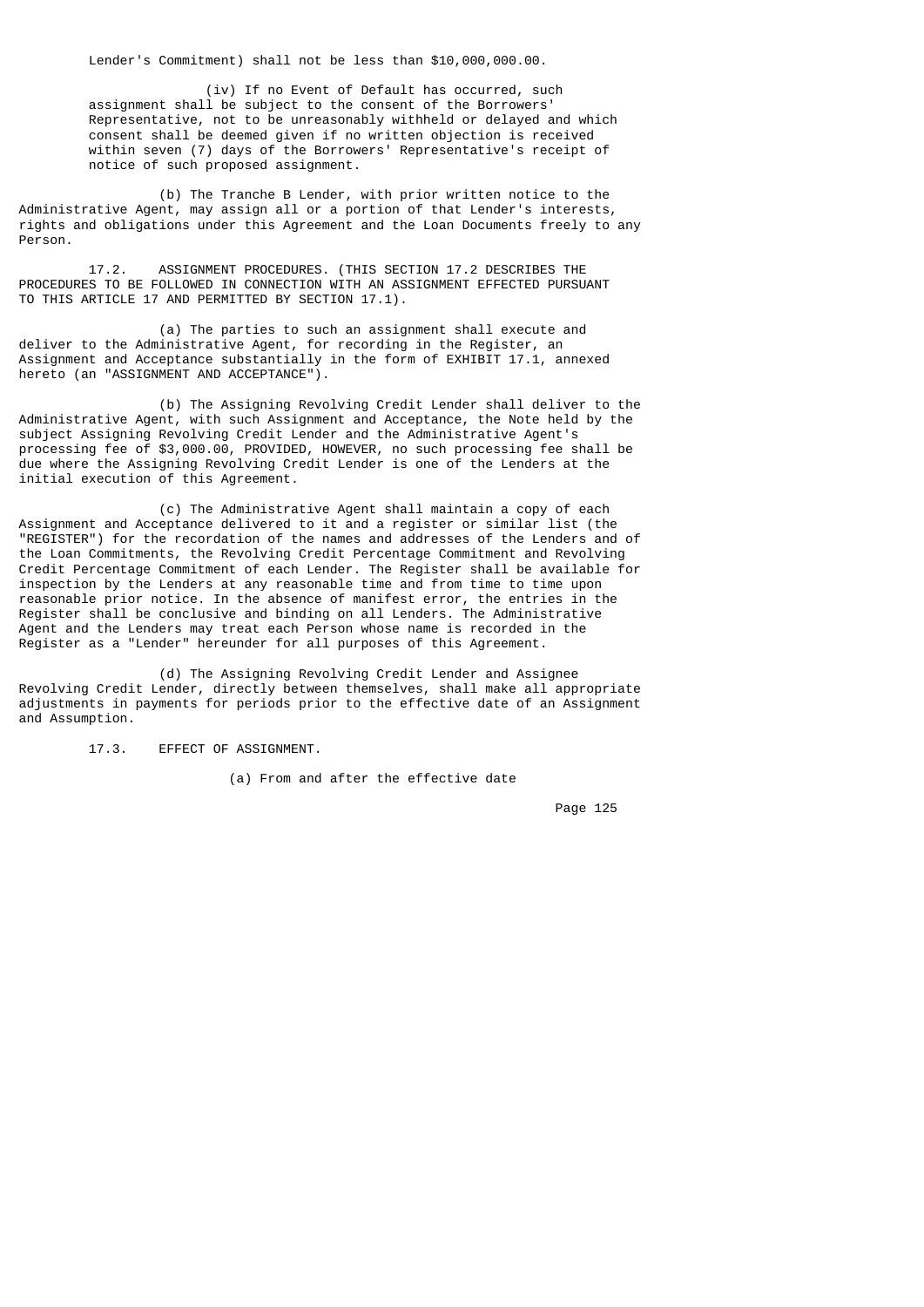specified in an Assignment and Acceptance which has been executed, delivered, and recorded (which effective date the Administrative Agent may delay by up to five (5) Business Days after the delivery of such Assignment and Acceptance):

(i) The Assignee Revolving Credit Lender:

 (A) Shall be a party to this Agreement and the other Loan Documents (and to any amendments thereof) as fully as if the Assignee Revolving Credit Lender had executed each.

> (B) Shall have the rights of a Lender hereunder to the extent of the Loan Commitment, the Revolving Credit Percentage Commitment and Revolving Credit Percentage Commitment assigned by such Assignment and Acceptance.

 (ii) The Assigning Revolving Credit Lender shall be released from the Assigning Revolving Credit Lender's obligations under this Agreement and the Loan Documents to the extent of the Commitment assigned by such Assignment and Acceptance.

 (iii) The Administrative Agent shall undertake to obtain and distribute replacement Notes to the subject Assigning Revolving Credit Lender and Assignee Revolving Credit Lender.

 (b) By executing and delivering an Assignment and Acceptance, the parties thereto confirm to and agree with each other and with all parties to this Agreement as to those matters which are set forth in the subject Assignment and Acceptance.

ARTICLE 18 - NOTICES:

 18.1. NOTICE ADDRESSES. All notices, demands, and other communications made in respect of any Loan Document (other than a request for a loan or advance or other financial accommodation under the Revolving Credit) shall be made to the following addresses, each of which may be changed upon seven (7) days written notice to all others given by certified mail, return receipt requested:

If to either Agent:

 Fleet Retail Finance Inc. 40 Broad Street Boston, Massachusetts 02109 Attention : James Dore<br>Director Director Fax : 617 434 4339

WITH A COPY TO:

 Riemer & Braunstein LLP Three Center Plaza Boston, Massachusetts 02108 Attention : Robert E. Paul Esquire<br>Fax : 617 880 3456  $: 617 880 3456$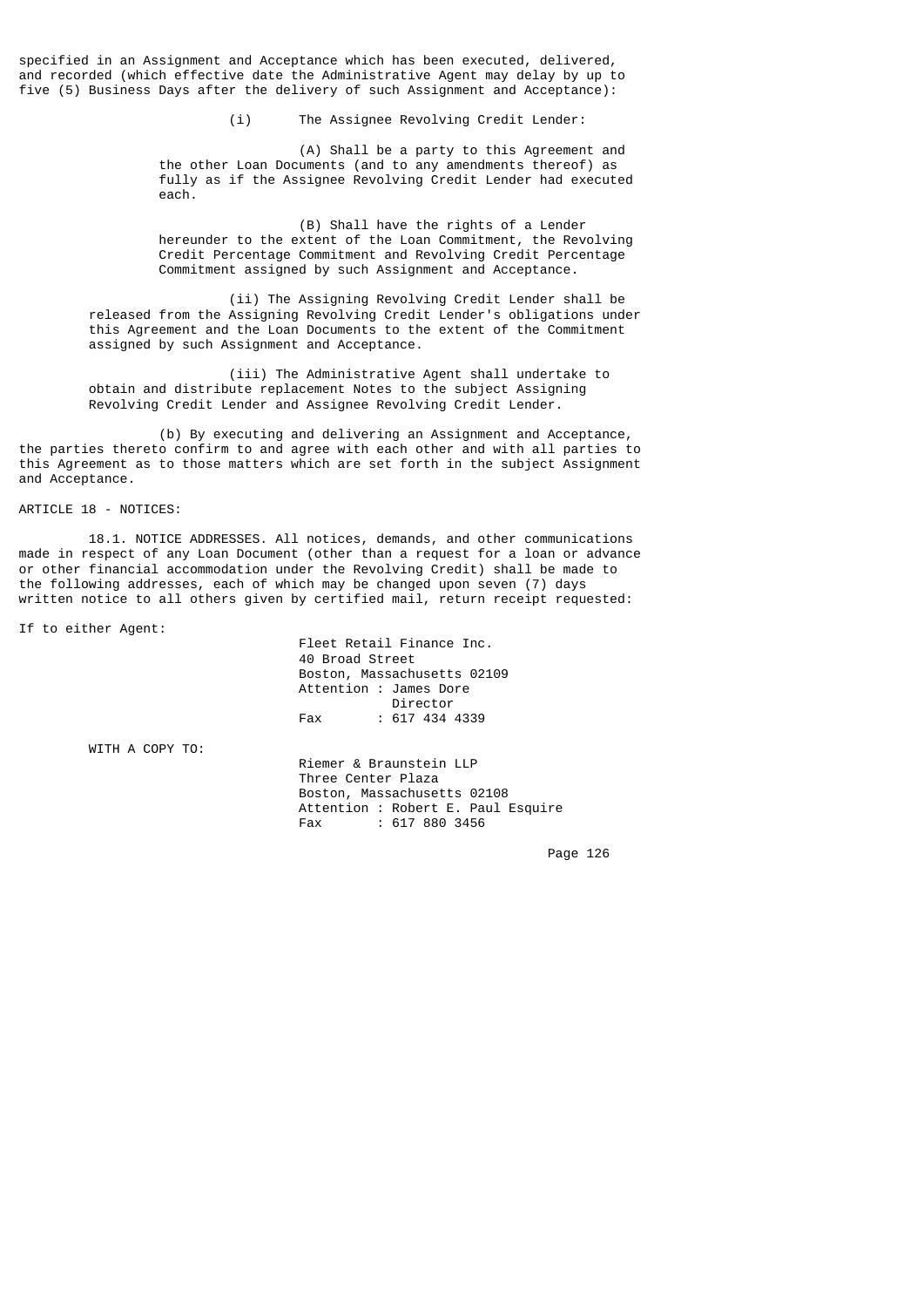Back Bay Capital Funding LLC 40 Broad Street Boston, Massachusetts 02109 Attention :<br>Fax: : Fax: : 617 434 4312

WITH A COPY TO:

 Brown Rudnick Berlack Israels LLP One Financial Center Boston, Massachusetts 02111 Attention : Andrew Strehle Esquire Fax : 617-856-8201

If to the Borrowers' Representative And All Loan Parties:

> Designs, Inc. 66 B Street, Needham, Massachusetts 02194 Attention : Dennis Hernreich<br>Fax : 781-444-8999  $: 781 - 444 - 8999$

WITH A COPY TO:

 Kramer Levin Naftalis & Frankel LLP 919 Third Avenue New York, New York 10022 Attention : Peter Smith Esquire<br>Eax : 212-715-8278  $: 212 - 715 - 8278$ 

## 18.2. NOTICE GIVEN.

 (a) Except as otherwise specifically provided herein, notices shall be deemed made and correspondence received, as follows (all times being local to the place of delivery or receipt):

> (i) By mail: the sooner of when actually received or three (3) days following deposit in the United States mail, postage prepaid.

 (ii) By recognized overnight express delivery: the Business Day following the day when sent.

 (iii) By Hand: If delivered on a Business Day after 9:00 AM and no later than three (3) hours prior to the close of customary business hours of the recipient, when delivered. Otherwise, at the opening of the then next Business Day.

> (iv) By Facsimile transmission (which must include a header on which the party sending such transmission is indicated): If sent on a Business Day after 9:00 AM and no later than three (3) hours prior to the close of customary business hours of the recipient, one (1) hour after being sent. Otherwise, at the opening of the then next Business Day.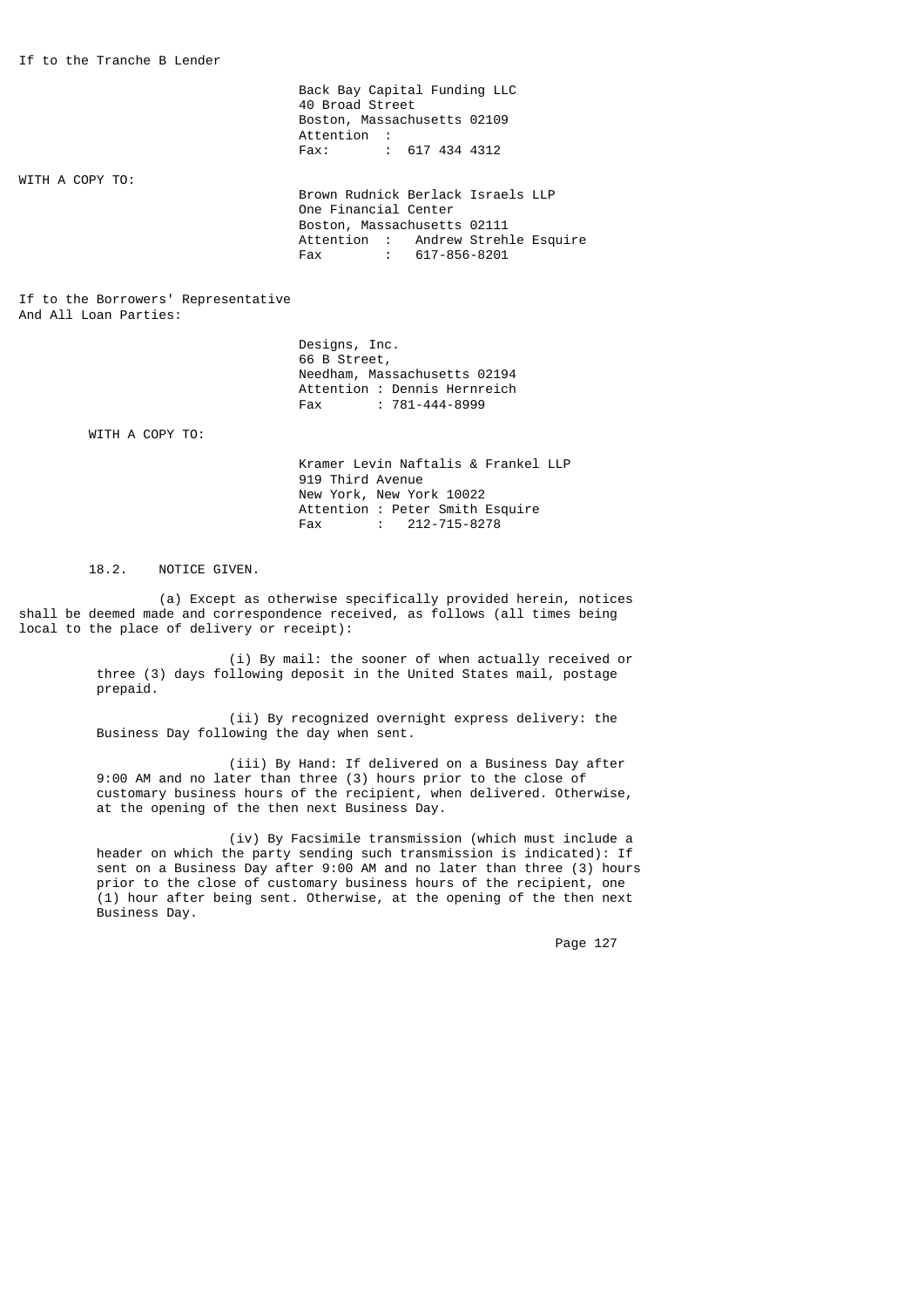(b) Rejection or refusal to accept delivery and inability to deliver because of a changed address or Facsimile Number for which no due notice was given shall each be deemed receipt of the notice sent.

 18.3. WIRE INSTRUCTIONS. Subject to change in the same manner that a notice address may be changed (as to which, SEE Section 18.1), wire transfers to the Administrative Agent shall be made in accordance with the following wire instructions:

| Fleet National Bank |                           |  |
|---------------------|---------------------------|--|
| ABA NO.             | 011000390                 |  |
| Acct Name:          | Fleet Retail Finance Inc. |  |
| Acct No. :          | 530-39952                 |  |
| Reference:          | Designs, Inc.             |  |

ARTICLE 19 - TERM:

 19.1. TERMINATION OF REVOLVING CREDIT. The Revolving Credit shall remain in effect (subject to suspension as provided in Section 2.6(g) hereof) until the Termination Date.

19.2. ACTIONS ON TERMINATION.

 (a) On the Termination Date, the Loan Parties shall pay the Administrative Agent (whether or not then due), in immediately available funds, all then Liabilities including, without limitation: the following:

> (i) The entire balance of the Loan Account (including the unpaid principal balance of the Revolving Credit Loans, SwingLine Loan and the Tranche B Loan).

 (ii) Any then remaining unpaid installments of the Revolving Credit Commitment Fee.

 (iii) Any then remaining unpaid installments of the Administrative Agent's Monitoring Fee.

 (iv) Any payments due on account of the indemnification obligations included in Section 2.11(e).

(v) Any accrued and unpaid Unused Line Fee.

(vi) Any applicable Revolving Credit Early

Termination Fee.

 (vii) All accrued and unpaid interest (including all accrued and unpaid Tranche B Current Pay Interest and all accrued and unpaid Tranche B PIK Interest) on the Tranche B Loan.

 (viii) Any then remaining unpaid installments of the Tranche B Commitment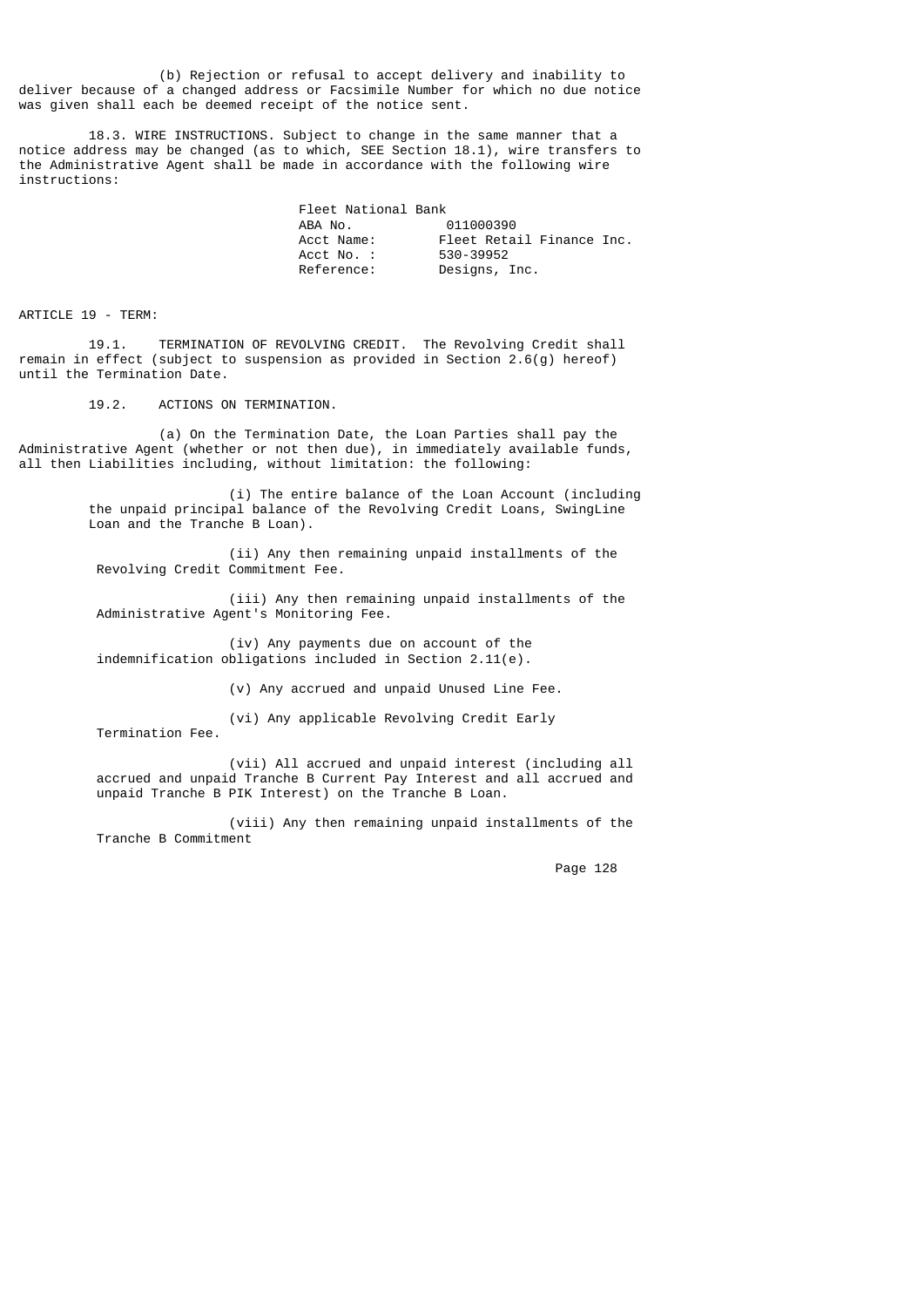Fee and Tranche B Monitoring Fee.

 (ix) Any accrued and unpaid Tranche B Early Termination Fee.

 (x) All unreimbursed costs and expenses of each Agent and of Lenders' Special Counsel for which each Loan Party is responsible.

 (b) On the Termination Date, the Loan Parties shall also shall make such arrangements concerning any L/C's then outstanding as are reasonably satisfactory to the Administrative Agent (such as their being cash collateralized at 103 % of their then Stated Amount).

 (c) Until such payment (Section 19.2(a)) and arrangements concerning L/C's (Section 19.2(b)), all provisions of this Agreement, other than those included in Article 2 which place any obligation on the Administrative Agent or any Revolving Credit Lender to make any loans or advances or to provide any financial accommodations to any Borrower and those included in Article 3 which place any obligation on the Tranche B Lender to make any loan or advance or to provide any financial accommodation to any Borrower, shall remain in full force and effect until all Liabilities shall have been paid in full.

 (d) The release by the Collateral Agent of the Collateral Interests granted the Collateral Agent by the Loan Parties hereunder may be upon such conditions and indemnifications as the Administrative Agent reasonably may require.

ARTICLE 20 - GENERAL:

 20.1. PROTECTION OF COLLATERAL. No Agent has any duty as to the collection or protection of the Collateral beyond the safe custody of such of the Collateral as may come into the possession of that Agent.

 20.2. PUBLICITY. The Agents (or either of them) and the Tranche B Lender respectively may issue a "tombstone" notice of the establishment of the credit facility contemplated by this Agreement and may make reference to each Loan Party (and may utilize any logo or other distinctive symbol associated with each Loan Party) in connection with any advertising, promotion, or marketing undertaken by the Agents (or either of them) and/or by the Tranche B Lender.

 20.3. SUCCESSORS AND ASSIGNS. This Agreement shall be binding upon the Borrowers' Representative, each Loan Party, and their respective representatives, successors, and assigns and shall enure to the benefit of each Agent and each Lender and their respective successors and assigns, PROVIDED, HOWEVER, no trustee or other fiduciary appointed with respect to any Loan Party shall have any rights hereunder. In the event that any Agent or any Lender assigns or transfers its rights under this Agreement, the assignee shall thereupon succeed to and become vested with all rights, powers, privileges,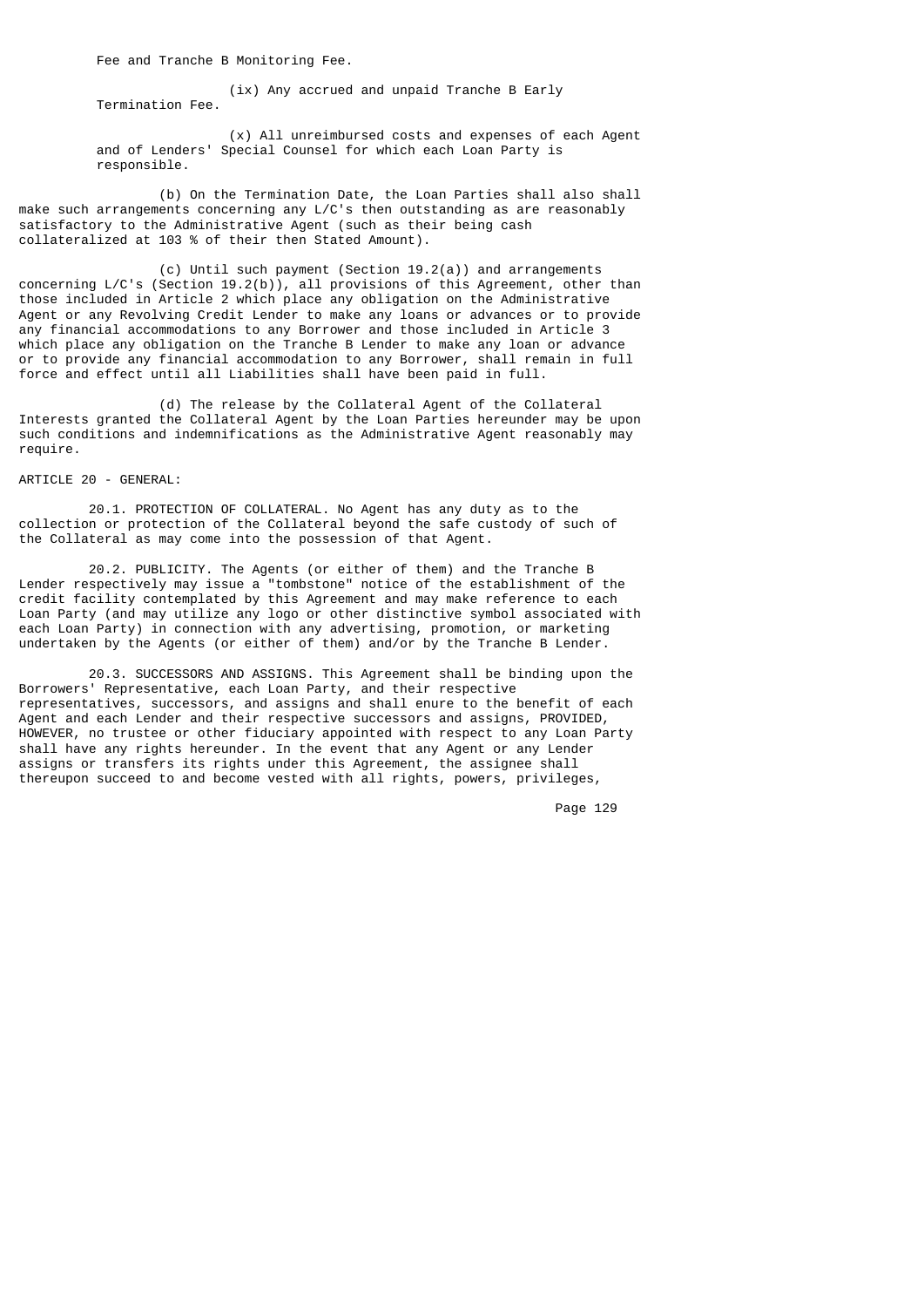and duties of such assignor hereunder and such assignor shall thereupon be discharged and relieved from its duties and obligations hereunder.

 20.4. SEVERABILITY. Any determination that any provision of this Agreement or any application thereof is invalid, illegal, or unenforceable in any respect in any instance shall not affect the validity, legality, or enforceability of such provision in any other instance, or the validity, legality, or enforceability of any other provision of this Agreement.

### 20.5. AMENDMENTS. COURSE OF DEALING.

 (a) This Agreement and the other Loan Documents incorporate all discussions and negotiations between each Loan Party and each Agent and each Lender, either express or implied, concerning the matters included herein and in such other instruments, any custom, usage, or course of dealings to the contrary notwithstanding. No such discussions, negotiations, custom, usage, or course of dealings shall limit, modify, or otherwise affect the provisions thereof. No failure by any Agent or any Lender to give notice to the Borrowers' Representative of any Loan Party's having failed to observe and comply with any warranty or covenant included in any Loan Document shall constitute a waiver of such warranty or covenant or the amendment of the subject Loan Document.

 (b) Each Loan Party may undertake any action otherwise prohibited hereby, and may omit to take any action otherwise required hereby, upon and with the express prior written consent of the Administrative Agent. Subject to Article 16, no consent, modification, amendment, or waiver of any provision of any Loan Document shall be effective unless executed in writing by or on behalf of the party to be charged with such modification, amendment, or waiver (and if such party is the Administrative Agent then by a duly authorized officer thereof). Any modification, amendment, or waiver provided by the Administrative Agent shall be in reliance upon all representations and warranties theretofore made to the Administrative Agent by or on behalf of the Loan Parties (and any other guarantor, endorser, or surety of the Liabilities) and consequently may be rescinded in the event that any of such representations or warranties was not true and complete in all material respects when given.

 20.6. POWER OF ATTORNEY. In connection with all powers of attorney included in this Agreement, each Loan Party hereby grants unto the Administrative Agent (acting through any of its officers) full power to do any and all things necessary or appropriate in connection with the exercise of such powers as fully and effectually as that Loan Party might or could do, hereby ratifying all that said attorney shall do or cause to be done by virtue of this Agreement. No power of attorney set forth in this Agreement shall be affected by any disability or incapacity suffered by any Loan Party and each shall survive the same. All powers conferred upon the Administrative Agent or the Collateral Agent by this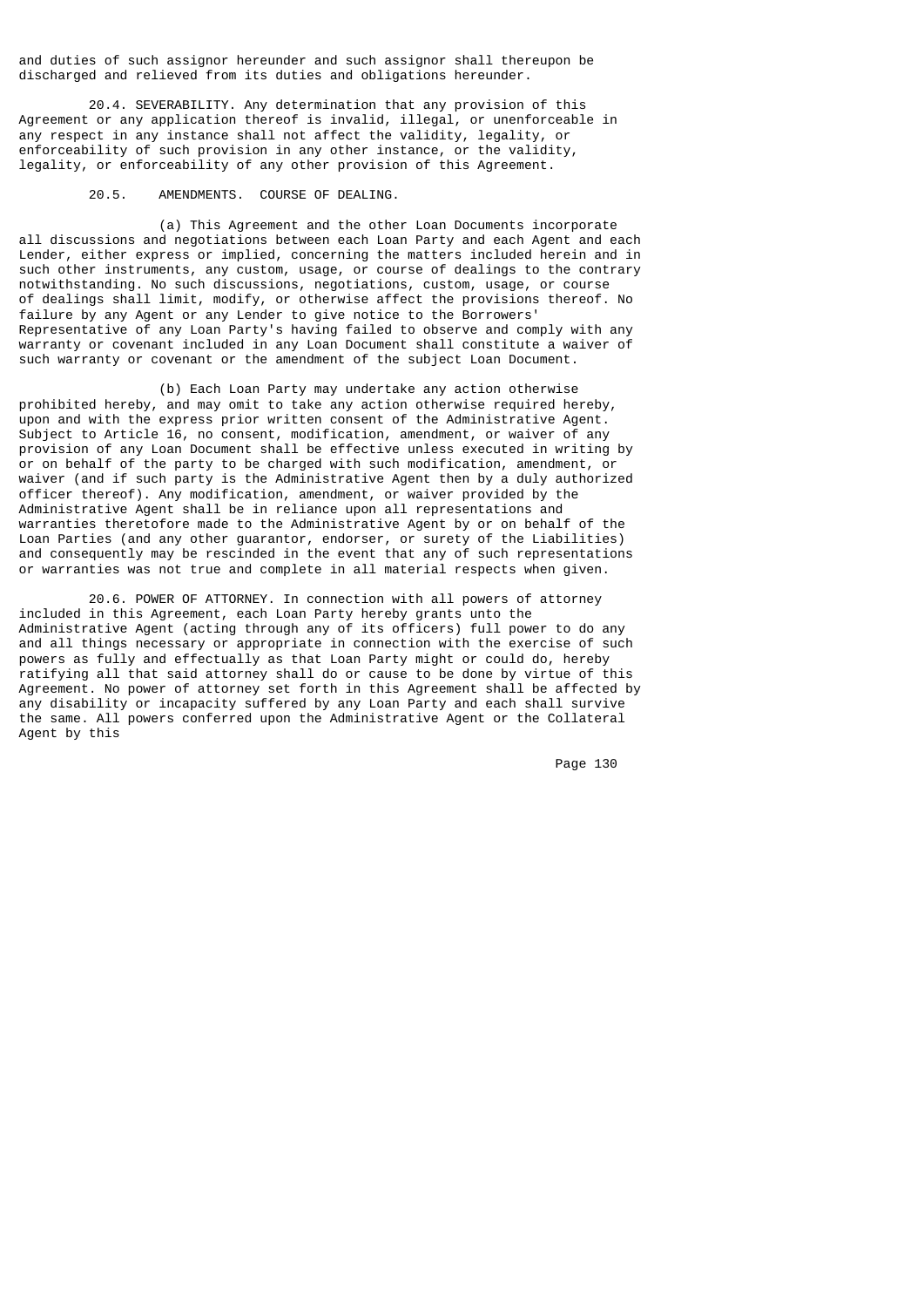Agreement, being coupled with an interest, shall be irrevocable until this Agreement is terminated by a written instrument executed by a duly authorized officer of the Administrative Agent.

 20.7. APPLICATION OF PROCEEDS. The proceeds of any collection, sale, or disposition of the Collateral, or of any other payments received hereunder, shall be applied towards the Liabilities in such order and manner as the Administrative Agent determines in its sole discretion, consistent, HOWEVER, with Sections 14.7 and 14.8 and any other applicable provisions of this Agreement. The Loan Parties shall remain liable for any deficiency remaining following such application.

 20.8. INCREASED COSTS. If, as a result of any Requirement of Law, or of the interpretation or application thereof by any court or by any governmental or other authority or entity charged with the administration thereof, whether or not having the force of law, which on and after the Closing Date:

> (a) subjects any Lender to any taxes or changes the basis of taxation, or increases any existing taxes, on payments of principal, interest or other amounts payable by any Loan Party to the Administrative Agent or any Lender under this Agreement (except for taxes on the Administrative Agent or any Lender based on net income or capital imposed by the jurisdiction in which the principal or lending offices of the Administrative Agent or that Lender are located);

 (b) imposes, modifies or deems applicable any reserve, cash margin, special deposit or similar requirements against assets held by, or deposits in or for the account of or loans by or any other acquisition of funds by the relevant funding office of any Lender;

 (c). imposes on any Lender any other condition with respect to any Loan Document; or

 (d) imposes on any Lender a requirement to maintain or allocate capital in relation to the Liabilities;

and the result of any of the foregoing, in such Lender's reasonable opinion, is to increase the cost to that Lender of making or maintaining any loan, advance or financial accommodation or to reduce the income receivable by that Lender in respect of any loan, advance or financial accommodation by an amount which that Lender deems to be material, then upon written notice from the Administrative Agent, from time to time, to the Borrowers' Representative (such notice to set out in reasonable detail the facts giving rise to and a summary calculation of such increased cost or reduced income), the Loan Parties shall forthwith pay to the Administrative Agent, for the benefit of the subject Revolving Credit Lender, upon receipt of such notice, that amount which shall compensate the subject Lender for such additional cost or reduction in income.

20.9. COSTS AND EXPENSES OF AGENTS AND LENDERS .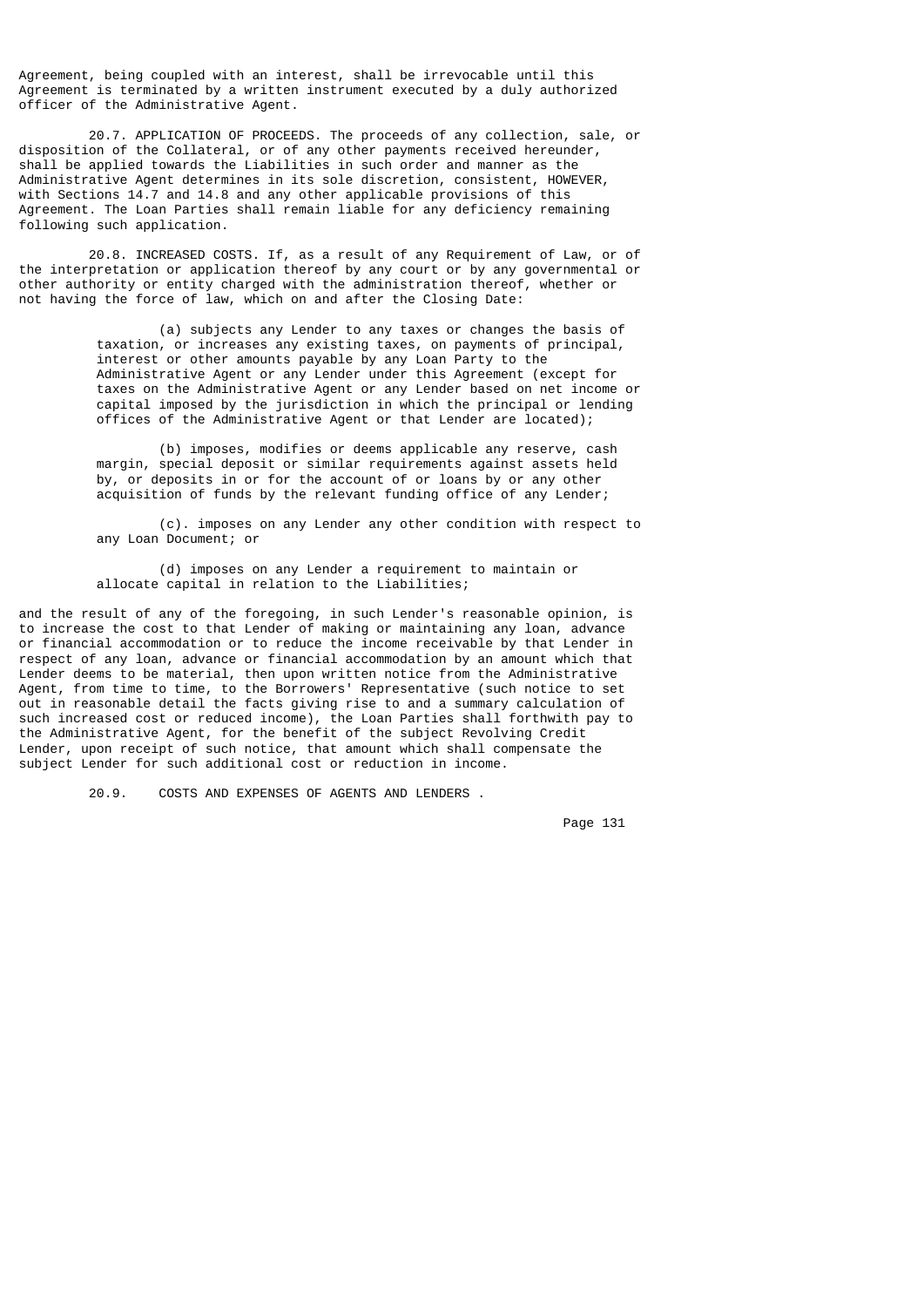(a) The Loan Parties shall pay from time to time on demand all Costs of Collection and all reasonable costs, expenses, and disbursements (including reasonable attorneys' fees and expenses) which are incurred by each Agent and by the Tranche B Lender (and the respective Participants with the Tranche B Lender) in connection with the preparation, negotiation, execution, and delivery of this Agreement and of any other Loan Documents, and all other reasonable costs, expenses, and disbursements which may be incurred in connection with or in respect to the credit facility contemplated hereby or which otherwise are incurred with respect to the Liabilities.

 (b) The Loan Parties shall pay from time to time on demand all reasonable costs and expenses (including reasonable attorneys' fees and expenses) incurred by the Lenders to Lenders' Special Counsel.

 (c) Each Loan Party authorizes the Administrative Agent to pay all such fees and expenses and in the Administrative Agent's discretion, to add such fees and expenses to the Loan Account.

 (d) The undertaking on the part of each Loan Party in this Section 20.9 shall survive payment of the Liabilities and/or any termination, release, or discharge executed by any Agent in favor of any Loan Party, other than a termination, release, or discharge which makes specific reference to this Section 20.9.

 20.10. COPIES AND FACSIMILES. Each Loan Document and all documents and papers which relates thereto which have been or may be hereinafter furnished any Agent or any Lender may be reproduced by any Lender or by any Agent by any photographic, microfilm, xerographic, digital imaging, or other process, and such Person making such reproduction may destroy any document so reproduced. Any such reproduction shall be admissible in evidence as the original itself in any judicial or administrative proceeding (whether or not the original is in existence and whether or not such reproduction was made in the regular course of business). Any facsimile which bears proof of transmission shall be binding on the party which or on whose behalf such transmission was initiated and likewise shall be so admissible in evidence as if the original of such facsimile had been delivered to the party which or on whose behalf such transmission was received.

 20.11. MASSACHUSETTS LAW. This Agreement and all rights and obligations hereunder, including matters of construction, validity, and performance, shall be governed by the law of The Commonwealth of Massachusetts (without regard to the conflict of laws principles thereof).

 20.12. INDEMNIFICATION. The Borrowers' Representative and each Loan Party shall indemnify, defend, and hold each Agent and each Lender and any of their respective employees, officers, or agents (each, an "INDEMNIFIED PERSON") harmless of and from any claim brought or threatened against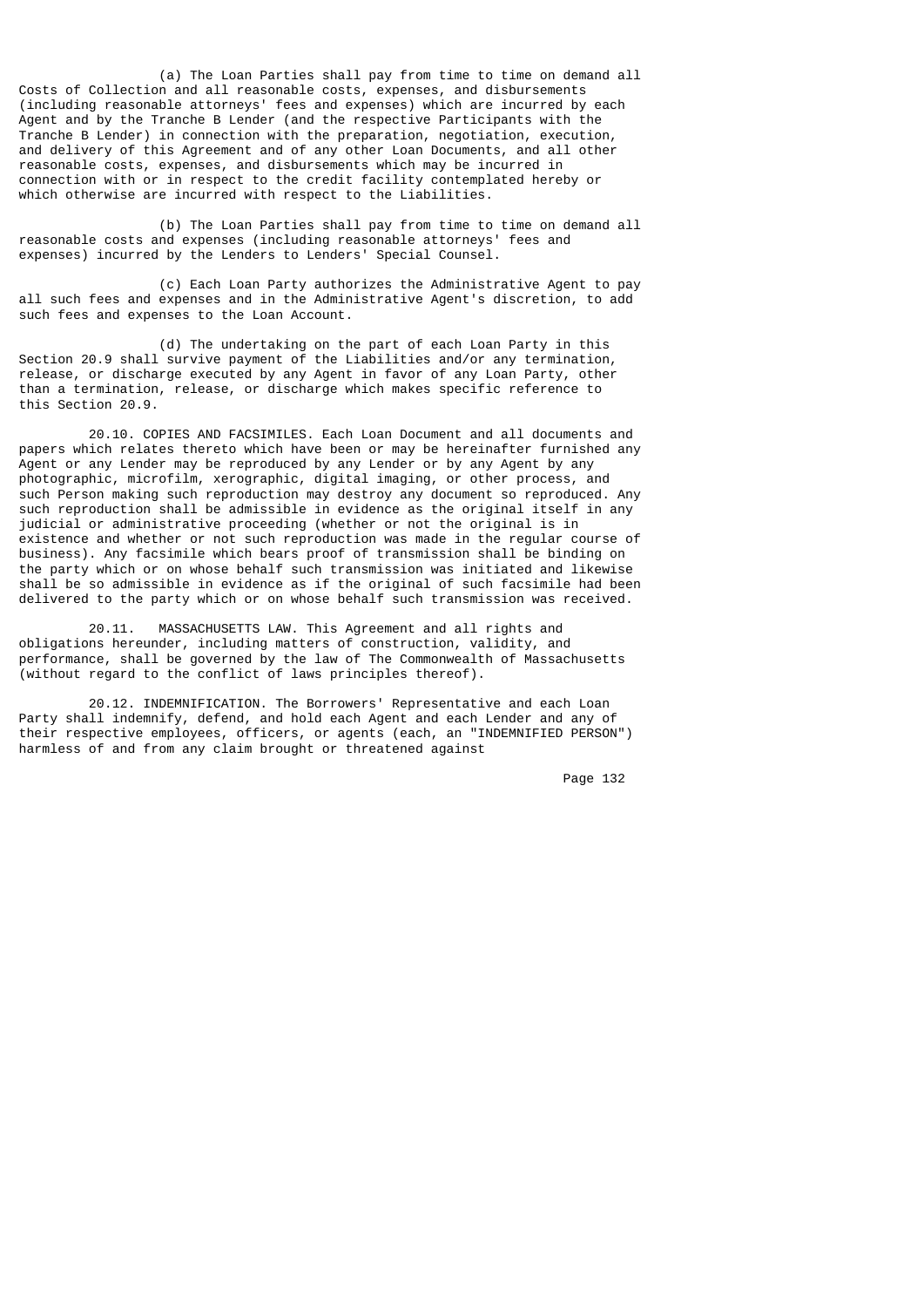any Indemnified Person by any Loan Party, any other guarantor or endorser of the Liabilities, or any other Person (as well as from reasonable attorneys' fees, expenses, and disbursements in connection therewith) on account of the relationship of the Borrowers' Representative, the Loan Parties or of any other guarantor or endorser of the Liabilities, including all costs, expenses, liabilities, and damages as may be suffered by any Indemnified Person in connection with (x) the Collateral; (y) the occurrence of any Event of Default; or (z) the exercise of any rights or remedies under any of the Loan Documents (each of claims which may be defended, compromised, settled, or pursued by the Indemnified Person with counsel of the Administrative Agent's selection, but at the expense of the Borrowers' Representative and the Loan Parties) other than any claim as to which a final determination is made in a judicial proceeding (in which the Administrative Agent and any other Indemnified Person has had an opportunity to be heard), which determination includes a specific finding that the Indemnified Person seeking indemnification had acted in a grossly negligent manner or in actual bad faith or wilful misconduct. This indemnification shall survive payment of the Liabilities and/or any termination, release, or discharge executed by the Administrative Agent in favor of the Borrowers' Representative and/or the Loan Parties, other than a termination, release, or discharge duly executed on behalf of the Administrative Agent which makes specific reference to this Section 20.12.

 20.13. RULES OF CONSTRUCTION. The following rules of construction shall be applied in the interpretation, construction, and enforcement of this Agreement and of the other Loan Documents:

 (a) Unless otherwise specifically provided for herein, interest and any fee or charge which is stated as a per annum percentage shall be calculated based on a 360 day year and actual days elapsed.

 (b) Words in the singular include the plural and words in the plural include the singular.

 (c) Any reference, herein, to a circumstance or event's having "more than a DE MINIMIS adverse effect" and any similar reference is to a  $circ$  circumstance or event which  $(x)$  in a well managed enterprise, would receive the active attention of senior management with a view towards its being reversed or remedied; or (y) if not reversed or remedied could reasonably be expected to lead to its becoming a material adverse effect.

 (d) Titles, headings (indicated by being UNDERLINED or shown in SMALL CAPITALS) and any Table of Contents are solely for convenience of reference; do not constitute a part of the instrument in which included; and do not affect such instrument's meaning, construction, or effect.

(e) The words "includes" and "including" are not limiting.

 (f) Text which follows the words "including, without limitation" (or similar words) is illustrative and not limitational.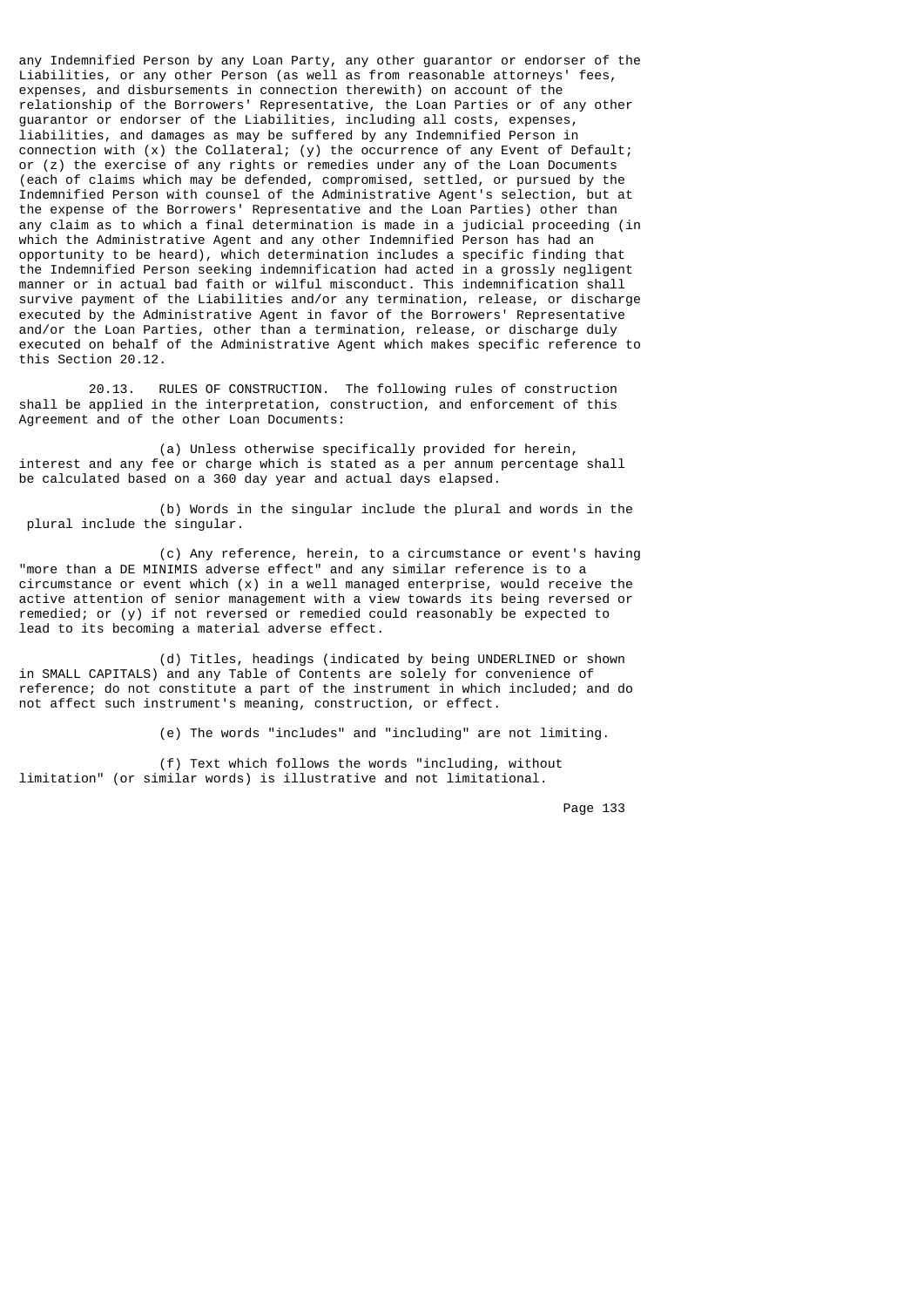(g) Text which is shown in ITALICS (except for parenthesized italicized text), shown in BOLD, shown IN ALL CAPITAL LETTERS, or in any combination of the foregoing, shall be deemed to be conspicuous.

permissive.

(h) The words "may not" are prohibitive and not

 (i) Any reference to a Person's "knowledge" (or words of similar import) are to such Person's knowledge assuming that such Person has undertaken reasonable and diligent investigation with respect to the subject of such "knowledge" (whether or not such investigation has actually been undertaken).

 (j) Terms which are defined in one section of any Loan Document are used with such definition throughout the instrument in which so defined.

(k) The symbol "\$" refers to United States Dollars.

 (l) Unless limited by reference to a particular Section or provision, any reference to "herein", "hereof", or "within" is to the entire Loan Document in which such reference is made.

 (m) References to "this Agreement" or to any other Loan Document is to the subject instrument as amended to the date on which application of such reference is being made.

 (n) Except as otherwise specifically provided, all references to time are to Boston time. (o) In the determination of any notice, grace, or other period of time prescribed or allowed hereunder:

> (i) Unless otherwise provided (I) the day of the act, event, or default from which the designated period of time begins to run shall not be included and the last day of the period so computed shall be included unless such last day is not a Business Day, in which event the last day of the relevant period shall be the then next Business Day and (II) the period so computed shall end at 5:00 PM on the relevant Business Day.

- (ii) The word "from" means "from and including".
- (iii) The words "to" and "until" each mean "to, but excluding".
- (iv) The word "through" means "to and including".

 (p) The Loan Documents shall be construed and interpreted in a harmonious manner and in keeping with the intentions set forth in Section 20.14 hereof, PROVIDED, HOWEVER, in the event of any inconsistency between the provisions of this Agreement and any other Loan Document, the provisions of this Agreement shall govern and control.

20.14. INTENT. It is intended that:

(a) This Agreement take effect as a sealed instrument.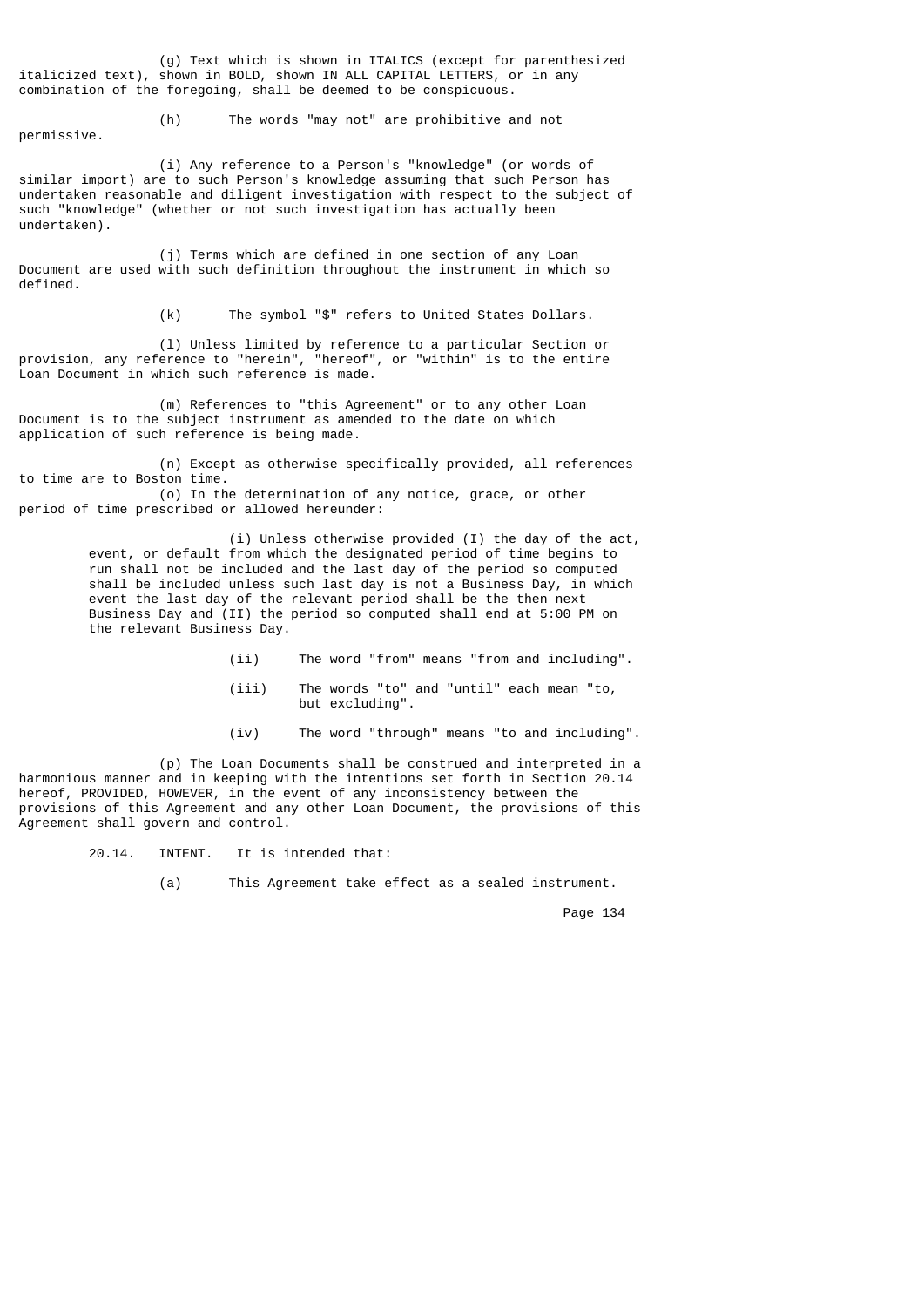(b) The scope of all Collateral Interests created by any Loan Party to secure the Liabilities be broadly construed in favor of the Administrative Agent and that they cover all assets of each Loan Party.

 (c) All Collateral Interests created in favor of the Collateral Agent at any time and from time to time by any Loan Party secure all Liabilities, whether now existing or contemplated or hereafter arising.

 (d) All reasonable costs, expenses, and disbursements incurred by any Agent, and, to the extent provide in Section 20.9 each Lender, in connection with such Person's relationship(s) with any Loan Party shall be borne by the Loan Parties.

 (e) Unless otherwise explicitly provided herein, the Administrative Agent's consent to any action of any Loan Party which is prohibited unless such consent is given may be given or refused by the Administrative Agent in its sole discretion and without reference to Section 2.18 hereof.

 20.15. PARTICIPATIONS. Each Lender may sell participations to one or more financial institutions (each, a "PARTICIPANT") in that Lender's interests herein PROVIDED THAT no such participation shall include any provision which accords that Participant with any rights, VIS A VIS any Agent, with respect to any requirement herein for approval by a requisite number or proportion of the Lenders, but PROVIDED FURTHER, such participation, if in the Tranche B Loan, may be on such "voting" rights between that Lender and its Participant as the two may determine. No such sale of a participation shall relieve a Lender from that Lender's obligations hereunder nor obligate any Agent to any Person other than a Lender.

 20.16. RIGHT OF SET-OFF. Any and all deposits or other sums at any time credited by or due to any Loan Party from any Agent or any Lender or any Participant or from any Affiliate of any of the foregoing, and any cash, securities, instruments or other property of any Loan Party in the possession of any of the foregoing, whether for safekeeping or otherwise (regardless of the reason such Person had received the same) to the extent permitted by law, shall at all times constitute security for all Liabilities and for any and all obligations of each Loan Party to each Agent and such Lender or any Participant or such Affiliate and following the occurrence of an Event of Default may be applied or set off against the Liabilities and against such obligations at any time, whether or not such are then due and whether or not other collateral is then available to any Agent or that Lender.

 20.17. PLEDGES TO FEDERAL RESERVE BANKS: Nothing included in this Agreement shall prevent or limit any Lender, to the extent that such Lender is subject to any of the twelve Federal Reserve Banks organized under ss.4 of the Federal Reserve Act (12 U.S.C. ss.341) from pledging all or any portion of that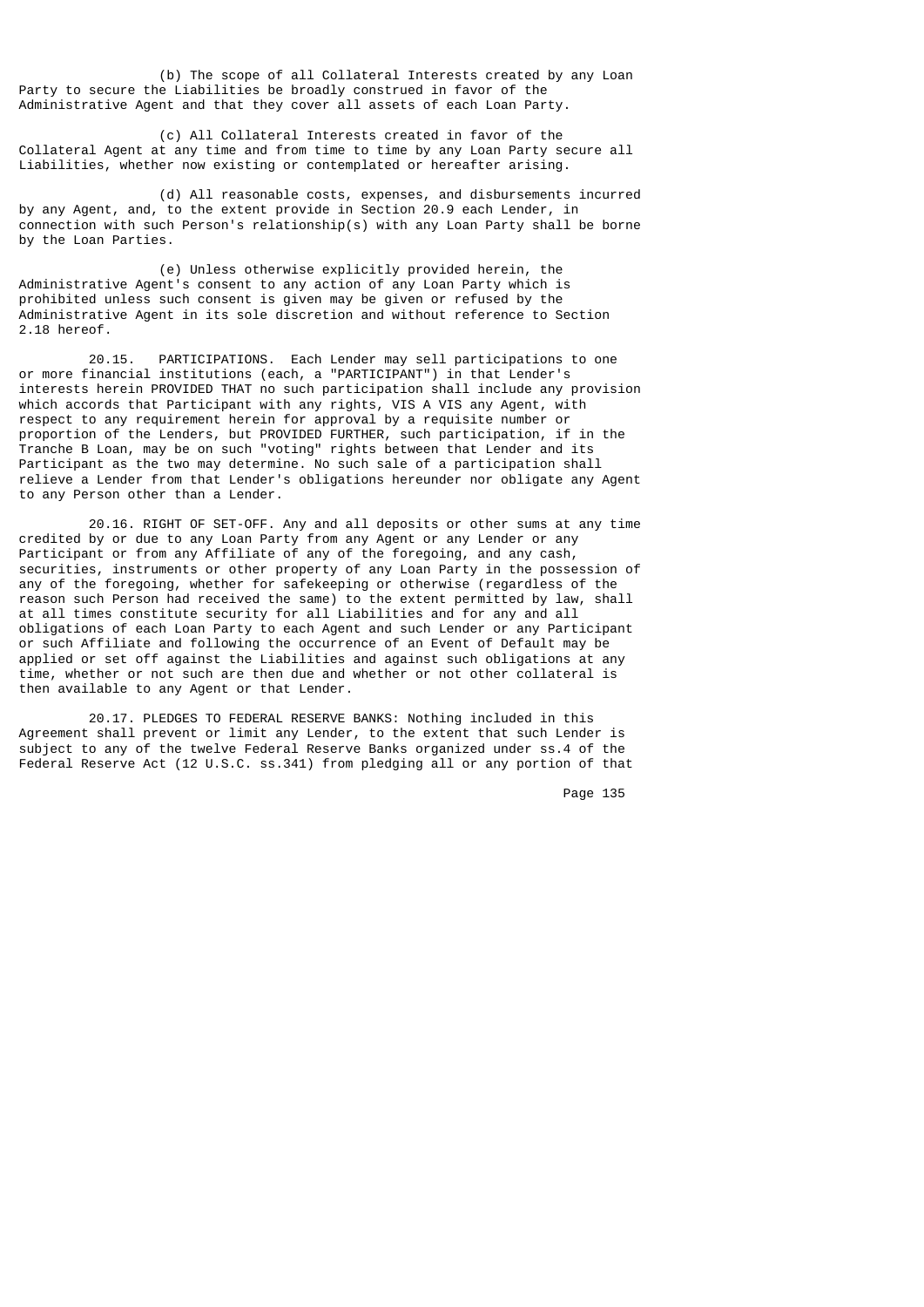Lender's interest and rights under this Agreement, PROVIDED, HOWEVER, neither such pledge nor the enforcement thereof shall release the pledging Lender from any of its obligations hereunder or under any of the Loan Documents.

 20.18. MAXIMUM INTEREST RATE. Regardless of any provision of any Loan Document, neither any Agent nor any Lender shall be entitled to contract for, charge, receive, collect, or apply as interest on any Liability, any amount in excess of the maximum rate imposed by Applicable Law. Any payment which is made which, if treated as interest on a Liability would result in such interest's exceeding such maximum rate shall be held, to the extent of such excess, as additional collateral for the Liabilities as if such excess were "Collateral."

20.19. WAIVERS.

 (a) The Borrowers' Representative and each Loan Party (and all guarantors, endorsers, and sureties of the Liabilities) make each of the waivers included in Section 20.19(b), below, knowingly, voluntarily, and intentionally, and understands that each Agent and each Lender, in establishing the facilities contemplated hereby and in providing loans and other financial accommodations to or for the account of the Loan Parties as provided herein, whether not or in the future, is relying on such waivers.

 (b) THE BORROWERS' REPRESENTATIVE, EACH LOAN PARTY, AND EACH SUCH GUARANTOR, ENDORSER, AND SURETY RESPECTIVELY WAIVES THE FOLLOWING:

 (i) Except as otherwise specifically required hereby, notice of non-payment, demand, presentment, protest and all forms of demand and notice, both with respect to the Liabilities and the Collateral.

> (ii) Except as otherwise specifically required hereby, the right to notice and/or hearing prior to an Agent's exercising of that Agent's rights upon default.

 (III) THE RIGHT TO A JURY IN ANY TRIAL OF ANY CASE OR CONTROVERSY IN WHICH ANY AGENT OR ANY LENDER IS OR BECOMES A PARTY (WHETHER SUCH CASE OR CONTROVERSY IS INITIATED BY OR AGAINST ANY AGENT OR ANY LENDER OR IN WHICH ANY AGENT OR ANY LENDER IS JOINED AS A PARTY LITIGANT), WHICH CASE OR CONTROVERSY ARISES OUT OF OR IS IN RESPECT OF, ANY RELATIONSHIP AMONGST OR BETWEEN THE BORROWERS' REPRESENTATIVE, ANY LOAN PARTY OR ANY OTHER PERSON AND THE AGENT AND EACH LENDER LIKEWISE WAIVES THE RIGHT TO A JURY IN ANY TRIAL OF ANY SUCH CASE OR CONTROVERSY).

 (iv) Except for manifest error, any defense, counterclaim, set-off, recoupment, or other basis on which the amount of any Liability, as stated on the books and

Page 136 and the state of the state of the state of the state of the state of the state of the state of the state of the state of the state of the state of the state of the state of the state of the state of the state of t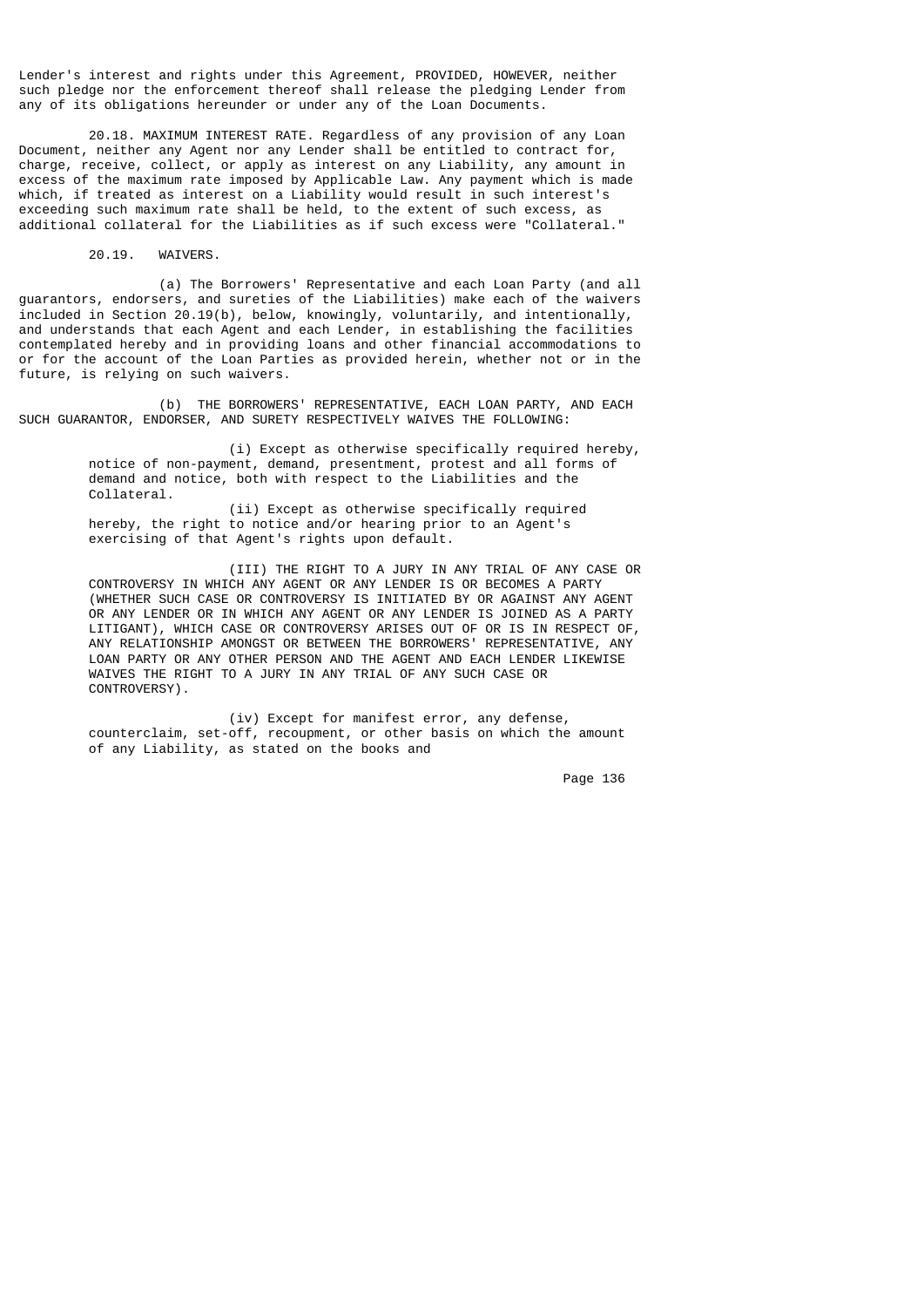records of the Administrative Agent or any Lender, could be reduced or claimed to be paid otherwise than in accordance with the tenor of and written terms of such Liability.

(v) Any claim to consequential, special, or

punitive damages.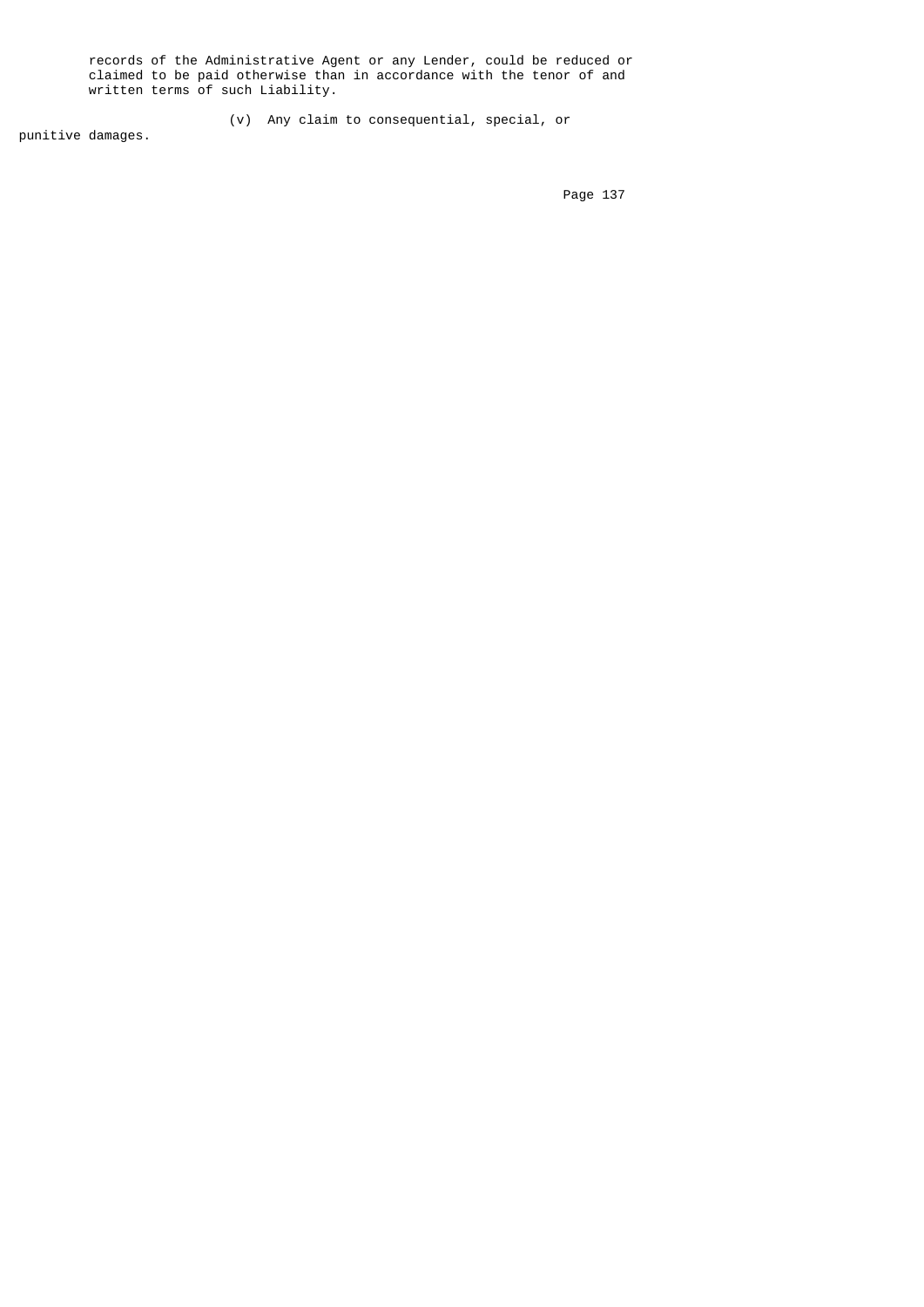| THE BORROWERS' REPRESENTATIVE                                                  |  |  |
|--------------------------------------------------------------------------------|--|--|
| DESIGNS, INC.                                                                  |  |  |
|                                                                                |  |  |
|                                                                                |  |  |
|                                                                                |  |  |
| <b>BORROWERS</b>                                                               |  |  |
| DESIGNS, INC.                                                                  |  |  |
|                                                                                |  |  |
|                                                                                |  |  |
|                                                                                |  |  |
| DESIGNS APPAREL, INC.                                                          |  |  |
| $\mathsf{By}$                                                                  |  |  |
|                                                                                |  |  |
|                                                                                |  |  |
| ADMINISTRATIVE AGENT AND COLLATERAL AGENT                                      |  |  |
|                                                                                |  |  |
| FLEET RETAIL FINANCE INC.                                                      |  |  |
|                                                                                |  |  |
|                                                                                |  |  |
|                                                                                |  |  |
| TRANCHE B LENDER                                                               |  |  |
| BACK BAY CAPITAL FUNDING LLC                                                   |  |  |
|                                                                                |  |  |
|                                                                                |  |  |
|                                                                                |  |  |
|                                                                                |  |  |
|                                                                                |  |  |
| Signature Page 1                                                               |  |  |
|                                                                                |  |  |
| THE REVOLVING CREDIT LENDERS:                                                  |  |  |
| FLEET RETAIL FINANCE INC.                                                      |  |  |
|                                                                                |  |  |
|                                                                                |  |  |
|                                                                                |  |  |
| HELLER FINANCIAL, INC.<br>(CO-DOCUMENTATION AGENT AND REVOLVING CREDIT LENDER) |  |  |
|                                                                                |  |  |
|                                                                                |  |  |
|                                                                                |  |  |
|                                                                                |  |  |

 NATIONAL CITY COMMERCIAL FINANCE, INC. (CO-DOCUMENTATION AGENT AND REVOLVING CREDIT LENDER)